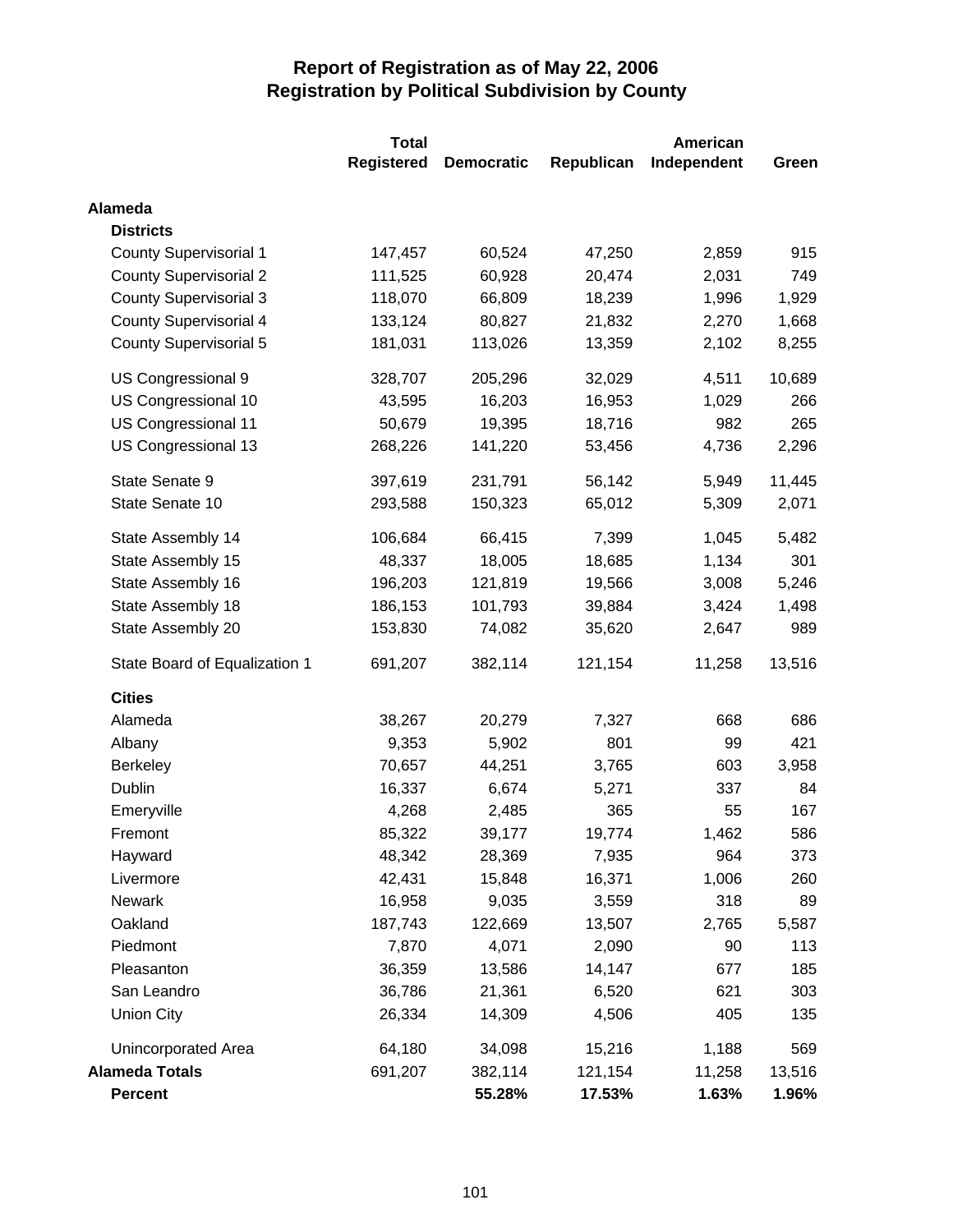|                               |             | <b>Natural</b><br>Peace and |         |       | Decline to   |  |
|-------------------------------|-------------|-----------------------------|---------|-------|--------------|--|
|                               | Libertarian | Law                         | Freedom | Other | <b>State</b> |  |
| Alameda                       |             |                             |         |       |              |  |
| <b>Districts</b>              |             |                             |         |       |              |  |
| <b>County Supervisorial 1</b> | 684         | 110                         | 248     | 1,134 | 33,733       |  |
| <b>County Supervisorial 2</b> | 440         | 140                         | 416     | 826   | 25,521       |  |
| <b>County Supervisorial 3</b> | 507         | 188                         | 580     | 827   | 26,995       |  |
| <b>County Supervisorial 4</b> | 542         | 425                         | 692     | 886   | 23,982       |  |
| <b>County Supervisorial 5</b> | 852         | 397                         | 1,199   | 1,292 | 40,549       |  |
| US Congressional 9            | 1,430       | 901                         | 2,128   | 2,272 | 69,451       |  |
| US Congressional 10           | 219         | 23                          | 63      | 313   | 8,526        |  |
| US Congressional 11           | 223         | 29                          | 72      | 334   | 10,663       |  |
| US Congressional 13           | 1,153       | 307                         | 872     | 2,046 | 62,140       |  |
| State Senate 9                | 1,764       | 936                         | 2,246   | 2,768 | 84,578       |  |
| State Senate 10               | 1,261       | 324                         | 889     | 2,197 | 66,202       |  |
| State Assembly 14             | 534         | 184                         | 626     | 744   | 24,255       |  |
| State Assembly 15             | 236         | 26                          | 66      | 343   | 9,541        |  |
| State Assembly 16             | 785         | 627                         | 1,395   | 1,360 | 42,397       |  |
| State Assembly 18             | 804         | 267                         | 666     | 1,259 | 36,558       |  |
| State Assembly 20             | 666         | 156                         | 382     | 1,259 | 38,029       |  |
| State Board of Equalization 1 | 3,025       | 1,260                       | 3,135   | 4,965 | 150,780      |  |
| <b>Cities</b>                 |             |                             |         |       |              |  |
| Alameda                       | 209         | 43                          | 146     | 295   | 8,614        |  |
| Albany                        | 41          | 14                          | 42      | 69    | 1,964        |  |
| <b>Berkeley</b>               | 355         | 135                         | 468     | 463   | 16,659       |  |
| <b>Dublin</b>                 | 79          | 11                          | 29      | 113   | 3,739        |  |
| Emeryville                    | 25          | 3                           | 24      | 33    | 1,111        |  |
| Fremont                       | 396         | 82                          | 180     | 767   | 22,898       |  |
| Hayward                       | 197         | 72                          | 226     | 316   | 9,890        |  |
| Livermore                     | 209         | 23                          | 63      | 302   | 8,349        |  |
| Newark                        | 72          | 21                          | 57      | 117   | 3,690        |  |
| Oakland                       | 702         | 684                         | 1,432   | 1,300 | 39,097       |  |
| Piedmont                      | 26          | 3                           | 9       | 55    | 1,413        |  |
| Pleasanton                    | 160         | 19                          | 44      | 231   | 7,310        |  |
| San Leandro                   | 133         | 46                          | 115     | 235   | 7,452        |  |
| <b>Union City</b>             | 69          | 31                          | 92      | 200   | 6,587        |  |
| <b>Unincorporated Area</b>    | 352         | 73                          | 208     | 469   | 12,007       |  |
| <b>Alameda Totals</b>         | 3,025       | 1,260                       | 3,135   | 4,965 | 150,780      |  |
| <b>Percent</b>                | 0.44%       | 0.18%                       | 0.45%   | 0.72% | 21.81%       |  |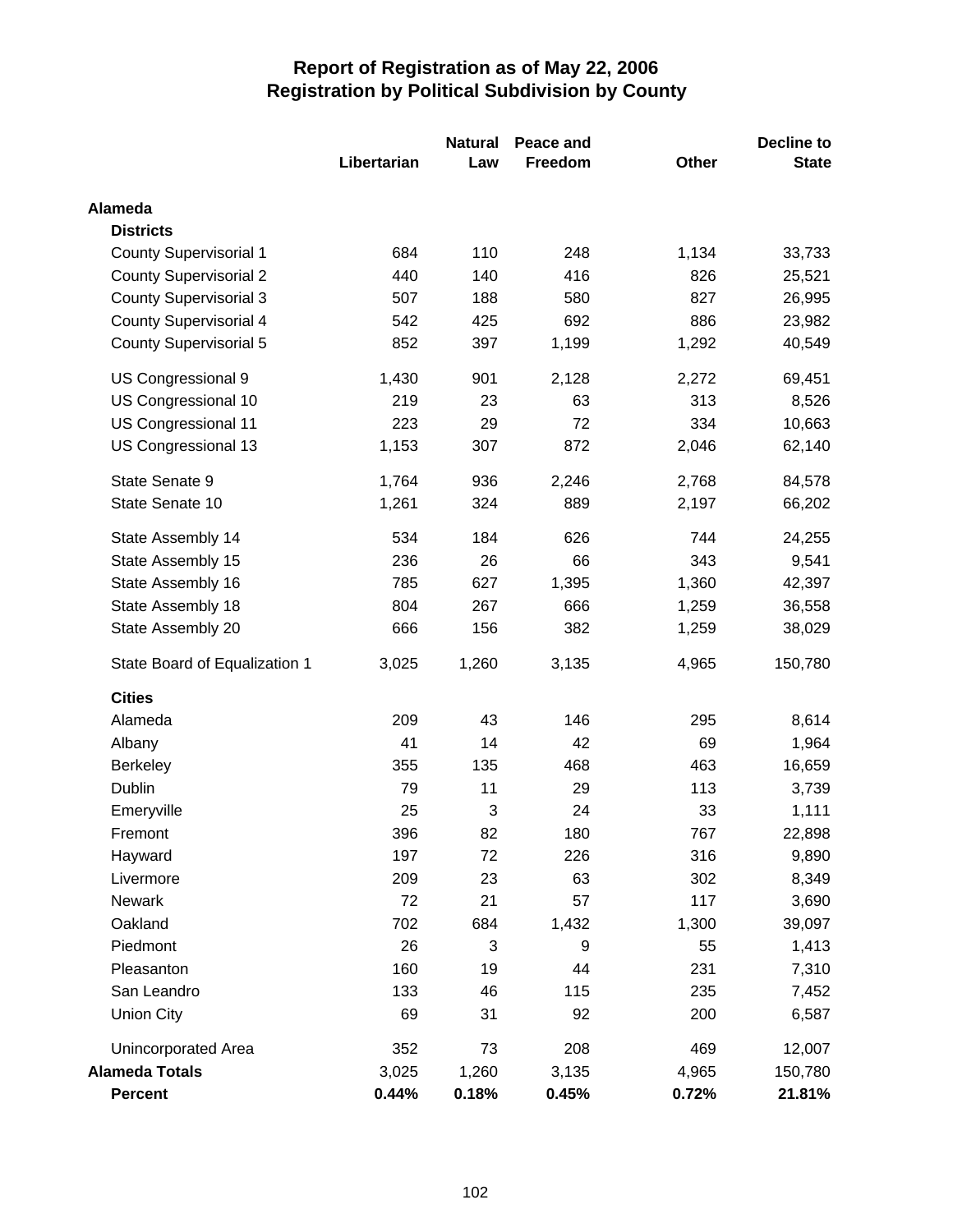|                               | <b>Total</b>      |                   |            | <b>American</b> |                |
|-------------------------------|-------------------|-------------------|------------|-----------------|----------------|
|                               | <b>Registered</b> | <b>Democratic</b> | Republican | Independent     | Green          |
| <b>Alpine</b>                 |                   |                   |            |                 |                |
| <b>Districts</b>              |                   |                   |            |                 |                |
| <b>County Supervisorial 1</b> | 151               | 55                | 48         | $\overline{7}$  | $\overline{2}$ |
| <b>County Supervisorial 2</b> | 140               | 57                | 56         | $\mathbf 0$     | $\overline{c}$ |
| <b>County Supervisorial 3</b> | 108               | 51                | 12         | 11              | $\pmb{0}$      |
| <b>County Supervisorial 4</b> | 198               | 66                | 79         | 0               | $\overline{5}$ |
| <b>County Supervisorial 5</b> | 196               | 52                | 91         | 5               | 6              |
| US Congressional 3            | 793               | 281               | 286        | 23              | 15             |
| State Senate 1                | 793               | 281               | 286        | 23              | 15             |
| State Assembly 4              | 793               | 281               | 286        | 23              | 15             |
| State Board of Equalization 2 | 793               | 281               | 286        | 23              | 15             |
| <b>Cities</b>                 |                   |                   |            |                 |                |
| Unincorporated Area           | 793               | 281               | 286        | 23              | 15             |
| <b>Alpine Totals</b>          | 793               | 281               | 286        | 23              | 15             |
| <b>Percent</b>                |                   | 35.44%            | 36.07%     | 2.90%           | 1.89%          |
| <b>Amador</b>                 |                   |                   |            |                 |                |
| <b>Districts</b>              |                   |                   |            |                 |                |
| <b>County Supervisorial 1</b> | 3,796             | 1,347             | 1,778      | 132             | 18             |
| <b>County Supervisorial 2</b> | 4,001             | 1,282             | 1,978      | 123             | 24             |
| <b>County Supervisorial 3</b> | 3,844             | 1,355             | 1,710      | 108             | 42             |
| <b>County Supervisorial 4</b> | 3,937             | 1,442             | 1,839      | 115             | 28             |
| <b>County Supervisorial 5</b> | 4,383             | 1,538             | 2,000      | 126             | 39             |
| US Congressional 3            | 19,961            | 6,964             | 9,305      | 604             | 151            |
| State Senate 1                | 19,961            | 6,964             | 9,305      | 604             | 151            |
| State Assembly 10             | 19,961            | 6,964             | 9,305      | 604             | 151            |
| State Board of Equalization 2 | 19,961            | 6,964             | 9,305      | 604             | 151            |
| <b>Cities</b>                 |                   |                   |            |                 |                |
| Amador                        | 130               | 44                | 51         | 3               | 7              |
| Ione                          | 1,846             | 590               | 918        | 55              | 10             |
| Jackson                       | 2,290             | 837               | 1,056      | 82              | 11             |
| Plymouth                      | 550               | 193               | 236        | 21              | 6              |
| <b>Sutter Creek</b>           | 1,505             | 605               | 663        | 46              | 15             |
| Unincorporated Area           | 13,640            | 4,695             | 6,381      | 397             | 102            |
| <b>Amador Totals</b>          | 19,961            | 6,964             | 9,305      | 604             | 151            |
| <b>Percent</b>                |                   | 34.89%            | 46.62%     | 3.03%           | 0.76%          |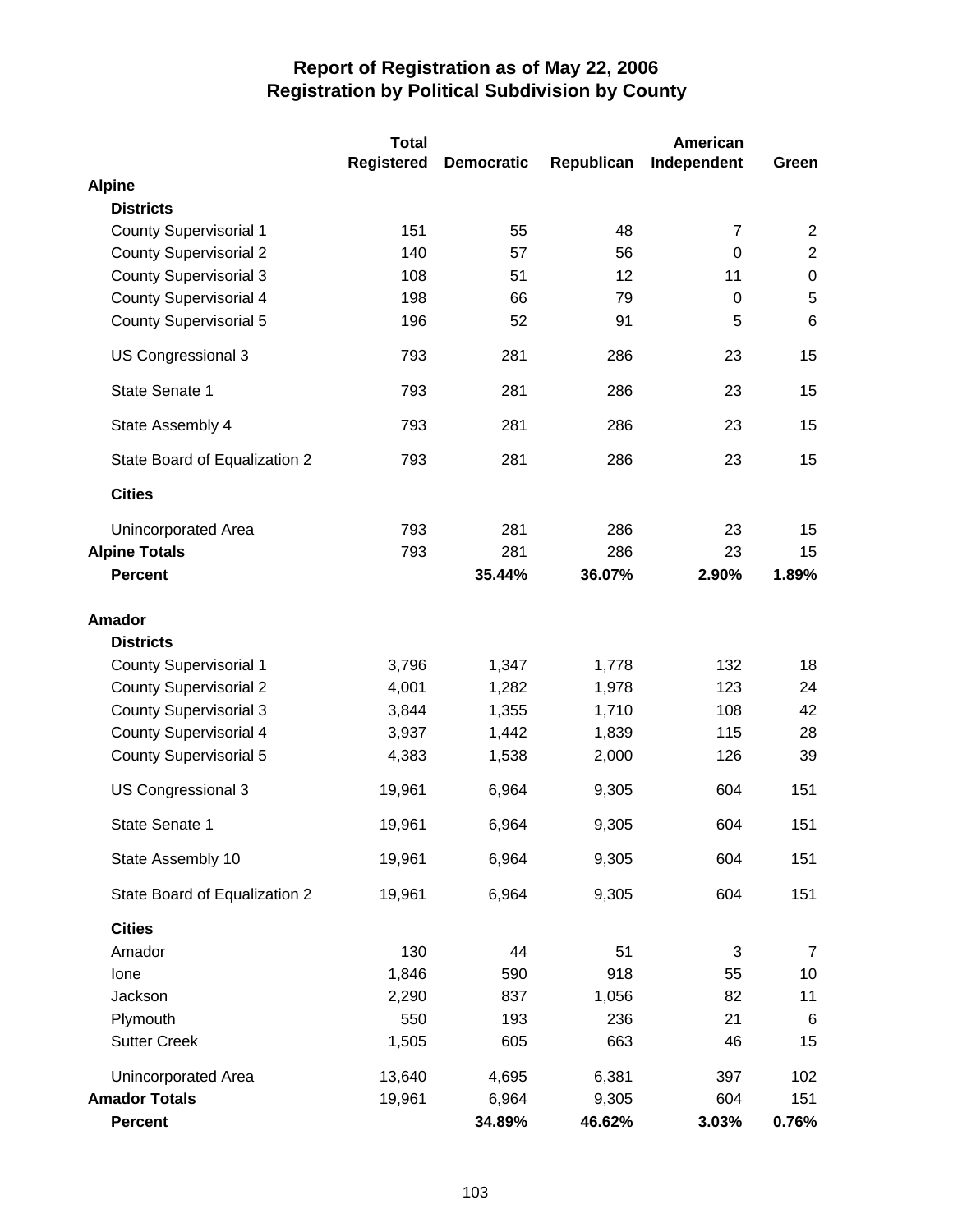|                               |                | <b>Natural</b> | Peace and      |                  | <b>Decline to</b> |
|-------------------------------|----------------|----------------|----------------|------------------|-------------------|
|                               | Libertarian    | Law            | Freedom        | <b>Other</b>     | <b>State</b>      |
| <b>Alpine</b>                 |                |                |                |                  |                   |
| <b>Districts</b>              |                |                |                |                  |                   |
| <b>County Supervisorial 1</b> | 0              | $\mathbf 0$    | 0              | $\overline{2}$   | 37                |
| <b>County Supervisorial 2</b> | 1              | 0              | 0              | 0                | 24                |
| County Supervisorial 3        | 0              | $\Omega$       | 1              | 0                | 33                |
| <b>County Supervisorial 4</b> | 4              | 0              | 0              | 0                | 44                |
| <b>County Supervisorial 5</b> | 0              | $\mathbf 0$    | 0              | $\boldsymbol{0}$ | 42                |
| US Congressional 3            | 5              | 0              | 1              | $\overline{2}$   | 180               |
| State Senate 1                | 5              | 0              | 1              | $\overline{2}$   | 180               |
| State Assembly 4              | 5              | $\mathbf 0$    | 1              | $\overline{2}$   | 180               |
| State Board of Equalization 2 | 5              | $\mathbf 0$    | 1              | $\overline{2}$   | 180               |
| <b>Cities</b>                 |                |                |                |                  |                   |
| Unincorporated Area           | 5              | 0              | 1              | $\overline{2}$   | 180               |
| <b>Alpine Totals</b>          | 5              | $\Omega$       | 1              | $\overline{2}$   | 180               |
| <b>Percent</b>                | 0.63%          | 0.00%          | 0.13%          | 0.25%            | 22.70%            |
| <b>Amador</b>                 |                |                |                |                  |                   |
| <b>Districts</b>              |                |                |                |                  |                   |
| <b>County Supervisorial 1</b> | 25             | $\overline{2}$ | 6              | 25               | 463               |
| <b>County Supervisorial 2</b> | 26             | $\overline{7}$ | $\overline{7}$ | 42               | 512               |
| <b>County Supervisorial 3</b> | 27             | 1              | $\overline{7}$ | 34               | 560               |
| <b>County Supervisorial 4</b> | 25             | $\pmb{0}$      | 6              | 26               | 456               |
| <b>County Supervisorial 5</b> | 29             | 4              | 5              | 38               | 604               |
| US Congressional 3            | 132            | 14             | 31             | 165              | 2,595             |
| State Senate 1                | 132            | 14             | 31             | 165              | 2,595             |
|                               |                |                |                |                  |                   |
| State Assembly 10             | 132            | 14             | 31             | 165              | 2,595             |
| State Board of Equalization 2 | 132            | 14             | 31             | 165              | 2,595             |
| <b>Cities</b>                 |                |                |                |                  |                   |
| Amador                        | 1              | 1              | 0              | $\mathbf 1$      | 22                |
| lone                          | 11             | 3              | 3              | 25               | 231               |
| Jackson                       | 17             | 1              | 3              | 14               | 269               |
| Plymouth                      | $\mathbf{2}$   | 0              | 0              | $\overline{2}$   | 90                |
| <b>Sutter Creek</b>           | $\overline{7}$ | $\mathbf 0$    | $\overline{2}$ | 5                | 162               |
| Unincorporated Area           | 94             | 9              | 23             | 118              | 1,821             |
| <b>Amador Totals</b>          | 132            | 14             | 31             | 165              | 2,595             |
| Percent                       | 0.66%          | 0.07%          | 0.16%          | 0.83%            | 13.00%            |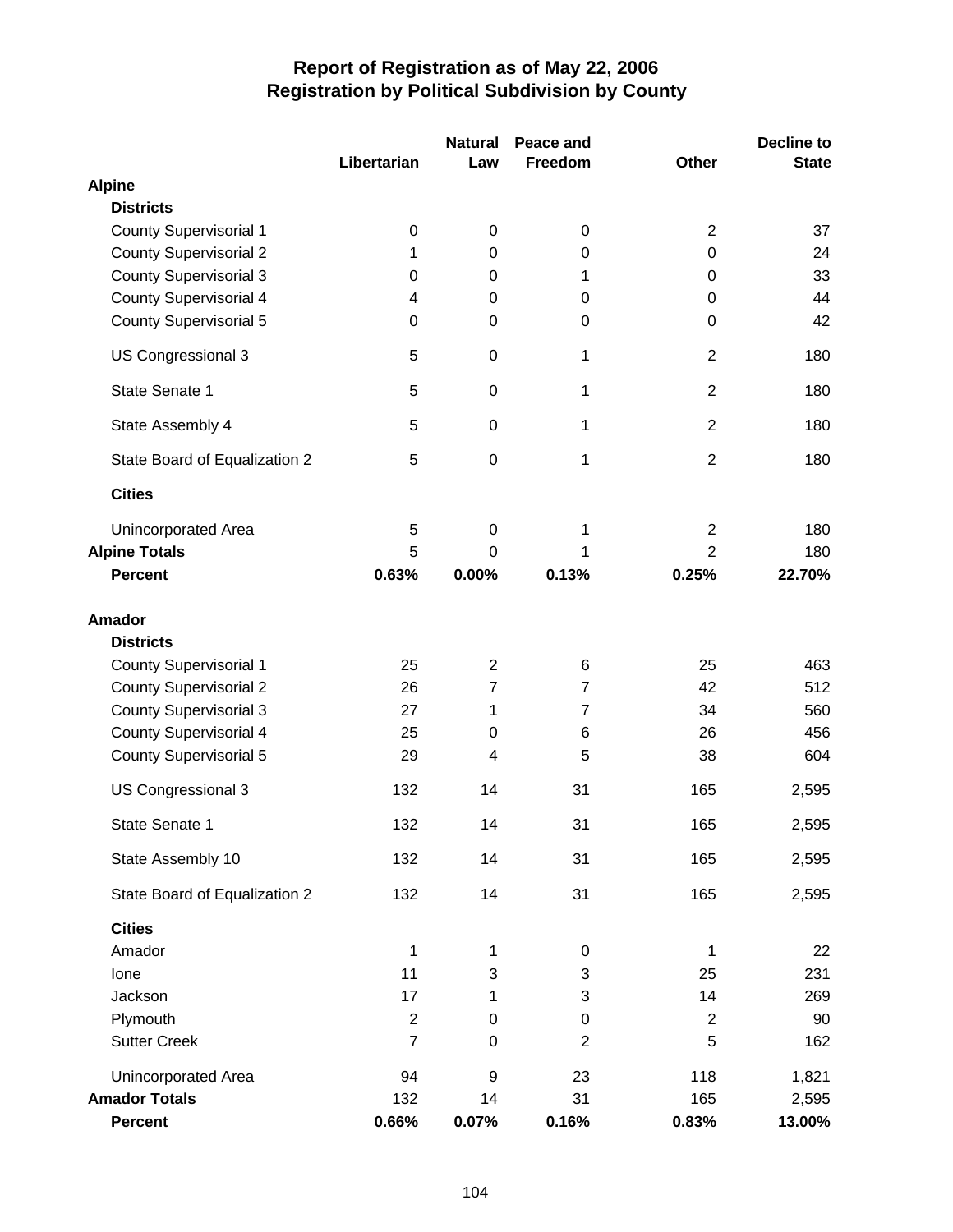|                               | <b>Total</b>      |                   |            | <b>American</b> |       |
|-------------------------------|-------------------|-------------------|------------|-----------------|-------|
|                               | <b>Registered</b> | <b>Democratic</b> | Republican | Independent     | Green |
| <b>Butte</b>                  |                   |                   |            |                 |       |
| <b>Districts</b>              |                   |                   |            |                 |       |
| <b>County Supervisorial 1</b> | 21,458            | 7,315             | 9,171      | 725             | 162   |
| <b>County Supervisorial 2</b> | 21,731            | 8,208             | 6,844      | 530             | 786   |
| <b>County Supervisorial 3</b> | 26,817            | 9,486             | 10,974     | 607             | 684   |
| <b>County Supervisorial 4</b> | 20,213            | 6,595             | 9,258      | 538             | 226   |
| <b>County Supervisorial 5</b> | 25,636            | 8,386             | 11,478     | 729             | 371   |
| US Congressional 2            | 93,437            | 32,227            | 38,223     | 2,364           | 2,092 |
| US Congressional 4            | 22,418            | 7,763             | 9,502      | 765             | 137   |
| State Senate 4                | 115,855           | 39,990            | 47,725     | 3,129           | 2,229 |
| State Assembly 2              | 9,581             | 2,566             | 5,272      | 201             | 97    |
| State Assembly 3              | 106,274           | 37,424            | 42,453     | 2,928           | 2,132 |
| State Board of Equalization 2 | 115,855           | 39,990            | 47,725     | 3,129           | 2,229 |
| <b>Cities</b>                 |                   |                   |            |                 |       |
| <b>Biggs</b>                  | 720               | 270               | 299        | 14              | 4     |
| Chico                         | 40,040            | 15,053            | 13,843     | 960             | 1,255 |
| Gridley                       | 2,262             | 909               | 862        | 62              | 18    |
| Oroville                      | 5,353             | 1,864             | 2,130      | 212             | 45    |
| Paradise                      | 16,631            | 5,400             | 7,539      | 459             | 230   |
| Unincorporated Area           | 50,849            | 16,494            | 23,052     | 1,422           | 677   |
| <b>Butte Totals</b>           | 115,855           | 39,990            | 47,725     | 3,129           | 2,229 |
| <b>Percent</b>                |                   | 34.52%            | 41.19%     | 2.70%           | 1.92% |
| <b>Calaveras</b>              |                   |                   |            |                 |       |
| <b>Districts</b>              |                   |                   |            |                 |       |
| <b>County Supervisorial 1</b> | 5,743             | 1,872             | 2,762      | 141             | 32    |
| <b>County Supervisorial 2</b> | 5,139             | 1,930             | 1,988      | 146             | 120   |
| <b>County Supervisorial 3</b> | 4,452             | 1,558             | 2,031      | 103             | 73    |
| <b>County Supervisorial 4</b> | 5,515             | 1,866             | 2,491      | 155             | 63    |
| <b>County Supervisorial 5</b> | 6,045             | 1,958             | 2,793      | 207             | 28    |
| US Congressional 3            | 26,894            | 9,184             | 12,065     | 752             | 316   |
| State Senate 1                | 26,894            | 9,184             | 12,065     | 752             | 316   |
| State Assembly 25             | 26,894            | 9,184             | 12,065     | 752             | 316   |
| State Board of Equalization 2 | 26,894            | 9,184             | 12,065     | 752             | 316   |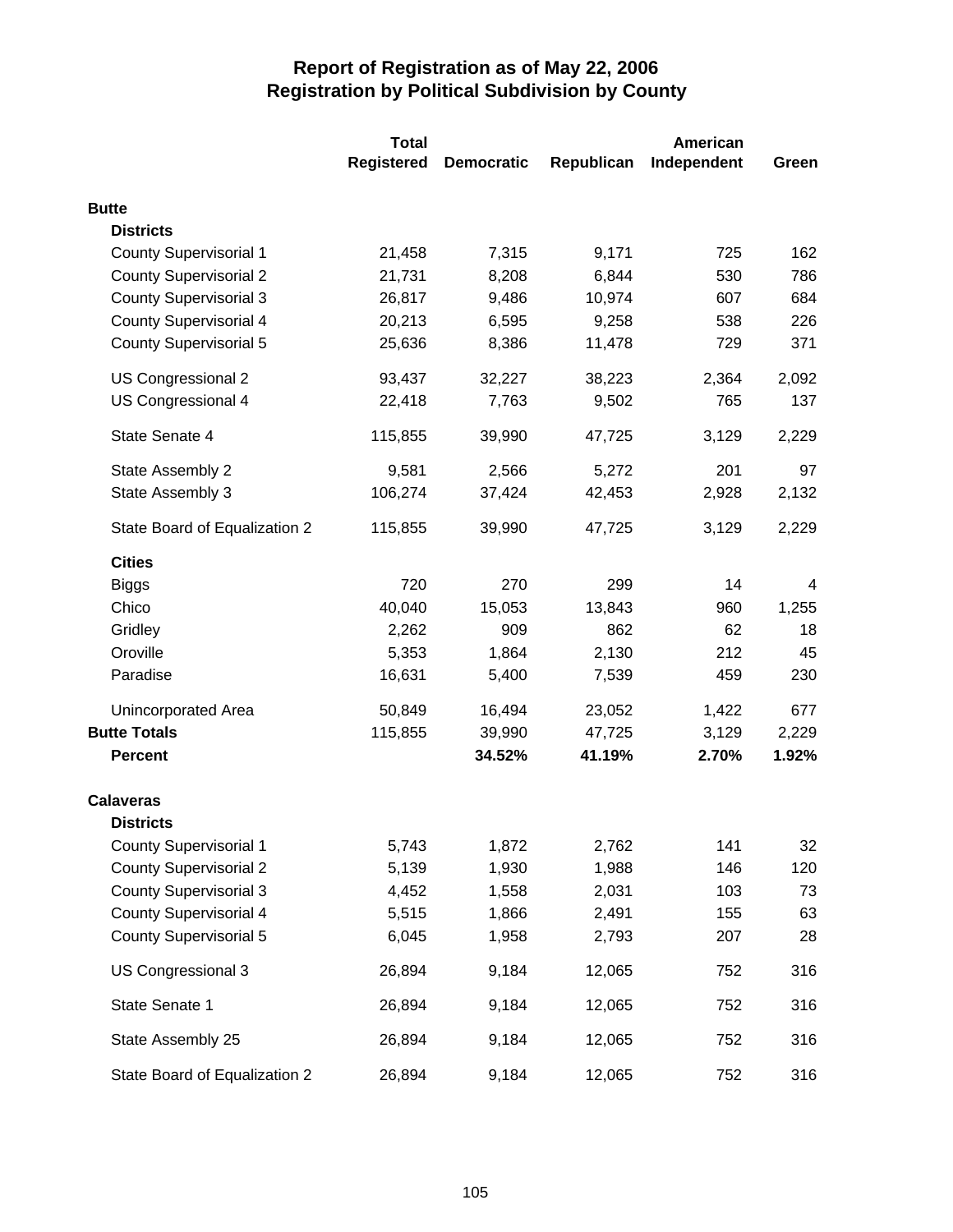|                               |                | <b>Natural</b>            | Peace and      |                | <b>Decline to</b> |
|-------------------------------|----------------|---------------------------|----------------|----------------|-------------------|
|                               | Libertarian    | Law                       | Freedom        | <b>Other</b>   | <b>State</b>      |
| <b>Butte</b>                  |                |                           |                |                |                   |
| <b>Districts</b>              |                |                           |                |                |                   |
| <b>County Supervisorial 1</b> | 134            | 26                        | 91             | 153            | 3,681             |
| <b>County Supervisorial 2</b> | 213            | 16                        | 114            | 152            | 4,868             |
| <b>County Supervisorial 3</b> | 195            | 14                        | 104            | 172            | 4,581             |
| <b>County Supervisorial 4</b> | 130            | 22                        | 65             | 110            | 3,269             |
| <b>County Supervisorial 5</b> | 187            | 14                        | 122            | 188            | 4,161             |
| US Congressional 2            | 719            | 63                        | 398            | 626            | 16,725            |
| US Congressional 4            | 140            | 29                        | 98             | 149            | 3,835             |
| State Senate 4                | 859            | 92                        | 496            | 775            | 20,560            |
| State Assembly 2              | 53             | 5                         | 30             | 41             | 1,316             |
| State Assembly 3              | 806            | 87                        | 466            | 734            | 19,244            |
| State Board of Equalization 2 | 859            | 92                        | 496            | 775            | 20,560            |
| <b>Cities</b>                 |                |                           |                |                |                   |
| <b>Biggs</b>                  | $\overline{2}$ | 1                         | $\overline{2}$ | 3              | 125               |
| Chico                         | 355            | 26                        | 175            | 289            | 8,084             |
| Gridley                       | 5              | 3                         | $\overline{7}$ | $\overline{7}$ | 389               |
| Oroville                      | 38             | 10                        | 28             | 32             | 994               |
| Paradise                      | 112            | 12                        | 88             | 130            | 2,661             |
| Unincorporated Area           | 347            | 40                        | 196            | 314            | 8,307             |
| <b>Butte Totals</b>           | 859            | 92                        | 496            | 775            | 20,560            |
| <b>Percent</b>                | 0.74%          | 0.08%                     | 0.43%          | 0.67%          | 17.75%            |
| <b>Calaveras</b>              |                |                           |                |                |                   |
| <b>Districts</b>              |                |                           |                |                |                   |
| <b>County Supervisorial 1</b> | 53             | $\ensuremath{\mathsf{3}}$ | 9              | 16             | 855               |
| <b>County Supervisorial 2</b> | 79             | 11                        | 15             | 23             | 827               |
| <b>County Supervisorial 3</b> | 39             | 1                         | 10             | 17             | 620               |
| <b>County Supervisorial 4</b> | 115            | $\overline{\mathbf{c}}$   | 18             | 18             | 787               |
| <b>County Supervisorial 5</b> | 49             | $\mathbf 2$               | 11             | 22             | 975               |
| US Congressional 3            | 335            | 19                        | 63             | 96             | 4,064             |
| State Senate 1                | 335            | 19                        | 63             | 96             | 4,064             |
| State Assembly 25             | 335            | 19                        | 63             | 96             | 4,064             |
| State Board of Equalization 2 | 335            | 19                        | 63             | 96             | 4,064             |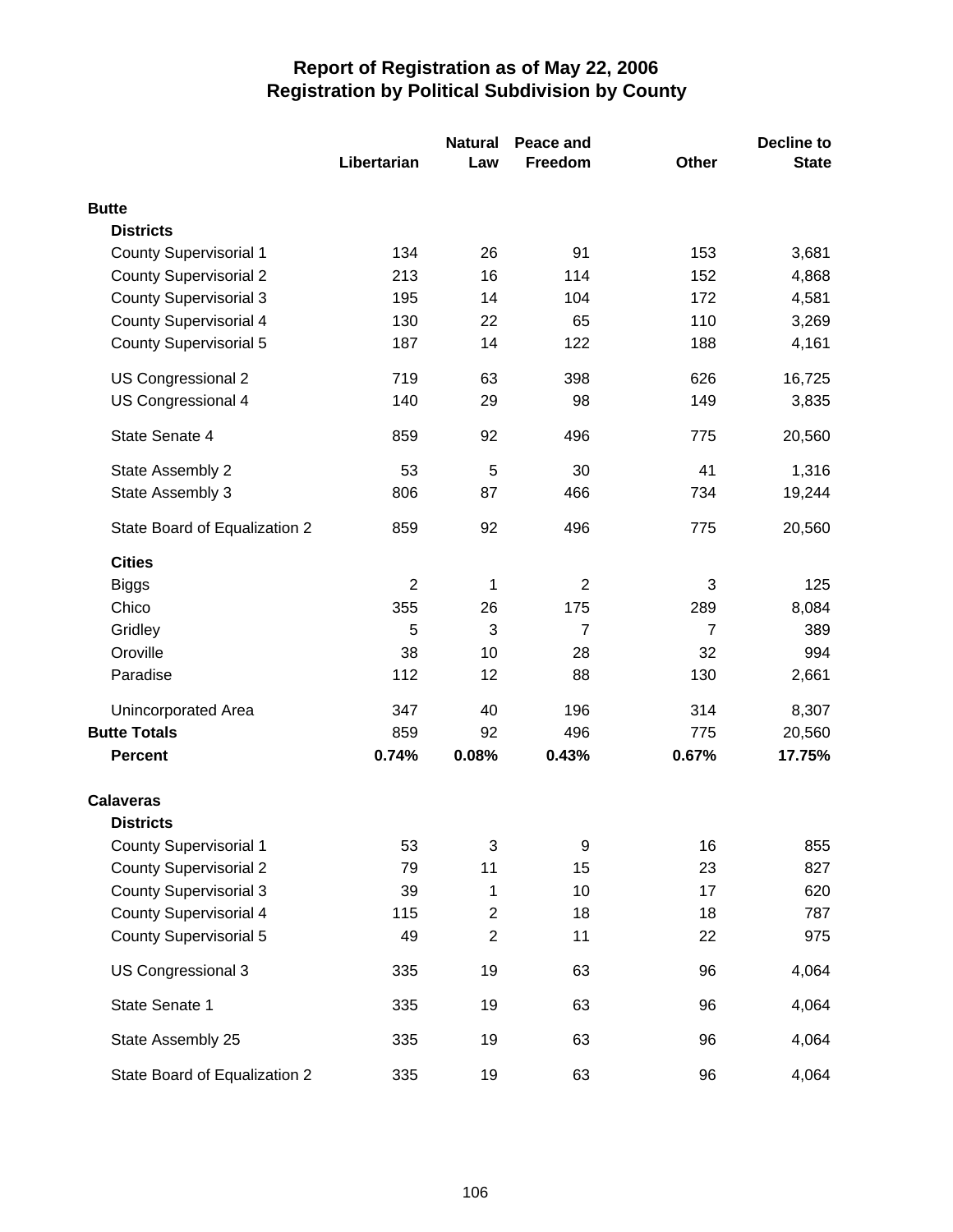|                               | <b>Total</b>      |                   |            | American    |                |
|-------------------------------|-------------------|-------------------|------------|-------------|----------------|
|                               | <b>Registered</b> | <b>Democratic</b> | Republican | Independent | Green          |
| <b>Cities</b>                 |                   |                   |            |             |                |
| Angels                        | 2,158             | 735               | 996        | 51          | 12             |
| Unincorporated Area           | 24,736            | 8,449             | 11,069     | 701         | 304            |
| <b>Calaveras Totals</b>       | 26,894            | 9,184             | 12,065     | 752         | 316            |
| <b>Percent</b>                |                   | 34.15%            | 44.86%     | 2.80%       | 1.17%          |
| Colusa                        |                   |                   |            |             |                |
| <b>Districts</b>              |                   |                   |            |             |                |
| <b>County Supervisorial 1</b> | 1,546             | 555               | 686        | 33          | $\overline{2}$ |
| <b>County Supervisorial 2</b> | 1,779             | 685               | 834        | 37          | 4              |
| <b>County Supervisorial 3</b> | 1,330             | 476               | 610        | 36          | 4              |
| <b>County Supervisorial 4</b> | 1,668             | 607               | 766        | 48          | $\,6$          |
| <b>County Supervisorial 5</b> | 1,783             | 581               | 891        | 36          | $\overline{7}$ |
| US Congressional 2            | 8,106             | 2,904             | 3,787      | 190         | 23             |
| State Senate 4                | 8,106             | 2,904             | 3,787      | 190         | 23             |
| State Assembly 2              | 8,106             | 2,904             | 3,787      | 190         | 23             |
| State Board of Equalization 1 | 8,106             | 2,904             | 3,787      | 190         | 23             |
| <b>Cities</b>                 |                   |                   |            |             |                |
| Colusa                        | 2,482             | 919               | 1,164      | 54          | 4              |
| Williams                      | 1,067             | 453               | 417        | 24          | 3              |
| Unincorporated Area           | 4,557             | 1,532             | 2,206      | 112         | 16             |
| <b>Colusa Totals</b>          | 8,106             | 2,904             | 3,787      | 190         | 23             |
| <b>Percent</b>                |                   | 35.83%            | 46.72%     | 2.34%       | 0.28%          |
| <b>Contra Costa</b>           |                   |                   |            |             |                |
| <b>Districts</b>              |                   |                   |            |             |                |
| <b>County Supervisorial 1</b> | 74,559            | 49,501            | 8,249      | 1,056       | 1,410          |
| <b>County Supervisorial 2</b> | 111,679           | 53,384            | 34,220     | 1,957       | 1,087          |
| <b>County Supervisorial 3</b> | 126,869           | 44,832            | 54,975     | 2,296       | 644            |
| <b>County Supervisorial 4</b> | 91,687            | 42,069            | 28,559     | 1,946       | 815            |
| <b>County Supervisorial 5</b> | 84,469            | 46,349            | 19,132     | 1,956       | 357            |
| US Congressional 7            | 169,280           | 98,514            | 32,125     | 3,244       | 1,834          |
| US Congressional 10           | 235,510           | 108,515           | 75,614     | 4,351       | 2,147          |
| US Congressional 11           | 84,473            | 29,106            | 37,396     | 1,616       | 332            |
| State Senate 7                | 457,418           | 213,874           | 142,607    | 8,678       | 3,813          |
| State Senate 9                | 31,845            | 22,261            | 2,528      | 533         | 500            |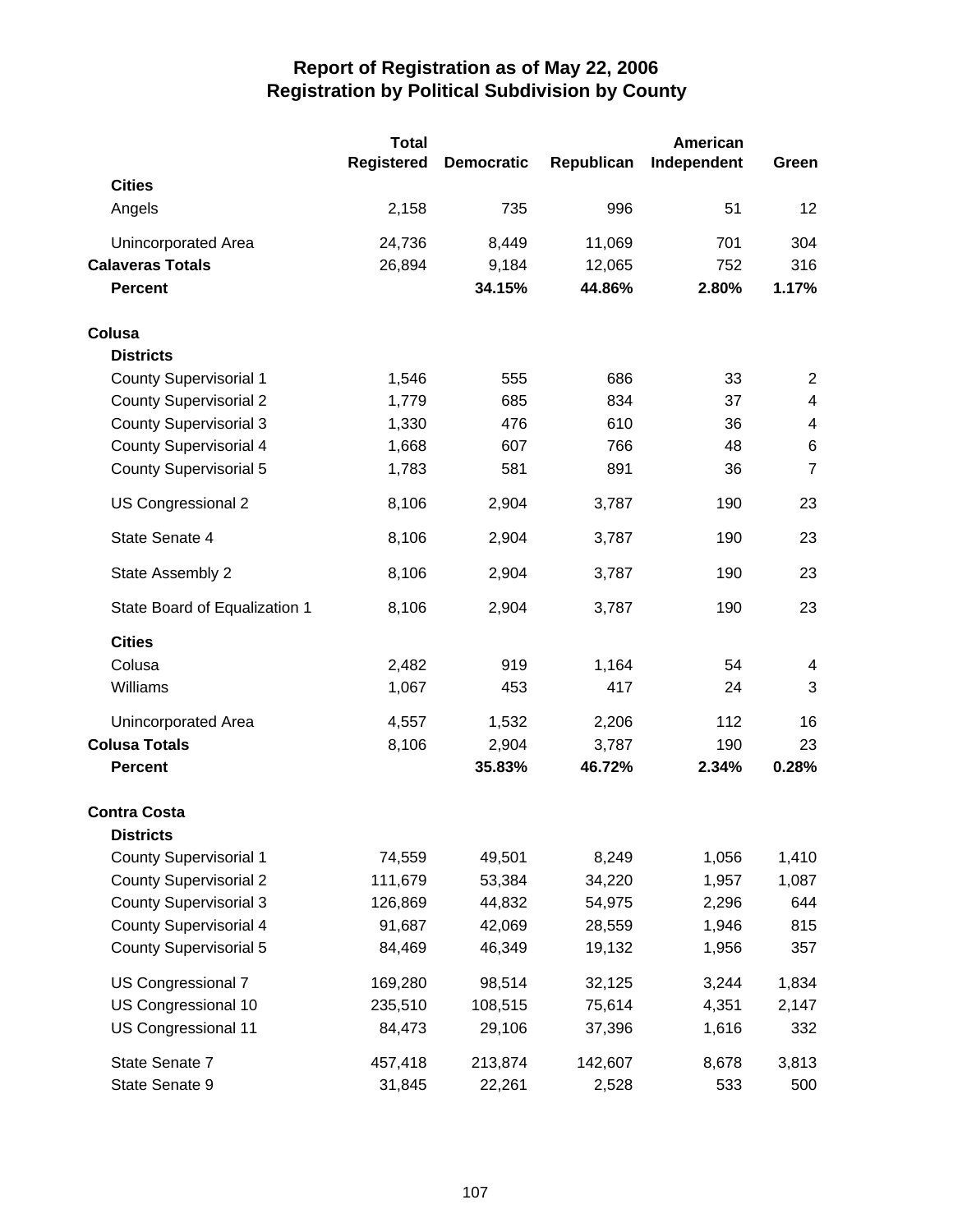|                               |                | <b>Natural</b> | Peace and      |                | Decline to   |
|-------------------------------|----------------|----------------|----------------|----------------|--------------|
|                               | Libertarian    | Law            | Freedom        | <b>Other</b>   | <b>State</b> |
| <b>Cities</b>                 |                |                |                |                |              |
| Angels                        | 53             | 1              | $\overline{7}$ | 4              | 299          |
| <b>Unincorporated Area</b>    | 282            | 18             | 56             | 92             | 3,765        |
| <b>Calaveras Totals</b>       | 335            | 19             | 63             | 96             | 4,064        |
| <b>Percent</b>                | 1.25%          | 0.07%          | 0.23%          | 0.36%          | 15.11%       |
| Colusa                        |                |                |                |                |              |
| <b>Districts</b>              |                |                |                |                |              |
| <b>County Supervisorial 1</b> | 9              | $\mathbf 0$    | 3              | $\overline{2}$ | 256          |
| <b>County Supervisorial 2</b> | 3              | 0              | 7              | 5              | 204          |
| <b>County Supervisorial 3</b> | 4              | 0              | 1              | $\overline{2}$ | 197          |
| <b>County Supervisorial 4</b> | 5              | 0              | 3              | $\overline{7}$ | 226          |
| <b>County Supervisorial 5</b> | 10             | 1              | 8              | 10             | 239          |
| US Congressional 2            | 31             | 1              | 22             | 26             | 1,122        |
| State Senate 4                | 31             | 1              | 22             | 26             | 1,122        |
| State Assembly 2              | 31             | 1              | 22             | 26             | 1,122        |
| State Board of Equalization 1 | 31             | 1              | 22             | 26             | 1,122        |
| <b>Cities</b>                 |                |                |                |                |              |
| Colusa                        | 9              | 1              | 14             | 12             | 305          |
| Williams                      | $\overline{2}$ | 0              | 1              | 3              | 164          |
| Unincorporated Area           | 20             | 0              | $\overline{7}$ | 11             | 653          |
| <b>Colusa Totals</b>          | 31             | 1              | 22             | 26             | 1,122        |
| <b>Percent</b>                | 0.38%          | 0.01%          | 0.27%          | 0.32%          | 13.84%       |
| <b>Contra Costa</b>           |                |                |                |                |              |
| <b>Districts</b>              |                |                |                |                |              |
| <b>County Supervisorial 1</b> | 303            | 165            | 327            | 400            | 13,148       |
| <b>County Supervisorial 2</b> | 541            | 120            | 204            | 879            | 19,287       |
| <b>County Supervisorial 3</b> | 500            | 77             | 128            | 816            | 22,601       |
| <b>County Supervisorial 4</b> | 529            | 104            | 237            | 670            | 16,758       |
| <b>County Supervisorial 5</b> | 344            | 61             | 324            | 455            | 15,491       |
| US Congressional 7            | 785            | 286            | 668            | 1,080          | 30,744       |
| US Congressional 10           | 1,111          | 194            | 465            | 1,668          | 41,445       |
| US Congressional 11           | 321            | 47             | 87             | 472            | 15,096       |
| State Senate 7                | 2,116          | 406            | 1,032          | 3,070          | 81,822       |
| State Senate 9                | 101            | 121            | 188            | 150            | 5,463        |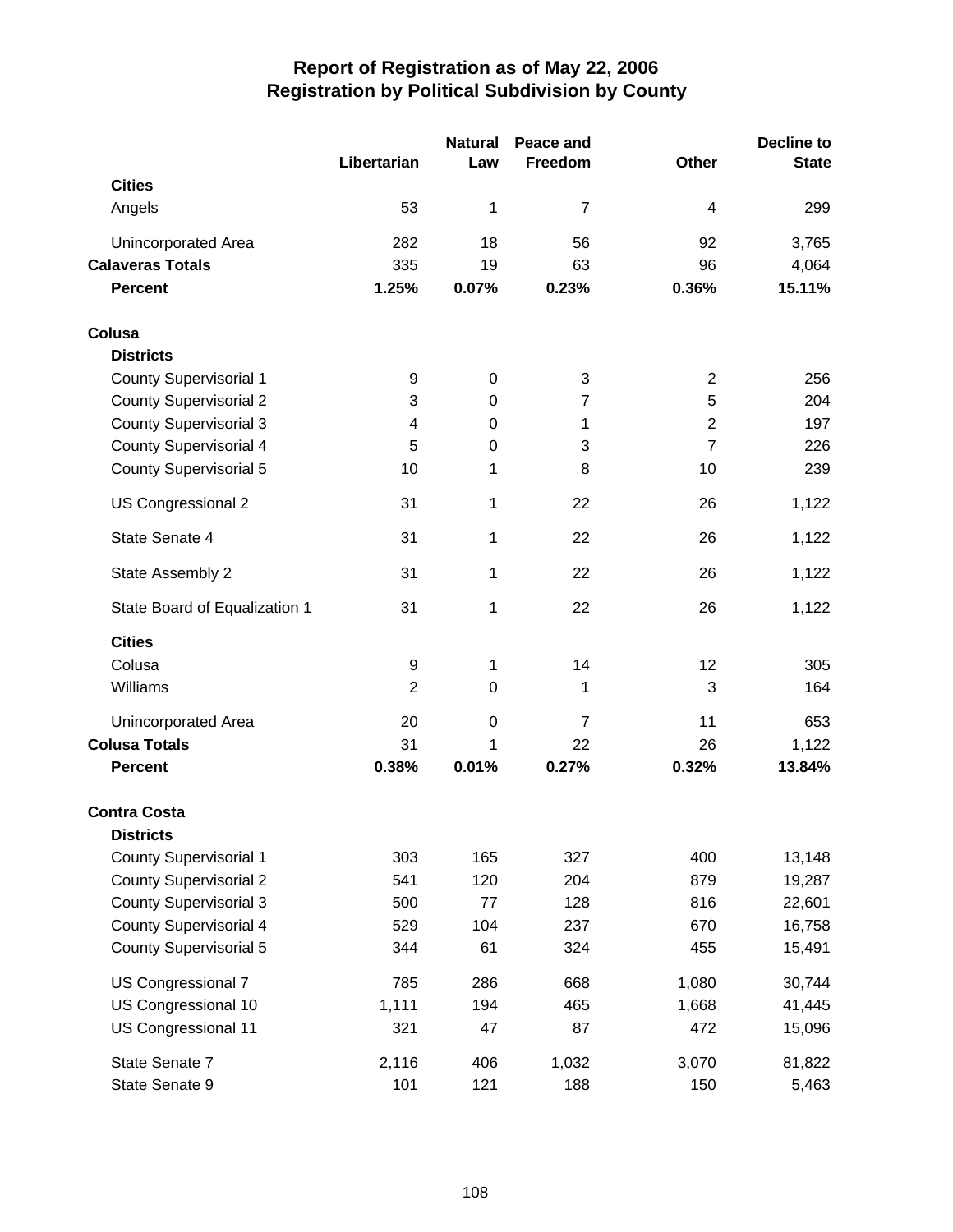|                               | <b>Total</b>      |                   |            | American    |       |
|-------------------------------|-------------------|-------------------|------------|-------------|-------|
|                               | <b>Registered</b> | <b>Democratic</b> | Republican | Independent | Green |
| State Assembly 11             | 195,200           | 102,085           | 48,445     | 4,178       | 1,470 |
| State Assembly 14             | 129,693           | 72,006            | 29,130     | 1,972       | 1,968 |
| State Assembly 15             | 164,370           | 62,044            | 67,560     | 3,061       | 875   |
| State Board of Equalization 1 | 489,263           | 236,135           | 145,135    | 9,211       | 4,313 |
| <b>Cities</b>                 |                   |                   |            |             |       |
| Antioch                       | 41,782            | 22,428            | 10,065     | 963         | 188   |
| Brentwood                     | 19,640            | 7,922             | 7,700      | 425         | 62    |
| Clayton                       | 7,155             | 2,626             | 3,147      | 129         | 27    |
| Concord                       | 54,150            | 25,617            | 16,096     | 1,214       | 457   |
| Danville                      | 26,624            | 8,490             | 12,821     | 419         | 107   |
| El Cerrito                    | 13,492            | 8,344             | 1,780      | 110         | 381   |
| Hercules                      | 10,915            | 6,317             | 1,865      | 158         | 67    |
| Lafayette                     | 15,767            | 6,545             | 6,000      | 268         | 185   |
| Martinez                      | 20,964            | 10,261            | 5,819      | 457         | 248   |
| Moraga                        | 10,150            | 3,848             | 4,148      | 158         | 70    |
| Oakley                        | 11,864            | 5,742             | 3,538      | 316         | 42    |
| Orinda                        | 12,654            | 5,344             | 4,754      | 188         | 121   |
| Pinole                        | 9,376             | 5,403             | 1,917      | 164         | 87    |
| Pittsburg                     | 22,506            | 13,650            | 3,695      | 469         | 86    |
| Pleasant Hill                 | 18,426            | 8,533             | 5,501      | 357         | 223   |
| Richmond                      | 38,045            | 26,466            | 3,398      | 555         | 594   |
| San Pablo                     | 7,240             | 4,741             | 738        | 151         | 84    |
| San Ramon                     | 28,350            | 10,130            | 11,160     | 560         | 136   |
| <b>Walnut Creek</b>           | 40,889            | 17,425            | 15,192     | 636         | 338   |
| Unincorporated Area           | 79,274            | 36,303            | 25,801     | 1,514       | 810   |
| <b>Contra Costa Totals</b>    | 489,263           | 236,135           | 145,135    | 9,211       | 4,313 |
| <b>Percent</b>                |                   | 48.26%            | 29.66%     | 1.88%       | 0.88% |
| <b>Del Norte</b>              |                   |                   |            |             |       |
| <b>Districts</b>              |                   |                   |            |             |       |
| <b>County Supervisorial 1</b> | 1,809             | 699               | 619        | 66          | 22    |
| <b>County Supervisorial 2</b> | 2,087             | 763               | 770        | 67          | 23    |
| <b>County Supervisorial 3</b> | 2,831             | 1,029             | 1,168      | 72          | 19    |
| <b>County Supervisorial 4</b> | 2,783             | 923               | 1,247      | 76          | 20    |
| <b>County Supervisorial 5</b> | 2,682             | 1,053             | 995        | 86          | 32    |
| US Congressional 1            | 12,192            | 4,467             | 4,799      | 367         | 116   |
| State Senate 4                | 12,192            | 4,467             | 4,799      | 367         | 116   |
| State Assembly 1              | 12,192            | 4,467             | 4,799      | 367         | 116   |
| State Board of Equalization 1 | 12,192            | 4,467             | 4,799      | 367         | 116   |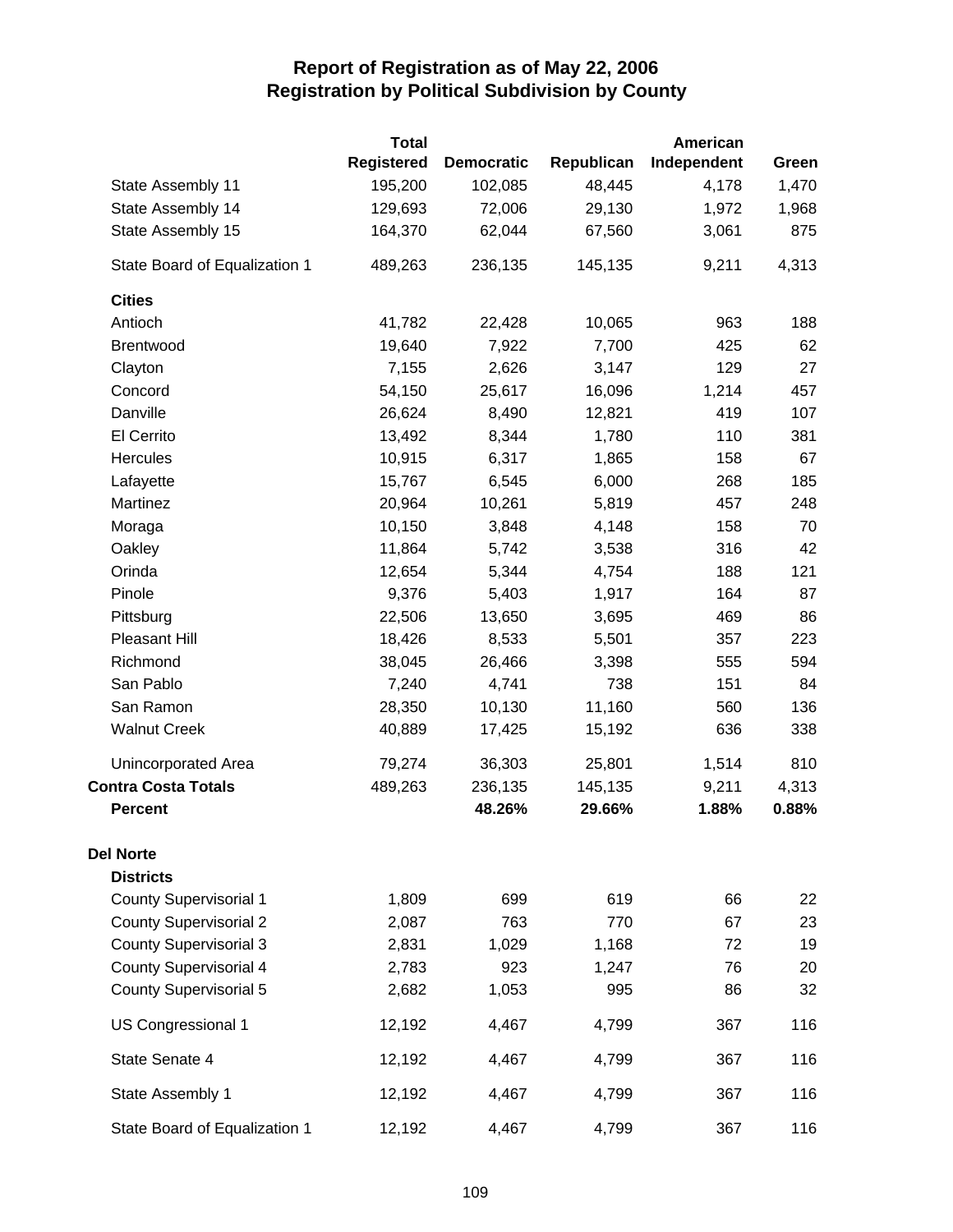|                               |             | <b>Natural</b>           | Peace and       |       | <b>Decline to</b> |
|-------------------------------|-------------|--------------------------|-----------------|-------|-------------------|
|                               | Libertarian | Law                      | Freedom         | Other | <b>State</b>      |
| State Assembly 11             | 967         | 200                      | 624             | 1,287 | 35,944            |
| State Assembly 14             | 578         | 209                      | 402             | 852   | 22,576            |
| State Assembly 15             | 672         | 118                      | 194             | 1,081 | 28,765            |
| State Board of Equalization 1 | 2,217       | 527                      | 1,220           | 3,220 | 87,285            |
| <b>Cities</b>                 |             |                          |                 |       |                   |
| Antioch                       | 158         | 28                       | 129             | 210   | 7,613             |
| Brentwood                     | 62          | $\overline{\mathcal{A}}$ | 29              | 87    | 3,349             |
| Clayton                       | 26          | $\overline{\mathbf{4}}$  | 8               | 45    | 1,143             |
| Concord                       | 328         | 60                       | 155             | 390   | 9,833             |
| Danville                      | 111         | 17                       | 23              | 163   | 4,473             |
| El Cerrito                    | 69          | $\,6$                    | 44              | 75    | 2,683             |
| Hercules                      | 28          | 19                       | 36              | 68    | 2,357             |
| Lafayette                     | 82          | 11                       | 17              | 142   | 2,517             |
| Martinez                      | 152         | 22                       | 46              | 184   | 3,775             |
| Moraga                        | 44          | 5                        | $6\phantom{1}6$ | 76    | 1,795             |
| Oakley                        | 48          | 5                        | 37              | 61    | 2,075             |
| Orinda                        | 69          | 14                       | 12              | 101   | 2,051             |
| Pinole                        | 31          | 9                        | 23              | 63    | 1,679             |
| Pittsburg                     | 93          | 21                       | 115             | 126   | 4,251             |
| Pleasant Hill                 | 93          | 23                       | 52              | 148   | 3,496             |
| Richmond                      | 114         | 119                      | 181             | 186   | 6,432             |
| San Pablo                     | 26          | 19                       | 53              | 43    | 1,385             |
| San Ramon                     | 120         | 20                       | 31              | 169   | 6,024             |
| <b>Walnut Creek</b>           | 186         | 41                       | 46              | 342   | 6,683             |
| Unincorporated Area           | 377         | 80                       | 177             | 541   | 13,671            |
| <b>Contra Costa Totals</b>    | 2,217       | 527                      | 1,220           | 3,220 | 87,285            |
| <b>Percent</b>                | 0.45%       | 0.11%                    | 0.25%           | 0.66% | 17.84%            |
| <b>Del Norte</b>              |             |                          |                 |       |                   |
| <b>Districts</b>              |             |                          |                 |       |                   |
| <b>County Supervisorial 1</b> | 16          | 0                        | 5               | 25    | 357               |
| <b>County Supervisorial 2</b> | 18          | $\overline{2}$           | 12              | 24    | 408               |
| <b>County Supervisorial 3</b> | 25          | 1                        | $\mathbf{3}$    | 19    | 495               |
| <b>County Supervisorial 4</b> | 14          | $\overline{2}$           | 9               | 22    | 470               |
| <b>County Supervisorial 5</b> | 19          | 0                        | 10              | 24    | 463               |
| US Congressional 1            | 92          | 5                        | 39              | 114   | 2,193             |
| State Senate 4                | 92          | 5                        | 39              | 114   | 2,193             |
| State Assembly 1              | 92          | 5                        | 39              | 114   | 2,193             |
| State Board of Equalization 1 | 92          | 5                        | 39              | 114   | 2,193             |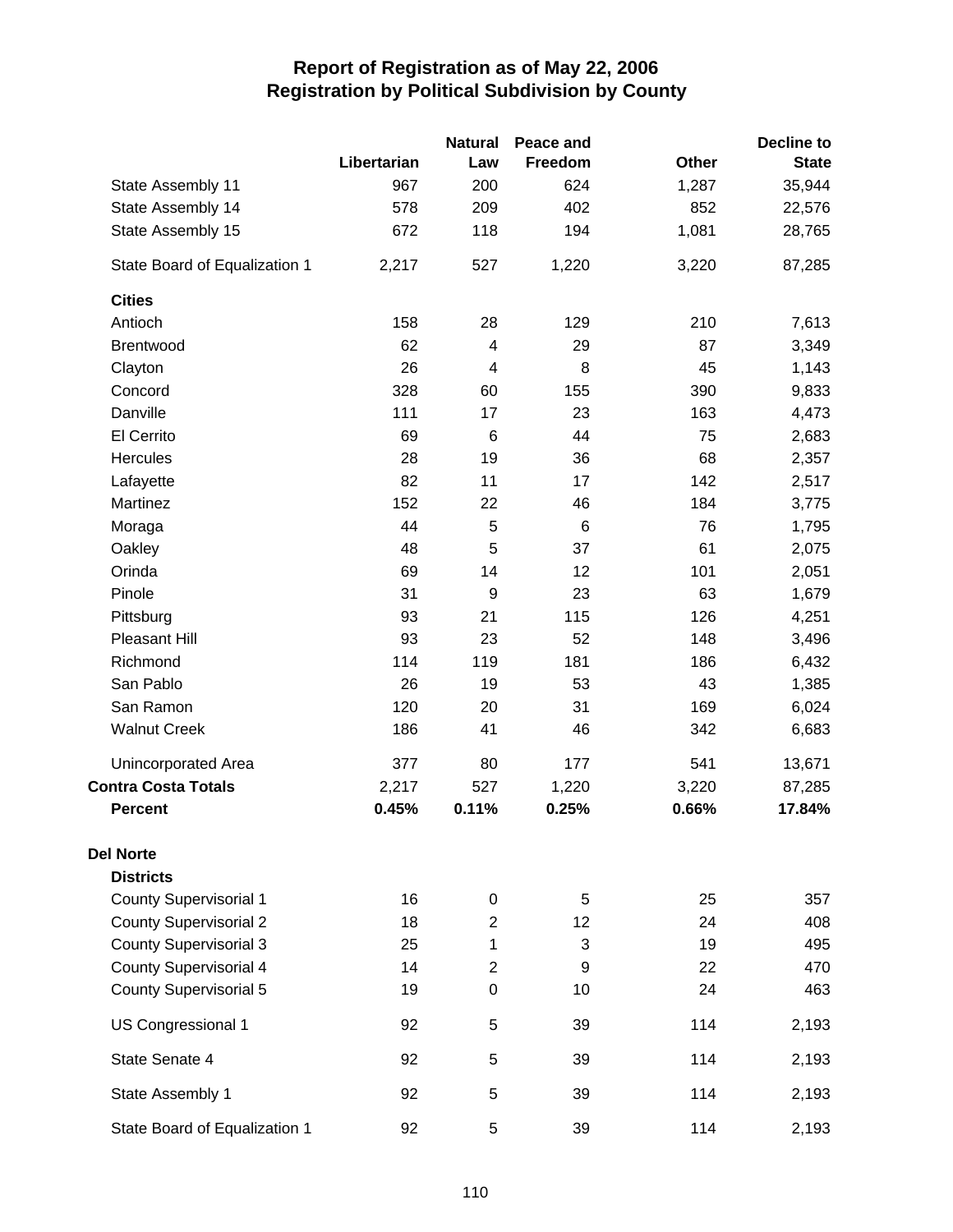|                               | <b>Total</b><br><b>Registered</b> | <b>Democratic</b> | Republican | American<br>Independent | Green |
|-------------------------------|-----------------------------------|-------------------|------------|-------------------------|-------|
| <b>Cities</b>                 |                                   |                   |            |                         |       |
| <b>Crescent City</b>          | 1,635                             | 628               | 549        | 55                      | 20    |
| Unincorporated Area           | 10,557                            | 3,839             | 4,250      | 312                     | 96    |
| <b>Del Norte Totals</b>       | 12,192                            | 4,467             | 4,799      | 367                     | 116   |
| <b>Percent</b>                |                                   | 36.64%            | 39.36%     | 3.01%                   | 0.95% |
| <b>El Dorado</b>              |                                   |                   |            |                         |       |
| <b>Districts</b>              |                                   |                   |            |                         |       |
| <b>County Supervisorial 1</b> | 20,495                            | 5,458             | 11,189     | 398                     | 101   |
| <b>County Supervisorial 2</b> | 24,393                            | 7,226             | 11,987     | 621                     | 204   |
| <b>County Supervisorial 3</b> | 18,328                            | 6,222             | 8,121      | 518                     | 219   |
| <b>County Supervisorial 4</b> | 21,772                            | 6,302             | 11,033     | 532                     | 212   |
| <b>County Supervisorial 5</b> | 14,183                            | 5,354             | 4,077      | 455                     | 300   |
| US Congressional 4            | 99,171                            | 30,562            | 46,407     | 2,524                   | 1,036 |
| State Senate 1                | 99,171                            | 30,562            | 46,407     | 2,524                   | 1,036 |
| State Assembly 4              | 78,009                            | 25,032            | 34,780     | 2,133                   | 942   |
| State Assembly 10             | 21,162                            | 5,530             | 11,627     | 391                     | 94    |
| State Board of Equalization 2 | 99,171                            | 30,562            | 46,407     | 2,524                   | 1,036 |
| <b>Cities</b>                 |                                   |                   |            |                         |       |
| Placerville                   | 5,084                             | 1,830             | 2,032      | 152                     | 92    |
| South Lake Tahoe              | 8,459                             | 3,236             | 2,348      | 291                     | 176   |
| Unincorporated Area           | 85,628                            | 25,496            | 42,027     | 2,081                   | 768   |
| <b>El Dorado Totals</b>       | 99,171                            | 30,562            | 46,407     | 2,524                   | 1,036 |
| <b>Percent</b>                |                                   | 30.82%            | 46.79%     | 2.55%                   | 1.04% |
| <b>Fresno</b>                 |                                   |                   |            |                         |       |
| <b>Districts</b>              |                                   |                   |            |                         |       |
| County Supervisorial 1        | 57,077                            | 27,316            | 21,050     | 1,006                   | 216   |
| <b>County Supervisorial 2</b> | 86,674                            | 28,933            | 44,845     | 1,330                   | 524   |
| <b>County Supervisorial 3</b> | 46,836                            | 24,109            | 15,519     | 777                     | 361   |
| <b>County Supervisorial 4</b> | 49,596                            | 21,225            | 21,461     | 760                     | 124   |
| <b>County Supervisorial 5</b> | 85,428                            | 27,739            | 44,101     | 1,673                   | 397   |
| US Congressional 18           | 1,373                             | 476               | 735        | 21                      | 3     |
| US Congressional 19           | 112,280                           | 41,736            | 53,088     | 1,880                   | 713   |
| US Congressional 20           | 80,838                            | 43,242            | 26,198     | 1,267                   | 344   |
| US Congressional 21           | 131,120                           | 43,868            | 66,955     | 2,378                   | 562   |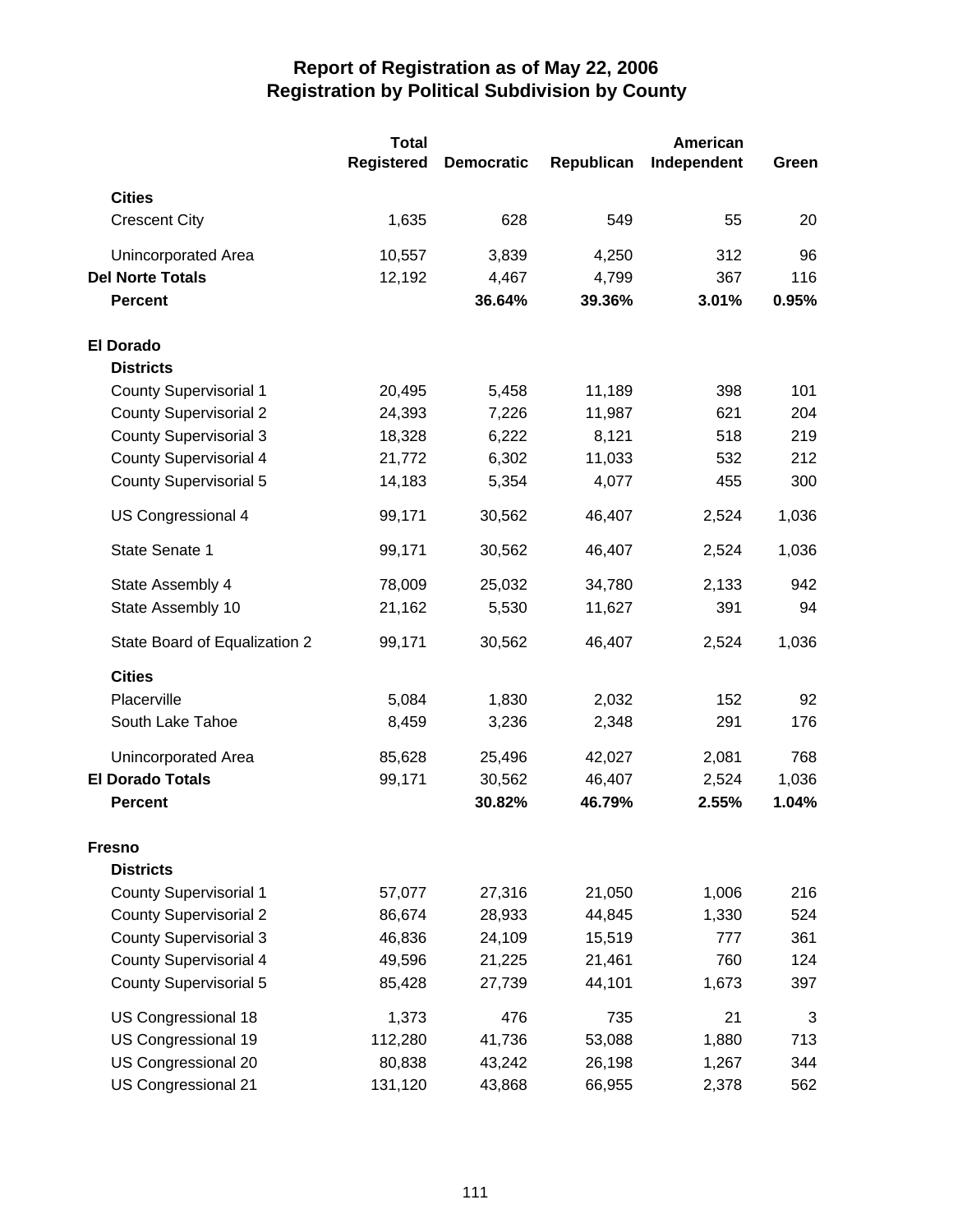|                               | Libertarian | <b>Natural</b><br>Law | Peace and<br>Freedom | Other | Decline to<br><b>State</b> |
|-------------------------------|-------------|-----------------------|----------------------|-------|----------------------------|
| <b>Cities</b>                 |             |                       |                      |       |                            |
|                               | 12          | $\overline{2}$        |                      | 16    |                            |
| <b>Crescent City</b>          |             |                       | 10                   |       | 343                        |
| Unincorporated Area           | 80          | 3                     | 29                   | 98    | 1,850                      |
| <b>Del Norte Totals</b>       | 92          | 5                     | 39                   | 114   | 2,193                      |
| <b>Percent</b>                | 0.75%       | 0.04%                 | 0.32%                | 0.94% | 17.99%                     |
| <b>El Dorado</b>              |             |                       |                      |       |                            |
| <b>Districts</b>              |             |                       |                      |       |                            |
| <b>County Supervisorial 1</b> | 99          | 7                     | 26                   | 109   | 3,108                      |
| <b>County Supervisorial 2</b> | 179         | $\overline{7}$        | 56                   | 152   | 3,961                      |
| <b>County Supervisorial 3</b> | 108         | 11                    | 62                   | 130   | 2,937                      |
| <b>County Supervisorial 4</b> | 157         | 11                    | 31                   | 144   | 3,350                      |
| <b>County Supervisorial 5</b> | 139         | 21                    | 77                   | 120   | 3,640                      |
| US Congressional 4            | 682         | 57                    | 252                  | 655   | 16,996                     |
| State Senate 1                | 682         | 57                    | 252                  | 655   | 16,996                     |
| State Assembly 4              | 587         | 52                    | 243                  | 558   | 13,682                     |
| State Assembly 10             | 95          | 5                     | 9                    | 97    | 3,314                      |
| State Board of Equalization 2 | 682         | 57                    | 252                  | 655   | 16,996                     |
| <b>Cities</b>                 |             |                       |                      |       |                            |
| Placerville                   | 26          | 3                     | 20                   | 38    | 891                        |
| South Lake Tahoe              | 88          | 15                    | 53                   | 73    | 2,179                      |
| Unincorporated Area           | 568         | 39                    | 179                  | 544   | 13,926                     |
| <b>El Dorado Totals</b>       | 682         | 57                    | 252                  | 655   | 16,996                     |
| <b>Percent</b>                | 0.69%       | 0.06%                 | 0.25%                | 0.66% | 17.14%                     |
| <b>Fresno</b>                 |             |                       |                      |       |                            |
| <b>Districts</b>              |             |                       |                      |       |                            |
| <b>County Supervisorial 1</b> | 191         | 46                    | 103                  | 495   | 6,654                      |
| <b>County Supervisorial 2</b> | 320         | 49                    | 110                  | 803   | 9,760                      |
| <b>County Supervisorial 3</b> | 162         | 41                    | 108                  | 409   | 5,350                      |
| <b>County Supervisorial 4</b> | 133         | 43                    | 102                  | 378   | 5,370                      |
| <b>County Supervisorial 5</b> | 328         | 37                    | 129                  | 837   | 10,187                     |
| US Congressional 18           | 5           | $\mathbf 0$           | $\overline{2}$       | 10    | 121                        |
| US Congressional 19           | 436         | 83                    | 162                  | 1,073 | 13,109                     |
| US Congressional 20           | 240         | 71                    | 199                  | 608   | 8,669                      |
| US Congressional 21           | 453         | 62                    | 189                  | 1,231 | 15,422                     |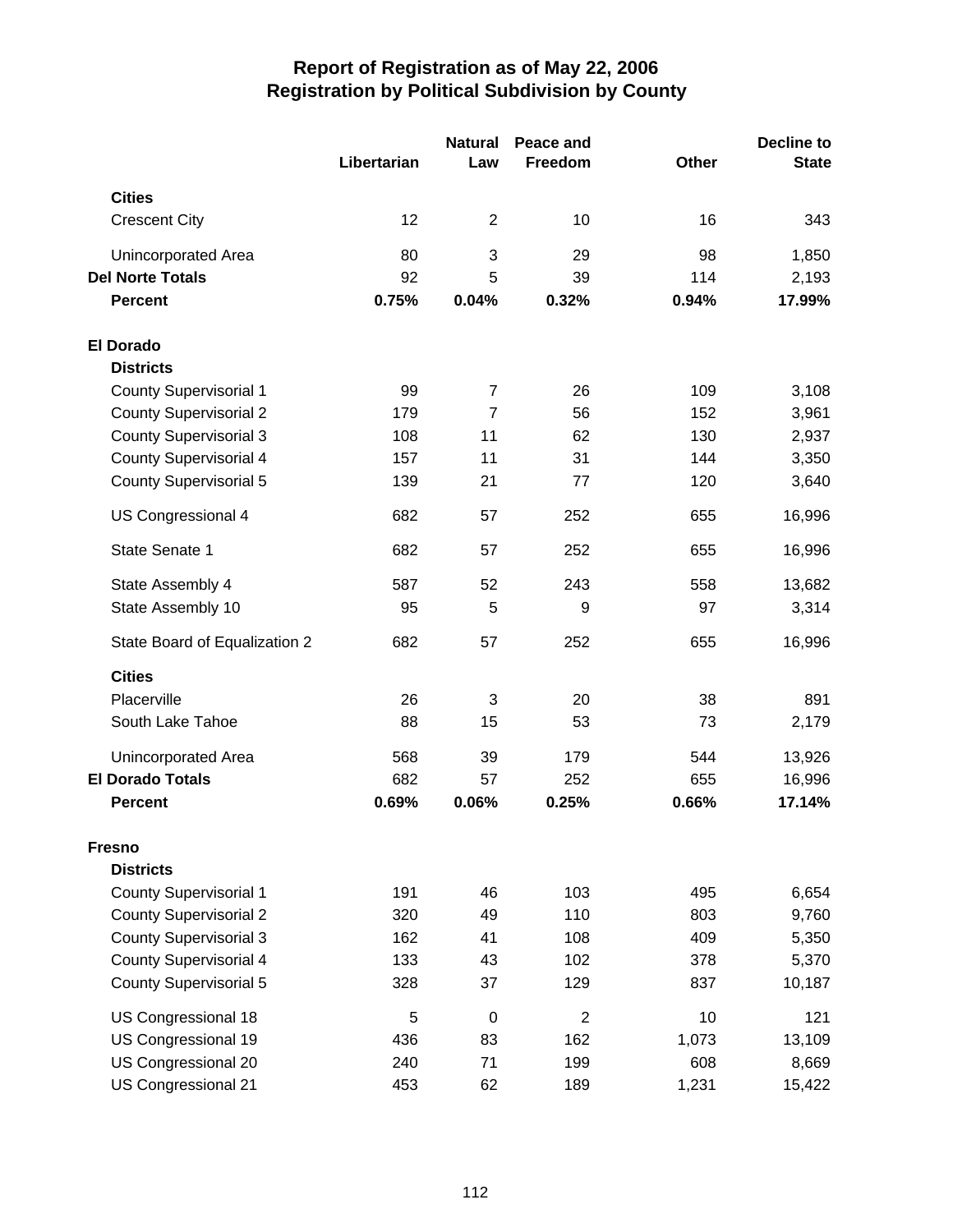|                               | <b>Total</b>      |                   |            | American    |                         |
|-------------------------------|-------------------|-------------------|------------|-------------|-------------------------|
|                               | <b>Registered</b> | <b>Democratic</b> | Republican | Independent | Green                   |
| State Senate 14               | 217,750           | 73,259            | 110,818    | 3,784       | 1,192                   |
| State Senate 16               | 107,861           | 56,063            | 36,158     | 1,762       | 430                     |
| State Assembly 29             | 185,783           | 62,081            | 94,930     | 3,273       | 965                     |
| State Assembly 30             | 13,866            | 4,691             | 7,081      | 262         | 33                      |
| State Assembly 31             | 125,962           | 62,550            | 44,965     | 2,011       | 624                     |
| State Board of Equalization 2 | 325,611           | 129,322           | 146,976    | 5,546       | 1,622                   |
| <b>Cities</b>                 |                   |                   |            |             |                         |
| Clovis                        | 40,217            | 11,993            | 21,845     | 763         | 165                     |
| Coalinga                      | 3,257             | 1,246             | 1,371      | 85          | 9                       |
| Firebaugh                     | 1,384             | 778               | 391        | 26          | 1                       |
| Fowler                        | 1,748             | 825               | 682        | 23          | $\boldsymbol{2}$        |
| Fresno                        | 171,783           | 73,068            | 71,708     | 2,884       | 1,011                   |
| Huron                         | 768               | 552               | 99         | 14          | $\mathbf 0$             |
| Kerman                        | 3,284             | 1,532             | 1,227      | 59          | $\overline{\mathbf{4}}$ |
| Kingsburg                     | 5,032             | 1,306             | 3,039      | 77          | 14                      |
| Mendota                       | 1,491             | 1,076             | 263        | 17          | 4                       |
| Orange Cove                   | 1,280             | 751               | 334        | 14          | $\pmb{0}$               |
| Parlier                       | 2,545             | 1,715             | 480        | 34          | $\overline{7}$          |
| Reedley                       | 6,778             | 2,586             | 3,196      | 92          | 27                      |
| San Joaquin                   | 432               | 278               | 81         | 12          | $\mathbf 0$             |
| Sanger                        | 6,583             | 3,652             | 2,057      | 74          | 19                      |
| Selma                         | 6,848             | 3,201             | 2,752      | 111         | 14                      |
| Unincorporated Area           | 72,181            | 24,763            | 37,451     | 1,261       | 345                     |
| <b>Fresno Totals</b>          | 325,611           | 129,322           | 146,976    | 5,546       | 1,622                   |
| <b>Percent</b>                |                   | 39.72%            | 45.14%     | 1.70%       | 0.50%                   |
| Glenn                         |                   |                   |            |             |                         |
| <b>Districts</b>              |                   |                   |            |             |                         |
| <b>County Supervisorial 1</b> | 2,503             | 789               | 1,164      | 70          | 11                      |
| <b>County Supervisorial 2</b> | 2,277             | 747               | 1,052      | 55          | 16                      |
| <b>County Supervisorial 3</b> | 2,775             | 814               | 1,487      | 74          | 4                       |
| <b>County Supervisorial 4</b> | 2,256             | 796               | 974        | 72          | 4                       |
| <b>County Supervisorial 5</b> | 2,042             | 744               | 930        | 41          | 11                      |
| US Congressional 2            | 11,853            | 3,890             | 5,607      | 312         | 46                      |
| State Senate 4                | 11,853            | 3,890             | 5,607      | 312         | 46                      |
| State Assembly 2              | 11,853            | 3,890             | 5,607      | 312         | 46                      |
| State Board of Equalization 2 | 11,853            | 3,890             | 5,607      | 312         | 46                      |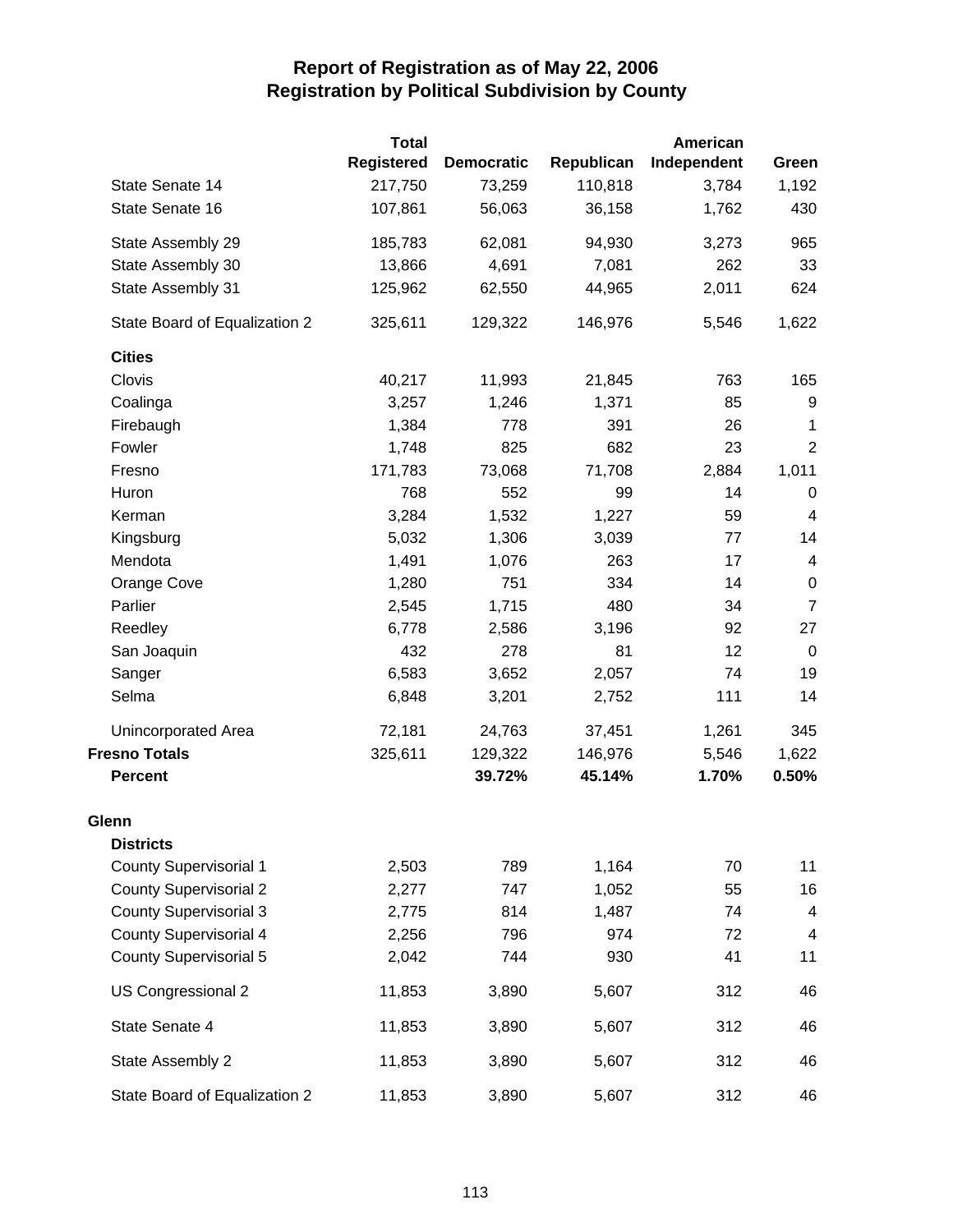|                               |                | <b>Natural</b>          | Peace and                 |                | <b>Decline to</b> |
|-------------------------------|----------------|-------------------------|---------------------------|----------------|-------------------|
|                               | Libertarian    | Law                     | Freedom                   | Other          | <b>State</b>      |
| State Senate 14               | 812            | 127                     | 301                       | 2,047          | 25,410            |
| State Senate 16               | 322            | 89                      | 251                       | 875            | 11,911            |
| State Assembly 29             | 708            | 104                     | 253                       | 1,793          | 21,676            |
| State Assembly 30             | 53             | 15                      | 32                        | 118            | 1,581             |
| State Assembly 31             | 373            | 97                      | 267                       | 1,011          | 14,064            |
| State Board of Equalization 2 | 1,134          | 216                     | 552                       | 2,922          | 37,321            |
| <b>Cities</b>                 |                |                         |                           |                |                   |
| Clovis                        | 141            | 15                      | 60                        | 359            | 4,876             |
| Coalinga                      | 20             | 5                       | 10                        | 28             | 483               |
| Firebaugh                     | 4              | 1                       | 6                         | $\overline{7}$ | 170               |
| Fowler                        | $\overline{2}$ | 1                       | 3                         | 10             | 200               |
| Fresno                        | 600            | 129                     | 294                       | 1,563          | 20,526            |
| Huron                         | 1              | 4                       | 8                         | 8              | 82                |
| Kerman                        | 10             | 1                       | 5                         | 33             | 413               |
| Kingsburg                     | 10             | 4                       | 5                         | 47             | 530               |
| Mendota                       | 8              | 1                       | $\ensuremath{\mathsf{3}}$ | 8              | 111               |
| Orange Cove                   | 3              | 5                       | $\overline{4}$            | 8              | 161               |
| Parlier                       | 6              | 1                       | 11                        | 16             | 275               |
| Reedley                       | 18             | $\overline{\mathbf{4}}$ | 10                        | 50             | 795               |
| San Joaquin                   | 1              | 0                       | 4                         | 1              | 55                |
| Sanger                        | 20             | 3                       | 21                        | 50             | 687               |
| Selma                         | 13             | 6                       | 10                        | 37             | 704               |
| Unincorporated Area           | 277            | 36                      | 98                        | 697            | 7,253             |
| <b>Fresno Totals</b>          | 1,134          | 216                     | 552                       | 2,922          | 37,321            |
| <b>Percent</b>                | 0.35%          | 0.07%                   | 0.17%                     | 0.90%          | 11.46%            |
| Glenn                         |                |                         |                           |                |                   |
| <b>Districts</b>              |                |                         |                           |                |                   |
| <b>County Supervisorial 1</b> | 12             | 1                       | 11                        | 9              | 436               |
| <b>County Supervisorial 2</b> | 3              | 3                       | 5                         | 5              | 391               |
| <b>County Supervisorial 3</b> | $\overline{7}$ | $\overline{2}$          | 6                         | 4              | 377               |
| <b>County Supervisorial 4</b> | 12             | 1                       | 6                         | 10             | 381               |
| <b>County Supervisorial 5</b> | 5              | $\overline{2}$          | 9                         | 1              | 299               |
| US Congressional 2            | 39             | $\boldsymbol{9}$        | 37                        | 29             | 1,884             |
| State Senate 4                | 39             | 9                       | 37                        | 29             | 1,884             |
| State Assembly 2              | 39             | 9                       | 37                        | 29             | 1,884             |
| State Board of Equalization 2 | 39             | 9                       | 37                        | 29             | 1,884             |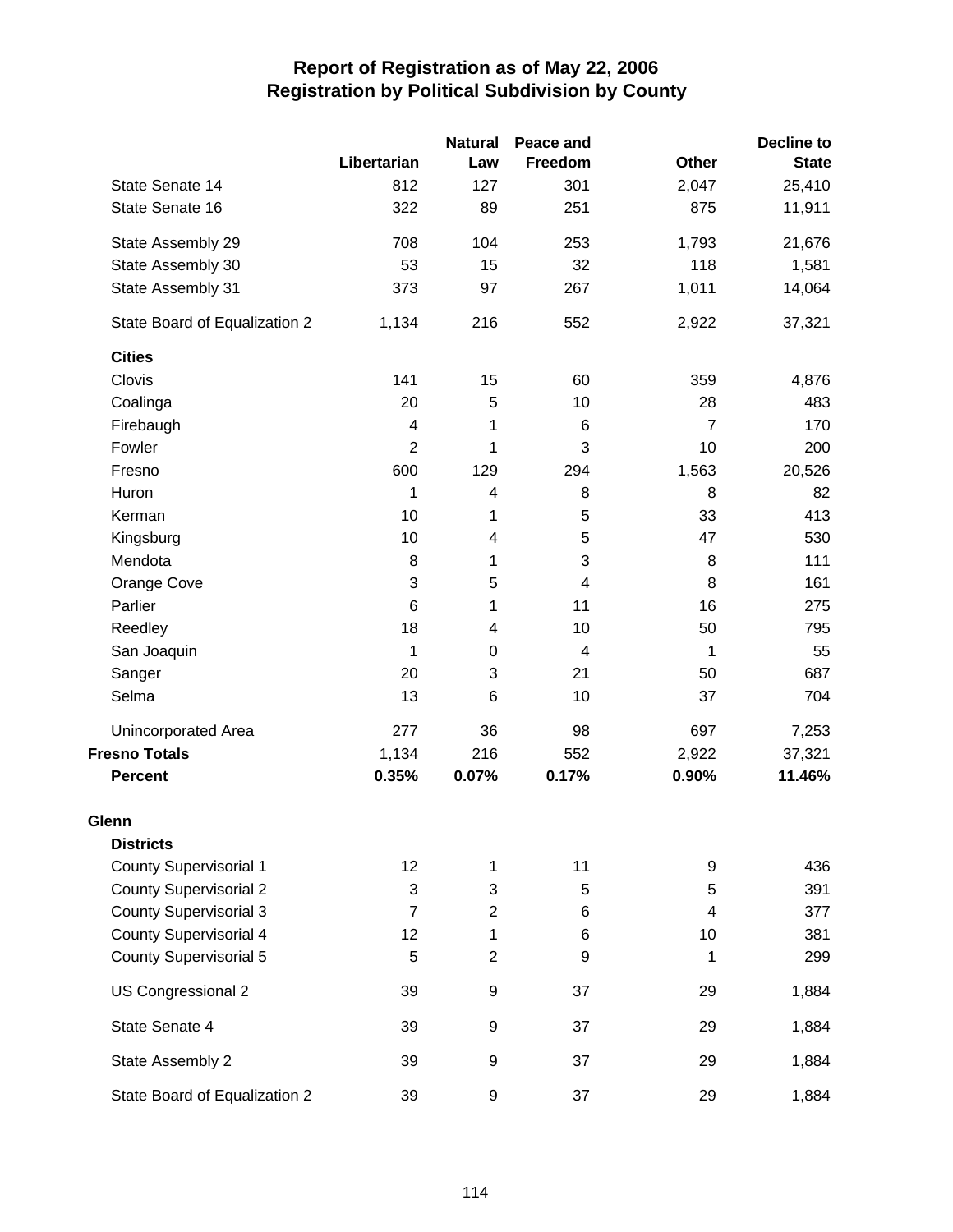|                               | <b>Total</b>      |                   |            | <b>American</b> |       |
|-------------------------------|-------------------|-------------------|------------|-----------------|-------|
|                               | <b>Registered</b> | <b>Democratic</b> | Republican | Independent     | Green |
| <b>Cities</b>                 |                   |                   |            |                 |       |
| Orland                        | 2,543             | 859               | 1,134      | 61              | 19    |
| Willows                       | 2,546             | 895               | 1,101      | 81              | 4     |
| Unincorporated Area           | 6,764             | 2,136             | 3,372      | 170             | 23    |
| <b>Glenn Totals</b>           | 11,853            | 3,890             | 5,607      | 312             | 46    |
| <b>Percent</b>                |                   | 32.82%            | 47.30%     | 2.63%           | 0.39% |
| <b>Humboldt</b>               |                   |                   |            |                 |       |
| <b>Districts</b>              |                   |                   |            |                 |       |
| <b>County Supervisorial 1</b> | 15,464            | 6,000             | 5,923      | 351             | 398   |
| <b>County Supervisorial 2</b> | 16,223            | 6,288             | 5,621      | 414             | 614   |
| <b>County Supervisorial 3</b> | 17,420            | 7,404             | 3,167      | 356             | 1,811 |
| <b>County Supervisorial 4</b> | 13,346            | 5,711             | 3,720      | 336             | 621   |
| <b>County Supervisorial 5</b> | 16,583            | 7,222             | 4,587      | 420             | 849   |
| <b>US Congressional 1</b>     | 79,036            | 32,625            | 23,018     | 1,877           | 4,293 |
| State Senate 2                | 79,036            | 32,625            | 23,018     | 1,877           | 4,293 |
| State Assembly 1              | 79,036            | 32,625            | 23,018     | 1,877           | 4,293 |
| State Board of Equalization 1 | 79,036            | 32,625            | 23,018     | 1,877           | 4,293 |
| <b>Cities</b>                 |                   |                   |            |                 |       |
| Arcata                        | 11,447            | 4,875             | 1,461      | 252             | 1,376 |
| <b>Blue Lake</b>              | 812               | 346               | 193        | 26              | 64    |
| Eureka                        | 14,835            | 6,276             | 4,399      | 347             | 623   |
| Ferndale                      | 950               | 347               | 409        | 21              | 16    |
| Fortuna                       | 6,151             | 2,159             | 2,668      | 141             | 52    |
| Rio Dell                      | 1,716             | 627               | 656        | 69              | 20    |
| Trinidad                      | 276               | 141               | 63         | 3               | 18    |
| Unincorporated Area           | 42,849            | 17,854            | 13,169     | 1,018           | 2,124 |
| <b>Humboldt Totals</b>        | 79,036            | 32,625            | 23,018     | 1,877           | 4,293 |
| <b>Percent</b>                |                   | 41.28%            | 29.12%     | 2.37%           | 5.43% |
| <b>Imperial</b>               |                   |                   |            |                 |       |
| <b>Districts</b>              |                   |                   |            |                 |       |
| <b>County Supervisorial 1</b> | 12,378            | 8,491             | 1,458      | 138             | 28    |
| <b>County Supervisorial 2</b> | 10,638            | 5,555             | 3,246      | 177             | 24    |
| <b>County Supervisorial 3</b> | 10,740            | 5,224             | 3,571      | 222             | 21    |
| <b>County Supervisorial 4</b> | 10,336            | 5,044             | 3,485      | 215             | 18    |
| <b>County Supervisorial 5</b> | 9,672             | 5,513             | 2,495      | 221             | 26    |
| US Congressional 51           | 53,764            | 29,827            | 14,255     | 973             | 117   |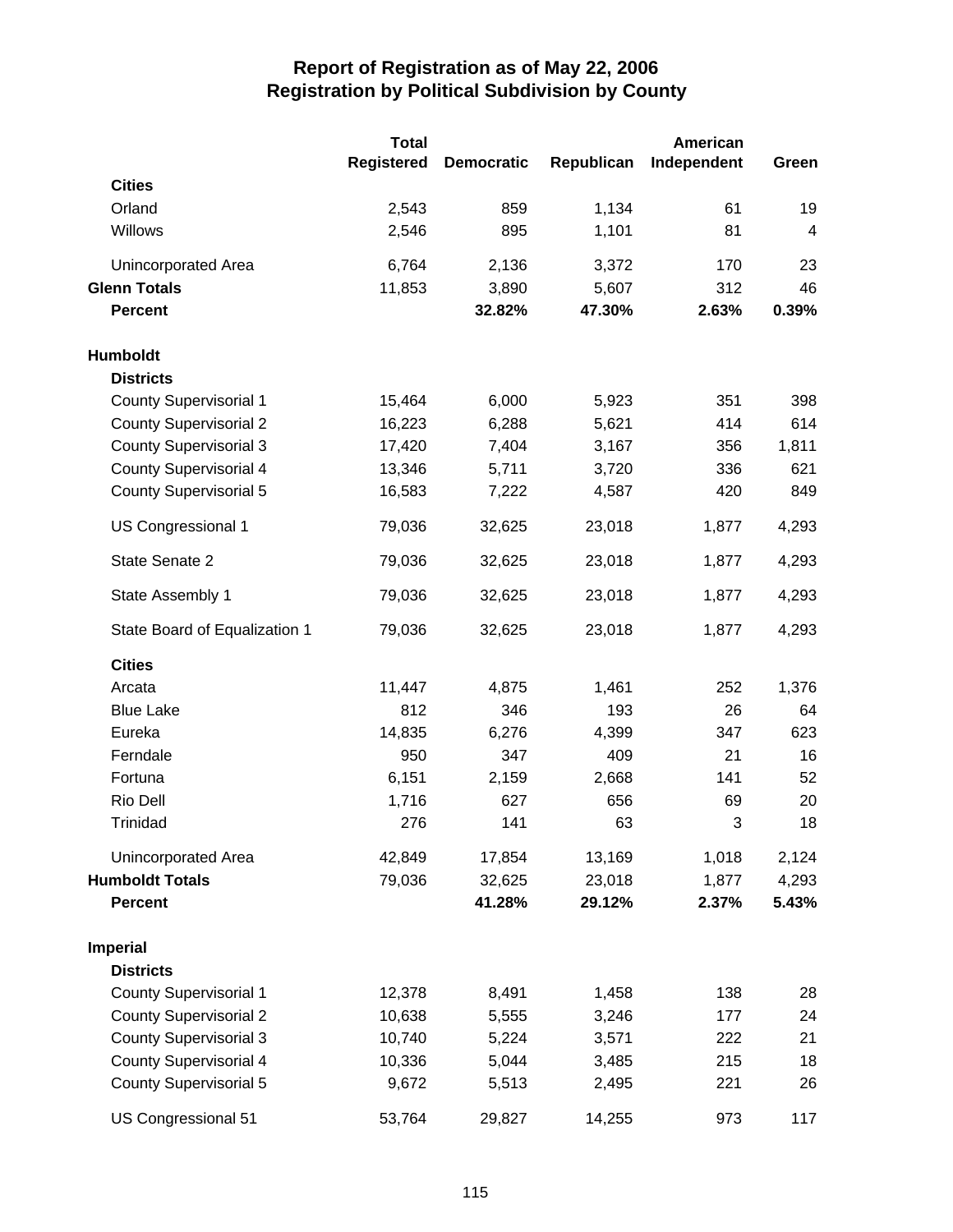|                               |             | <b>Natural</b>   | Peace and      |                  | <b>Decline to</b> |
|-------------------------------|-------------|------------------|----------------|------------------|-------------------|
|                               | Libertarian | Law              | Freedom        | <b>Other</b>     | <b>State</b>      |
| <b>Cities</b>                 |             |                  |                |                  |                   |
| Orland                        | 3           | 3                | $\overline{7}$ | 5                | 452               |
| Willows                       | 12          | 1                | 8              | 10               | 434               |
| Unincorporated Area           | 24          | 5                | 22             | 14               | 998               |
| <b>Glenn Totals</b>           | 39          | 9                | 37             | 29               | 1,884             |
| <b>Percent</b>                | 0.33%       | 0.08%            | 0.31%          | 0.24%            | 15.89%            |
| <b>Humboldt</b>               |             |                  |                |                  |                   |
| <b>Districts</b>              |             |                  |                |                  |                   |
| <b>County Supervisorial 1</b> | 111         | 11               | 35             | 56               | 2,579             |
| <b>County Supervisorial 2</b> | 146         | 17               | 61             | 36               | 3,026             |
| <b>County Supervisorial 3</b> | 194         | 27               | 72             | 44               | 4,345             |
| <b>County Supervisorial 4</b> | 127         | 14               | 48             | 46               | 2,723             |
| <b>County Supervisorial 5</b> | 132         | 37               | 63             | 42               | 3,231             |
| US Congressional 1            | 710         | 106              | 279            | 224              | 15,904            |
| State Senate 2                | 710         | 106              | 279            | 224              | 15,904            |
| State Assembly 1              | 710         | 106              | 279            | 224              | 15,904            |
| State Board of Equalization 1 | 710         | 106              | 279            | 224              | 15,904            |
| <b>Cities</b>                 |             |                  |                |                  |                   |
| Arcata                        | 144         | 21               | 51             | 25               | 3,242             |
| <b>Blue Lake</b>              | 9           | 8                | $\overline{2}$ | 3                | 161               |
| Eureka                        | 138         | 16               | 53             | 53               | 2,930             |
| Ferndale                      | 4           | $\mathbf 0$      | 1              | 1                | 151               |
| Fortuna                       | 51          | 3                | 15             | 12               | 1,050             |
| Rio Dell                      | 14          | 5                | 4              | 5                | 316               |
| Trinidad                      | 3           | $\boldsymbol{0}$ | 1              | $\boldsymbol{0}$ | 47                |
| Unincorporated Area           | 347         | 53               | 152            | 125              | 8,007             |
| <b>Humboldt Totals</b>        | 710         | 106              | 279            | 224              | 15,904            |
| <b>Percent</b>                | 0.90%       | 0.13%            | 0.35%          | 0.28%            | 20.12%            |
| <b>Imperial</b>               |             |                  |                |                  |                   |
| <b>Districts</b>              |             |                  |                |                  |                   |
| <b>County Supervisorial 1</b> | 36          | 16               | 56             | 52               | 2,103             |
| <b>County Supervisorial 2</b> | 29          | 13               | 35             | 58               | 1,501             |
| <b>County Supervisorial 3</b> | 35          | 15               | 32             | 58               | 1,562             |
| <b>County Supervisorial 4</b> | 30          | 9                | 42             | 68               | 1,425             |
| <b>County Supervisorial 5</b> | 33          | 11               | 41             | 45               | 1,287             |
| US Congressional 51           | 163         | 64               | 206            | 281              | 7,878             |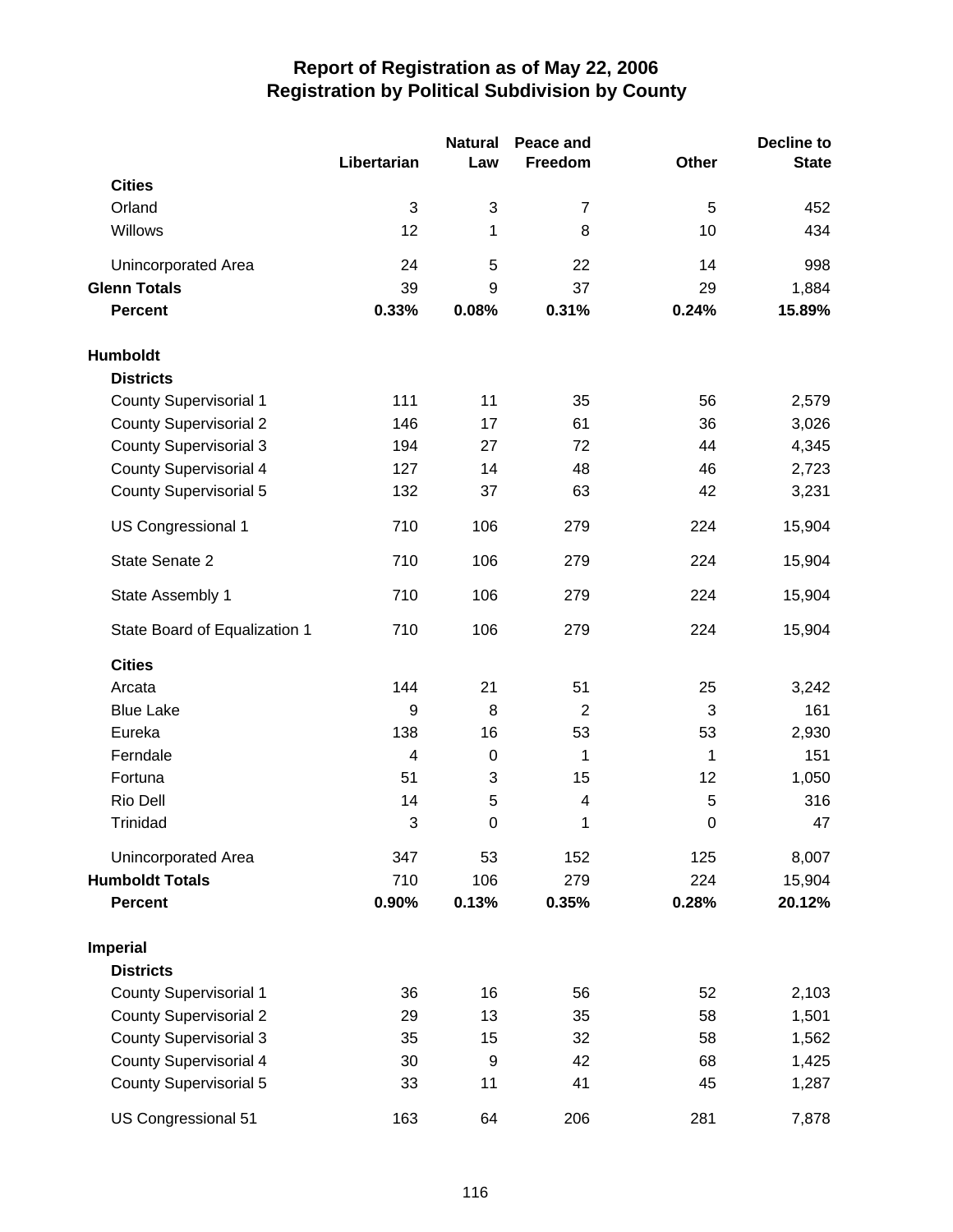|                               | <b>Total</b>      |                   |            | American    |                  |
|-------------------------------|-------------------|-------------------|------------|-------------|------------------|
|                               | <b>Registered</b> | <b>Democratic</b> | Republican | Independent | Green            |
| State Senate 40               | 53,764            | 29,827            | 14,255     | 973         | 117              |
| State Assembly 80             | 53,764            | 29,827            | 14,255     | 973         | 117              |
| State Board of Equalization 3 | 53,764            | 29,827            | 14,255     | 973         | 117              |
| <b>Cities</b>                 |                   |                   |            |             |                  |
| <b>Brawley</b>                | 8,573             | 4,792             | 2,426      | 147         | 14               |
| Calexico                      | 12,241            | 8,427             | 1,409      | 135         | 27               |
| Calipatria                    | 1,119             | 667               | 238        | 13          | $\overline{2}$   |
| El Centro                     | 14,756            | 8,075             | 4,160      | 264         | 32               |
| Holtville                     | 2,041             | 1,044             | 620        | 51          | $\overline{4}$   |
| Imperial                      | 3,984             | 1,763             | 1,441      | 85          | 5                |
| Westmorland                   | 714               | 422               | 172        | 14          | $\boldsymbol{0}$ |
| Unincorporated Area           | 10,336            | 4,637             | 3,789      | 264         | 33               |
| <b>Imperial Totals</b>        | 53,764            | 29,827            | 14,255     | 973         | 117              |
| <b>Percent</b>                |                   | 55.48%            | 26.51%     | 1.81%       | 0.22%            |
| Inyo                          |                   |                   |            |             |                  |
| <b>Districts</b>              |                   |                   |            |             |                  |
| <b>County Supervisorial 1</b> | 2,338             | 672               | 1,241      | 49          | 21               |
| <b>County Supervisorial 2</b> | 1,983             | 634               | 837        | 59          | 24               |
| <b>County Supervisorial 3</b> | 2,597             | 800               | 1,263      | 67          | 21               |
| <b>County Supervisorial 4</b> | 2,098             | 683               | 953        | 48          | 15               |
| <b>County Supervisorial 5</b> | 1,715             | 670               | 598        | 69          | 30               |
| US Congressional 25           | 10,731            | 3,459             | 4,892      | 292         | 111              |
| State Senate 18               | 10,731            | 3,459             | 4,892      | 292         | 111              |
| State Assembly 34             | 10,731            | 3,459             | 4,892      | 292         | 111              |
| State Board of Equalization 2 | 10,731            | 3,459             | 4,892      | 292         | 111              |
| <b>Cities</b>                 |                   |                   |            |             |                  |
| <b>Bishop</b>                 | 1,855             | 604               | 769        | 56          | 22               |
| Unincorporated Area           | 8,876             | 2,855             | 4,123      | 236         | 89               |
| <b>Inyo Totals</b>            | 10,731            | 3,459             | 4,892      | 292         | 111              |
| <b>Percent</b>                |                   | 32.23%            | 45.59%     | 2.72%       | 1.03%            |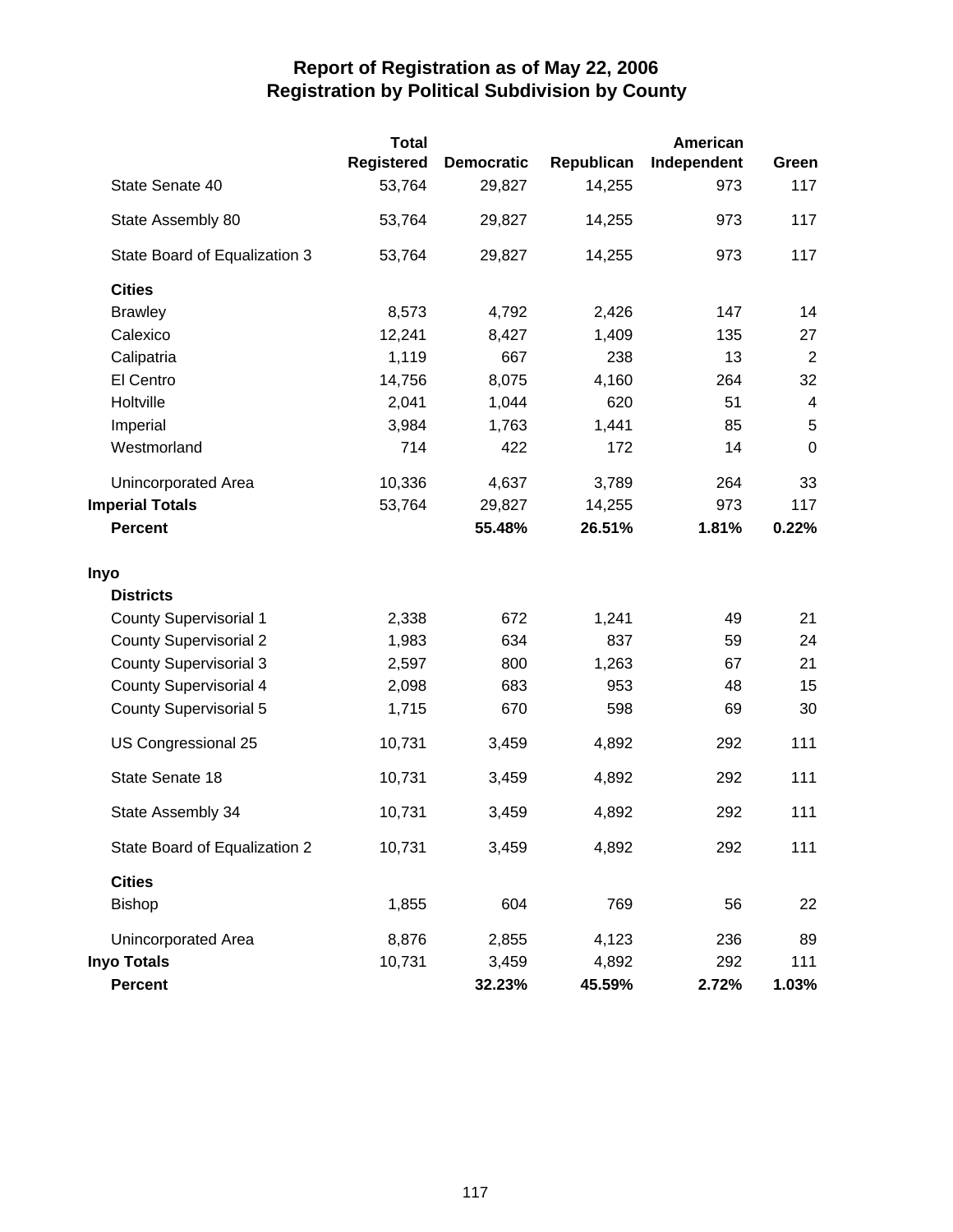|                               |                          | <b>Natural</b> | Peace and        |                | <b>Decline to</b> |
|-------------------------------|--------------------------|----------------|------------------|----------------|-------------------|
|                               | Libertarian              | Law            | Freedom          | <b>Other</b>   | <b>State</b>      |
| State Senate 40               | 163                      | 64             | 206              | 281            | 7,878             |
| State Assembly 80             | 163                      | 64             | 206              | 281            | 7,878             |
| State Board of Equalization 3 | 163                      | 64             | 206              | 281            | 7,878             |
| <b>Cities</b>                 |                          |                |                  |                |                   |
| <b>Brawley</b>                | 27                       | 10             | 22               | 47             | 1,088             |
| Calexico                      | 36                       | 15             | 56               | 52             | 2,084             |
| Calipatria                    | 4                        | 1              | $\boldsymbol{9}$ | 6              | 179               |
| El Centro                     | 42                       | 18             | 59               | 71             | 2,035             |
| Holtville                     | $\overline{\mathcal{A}}$ | $\overline{2}$ | 10               | 14             | 292               |
| Imperial                      | 10                       | 6              | 5                | 26             | 643               |
| Westmorland                   | 4                        | 1              | 10               | $\overline{2}$ | 89                |
| Unincorporated Area           | 36                       | 11             | 35               | 63             | 1,468             |
| <b>Imperial Totals</b>        | 163                      | 64             | 206              | 281            | 7,878             |
| <b>Percent</b>                | 0.30%                    | 0.12%          | 0.38%            | 0.52%          | 14.65%            |
| Inyo                          |                          |                |                  |                |                   |
| <b>Districts</b>              |                          |                |                  |                |                   |
| <b>County Supervisorial 1</b> | 8                        | 1              | 6                | 9              | 331               |
| <b>County Supervisorial 2</b> | 13                       | 1              | 6                | 13             | 396               |
| <b>County Supervisorial 3</b> | $\boldsymbol{9}$         | $\overline{c}$ | 6                | 17             | 412               |
| <b>County Supervisorial 4</b> | 17                       | 1              | 5                | 12             | 364               |
| <b>County Supervisorial 5</b> | 25                       | 1              | 6                | 18             | 298               |
| US Congressional 25           | 72                       | 6              | 29               | 69             | 1,801             |
| State Senate 18               | 72                       | 6              | 29               | 69             | 1,801             |
| State Assembly 34             | 72                       | 6              | 29               | 69             | 1,801             |
| State Board of Equalization 2 | 72                       | 6              | 29               | 69             | 1,801             |
| <b>Cities</b>                 |                          |                |                  |                |                   |
| <b>Bishop</b>                 | 12                       | 1              | 6                | 13             | 372               |
| Unincorporated Area           | 60                       | 5              | 23               | 56             | 1,429             |
| <b>Inyo Totals</b>            | 72                       | 6              | 29               | 69             | 1,801             |
| Percent                       | 0.67%                    | 0.06%          | 0.27%            | 0.64%          | 16.78%            |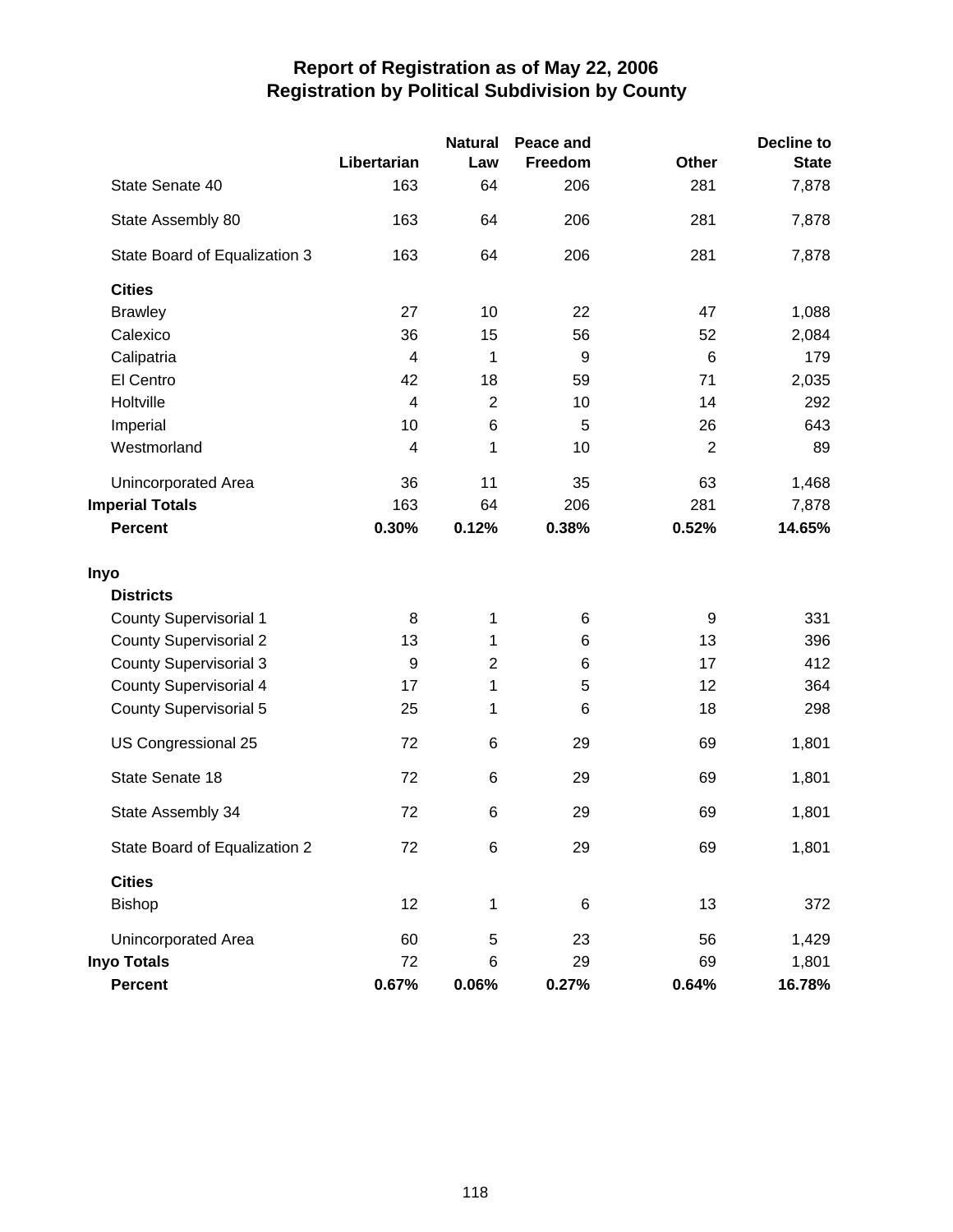|                               | <b>Total</b>      |                   |            | <b>American</b> |                |
|-------------------------------|-------------------|-------------------|------------|-----------------|----------------|
|                               | <b>Registered</b> | <b>Democratic</b> | Republican | Independent     | Green          |
| Kern                          |                   |                   |            |                 |                |
| <b>Districts</b>              |                   |                   |            |                 |                |
| <b>County Supervisorial 1</b> | 55,182            | 19,801            | 25,928     | 1,391           | 144            |
| <b>County Supervisorial 2</b> | 58,140            | 18,988            | 27,870     | 1,749           | 159            |
| <b>County Supervisorial 3</b> | 65,542            | 20,331            | 34,977     | 1,679           | 195            |
| <b>County Supervisorial 4</b> | 70,491            | 19,972            | 39,202     | 1,687           | 204            |
| <b>County Supervisorial 5</b> | 37,612            | 21,262            | 11,039     | 798             | 74             |
| US Congressional 20           | 57,275            | 33,318            | 16,451     | 1,040           | 72             |
| US Congressional 22           | 229,692           | 67,036            | 122,565    | 6,264           | 704            |
| State Senate 16               | 63,392            | 36,135            | 18,685     | 1,204           | 88             |
| State Senate 17               | 7                 | 1                 | 5          | 0               | 0              |
| State Senate 18               | 223,568           | 64,218            | 120,326    | 6,100           | 688            |
| State Assembly 30             | 52,135            | 30,709            | 14,805     | 913             | 67             |
| State Assembly 32             | 219,818           | 65,199            | 117,326    | 5,806           | 674            |
| State Assembly 34             | 15,007            | 4,445             | 6,880      | 585             | 35             |
| State Assembly 37             | 7                 | 1                 | 5          | 0               | $\mathbf 0$    |
| State Board of Equalization 2 | 286,967           | 100,354           | 139,016    | 7,304           | 776            |
| <b>Cities</b>                 |                   |                   |            |                 |                |
| Arvin                         | 2,804             | 1,840             | 552        | 47              | 0              |
| <b>Bakersfield</b>            | 124,188           | 42,364            | 62,330     | 2,784           | 333            |
| California City               | 4,307             | 1,353             | 1,864      | 191             | 5              |
| Delano                        | 9,826             | 5,945             | 2,684      | 115             | 12             |
| Maricopa                      | 468               | 140               | 224        | 25              | 0              |
| McFarland                     | 2,507             | 1,593             | 582        | 46              | $\mathbf 1$    |
| Ridgecrest                    | 12,974            | 3,205             | 6,785      | 366             | 46             |
| Shafter                       | 4,137             | 1,968             | 1,706      | 76              | $\overline{7}$ |
| Taft                          | 2,934             | 749               | 1,672      | 101             | 4              |
| Tehachapi                     | 3,301             | 1,051             | 1,552      | 130             | 13             |
| Wasco                         | 4,918             | 2,682             | 1,653      | 73              | $\,6$          |
| Unincorporated Area           | 114,603           | 37,464            | 57,412     | 3,350           | 349            |
| <b>Kern Totals</b>            | 286,967           | 100,354           | 139,016    | 7,304           | 776            |
| <b>Percent</b>                |                   | 34.97%            | 48.44%     | 2.55%           | 0.27%          |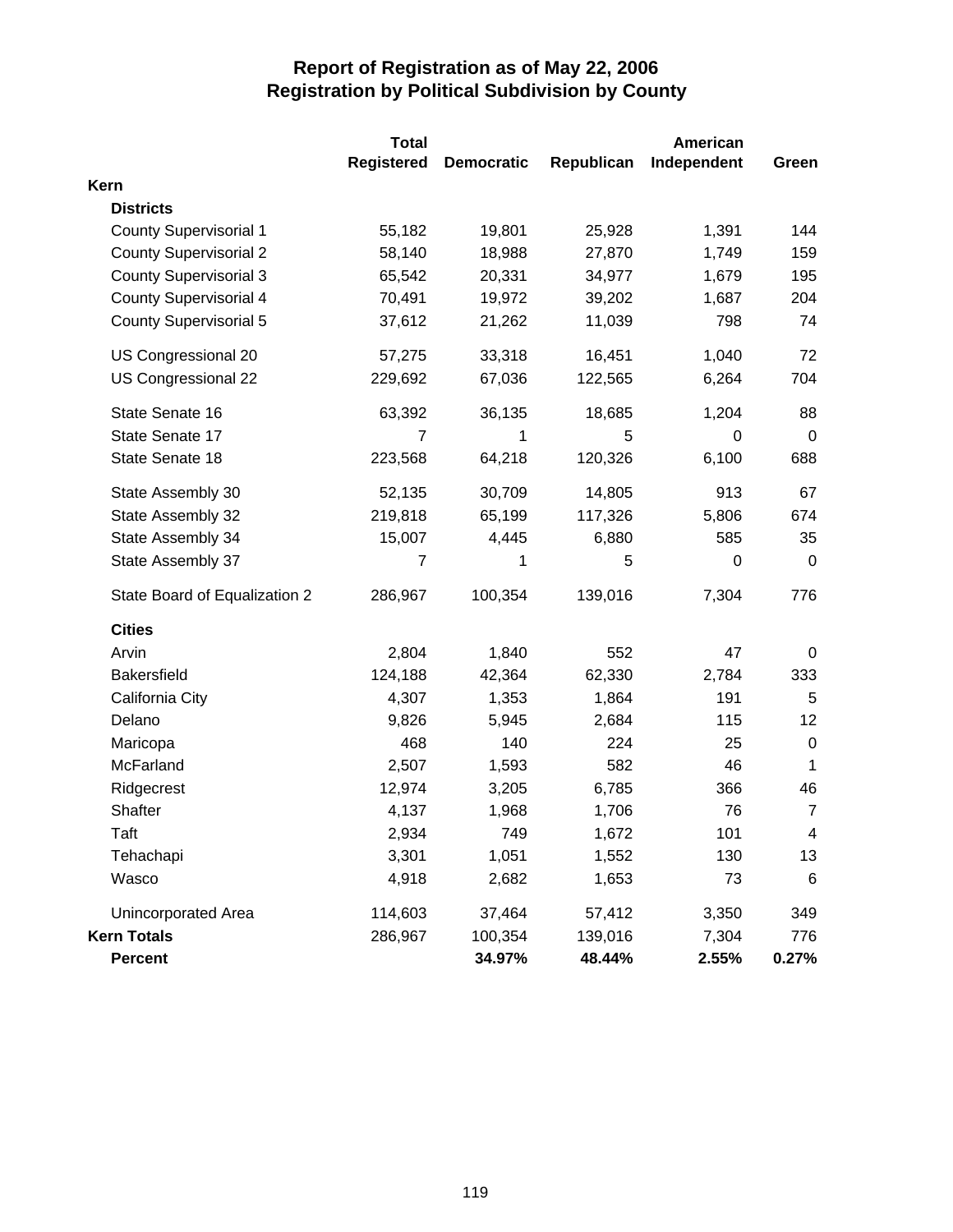|                               |             | <b>Natural</b> | Peace and                |                | <b>Decline to</b> |
|-------------------------------|-------------|----------------|--------------------------|----------------|-------------------|
|                               | Libertarian | Law            | Freedom                  | Other          | <b>State</b>      |
| Kern                          |             |                |                          |                |                   |
| <b>Districts</b>              |             |                |                          |                |                   |
| <b>County Supervisorial 1</b> | 285         | 41             | 114                      | 79             | 7,399             |
| <b>County Supervisorial 2</b> | 309         | 38             | 133                      | 132            | 8,762             |
| <b>County Supervisorial 3</b> | 314         | 28             | 96                       | 103            | 7,819             |
| <b>County Supervisorial 4</b> | 313         | 45             | 105                      | 98             | 8,865             |
| <b>County Supervisorial 5</b> | 138         | 44             | 121                      | 69             | 4,067             |
| US Congressional 20           | 166         | 71             | 187                      | 87             | 5,883             |
| US Congressional 22           | 1,193       | 125            | 382                      | 394            | 31,029            |
| State Senate 16               | 198         | 72             | 212                      | 97             | 6,701             |
| State Senate 17               | 1           | 0              | 0                        | 0              | 0                 |
| State Senate 18               | 1,160       | 124            | 357                      | 384            | 30,211            |
| State Assembly 30             | 146         | 60             | 164                      | 66             | 5,205             |
| State Assembly 32             | 1,119       | 121            | 362                      | 381            | 28,830            |
| State Assembly 34             | 93          | 15             | 43                       | 34             | 2,877             |
| State Assembly 37             | 1           | $\mathbf 0$    | $\mathbf 0$              | $\mathbf 0$    | $\mathbf 0$       |
| State Board of Equalization 2 | 1,359       | 196            | 569                      | 481            | 36,912            |
| <b>Cities</b>                 |             |                |                          |                |                   |
| Arvin                         | 9           | $\overline{2}$ | $\overline{7}$           | 1              | 346               |
| <b>Bakersfield</b>            | 480         | 77             | 197                      | 179            | 15,444            |
| California City               | 23          | 3              | 14                       | 5              | 849               |
| Delano                        | 16          | 12             | 28                       | 10             | 1,004             |
| Maricopa                      | 3           | $\overline{2}$ | 3                        | 1              | 70                |
| McFarland                     | 10          | 3              | 11                       | $\overline{2}$ | 259               |
| Ridgecrest                    | 117         | 14             | 23                       | 24             | 2,394             |
| Shafter                       | 6           | 3              | 11                       | 1              | 359               |
| Taft                          | 15          | 2              | $\overline{\mathcal{A}}$ | 5              | 382               |
| Tehachapi                     | 21          | $\overline{2}$ | $\overline{7}$           | 5              | 520               |
| Wasco                         | 16          | $\overline{2}$ | 11                       | 7              | 468               |
| Unincorporated Area           | 643         | 74             | 253                      | 241            | 14,817            |
| <b>Kern Totals</b>            | 1,359       | 196            | 569                      | 481            | 36,912            |
| Percent                       | 0.47%       | 0.07%          | 0.20%                    | 0.17%          | 12.86%            |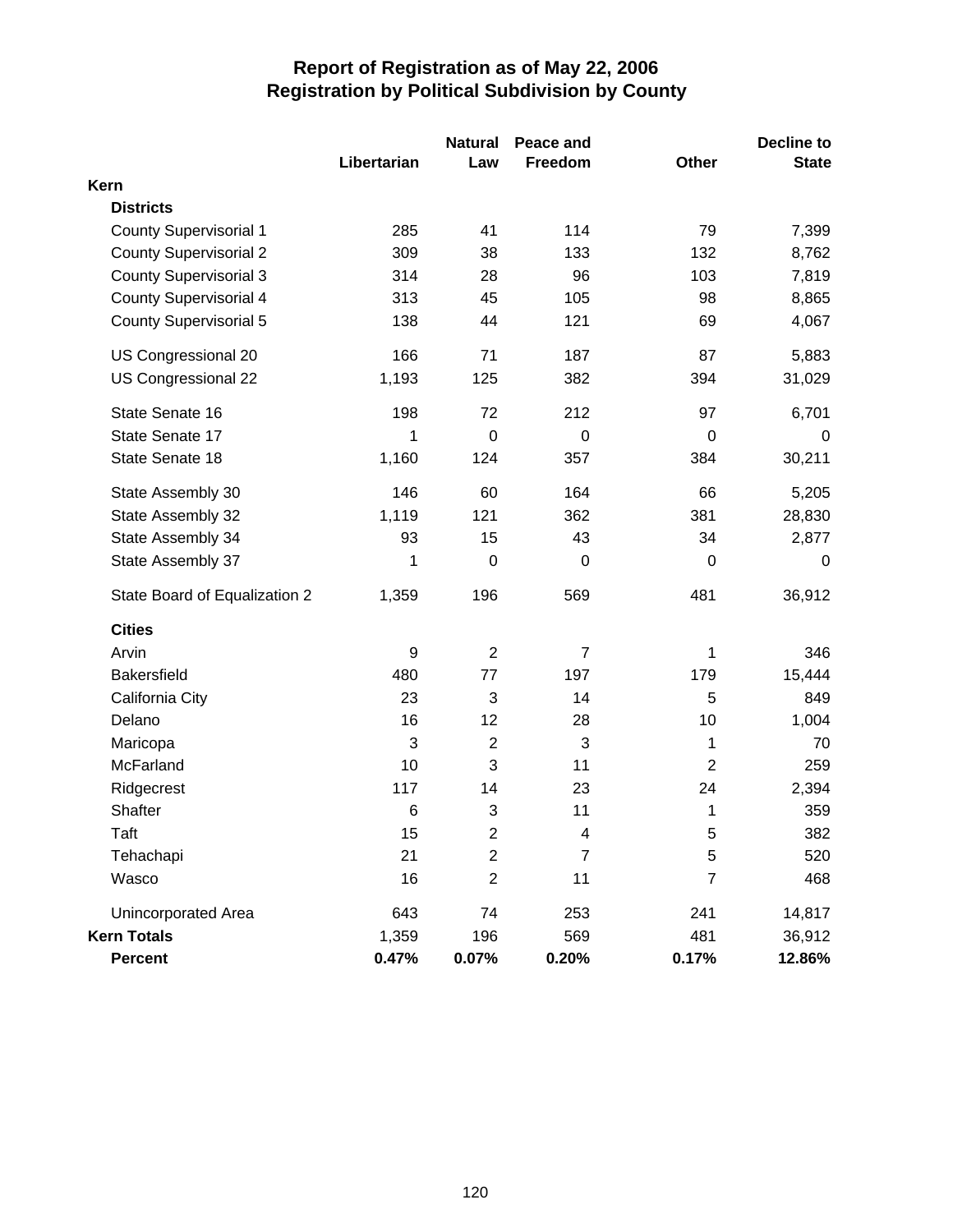|                               | <b>Total</b>      |                   |            | <b>American</b> |       |
|-------------------------------|-------------------|-------------------|------------|-----------------|-------|
|                               | <b>Registered</b> | <b>Democratic</b> | Republican | Independent     | Green |
| <b>Kings</b>                  |                   |                   |            |                 |       |
| <b>Districts</b>              |                   |                   |            |                 |       |
| <b>County Supervisorial 1</b> | 7,556             | 2,358             | 3,916      | 165             | 20    |
| <b>County Supervisorial 2</b> | 5,787             | 3,142             | 1,803      | 122             | 14    |
| <b>County Supervisorial 3</b> | 12,231            | 3,577             | 6,892      | 221             | 34    |
| <b>County Supervisorial 4</b> | 9,040             | 4,061             | 3,706      | 166             | 18    |
| <b>County Supervisorial 5</b> | 9,612             | 3,711             | 4,544      | 198             | 25    |
| US Congressional 20           | 44,226            | 16,849            | 20,861     | 872             | 111   |
| State Senate 16               | 44,226            | 16,849            | 20,861     | 872             | 111   |
| State Assembly 30             | 44,226            | 16,849            | 20,861     | 872             | 111   |
| State Board of Equalization 2 | 44,226            | 16,849            | 20,861     | 872             | 111   |
| <b>Cities</b>                 |                   |                   |            |                 |       |
| Avenal                        | 1,366             | 656               | 455        | 38              | 3     |
| Corcoran                      | 3,341             | 1,912             | 982        | 67              | 11    |
| Hanford                       | 19,729            | 7,604             | 9,342      | 372             | 52    |
| Lemoore                       | 8,405             | 2,556             | 4,408      | 195             | 19    |
| Unincorporated Area           | 11,385            | 4,121             | 5,674      | 200             | 26    |
| <b>Kings Totals</b>           | 44,226            | 16,849            | 20,861     | 872             | 111   |
| <b>Percent</b>                |                   | 38.10%            | 47.17%     | 1.97%           | 0.25% |
| Lake                          |                   |                   |            |                 |       |
| <b>Districts</b>              |                   |                   |            |                 |       |
| <b>County Supervisorial 1</b> | 6,845             | 2,822             | 2,217      | 226             | 108   |
| <b>County Supervisorial 2</b> | 5,285             | 2,766             | 1,205      | 174             | 63    |
| <b>County Supervisorial 3</b> | 6,534             | 2,985             | 1,901      | 212             | 91    |
| <b>County Supervisorial 4</b> | 6,437             | 2,488             | 2,581      | 149             | 83    |
| <b>County Supervisorial 5</b> | 6,904             | 2,868             | 2,375      | 204             | 97    |
| US Congressional 1            | 32,005            | 13,929            | 10,279     | 965             | 442   |
| State Senate 2                | 32,005            | 13,929            | 10,279     | 965             | 442   |
| State Assembly 1              | 32,005            | 13,929            | 10,279     | 965             | 442   |
| State Board of Equalization 1 | 32,005            | 13,929            | 10,279     | 965             | 442   |
| <b>Cities</b>                 |                   |                   |            |                 |       |
| Clearlake                     | 5,795             | 3,029             | 1,291      | 197             | 62    |
| Lakeport                      | 2,585             | 1,027             | 999        | 64              | 39    |
| Unincorporated Area           | 23,625            | 9,873             | 7,989      | 704             | 341   |
| <b>Lake Totals</b>            | 32,005            | 13,929            | 10,279     | 965             | 442   |
| <b>Percent</b>                |                   | 43.52%            | 32.12%     | 3.02%           | 1.38% |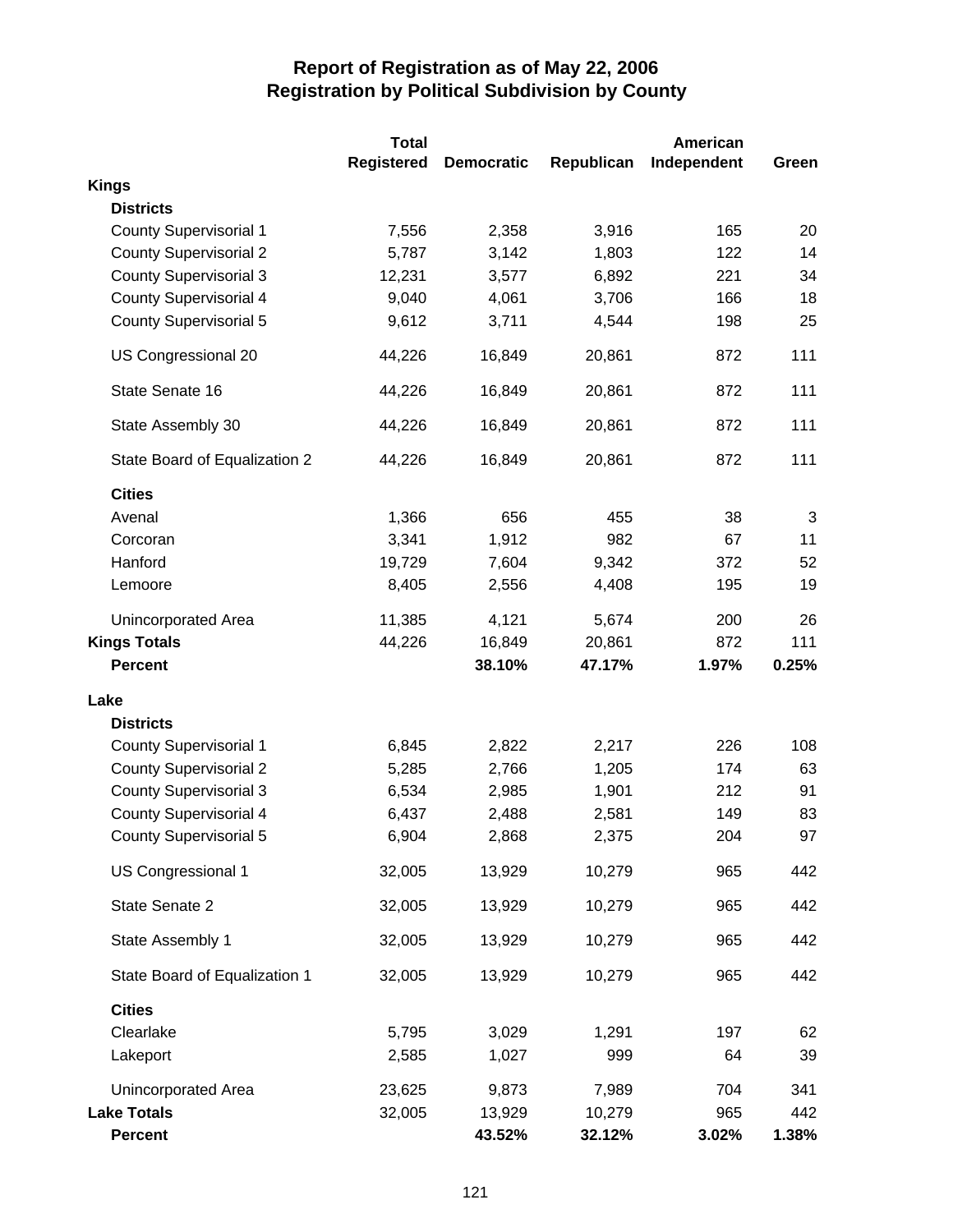|                               |             | <b>Natural</b>          | Peace and      |              | <b>Decline to</b> |
|-------------------------------|-------------|-------------------------|----------------|--------------|-------------------|
|                               | Libertarian | Law                     | Freedom        | <b>Other</b> | <b>State</b>      |
| <b>Kings</b>                  |             |                         |                |              |                   |
| <b>Districts</b>              |             |                         |                |              |                   |
| <b>County Supervisorial 1</b> | 27          | 5                       | $\overline{2}$ | 69           | 994               |
| <b>County Supervisorial 2</b> | 18          | 9                       | 5              | 48           | 626               |
| <b>County Supervisorial 3</b> | 42          | $\overline{7}$          | 1              | 95           | 1,362             |
| <b>County Supervisorial 4</b> | 23          | $\overline{7}$          | 6              | 89           | 964               |
| <b>County Supervisorial 5</b> | 26          | $\mathbf 0$             | $\overline{2}$ | 75           | 1,031             |
| US Congressional 20           | 136         | 28                      | 16             | 376          | 4,977             |
| State Senate 16               | 136         | 28                      | 16             | 376          | 4,977             |
| State Assembly 30             | 136         | 28                      | 16             | 376          | 4,977             |
| State Board of Equalization 2 | 136         | 28                      | 16             | 376          | 4,977             |
| <b>Cities</b>                 |             |                         |                |              |                   |
| Avenal                        | 6           | 6                       | 1              | 18           | 183               |
| Corcoran                      | 9           | 1                       | 3              | 23           | 333               |
| Hanford                       | 49          | 10                      | 7              | 156          | 2,137             |
| Lemoore                       | 30          | 5                       | $\overline{2}$ | 81           | 1,109             |
| Unincorporated Area           | 42          | 6                       | 3              | 98           | 1,215             |
| <b>Kings Totals</b>           | 136         | 28                      | 16             | 376          | 4,977             |
| <b>Percent</b>                | 0.31%       | 0.06%                   | 0.04%          | 0.85%        | 11.25%            |
| Lake                          |             |                         |                |              |                   |
| <b>Districts</b>              |             |                         |                |              |                   |
| <b>County Supervisorial 1</b> | 49          | 4                       | 28             | 13           | 1,378             |
| <b>County Supervisorial 2</b> | 37          | $\overline{2}$          | 22             | 12           | 1,004             |
| <b>County Supervisorial 3</b> | 43          | 6                       | 29             | 26           | 1,241             |
| <b>County Supervisorial 4</b> | 36          | 5                       | 12             | 11           | 1,072             |
| County Supervisorial 5        | 52          | $\overline{\mathbf{4}}$ | 23             | 11           | 1,270             |
| US Congressional 1            | 217         | 21                      | 114            | 73           | 5,965             |
| State Senate 2                | 217         | 21                      | 114            | 73           | 5,965             |
| State Assembly 1              | 217         | 21                      | 114            | 73           | 5,965             |
| State Board of Equalization 1 | 217         | 21                      | 114            | 73           | 5,965             |
| <b>Cities</b>                 |             |                         |                |              |                   |
| Clearlake                     | 41          | 5                       | 24             | 14           | 1,132             |
| Lakeport                      | 13          | 3                       | 6              | 3            | 431               |
| Unincorporated Area           | 163         | 13                      | 84             | 56           | 4,402             |
| <b>Lake Totals</b>            | 217         | 21                      | 114            | 73           | 5,965             |
| <b>Percent</b>                | 0.68%       | 0.07%                   | 0.36%          | 0.23%        | 18.64%            |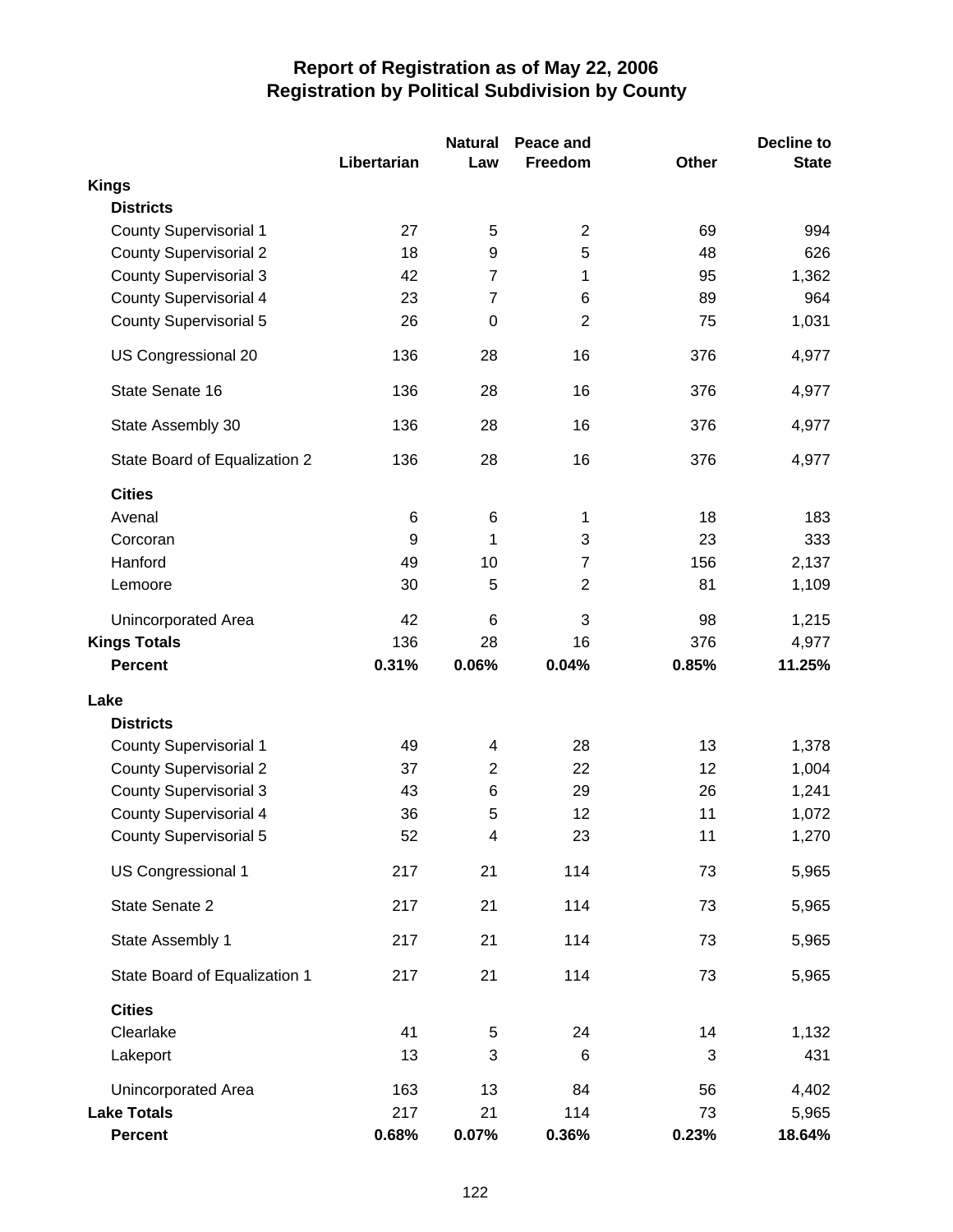|                               | <b>Total</b>      |                   |            | American    |       |
|-------------------------------|-------------------|-------------------|------------|-------------|-------|
|                               | <b>Registered</b> | <b>Democratic</b> | Republican | Independent | Green |
| Lassen                        |                   |                   |            |             |       |
| <b>Districts</b>              |                   |                   |            |             |       |
| <b>County Supervisorial 1</b> | 2,907             | 950               | 1,241      | 125         | 15    |
| <b>County Supervisorial 2</b> | 2,773             | 878               | 1,130      | 129         | 15    |
| <b>County Supervisorial 3</b> | 3,243             | 816               | 1,708      | 126         | 12    |
| <b>County Supervisorial 4</b> | 2,812             | 797               | 1,423      | 84          | 14    |
| <b>County Supervisorial 5</b> | 2,436             | 728               | 1,078      | 133         | 8     |
| US Congressional 4            | 14,171            | 4,169             | 6,580      | 597         | 64    |
| State Senate 1                | 14,171            | 4,169             | 6,580      | 597         | 64    |
| State Assembly 3              | 14,171            | 4,169             | 6,580      | 597         | 64    |
| State Board of Equalization 2 | 14,171            | 4,169             | 6,580      | 597         | 64    |
| <b>Cities</b>                 |                   |                   |            |             |       |
| Susanville                    | 4,757             | 1,451             | 2,079      | 189         | 23    |
| Unincorporated Area           | 9,414             | 2,718             | 4,501      | 408         | 41    |
| <b>Lassen Totals</b>          | 14,171            | 4,169             | 6,580      | 597         | 64    |
| <b>Percent</b>                |                   | 29.42%            | 46.43%     | 4.21%       | 0.45% |
| <b>Los Angeles</b>            |                   |                   |            |             |       |
| <b>Districts</b>              |                   |                   |            |             |       |
| <b>County Supervisorial 1</b> | 554,641           | 320,637           | 103,111    | 8,589       | 3,378 |
| <b>County Supervisorial 2</b> | 655,516           | 437,590           | 80,126     | 9,956       | 3,526 |
| <b>County Supervisorial 3</b> | 843,162           | 438,308           | 191,904    | 14,045      | 8,011 |
| <b>County Supervisorial 4</b> | 851,246           | 372,263           | 286,462    | 14,439      | 4,919 |
| <b>County Supervisorial 5</b> | 934,918           | 361,133           | 362,127    | 17,113      | 5,566 |
| US Congressional 22           | 34,095            | 10,953            | 16,226     | 878         | 145   |
| US Congressional 25           | 232,047           | 79,080            | 104,508    | 5,353       | 943   |
| US Congressional 26           | 211,599           | 70,107            | 92,847     | 3,312       | 1,354 |
| US Congressional 27           | 270,336           | 128,329           | 79,135     | 4,850       | 1,862 |
| US Congressional 28           | 220,088           | 122,596           | 44,284     | 3,870       | 1,583 |
| US Congressional 29           | 281,282           | 122,809           | 85,869     | 4,466       | 2,110 |
| US Congressional 30           | 383,573           | 192,018           | 97,074     | 5,796       | 3,584 |
| US Congressional 31           | 161,074           | 94,037            | 25,050     | 2,450       | 1,937 |
| US Congressional 32           | 214,187           | 109,298           | 54,549     | 3,594       | 884   |
| US Congressional 33           | 263,656           | 171,953           | 30,400     | 3,889       | 2,299 |
| US Congressional 34           | 167,681           | 97,040            | 33,230     | 2,668       | 782   |
| US Congressional 35           | 222,975           | 148,002           | 30,602     | 3,581       | 898   |
| US Congressional 36           | 312,511           | 136,950           | 97,811     | 5,259       | 2,772 |
| US Congressional 37           | 243,496           | 145,691           | 44,119     | 4,342       | 1,547 |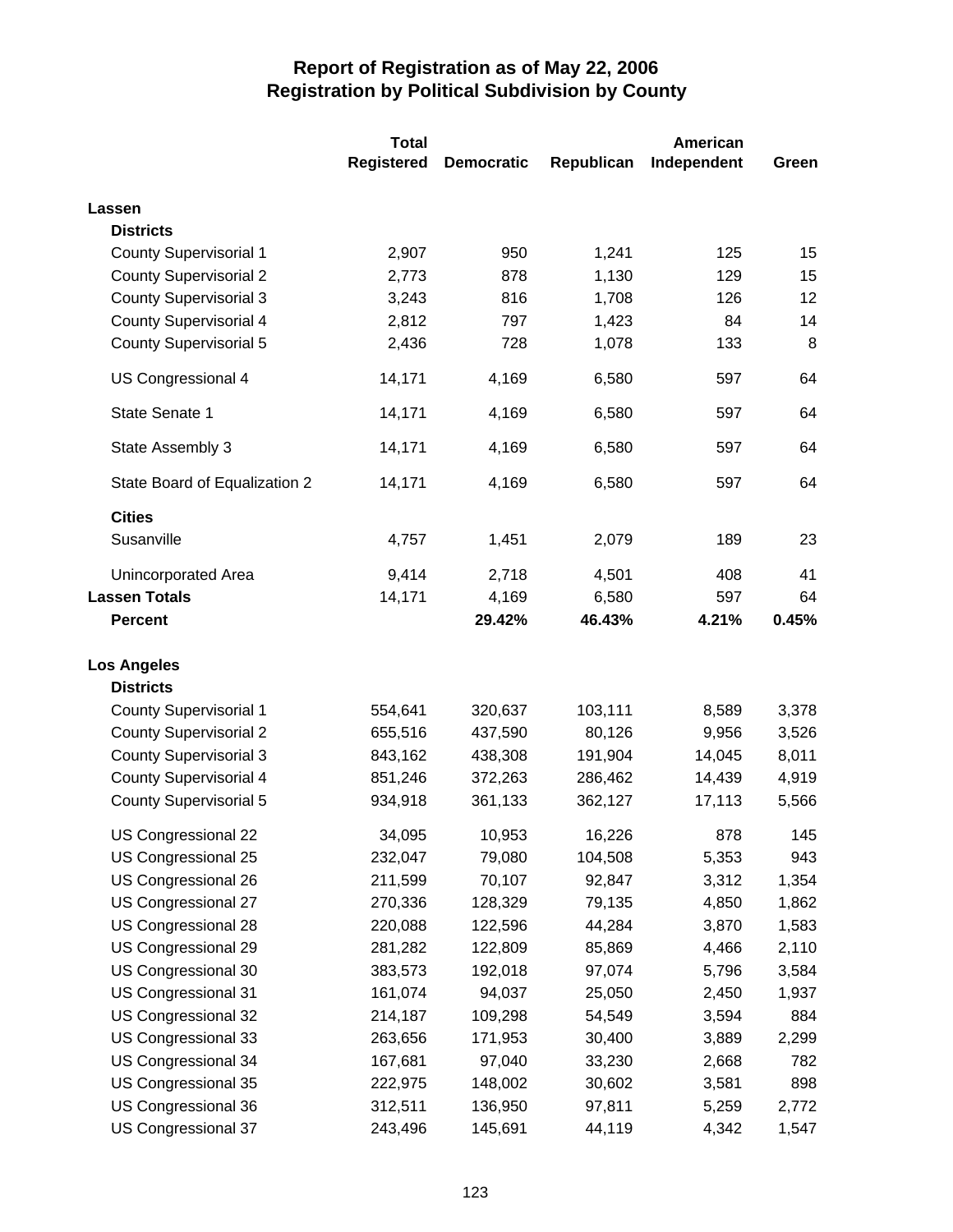|                               |             | <b>Natural</b>          | Peace and      |              | Decline to   |
|-------------------------------|-------------|-------------------------|----------------|--------------|--------------|
|                               | Libertarian | Law                     | Freedom        | <b>Other</b> | <b>State</b> |
| Lassen                        |             |                         |                |              |              |
| <b>Districts</b>              |             |                         |                |              |              |
| <b>County Supervisorial 1</b> | 22          | $\boldsymbol{0}$        | $\overline{7}$ | 16           | 531          |
| <b>County Supervisorial 2</b> | 15          | 5                       | 10             | 20           | 571          |
| <b>County Supervisorial 3</b> | 20          | 0                       | 1              | 11           | 549          |
| <b>County Supervisorial 4</b> | 5           | $\overline{2}$          | 4              | 9            | 474          |
| <b>County Supervisorial 5</b> | 26          | $\overline{\mathbf{4}}$ | 5              | 11           | 443          |
| US Congressional 4            | 88          | 11                      | 27             | 67           | 2,568        |
| State Senate 1                | 88          | 11                      | 27             | 67           | 2,568        |
| State Assembly 3              | 88          | 11                      | 27             | 67           | 2,568        |
| State Board of Equalization 2 | 88          | 11                      | 27             | 67           | 2,568        |
| <b>Cities</b>                 |             |                         |                |              |              |
| Susanville                    | 18          | 6                       | 13             | 29           | 949          |
| <b>Unincorporated Area</b>    | 70          | 5                       | 14             | 38           | 1,619        |
| <b>Lassen Totals</b>          | 88          | 11                      | 27             | 67           | 2,568        |
| <b>Percent</b>                | 0.62%       | 0.08%                   | 0.19%          | 0.47%        | 18.12%       |
| <b>Los Angeles</b>            |             |                         |                |              |              |
| <b>Districts</b>              |             |                         |                |              |              |
| County Supervisorial 1        | 2,010       | 1,055                   | 6,489          | 2,670        | 106,702      |
| <b>County Supervisorial 2</b> | 2,215       | 3,534                   | 5,271          | 3,483        | 109,815      |
| <b>County Supervisorial 3</b> | 4,798       | 1,058                   | 3,658          | 6,794        | 174,586      |
| <b>County Supervisorial 4</b> | 4,265       | 1,300                   | 4,768          | 5,013        | 157,817      |
| <b>County Supervisorial 5</b> | 4,706       | 1,009                   | 3,521          | 6,167        | 173,576      |
| US Congressional 22           | 160         | 35                      | 88             | 222          | 5,388        |
| US Congressional 25           | 1,220       | 253                     | 528            | 1,603        | 38,559       |
| US Congressional 26           | 1,020       | 182                     | 698            | 1,303        | 40,776       |
| US Congressional 27           | 1,532       | 343                     | 1,223          | 2,054        | 51,008       |
| US Congressional 28           | 1,192       | 345                     | 1,128          | 1,579        | 43,511       |
| US Congressional 29           | 1,344       | 340                     | 1,451          | 1,861        | 61,032       |
| US Congressional 30           | 2,097       | 371                     | 1,073          | 3,230        | 78,330       |
| US Congressional 31           | 718         | 355                     | 1,577          | 993          | 33,957       |
| US Congressional 32           | 794         | 332                     | 1,951          | 1,012        | 41,773       |
| US Congressional 33           | 1,186       | 831                     | 1,562          | 1,807        | 49,729       |
| US Congressional 34           | 649         | 364                     | 2,341          | 704          | 29,903       |
| US Congressional 35           | 709         | 1,503                   | 1,728          | 1,086        | 34,866       |
| US Congressional 36           | 1,926       | 452                     | 1,433          | 2,442        | 63,466       |
| US Congressional 37           | 1,054       | 1,206                   | 2,123          | 1,146        | 42,268       |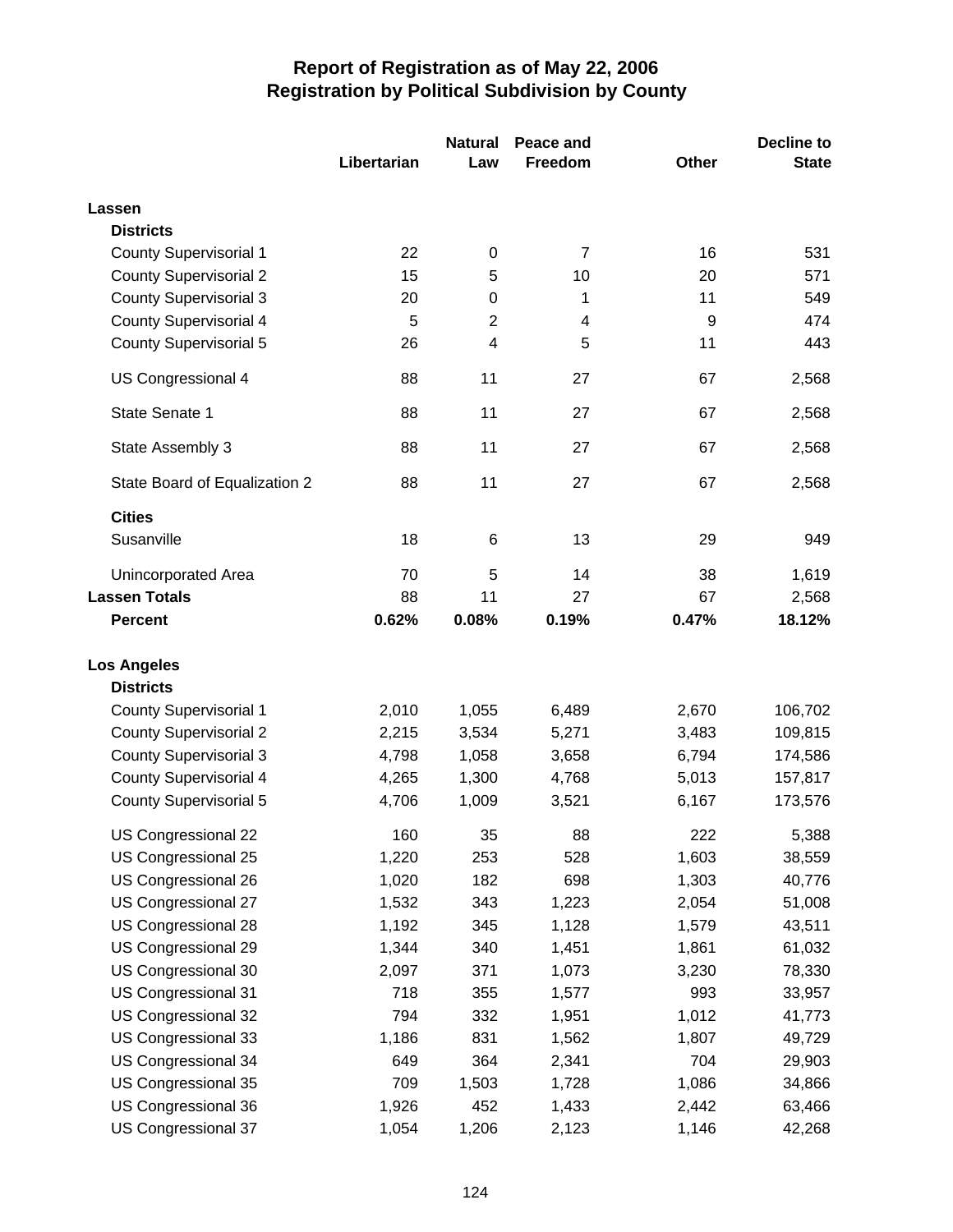|                     | <b>Total</b>      |                   |            | American    |       |
|---------------------|-------------------|-------------------|------------|-------------|-------|
|                     | <b>Registered</b> | <b>Democratic</b> | Republican | Independent | Green |
| US Congressional 38 | 220,145           | 124,214           | 49,883     | 3,435       | 822   |
| US Congressional 39 | 232,405           | 118,613           | 65,246     | 3,800       | 893   |
| US Congressional 42 | 62,537            | 21,189            | 25,210     | 980         | 248   |
| US Congressional 46 | 105,796           | 37,052            | 47,687     | 1,619       | 737   |
| State Senate 17     | 286,313           | 101,431           | 125,438    | 6,407       | 1,234 |
| State Senate 19     | 35,276            | 10,916            | 17,074     | 683         | 150   |
| State Senate 20     | 252,487           | 134,444           | 58,192     | 4,732       | 1,584 |
| State Senate 21     | 399,852           | 183,471           | 116,906    | 6,443       | 3,551 |
| State Senate 22     | 203,673           | 116,835           | 34,711     | 3,028       | 1,679 |
| State Senate 23     | 388,260           | 194,381           | 100,061    | 5,980       | 3,478 |
| State Senate 24     | 280,070           | 147,317           | 66,739     | 4,586       | 1,166 |
| State Senate 25     | 326,961           | 197,886           | 64,749     | 5,106       | 1,316 |
| State Senate 26     | 334,142           | 216,465           | 39,951     | 5,006       | 2,812 |
| State Senate 27     | 340,914           | 167,925           | 97,259     | 6,045       | 2,188 |
| State Senate 28     | 414,571           | 193,719           | 117,913    | 6,875       | 3,463 |
| State Senate 29     | 244,481           | 83,026            | 101,204    | 4,070       | 1,466 |
| State Senate 30     | 287,916           | 158,593           | 71,915     | 4,402       | 1,095 |
| State Senate 32     | 44,567            | 23,522            | 11,618     | 779         | 218   |
| State Assembly 36   | 131,795           | 47,376            | 58,138     | 3,360       | 459   |
| State Assembly 37   | 36,533            | 13,314            | 15,223     | 746         | 202   |
| State Assembly 38   | 197,076           | 70,410            | 84,243     | 3,833       | 1,046 |
| State Assembly 39   | 109,042           | 63,508            | 20,461     | 2,020       | 549   |
| State Assembly 40   | 164,177           | 78,837            | 47,200     | 2,977       | 1,070 |
| State Assembly 41   | 182,901           | 88,981            | 50,602     | 2,754       | 1,947 |
| State Assembly 42   | 248,225           | 132,907           | 50,594     | 3,919       | 2,280 |
| State Assembly 43   | 180,713           | 80,424            | 52,528     | 3,285       | 1,595 |
| State Assembly 44   | 211,135           | 94,551            | 66,123     | 3,011       | 1,827 |
| State Assembly 45   | 120,206           | 69,494            | 17,610     | 1,913       | 1,562 |
| State Assembly 46   | 83,840            | 54,263            | 9,753      | 1,255       | 509   |
| State Assembly 47   | 200,866           | 129,650           | 24,923     | 2,800       | 1,645 |
| State Assembly 48   | 119,071           | 84,714            | 9,886      | 1,776       | 564   |
| State Assembly 49   | 139,411           | 63,980            | 35,565     | 2,085       | 615   |
| State Assembly 50   | 114,813           | 69,285            | 20,737     | 1,881       | 446   |
| State Assembly 51   | 156,523           | 98,641            | 25,694     | 2,466       | 677   |
| State Assembly 52   | 117,765           | 84,296            | 11,076     | 1,995       | 385   |
| State Assembly 53   | 238,669           | 97,320            | 81,047     | 4,028       | 2,264 |
| State Assembly 54   | 219,067           | 94,827            | 75,530     | 3,805       | 1,949 |
| State Assembly 55   | 163,193           | 87,850            | 39,720     | 2,867       | 670   |
| State Assembly 56   | 132,655           | 67,007            | 36,698     | 2,054       | 454   |
| State Assembly 57   | 152,590           | 76,509            | 43,272     | 2,690       | 585   |
| State Assembly 58   | 164,941           | 86,781            | 44,823     | 2,389       | 631   |
| State Assembly 59   | 120,186           | 40,939            | 54,708     | 2,073       | 943   |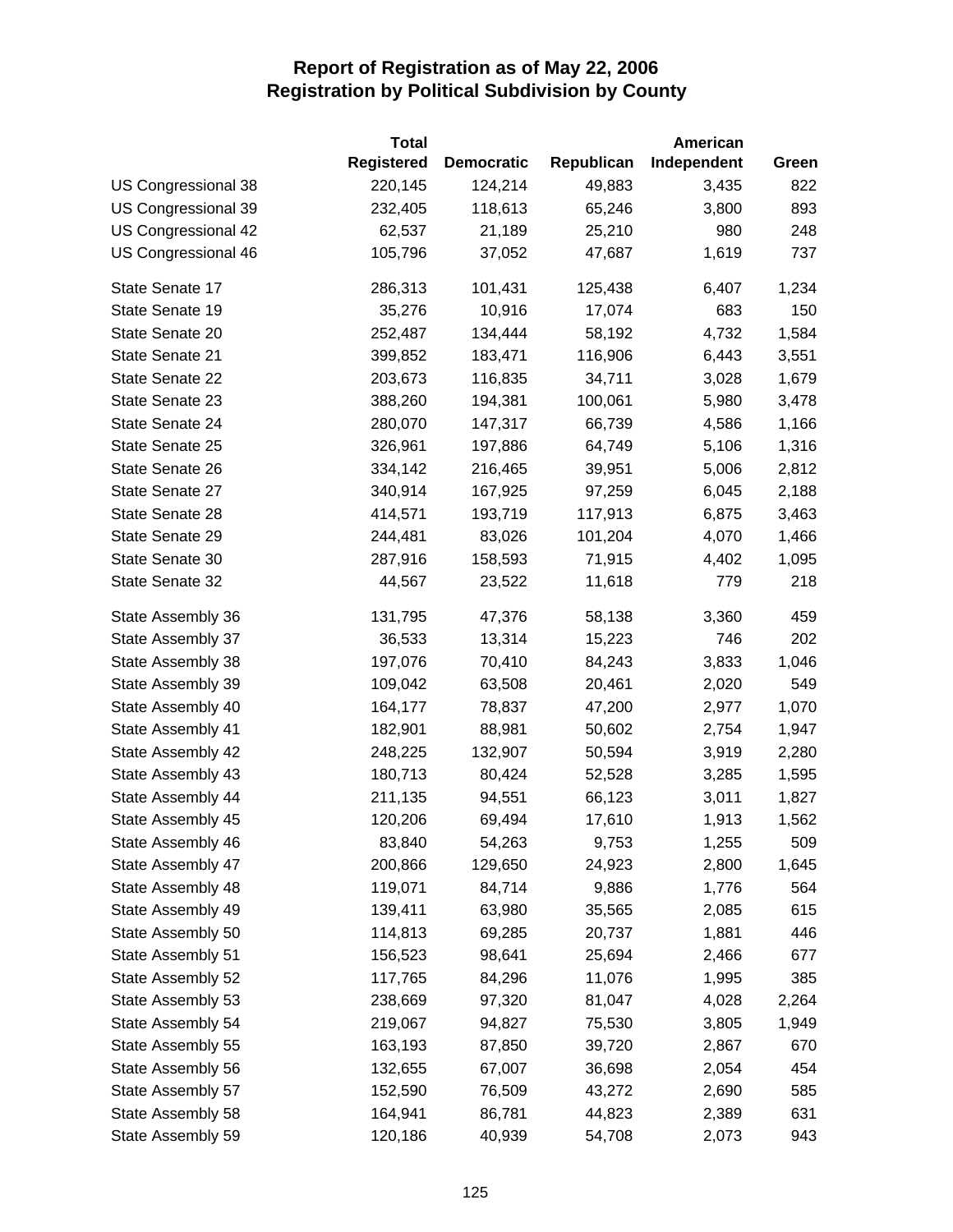|                     |             | <b>Natural</b> | Peace and |              | <b>Decline to</b> |
|---------------------|-------------|----------------|-----------|--------------|-------------------|
|                     | Libertarian | Law            | Freedom   | <b>Other</b> | <b>State</b>      |
| US Congressional 38 | 686         | 359            | 2,306     | 952          | 37,488            |
| US Congressional 39 | 897         | 525            | 2,000     | 1,093        | 39,338            |
| US Congressional 42 | 214         | 70             | 252       | 335          | 14,039            |
| US Congressional 46 | 596         | 90             | 245       | 705          | 17,065            |
| State Senate 17     | 1,486       | 298            | 724       | 2,016        | 47,279            |
| State Senate 19     | 155         | 22             | 58        | 216          | 6,002             |
| State Senate 20     | 1,281       | 437            | 1,599     | 1,652        | 48,566            |
| State Senate 21     | 2,140       | 506            | 1,775     | 2,969        | 82,091            |
| State Senate 22     | 813         | 412            | 2,406     | 1,003        | 42,786            |
| State Senate 23     | 2,135       | 393            | 1,126     | 3,286        | 77,420            |
| State Senate 24     | 1,022       | 441            | 2,635     | 1,340        | 54,824            |
| State Senate 25     | 1,131       | 2,026          | 2,453     | 1,607        | 50,687            |
| State Senate 26     | 1,463       | 1,145          | 2,050     | 2,246        | 63,004            |
| State Senate 27     | 1,650       | 690            | 2,532     | 1,742        | 60,883            |
| State Senate 28     | 2,405       | 694            | 1,882     | 3,109        | 84,511            |
| State Senate 29     | 1,186       | 250            | 917       | 1,453        | 50,909            |
| State Senate 30     | 985         | 571            | 3,044     | 1,287        | 46,024            |
| State Senate 32     | 142         | 71             | 506       | 201          | 7,510             |
| State Assembly 36   | 591         | 177            | 370       | 834          | 20,490            |
| State Assembly 37   | 214         | 36             | 109       | 256          | 6,433             |
| State Assembly 38   | 1,147       | 167            | 495       | 1,484        | 34,251            |
| State Assembly 39   | 496         | 222            | 838       | 604          | 20,344            |
| State Assembly 40   | 859         | 215            | 839       | 1,232        | 30,948            |
| State Assembly 41   | 1,089       | 208            | 530       | 1,613        | 35,177            |
| State Assembly 42   | 1,413       | 234            | 644       | 2,181        | 54,053            |
| State Assembly 43   | 1,097       | 217            | 796       | 1,456        | 39,315            |
| State Assembly 44   | 978         | 289            | 975       | 1,341        | 42,040            |
| State Assembly 45   | 636         | 222            | 1,226     | 796          | 26,747            |
| State Assembly 46   | 316         | 215            | 1,460     | 352          | 15,717            |
| State Assembly 47   | 810         | 562            | 926       | 1,388        | 38,162            |
| State Assembly 48   | 304         | 842            | 1,078     | 547          | 19,360            |
| State Assembly 49   | 472         | 181            | 1,155     | 709          | 34,649            |
| State Assembly 50   | 417         | 320            | 1,549     | 416          | 19,762            |
| State Assembly 51   | 557         | 853            | 1,039     | 819          | 25,777            |
| State Assembly 52   | 297         | 991            | 1,508     | 353          | 16,864            |
| State Assembly 53   | 1,538       | 291            | 902       | 1,995        | 49,284            |
| State Assembly 54   | 1,313       | 298            | 1,013     | 1,402        | 38,930            |
| State Assembly 55   | 733         | 446            | 1,170     | 799          | 28,938            |
| State Assembly 56   | 469         | 226            | 1,148     | 630          | 23,969            |
| State Assembly 57   | 567         | 226            | 1,130     | 727          | 26,884            |
| State Assembly 58   | 505         | 253            | 1,531     | 752          | 27,276            |
| State Assembly 59   | 707         | 97             | 387       | 736          | 19,596            |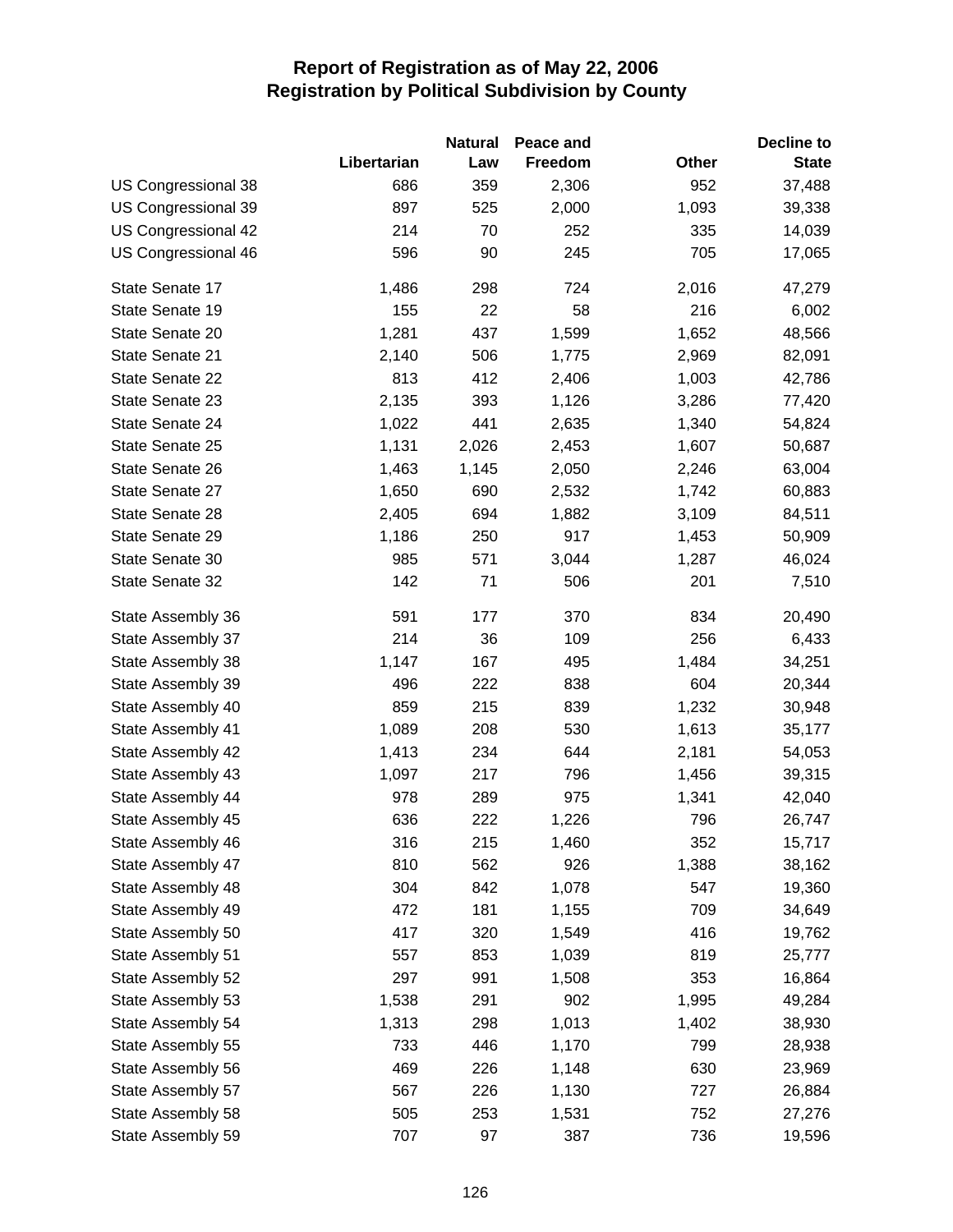|                               | <b>Total</b>      |                   |            | <b>American</b> |                |
|-------------------------------|-------------------|-------------------|------------|-----------------|----------------|
|                               | <b>Registered</b> | <b>Democratic</b> | Republican | Independent     | Green          |
| State Assembly 60             | 89,449            | 30,517            | 35,931     | 1,380           | 307            |
| State Assembly 61             | 44,641            | 23,550            | 11,645     | 780             | 219            |
| State Board of Equalization 2 | 394,846           | 147,855           | 165,239    | 8,472           | 1,893          |
| State Board of Equalization 3 | 112,747           | 43,864            | 44,762     | 1,805           | 870            |
| State Board of Equalization 4 | 3,331,890         | 1,738,212         | 813,729    | 53,865          | 22,637         |
| <b>Cities</b>                 |                   |                   |            |                 |                |
| Agoura Hills                  | 12,236            | 4,929             | 4,586      | 223             | 66             |
| Alhambra                      | 31,477            | 14,973            | 7,495      | 442             | 173            |
| Arcadia                       | 26,976            | 7,303             | 11,317     | 357             | 101            |
| Artesia                       | 5,741             | 2,786             | 1,631      | 70              | 19             |
| Avalon                        | 1,547             | 551               | 660        | 26              | 25             |
| Azusa                         | 15,012            | 6,775             | 4,880      | 296             | 75             |
| <b>Baldwin Park</b>           | 20,962            | 12,078            | 4,037      | 343             | 69             |
| Bell                          | 7,676             | 4,826             | 1,150      | 109             | 20             |
| <b>Bell Gardens</b>           | 8,884             | 5,577             | 1,103      | 154             | 40             |
| <b>Bellflower</b>             | 25,929            | 13,043            | 7,132      | 524             | 98             |
| <b>Beverly Hills</b>          | 20,577            | 10,122            | 5,352      | 265             | 89             |
| <b>Bradbury</b>               | 539               | 124               | 290        | 6               | $\overline{4}$ |
| <b>Burbank</b>                | 49,890            | 21,413            | 16,472     | 870             | 332            |
| Calabasas                     | 12,511            | 5,643             | 4,194      | 178             | 73             |
| Carson                        | 42,423            | 25,794            | 7,556      | 640             | 133            |
| Cerritos                      | 27,535            | 10,941            | 9,309      | 316             | 75             |
| Claremont                     | 20,392            | 8,669             | 7,177      | 308             | 304            |
| Commerce                      | 4,891             | 3,461             | 548        | 57              | 25             |
| Compton                       | 31,554            | 23,773            | 2,419      | 471             | 95             |
| Covina                        | 21,266            | 8,698             | 8,352      | 395             | 80             |
| Cudahy                        | 4,644             | 2,903             | 658        | 69              | 19             |
| <b>Culver City</b>            | 22,820            | 12,982            | 4,328      | 313             | 227            |
| Diamond Bar                   | 27,108            | 9,237             | 10,191     | 433             | 115            |
| Downey                        | 42,439            | 20,542            | 13,763     | 635             | 135            |
| Duarte                        | 9,751             | 4,527             | 3,212      | 163             | 41             |
| El Monte                      | 26,181            | 13,691            | 5,557      | 518             | 90             |
| El Segundo                    | 9,957             | 3,230             | 4,302      | 216             | 64             |
| Gardena                       | 22,784            | 13,447            | 4,404      | 359             | 89             |
| Glendale                      | 81,470            | 30,662            | 28,907     | 1,525           | 547            |
| Glendora                      | 27,819            | 8,063             | 14,518     | 507             | 153            |
| <b>Hawaiian Gardens</b>       | 3,373             | 1,900             | 670        | 81              | 15             |
| Hawthorne                     | 26,611            | 16,111            | 4,612      | 439             | 121            |
| Hermosa Beach                 | 12,952            | 4,421             | 4,801      | 248             | 105            |
| <b>Hidden Hills</b>           | 1,245             | 478               | 565        | 15              | $\overline{4}$ |
| Huntington Park               | 12,165            | 7,964             | 1,654      | 173             | 41             |
| Industry                      | 102               | 29                | 56         | 2               | 1              |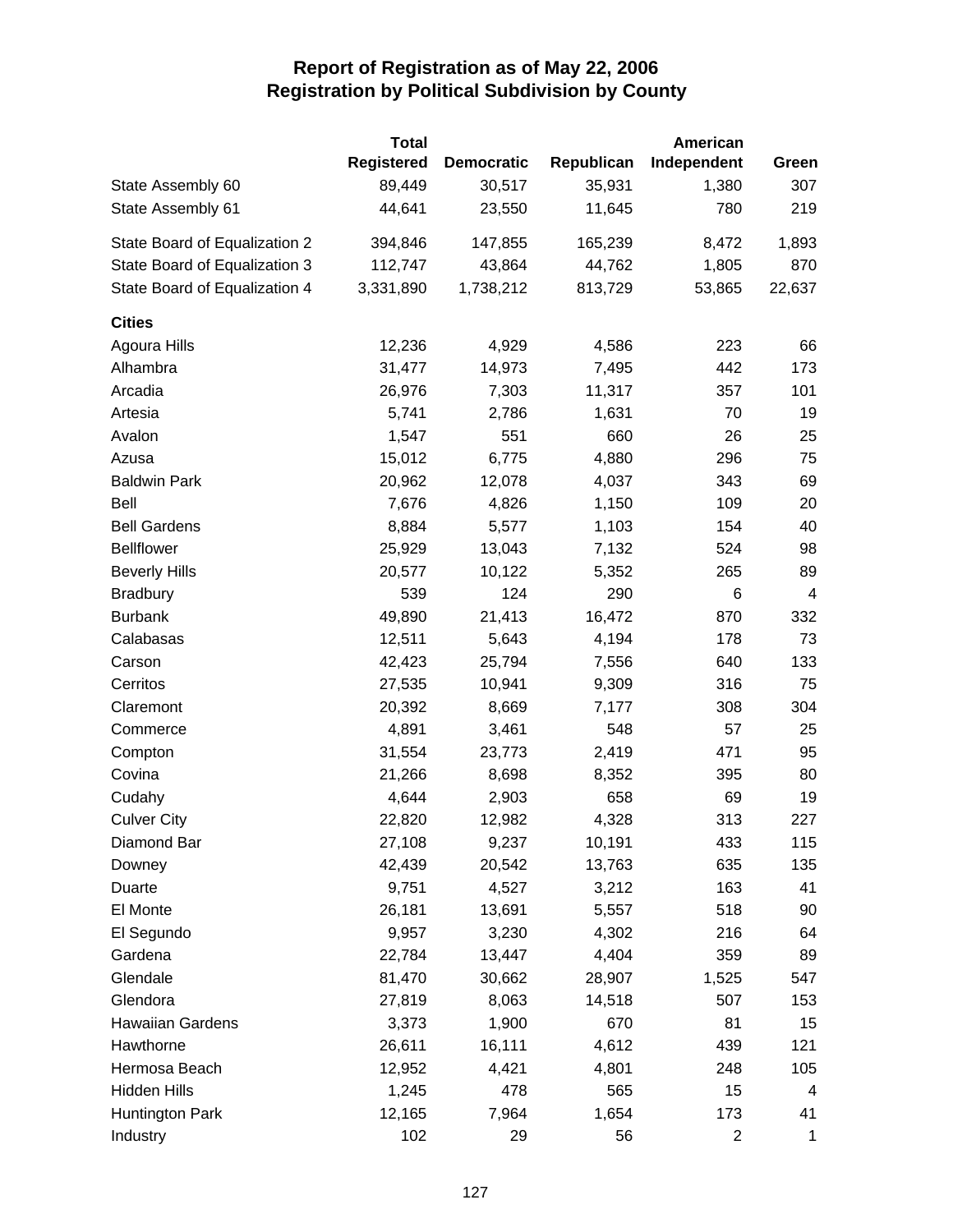|                               |                | <b>Natural</b>   | Peace and |        | <b>Decline to</b> |
|-------------------------------|----------------|------------------|-----------|--------|-------------------|
|                               | Libertarian    | Law              | Freedom   | Other  | <b>State</b>      |
| State Assembly 60             | 326            | 97               | 383       | 504    | 20,004            |
| State Assembly 61             | 143            | 71               | 506       | 201    | 7,526             |
| State Board of Equalization 2 | 1,839          | 440              | 1,510     | 2,489  | 65,109            |
| State Board of Equalization 3 | 669            | 124              | 392       | 799    | 19,462            |
| State Board of Equalization 4 | 15,486         | 7,392            | 21,805    | 20,839 | 637,925           |
| <b>Cities</b>                 |                |                  |           |        |                   |
| Agoura Hills                  | 92             | 9                | 16        | 92     | 2,223             |
| Alhambra                      | 97             | 37               | 260       | 148    | 7,852             |
| Arcadia                       | 83             | 25               | 88        | 165    | 7,537             |
| Artesia                       | 20             | 13               | 41        | 23     | 1,138             |
| Avalon                        | 12             | 1                | 8         | 8      | 256               |
| Azusa                         | 59             | 18               | 115       | 95     | 2,699             |
| <b>Baldwin Park</b>           | 69             | 39               | 199       | 87     | 4,041             |
| Bell                          | 25             | 21               | 138       | 20     | 1,367             |
| <b>Bell Gardens</b>           | 31             | 47               | 162       | 29     | 1,741             |
| <b>Bellflower</b>             | 129            | 46               | 200       | 117    | 4,640             |
| <b>Beverly Hills</b>          | 88             | 15               | 48        | 177    | 4,421             |
| <b>Bradbury</b>               | $\overline{4}$ | $\mathbf 0$      | 1         | 5      | 105               |
| <b>Burbank</b>                | 316            | 49               | 164       | 398    | 9,876             |
| Calabasas                     | 65             | 10               | 32        | 92     | 2,224             |
| Carson                        | 142            | 164              | 276       | 199    | 7,519             |
| Cerritos                      | 70             | 49               | 158       | 139    | 6,478             |
| Claremont                     | 123            | 25               | 50        | 142    | 3,594             |
| Commerce                      | 20             | $\overline{7}$   | 84        | 16     | 673               |
| Compton                       | 59             | 414              | 386       | 83     | 3,854             |
| Covina                        | 86             | 23               | 109       | 102    | 3,421             |
| Cudahy                        | 11             | 14               | 111       | 13     | 846               |
| <b>Culver City</b>            | 130            | 42               | 76        | 198    | 4,524             |
| Diamond Bar                   | 106            | 28               | 110       | 145    | 6,743             |
| Downey                        | 142            | 64               | 368       | 199    | 6,591             |
| Duarte                        | 34             | 15               | 46        | 56     | 1,657             |
| El Monte                      | 99             | 54               | 260       | 105    | 5,807             |
| El Segundo                    | 74             | 11               | 36        | 67     | 1,957             |
| Gardena                       | 75             | 110              | 149       | 113    | 4,038             |
| Glendale                      | 432            | 96               | 387       | 655    | 18,259            |
| Glendora                      | 161            | 21               | 93        | 165    | 4,138             |
| <b>Hawaiian Gardens</b>       | 17             | $\mathbf{2}$     | 36        | 16     | 636               |
| Hawthorne                     | 108            | 151              | 232       | 154    | 4,683             |
| Hermosa Beach                 | 109            | 9                | 25        | 140    | 3,094             |
| <b>Hidden Hills</b>           | $\overline{7}$ | 1                | 4         | 6      | 165               |
| Huntington Park               | 43             | 45               | 227       | 38     | 1,980             |
| Industry                      | 1              | $\boldsymbol{0}$ | 0         | 0      | 13                |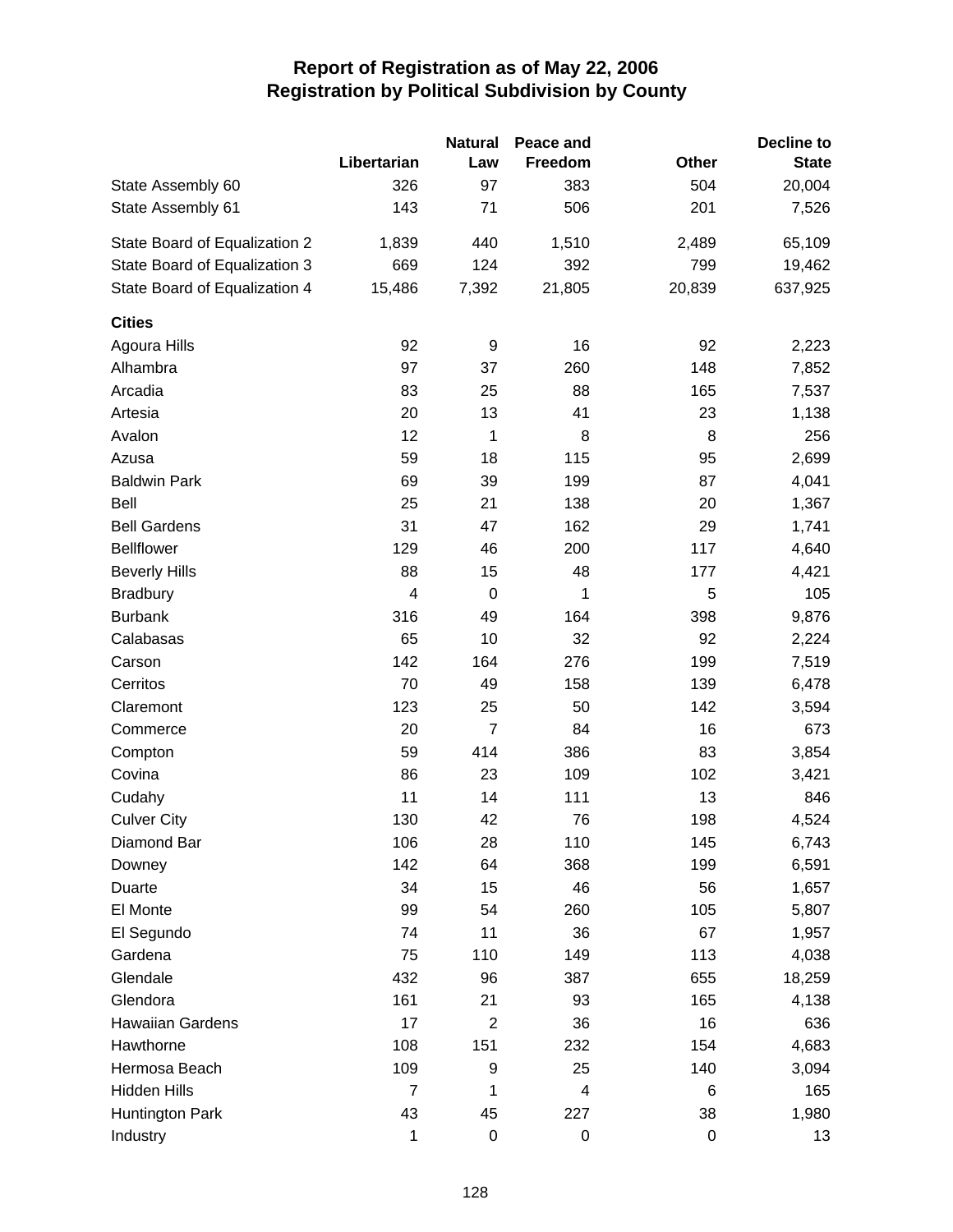|                              | <b>Total</b>      |                   |            | <b>American</b> |                |
|------------------------------|-------------------|-------------------|------------|-----------------|----------------|
|                              | <b>Registered</b> | <b>Democratic</b> | Republican | Independent     | Green          |
| Inglewood                    | 42,315            | 31,399            | 3,370      | 599             | 111            |
| Irwindale                    | 715               | 475               | 130        | 13              | $\mathbf{1}$   |
| La Canada Flintridge         | 13,128            | 3,594             | 7,048      | 123             | 71             |
| La Habra Heights             | 3,489             | 793               | 2,049      | 57              | 13             |
| La Mirada                    | 24,009            | 9,077             | 10,429     | 378             | 75             |
| La Puente                    | 12,014            | 7,242             | 2,243      | 195             | 33             |
| La Verne                     | 18,349            | 6,193             | 8,726      | 331             | 107            |
| Lakewood                     | 40,585            | 17,910            | 14,600     | 765             | 188            |
| Lancaster                    | 54,099            | 18,604            | 24,724     | 1,377           | 194            |
| Lawndale                     | 10,014            | 5,214             | 2,338      | 205             | 57             |
| Lomita                       | 9,597             | 3,652             | 3,751      | 183             | 68             |
| Long Beach                   | 195,177           | 96,801            | 53,207     | 3,722           | 1,703          |
| Los Angeles                  | 1,383,017         | 774,388           | 277,049    | 22,527          | 11,673         |
| Lynwood                      | 16,541            | 11,353            | 1,747      | 268             | 54             |
| Malibu                       | 8,405             | 3,514             | 2,790      | 125             | 97             |
| Manhattan Beach              | 22,993            | 8,137             | 9,878      | 359             | 111            |
| Maywood                      | 6,073             | 3,878             | 711        | 99              | 29             |
| Monrovia                     | 17,327            | 6,944             | 6,572      | 318             | 121            |
| Montebello                   | 23,210            | 14,149            | 4,589      | 311             | 102            |
| <b>Monterey Park</b>         | 24,007            | 11,016            | 5,499      | 280             | 93             |
| Norwalk                      | 36,002            | 19,988            | 8,326      | 595             | 123            |
| Palmdale                     | 49,890            | 20,463            | 19,376     | 1,232           | 150            |
| Palos Verdes Estates         | 9,461             | 2,309             | 5,442      | 101             | 39             |
| Paramount                    | 14,098            | 8,779             | 2,350      | 250             | 44             |
| Pasadena                     | 66,021            | 31,514            | 19,562     | 941             | 680            |
| Pico Rivera                  | 25,229            | 16,666            | 4,184      | 352             | 82             |
| Pomona                       | 44,567            | 23,522            | 11,618     | 779             | 218            |
| Rancho Palos Verdes          | 25,942            | 8,019             | 12,763     | 333             | 99             |
| Redondo Beach                | 38,396            | 14,127            | 14,228     | 663             | 306            |
| <b>Rolling Hills</b>         | 1,382             | 263               | 900        | 16              | $\overline{2}$ |
| <b>Rolling Hills Estates</b> | 5,332             | 1,447             | 2,987      | 52              | 18             |
| Rosemead                     | 16,556            | 7,724             | 3,607      | 301             | 79             |
| San Dimas                    | 18,841            | 6,246             | 8,930      | 336             | 96             |
| San Fernando                 | 6,827             | 4,345             | 1,087      | 100             | 32             |
| San Gabriel                  | 13,734            | 5,784             | 3,888      | 186             | 61             |
| San Marino                   | 7,894             | 1,652             | 4,122      | 66              | 18             |
| Santa Clarita                | 79,348            | 25,666            | 37,158     | 1,722           | 359            |
| Santa Fe Springs             | 7,548             | 4,601             | 1,607      | 123             | 21             |
| Santa Monica                 | 56,781            | 30,068            | 10,700     | 896             | 891            |
| Sierra Madre                 | 7,357             | 2,692             | 3,127      | 124             | 85             |
| Signal Hill                  | 4,917             | 2,376             | 1,405      | 85              | 28             |
| South El Monte               | 5,770             | 3,464             | 922        | 95              | 16             |
| South Gate                   | 25,973            | 16,431            | 3,916      | 405             | 132            |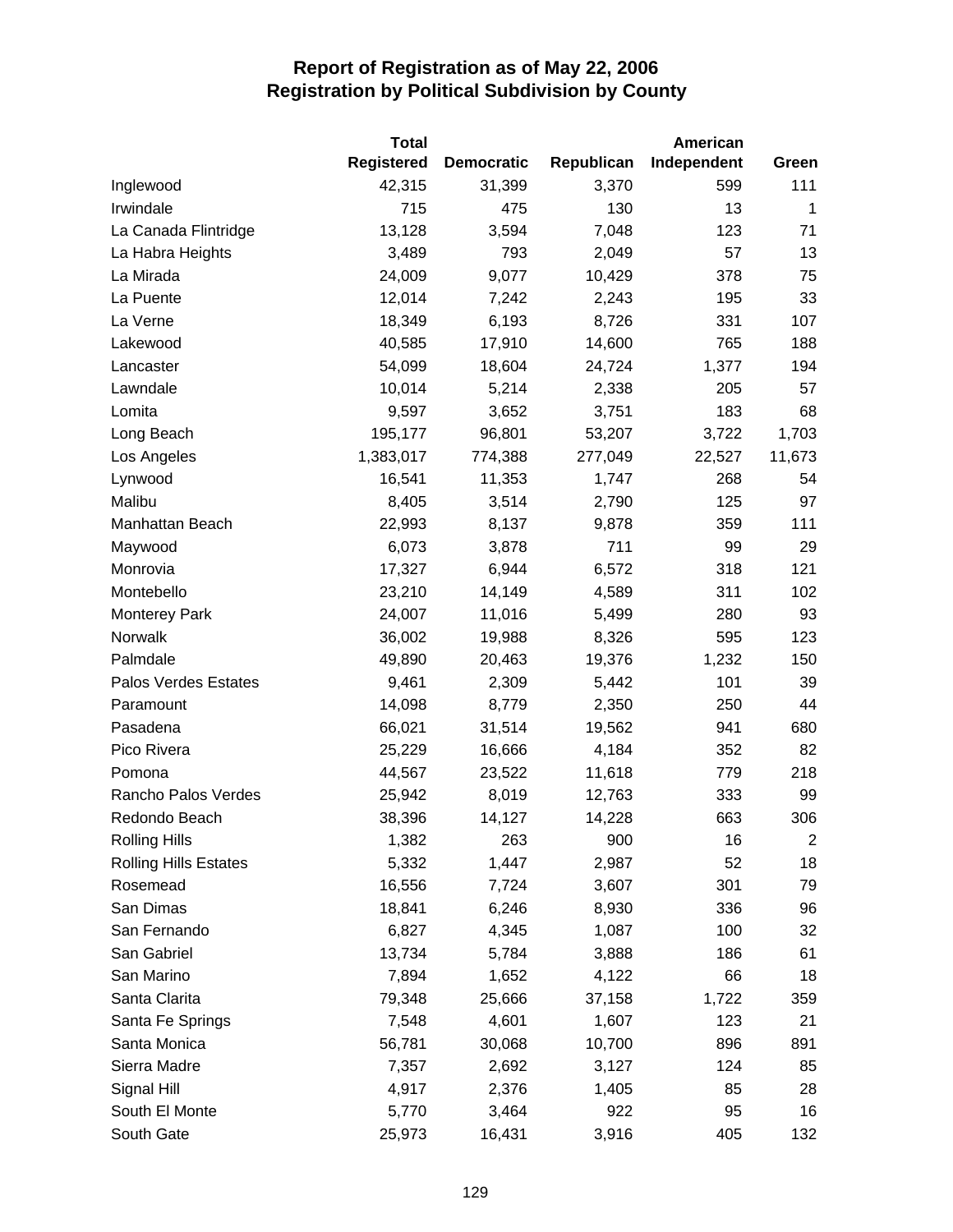|                              |                | <b>Natural</b>          | Peace and |              | <b>Decline to</b> |
|------------------------------|----------------|-------------------------|-----------|--------------|-------------------|
|                              | Libertarian    | Law                     | Freedom   | <b>Other</b> | <b>State</b>      |
| Inglewood                    | 99             | 270                     | 273       | 194          | 6,000             |
| Irwindale                    | 1              | $\overline{2}$          | 5         | 3            | 85                |
| La Canada Flintridge         | 57             | 5                       | 24        | 78           | 2,128             |
| La Habra Heights             | 11             | 1                       | 8         | 17           | 540               |
| La Mirada                    | 119            | 23                      | 115       | 156          | 3,637             |
| La Puente                    | 39             | 16                      | 114       | 67           | 2,065             |
| La Verne                     | 100            | 17                      | 63        | 107          | 2,705             |
| Lakewood                     | 209            | 68                      | 185       | 213          | 6,447             |
| Lancaster                    | 228            | 64                      | 131       | 331          | 8,446             |
| Lawndale                     | 50             | 24                      | 67        | 64           | 1,995             |
| Lomita                       | 75             | 15                      | 36        | 69           | 1,748             |
| Long Beach                   | 1,107          | 380                     | 1,330     | 1,107        | 35,820            |
| Los Angeles                  | 6,940          | 3,097                   | 8,552     | 9,637        | 269,154           |
| Lynwood                      | 44             | 80                      | 256       | 42           | 2,697             |
| Malibu                       | 67             | 14                      | 28        | 91           | 1,679             |
| Manhattan Beach              | 140            | 18                      | 35        | 184          | 4,131             |
| Maywood                      | 33             | 29                      | 92        | 12           | 1,190             |
| Monrovia                     | 99             | 20                      | 76        | 103          | 3,074             |
| Montebello                   | 66             | 29                      | 271       | 110          | 3,583             |
| <b>Monterey Park</b>         | 68             | 20                      | 202       | 131          | 6,698             |
| Norwalk                      | 135            | 70                      | 409       | 154          | 6,202             |
| Palmdale                     | 215            | 71                      | 168       | 298          | 7,917             |
| Palos Verdes Estates         | 46             | 6                       | 8         | 70           | 1,440             |
| Paramount                    | 46             | 33                      | 185       | 53           | 2,358             |
| Pasadena                     | 336            | 80                      | 310       | 426          | 12,172            |
| Pico Rivera                  | 56             | 50                      | 235       | 100          | 3,504             |
| Pomona                       | 142            | 71                      | 506       | 201          | 7,510             |
| Rancho Palos Verdes          | 125            | 15                      | 43        | 182          | 4,363             |
| Redondo Beach                | 268            | 49                      | 86        | 338          | 8,331             |
| <b>Rolling Hills</b>         | $\overline{c}$ | 1                       | 3         | 6            | 189               |
| <b>Rolling Hills Estates</b> | 28             | 4                       | 14        | 35           | 747               |
| Rosemead                     | 66             | 33                      | 198       | 84           | 4,464             |
| San Dimas                    | 86             | 10                      | 65        | 106          | 2,966             |
| San Fernando                 | 34             | 4                       | 50        | 40           | 1,135             |
| San Gabriel                  | 46             | 8                       | 77        | 77           | 3,607             |
| San Marino                   | 31             | $\overline{\mathbf{4}}$ | 8         | 49           | 1,944             |
| Santa Clarita                | 413            | 67                      | 118       | 595          | 13,250            |
| Santa Fe Springs             | 22             | 4                       | 61        | 29           | 1,080             |
| Santa Monica                 | 363            | 85                      | 211       | 584          | 12,983            |
| Sierra Madre                 | 73             | 9                       | 18        | 49           | 1,180             |
| Signal Hill                  | 35             | 8                       | 20        | 27           | 933               |
| South El Monte               | 15             | 9                       | 53        | 21           | 1,175             |
| South Gate                   | 90             | 72                      | 370       | 103          | 4,454             |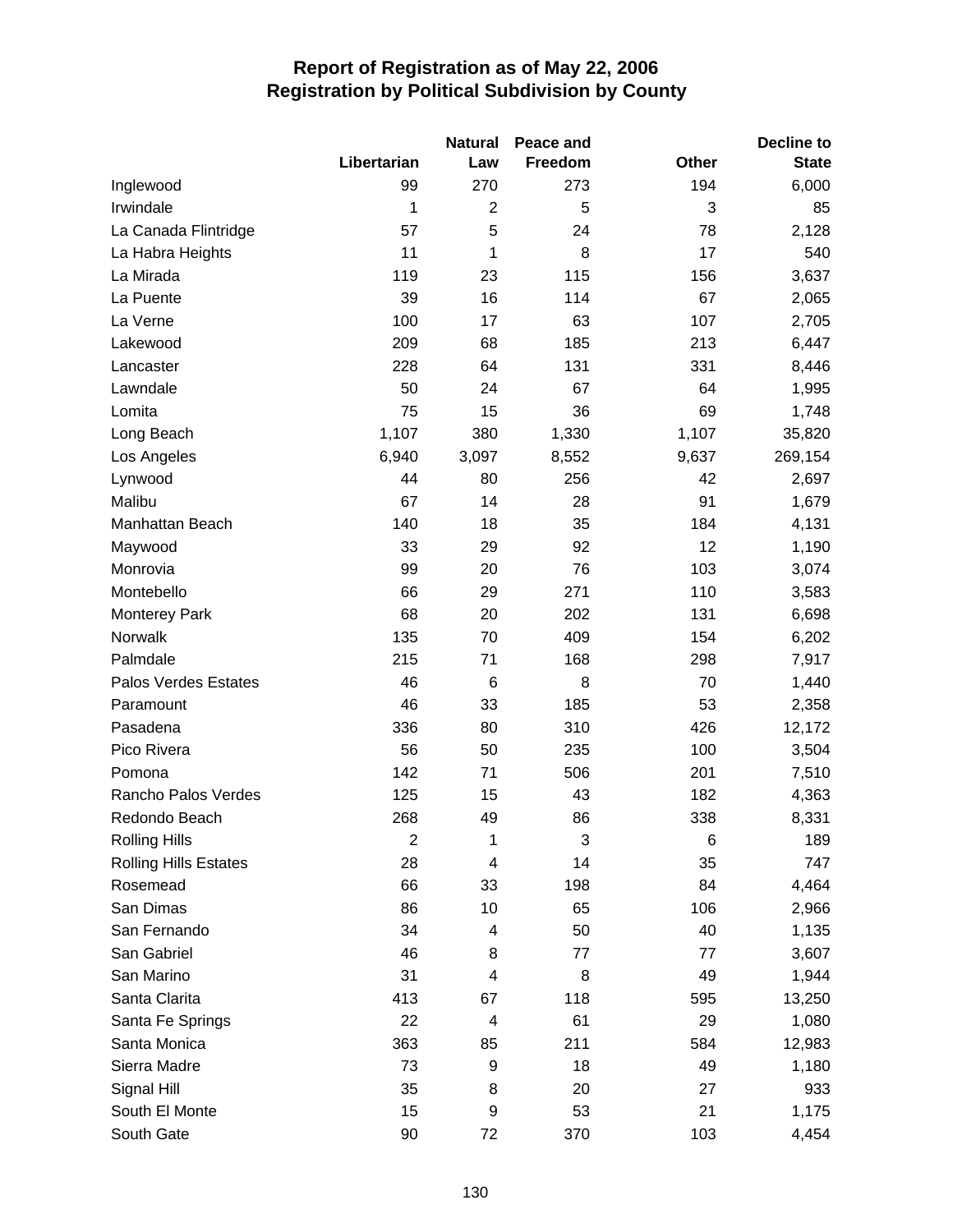|                               | <b>Total</b>      |                   |            | <b>American</b> |                |
|-------------------------------|-------------------|-------------------|------------|-----------------|----------------|
|                               | <b>Registered</b> | <b>Democratic</b> | Republican | Independent     | Green          |
| South Pasadena                | 14,175            | 6,135             | 4,347      | 209             | 167            |
| <b>Temple City</b>            | 15,214            | 5,523             | 5,316      | 240             | 85             |
| Torrance                      | 72,293            | 26,028            | 29,895     | 1,176           | 395            |
| Vernon                        | 95                | 44                | 24         | 1               | $\mathbf 0$    |
| Walnut                        | 15,090            | 5,124             | 4,956      | 227             | 43             |
| <b>West Covina</b>            | 43,581            | 20,248            | 13,589     | 727             | 176            |
| West Hollywood                | 21,982            | 13,289            | 2,597      | 368             | 255            |
| Westlake Village              | 5,547             | 1,732             | 2,671      | 100             | 35             |
| Whittier                      | 38,762            | 16,503            | 15,289     | 612             | 197            |
| Unincorporated Area           | 400,375           | 201,160           | 113,533    | 6,748           | 1,904          |
| <b>Los Angeles Totals</b>     | 3,839,483         | 1,929,931         | 1,023,730  | 64,142          | 25,400         |
| <b>Percent</b>                |                   | 50.27%            | 26.66%     | 1.67%           | 0.66%          |
| <b>Madera</b>                 |                   |                   |            |                 |                |
| <b>Districts</b>              |                   |                   |            |                 |                |
| <b>County Supervisorial 1</b> | 9,736             | 2,880             | 5,388      | 168             | 51             |
| <b>County Supervisorial 2</b> | 6,558             | 2,297             | 3,315      | 133             | 13             |
| <b>County Supervisorial 3</b> | 6,575             | 2,664             | 3,005      | 74              | 12             |
| <b>County Supervisorial 4</b> | 3,316             | 1,760             | 1,002      | 56              | $\overline{7}$ |
| <b>County Supervisorial 5</b> | 10,312            | 2,950             | 5,729      | 225             | 89             |
| US Congressional 18           | 460               | 130               | 288        | 8               | 1              |
| US Congressional 19           | 36,037            | 12,421            | 18,151     | 648             | 171            |
| State Senate 12               | 13,208            | 5,707             | 5,533      | 190             | 27             |
| State Senate 14               | 23,289            | 6,844             | 12,906     | 466             | 145            |
| State Assembly 25             | 21,101            | 6,478             | 11,373     | 444             | 131            |
| State Assembly 29             | 15,396            | 6,073             | 7,066      | 212             | 41             |
| State Board of Equalization 2 | 36,497            | 12,551            | 18,439     | 656             | 172            |
| <b>Cities</b>                 |                   |                   |            |                 |                |
| Chowchilla                    | 2,273             | 741               | 1,168      | 49              | $\,6$          |
| Madera                        | 9,052             | 4,008             | 3,716      | 121             | 18             |
| Unincorporated Area           | 25,172            | 7,802             | 13,555     | 486             | 148            |
| <b>Madera Totals</b>          | 36,497            | 12,551            | 18,439     | 656             | 172            |
| <b>Percent</b>                |                   | 34.39%            | 50.52%     | 1.80%           | 0.47%          |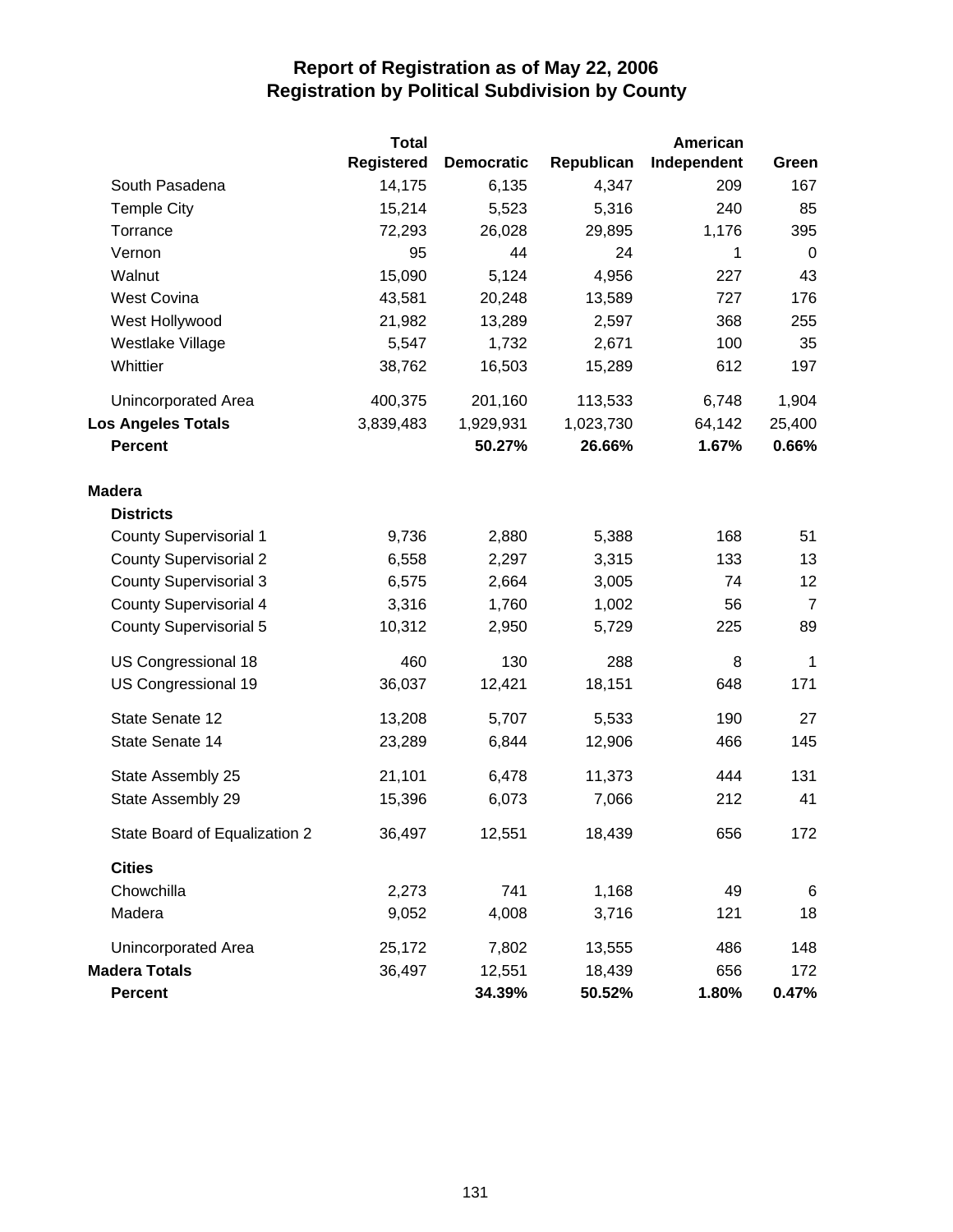|                               |                  | <b>Natural</b> | Peace and                |                | <b>Decline to</b> |
|-------------------------------|------------------|----------------|--------------------------|----------------|-------------------|
|                               | Libertarian      | Law            | Freedom                  | <b>Other</b>   | <b>State</b>      |
| South Pasadena                | 86               | 15             | 49                       | 81             | 3,086             |
| <b>Temple City</b>            | 47               | 21             | 59                       | 89             | 3,834             |
| Torrance                      | 380              | 89             | 249                      | 446            | 13,635            |
| Vernon                        | 1                | $\mathbf 0$    | 0                        | $\mathbf 0$    | 25                |
| Walnut                        | 40               | 18             | 68                       | 88             | 4,526             |
| <b>West Covina</b>            | 176              | 62             | 272                      | 205            | 8,126             |
| West Hollywood                | 124              | 21             | 58                       | 209            | 5,061             |
| Westlake Village              | 25               | 3              | 8                        | 45             | 928               |
| Whittier                      | 162              | 47             | 202                      | 206            | 5,544             |
| <b>Unincorporated Area</b>    | 1,589            | 1,050          | 2,968                    | 2,208          | 69,215            |
| <b>Los Angeles Totals</b>     | 17,994           | 7,956          | 23,707                   | 24,127         | 722,496           |
| <b>Percent</b>                | 0.47%            | 0.21%          | 0.62%                    | 0.63%          | 18.82%            |
| <b>Madera</b>                 |                  |                |                          |                |                   |
| <b>Districts</b>              |                  |                |                          |                |                   |
| <b>County Supervisorial 1</b> | 34               | $\overline{2}$ | 9                        | 41             | 1,163             |
| <b>County Supervisorial 2</b> | 23               | 4              | 11                       | 16             | 746               |
| <b>County Supervisorial 3</b> | 15               | 1              | $6\phantom{1}6$          | 24             | 774               |
| <b>County Supervisorial 4</b> | $\,6$            | 4              | 10                       | 8              | 463               |
| <b>County Supervisorial 5</b> | 62               | 4              | 8                        | 52             | 1,193             |
| US Congressional 18           | 1                | $\mathbf 0$    | 0                        | $\overline{2}$ | 30                |
| US Congressional 19           | 139              | 15             | 44                       | 139            | 4,309             |
| State Senate 12               | 33               | $\overline{7}$ | 23                       | 42             | 1,646             |
| State Senate 14               | 107              | 8              | 21                       | 99             | 2,693             |
| State Assembly 25             | 102              | 9              | 23                       | 81             | 2,460             |
| State Assembly 29             | 38               | 6              | 21                       | 60             | 1,879             |
| State Board of Equalization 2 | 140              | 15             | 44                       | 141            | 4,339             |
| <b>Cities</b>                 |                  |                |                          |                |                   |
| Chowchilla                    | $\boldsymbol{9}$ | 1              | $\overline{\mathcal{A}}$ | 5              | 290               |
| Madera                        | 20               | 5              | 13                       | 30             | 1,121             |
| Unincorporated Area           | 111              | 9              | 27                       | 106            | 2,928             |
| <b>Madera Totals</b>          | 140              | 15             | 44                       | 141            | 4,339             |
| Percent                       | 0.38%            | 0.04%          | 0.12%                    | 0.39%          | 11.89%            |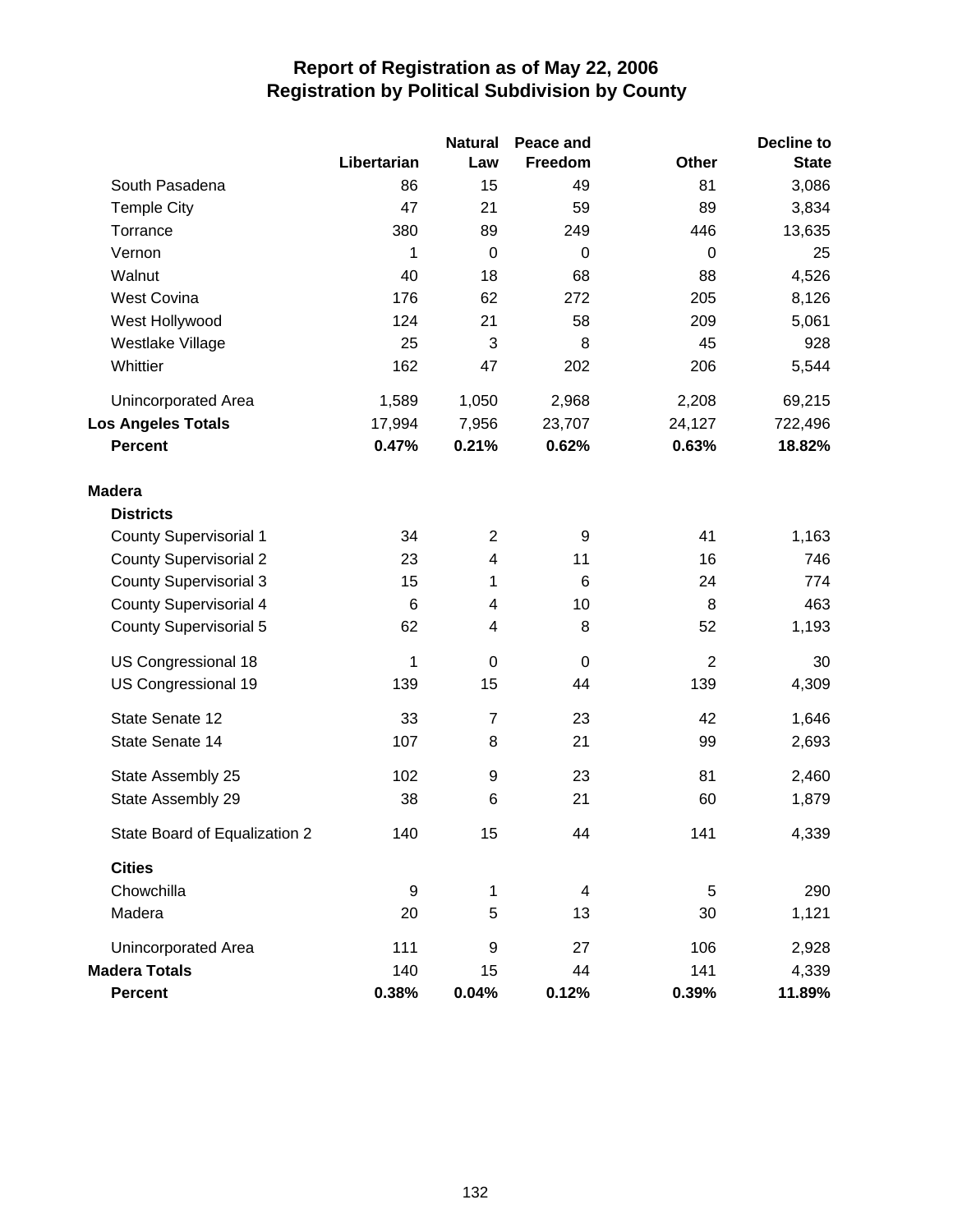|                               | <b>Total</b>      |                   |            | <b>American</b> |       |
|-------------------------------|-------------------|-------------------|------------|-----------------|-------|
|                               | <b>Registered</b> | <b>Democratic</b> | Republican | Independent     | Green |
| <b>Marin</b>                  |                   |                   |            |                 |       |
| <b>Districts</b>              |                   |                   |            |                 |       |
| <b>County Supervisorial 1</b> | 30,141            | 15,465            | 7,460      | 516             | 556   |
| <b>County Supervisorial 2</b> | 33,138            | 18,026            | 6,535      | 608             | 1,100 |
| <b>County Supervisorial 3</b> | 33,117            | 17,125            | 7,101      | 536             | 676   |
| <b>County Supervisorial 4</b> | 22,299            | 12,003            | 4,304      | 375             | 826   |
| <b>County Supervisorial 5</b> | 28,834            | 13,384            | 8,345      | 638             | 421   |
| US Congressional 6            | 147,529           | 76,003            | 33,745     | 2,673           | 3,579 |
| State Senate 3                | 147,529           | 76,003            | 33,745     | 2,673           | 3,579 |
| State Assembly 6              | 147,529           | 76,003            | 33,745     | 2,673           | 3,579 |
| State Board of Equalization 1 | 147,529           | 76,003            | 33,745     | 2,673           | 3,579 |
| <b>Cities</b>                 |                   |                   |            |                 |       |
| <b>Belvedere</b>              | 1,556             | 547               | 654        | 37              | 14    |
| Corte Madera                  | 5,768             | 3,080             | 1,218      | 96              | 106   |
| Fairfax                       | 5,208             | 3,121             | 498        | 93              | 391   |
| Larkspur                      | 7,894             | 4,101             | 1,875      | 139             | 151   |
| <b>Mill Valley</b>            | 9,406             | 5,479             | 1,566      | 132             | 208   |
| Novato                        | 27,689            | 13,005            | 7,924      | 624             | 387   |
| Ross                          | 1,653             | 699               | 592        | 28              | 13    |
| San Anselmo                   | 8,203             | 4,815             | 1,222      | 152             | 296   |
| San Rafael                    | 28,064            | 14,562            | 6,441      | 499             | 579   |
| Sausalito                     | 5,076             | 2,494             | 989        | 91              | 135   |
| Tiburon                       | 5,823             | 2,545             | 1,785      | 89              | 54    |
| Unincorporated Area           | 41,189            | 21,555            | 8,981      | 693             | 1,245 |
| <b>Marin Totals</b>           | 147,529           | 76,003            | 33,745     | 2,673           | 3,579 |
| <b>Percent</b>                |                   | 51.52%            | 22.87%     | 1.81%           | 2.43% |
| <b>Mariposa</b>               |                   |                   |            |                 |       |
| <b>Districts</b>              |                   |                   |            |                 |       |
| <b>County Supervisorial 1</b> | 1,822             | 773               | 520        | 54              | 69    |
| <b>County Supervisorial 2</b> | 2,131             | 684               | 984        | 79              | 10    |
| <b>County Supervisorial 3</b> | 2,453             | 752               | 1,269      | 69              | 31    |
| <b>County Supervisorial 4</b> | 2,430             | 750               | 1,232      | 67              | 14    |
| <b>County Supervisorial 5</b> | 2,492             | 694               | 1,307      | 53              | 34    |
| US Congressional 19           | 11,328            | 3,653             | 5,312      | 322             | 158   |
| State Senate 14               | 11,328            | 3,653             | 5,312      | 322             | 158   |
| State Assembly 25             | 11,328            | 3,653             | 5,312      | 322             | 158   |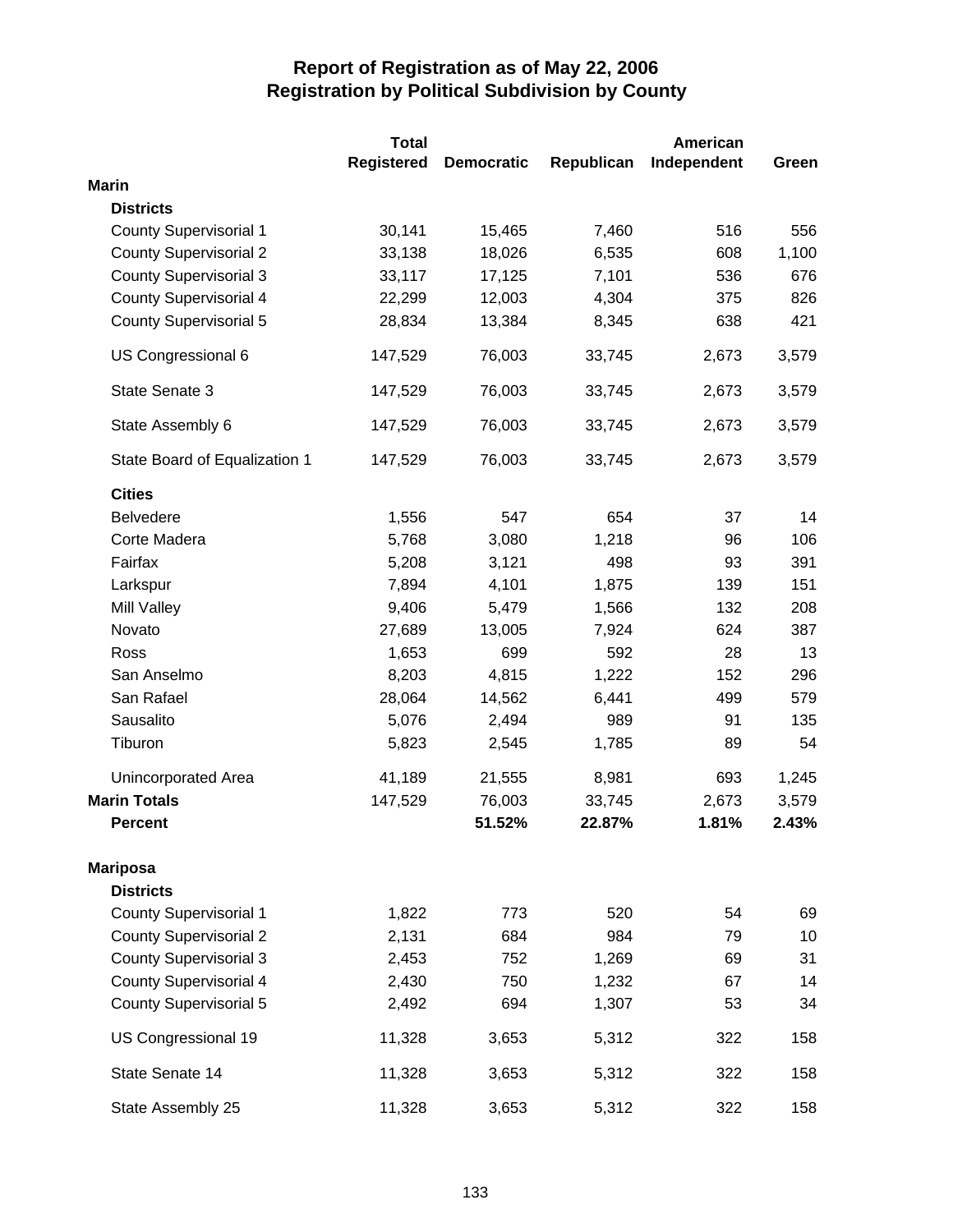|                               |                | <b>Natural</b> | Peace and      |              | Decline to   |
|-------------------------------|----------------|----------------|----------------|--------------|--------------|
|                               | Libertarian    | Law            | Freedom        | <b>Other</b> | <b>State</b> |
| <b>Marin</b>                  |                |                |                |              |              |
| <b>Districts</b>              |                |                |                |              |              |
| <b>County Supervisorial 1</b> | 166            | 25             | 63             | 91           | 5,799        |
| <b>County Supervisorial 2</b> | 186            | 27             | 78             | 83           | 6,495        |
| <b>County Supervisorial 3</b> | 181            | 31             | 59             | 91           | 7,317        |
| <b>County Supervisorial 4</b> | 134            | 17             | 65             | 64           | 4,511        |
| <b>County Supervisorial 5</b> | 146            | 19             | 60             | 101          | 5,720        |
| US Congressional 6            | 813            | 119            | 325            | 430          | 29,842       |
| State Senate 3                | 813            | 119            | 325            | 430          | 29,842       |
| State Assembly 6              | 813            | 119            | 325            | 430          | 29,842       |
| State Board of Equalization 1 | 813            | 119            | 325            | 430          | 29,842       |
| <b>Cities</b>                 |                |                |                |              |              |
| <b>Belvedere</b>              | 5              | $\overline{2}$ | $\mathbf 0$    | 1            | 296          |
| Corte Madera                  | 28             | 3              | 17             | 17           | 1,203        |
| Fairfax                       | 31             | 6              | 25             | 8            | 1,035        |
| Larkspur                      | 41             | $\overline{7}$ | 15             | 20           | 1,545        |
| <b>Mill Valley</b>            | 59             | 12             | 19             | 14           | 1,917        |
| Novato                        | 138            | 16             | 53             | 96           | 5,446        |
| Ross                          | 13             | 1              | 0              | 5            | 302          |
| San Anselmo                   | 45             | 5              | 17             | 20           | 1,631        |
| San Rafael                    | 160            | 27             | 72             | 71           | 5,653        |
| Sausalito                     | 30             | 5              | 3              | 15           | 1,314        |
| Tiburon                       | 20             | 3              | 10             | 16           | 1,301        |
| Unincorporated Area           | 243            | 32             | 94             | 147          | 8,199        |
| <b>Marin Totals</b>           | 813            | 119            | 325            | 430          | 29,842       |
| <b>Percent</b>                | 0.55%          | 0.08%          | 0.22%          | 0.29%        | 20.23%       |
| <b>Mariposa</b>               |                |                |                |              |              |
| <b>Districts</b>              |                |                |                |              |              |
| <b>County Supervisorial 1</b> | 14             | 1              | 8              | 30           | 353          |
| <b>County Supervisorial 2</b> | $\overline{7}$ | 3              | $\overline{2}$ | 36           | 326          |
| <b>County Supervisorial 3</b> | 13             | 1              | 5              | 28           | 285          |
| <b>County Supervisorial 4</b> | 21             | $\overline{2}$ | 6              | 27           | 311          |
| <b>County Supervisorial 5</b> | 24             | 1              | 4              | 33           | 342          |
| US Congressional 19           | 79             | 8              | 25             | 154          | 1,617        |
| State Senate 14               | 79             | 8              | 25             | 154          | 1,617        |
| State Assembly 25             | 79             | 8              | 25             | 154          | 1,617        |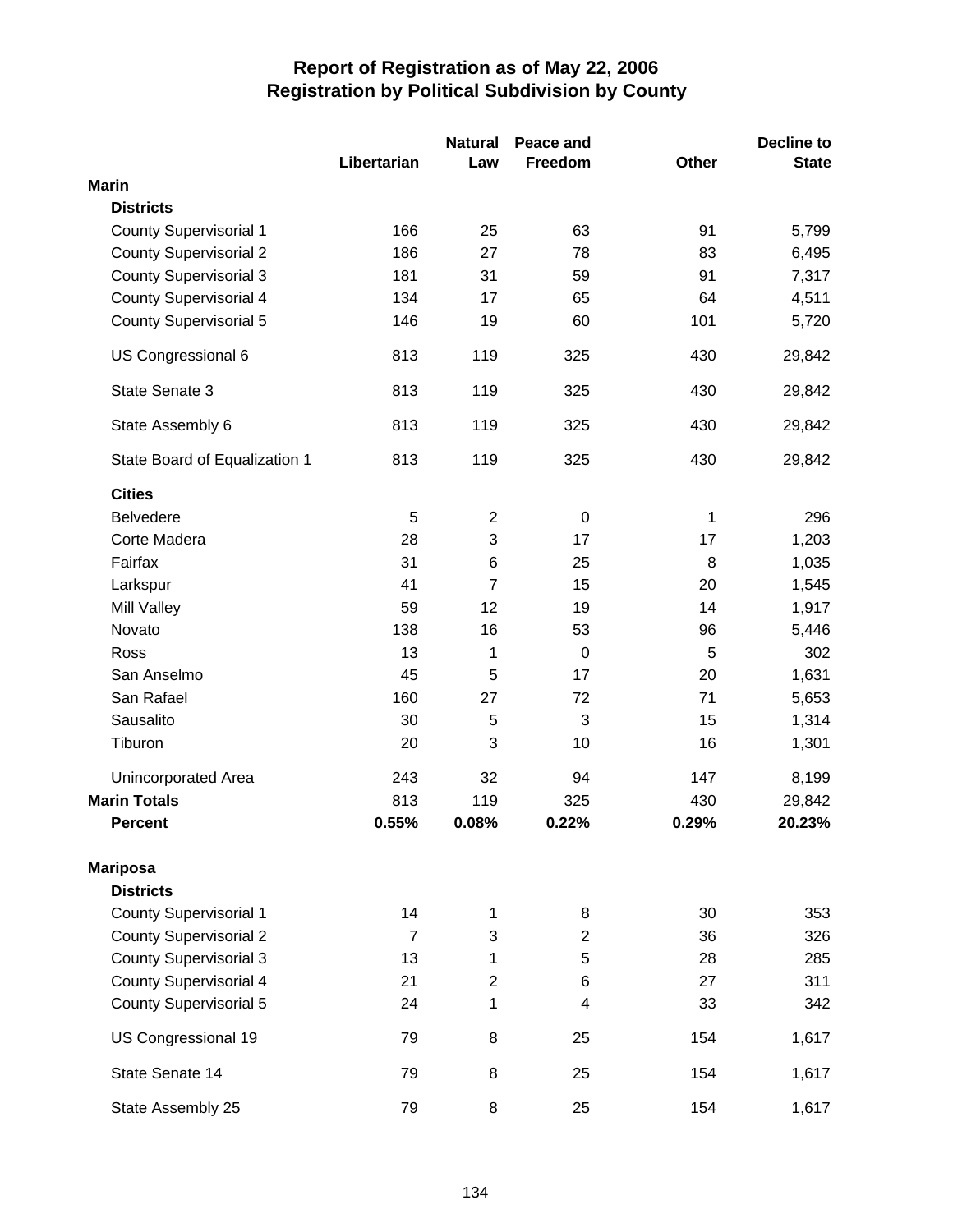|                               | <b>Total</b>      |                   |            | <b>American</b> |       |
|-------------------------------|-------------------|-------------------|------------|-----------------|-------|
|                               | <b>Registered</b> | <b>Democratic</b> | Republican | Independent     | Green |
| State Board of Equalization 2 | 11,328            | 3,653             | 5,312      | 322             | 158   |
| <b>Cities</b>                 |                   |                   |            |                 |       |
| Unincorporated Area           | 11,328            | 3,653             | 5,312      | 322             | 158   |
| <b>Mariposa Totals</b>        | 11,328            | 3,653             | 5,312      | 322             | 158   |
| <b>Percent</b>                |                   | 32.25%            | 46.89%     | 2.84%           | 1.39% |
| <b>Mendocino</b>              |                   |                   |            |                 |       |
| <b>Districts</b>              |                   |                   |            |                 |       |
| <b>County Supervisorial 1</b> | 9,622             | 3,882             | 3,308      | 254             | 325   |
| <b>County Supervisorial 2</b> | 8,076             | 3,691             | 2,228      | 197             | 269   |
| <b>County Supervisorial 3</b> | 10,244            | 4,538             | 2,331      | 313             | 652   |
| <b>County Supervisorial 4</b> | 9,743             | 4,938             | 2,088      | 275             | 416   |
| <b>County Supervisorial 5</b> | 10,258            | 5,045             | 2,070      | 206             | 695   |
| <b>US Congressional 1</b>     | 47,943            | 22,094            | 12,025     | 1,245           | 2,357 |
| State Senate 2                | 47,943            | 22,094            | 12,025     | 1,245           | 2,357 |
| State Assembly 1              | 47,943            | 22,094            | 12,025     | 1,245           | 2,357 |
| State Board of Equalization 1 | 47,943            | 22,094            | 12,025     | 1,245           | 2,357 |
| <b>Cities</b>                 |                   |                   |            |                 |       |
| Fort Bragg                    | 3,334             | 1,696             | 707        | 106             | 108   |
| Point Arena                   | 243               | 107               | 31         | 12              | 15    |
| Ukiah                         | 7,321             | 3,385             | 2,019      | 172             | 238   |
| Willits                       | 2,377             | 1,121             | 581        | 59              | 90    |
| Unincorporated Area           | 34,668            | 15,785            | 8,687      | 896             | 1,906 |
| <b>Mendocino Totals</b>       | 47,943            | 22,094            | 12,025     | 1,245           | 2,357 |
| <b>Percent</b>                |                   | 46.08%            | 25.08%     | 2.60%           | 4.92% |
| <b>Merced</b>                 |                   |                   |            |                 |       |
| <b>Districts</b>              |                   |                   |            |                 |       |
| <b>County Supervisorial 1</b> | 12,960            | 7,174             | 4,283      | 174             | 34    |
| <b>County Supervisorial 2</b> | 21,811            | 9,545             | 9,544      | 366             | 125   |
| <b>County Supervisorial 3</b> | 22,562            | 8,943             | 10,611     | 432             | 76    |
| <b>County Supervisorial 4</b> | 17,573            | 7,569             | 7,428      | 384             | 40    |
| <b>County Supervisorial 5</b> | 16,742            | 7,905             | 6,547      | 336             | 31    |
| US Congressional 18           | 91,648            | 41,136            | 38,413     | 1,692           | 306   |
| State Senate 12               | 91,648            | 41,136            | 38,413     | 1,692           | 306   |
| State Assembly 17             | 91,648            | 41,136            | 38,413     | 1,692           | 306   |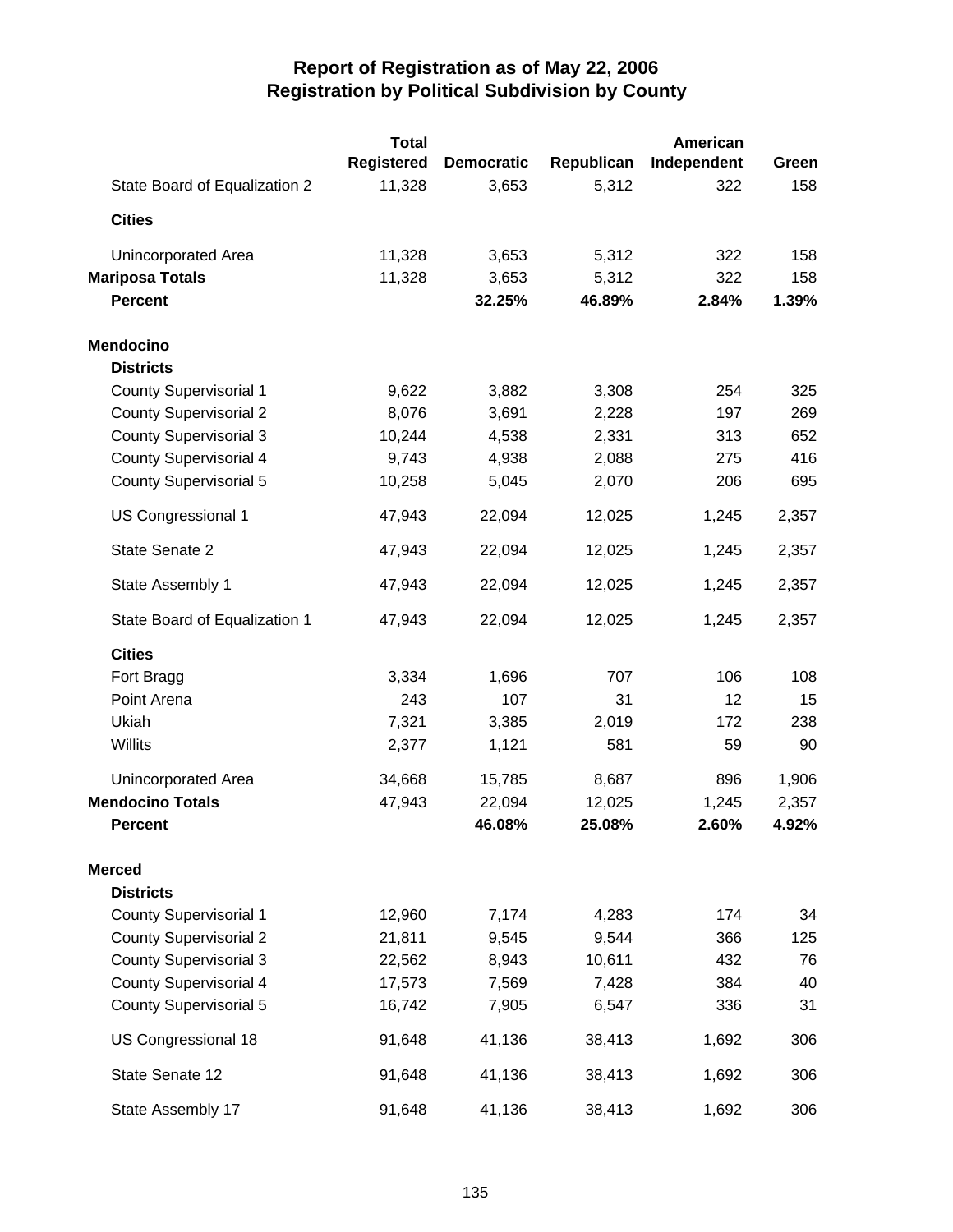|                               |             | <b>Natural</b> | Peace and      |              | <b>Decline to</b> |
|-------------------------------|-------------|----------------|----------------|--------------|-------------------|
|                               | Libertarian | Law            | Freedom        | <b>Other</b> | <b>State</b>      |
| State Board of Equalization 2 | 79          | 8              | 25             | 154          | 1,617             |
| <b>Cities</b>                 |             |                |                |              |                   |
| Unincorporated Area           | 79          | 8              | 25             | 154          | 1,617             |
| <b>Mariposa Totals</b>        | 79          | 8              | 25             | 154          | 1,617             |
| <b>Percent</b>                | 0.70%       | 0.07%          | 0.22%          | 1.36%        | 14.27%            |
| <b>Mendocino</b>              |             |                |                |              |                   |
| <b>Districts</b>              |             |                |                |              |                   |
| <b>County Supervisorial 1</b> | 54          | 9              | 33             | 36           | 1,721             |
| <b>County Supervisorial 2</b> | 50          | 18             | 39             | 30           | 1,554             |
| <b>County Supervisorial 3</b> | 94          | 16             | 89             | 117          | 2,094             |
| <b>County Supervisorial 4</b> | 75          | 8              | 40             | 37           | 1,866             |
| <b>County Supervisorial 5</b> | 106         | 9              | 53             | 50           | 2,024             |
| US Congressional 1            | 379         | 60             | 254            | 270          | 9,259             |
| State Senate 2                | 379         | 60             | 254            | 270          | 9,259             |
| State Assembly 1              | 379         | 60             | 254            | 270          | 9,259             |
| State Board of Equalization 1 | 379         | 60             | 254            | 270          | 9,259             |
| <b>Cities</b>                 |             |                |                |              |                   |
| Fort Bragg                    | 20          | $\overline{7}$ | 18             | 15           | 657               |
| Point Arena                   | 4           | $\mathbf 0$    | $\overline{4}$ | 4            | 66                |
| Ukiah                         | 46          | 17             | 32             | 28           | 1,384             |
| Willits                       | 18          | 5              | 13             | 22           | 468               |
| Unincorporated Area           | 291         | 31             | 187            | 201          | 6,684             |
| <b>Mendocino Totals</b>       | 379         | 60             | 254            | 270          | 9,259             |
| <b>Percent</b>                | 0.79%       | 0.13%          | 0.53%          | 0.56%        | 19.31%            |
| <b>Merced</b>                 |             |                |                |              |                   |
| <b>Districts</b>              |             |                |                |              |                   |
| <b>County Supervisorial 1</b> | 34          | 11             | 27             | 15           | 1,208             |
| <b>County Supervisorial 2</b> | 49          | 7              | 35             | 29           | 2,111             |
| <b>County Supervisorial 3</b> | 53          | 13             | 29             | 30           | 2,375             |
| <b>County Supervisorial 4</b> | 61          | 11             | 44             | 43           | 1,993             |
| <b>County Supervisorial 5</b> | 48          | $\overline{7}$ | 32             | 14           | 1,822             |
| US Congressional 18           | 245         | 49             | 167            | 131          | 9,509             |
| State Senate 12               | 245         | 49             | 167            | 131          | 9,509             |
| State Assembly 17             | 245         | 49             | 167            | 131          | 9,509             |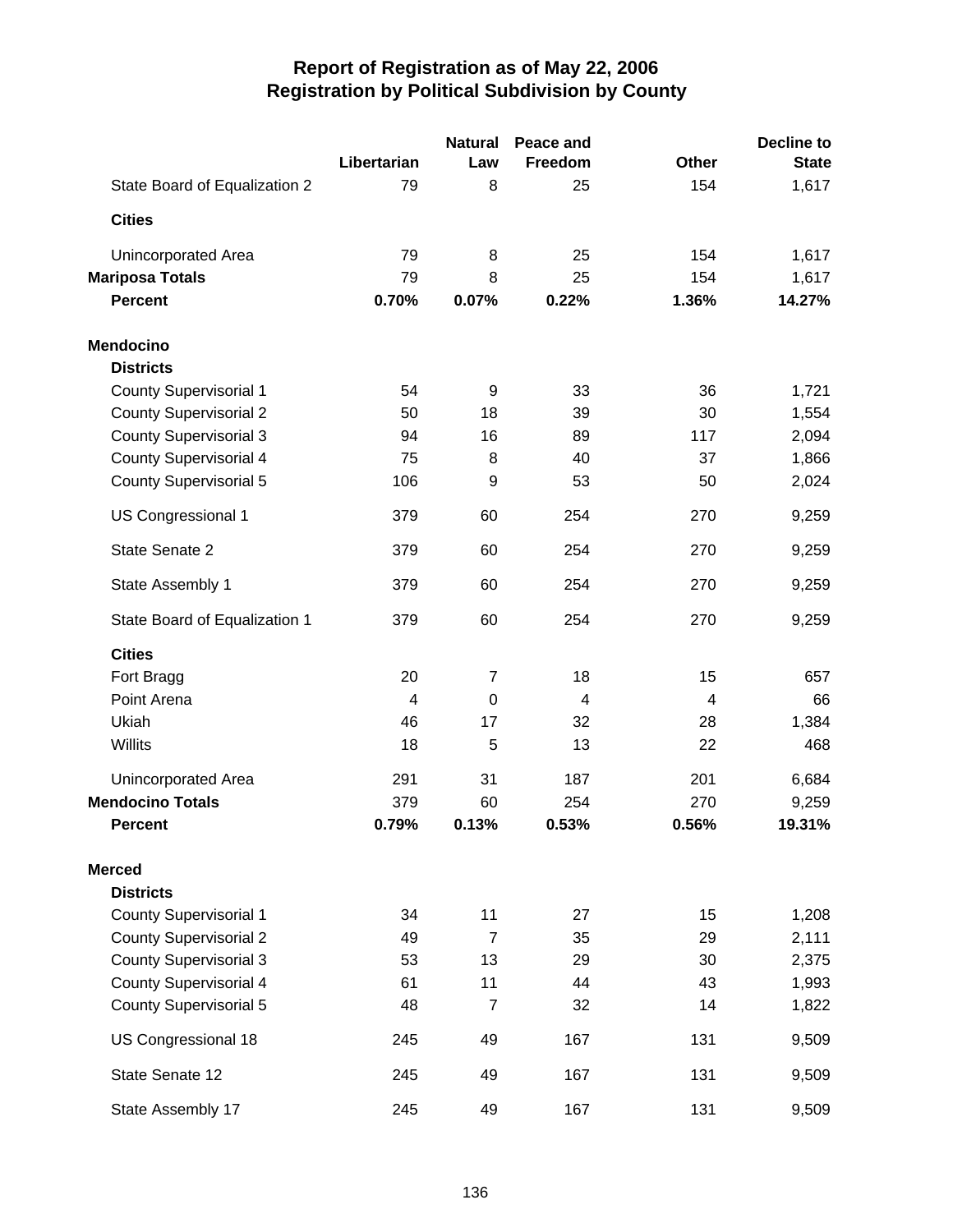|                               | <b>Total</b> |                   |            | American    |                  |
|-------------------------------|--------------|-------------------|------------|-------------|------------------|
|                               | Registered   | <b>Democratic</b> | Republican | Independent | Green            |
| State Board of Equalization 2 | 91,648       | 41,136            | 38,413     | 1,692       | 306              |
| <b>Cities</b>                 |              |                   |            |             |                  |
| Atwater                       | 10,489       | 4,182             | 4,895      | 198         | 23               |
| Dos Palos                     | 1,943        | 942               | 787        | 53          | 5                |
| Gustine                       | 2,222        | 1,140             | 764        | 56          | 3                |
| Livingston                    | 3,378        | 1,964             | 886        | 58          | $\boldsymbol{9}$ |
| Los Banos                     | 11,331       | 5,439             | 4,225      | 220         | 20               |
| Merced                        | 29,260       | 13,622            | 12,065     | 509         | 143              |
| Unincorporated Area           | 33,025       | 13,847            | 14,791     | 598         | 103              |
| <b>Merced Totals</b>          | 91,648       | 41,136            | 38,413     | 1,692       | 306              |
| <b>Percent</b>                |              | 44.88%            | 41.91%     | 1.85%       | 0.33%            |
| <b>Modoc</b>                  |              |                   |            |             |                  |
| <b>Districts</b>              |              |                   |            |             |                  |
| <b>County Supervisorial 1</b> | 845          | 230               | 439        | 25          | 8                |
| <b>County Supervisorial 2</b> | 1,310        | 444               | 576        | 42          | 8                |
| <b>County Supervisorial 3</b> | 1,146        | 361               | 555        | 36          | 10               |
| <b>County Supervisorial 4</b> | 1,348        | 422               | 633        | 42          | $\mathbf 1$      |
| <b>County Supervisorial 5</b> | 1,058        | 288               | 588        | 33          | $\overline{2}$   |
| US Congressional 4            | 5,707        | 1,745             | 2,791      | 178         | 29               |
| State Senate 1                | 5,707        | 1,745             | 2,791      | 178         | 29               |
| State Assembly 2              | 5,707        | 1,745             | 2,791      | 178         | 29               |
| State Board of Equalization 2 | 5,707        | 1,745             | 2,791      | 178         | 29               |
| <b>Cities</b>                 |              |                   |            |             |                  |
| Alturas                       | 1,737        | 630               | 715        | 66          | 16               |
| Unincorporated Area           | 3,970        | 1,115             | 2,076      | 112         | 13               |
| <b>Modoc Totals</b>           | 5,707        | 1,745             | 2,791      | 178         | 29               |
| <b>Percent</b>                |              | 30.58%            | 48.90%     | 3.12%       | 0.51%            |
| <b>Mono</b>                   |              |                   |            |             |                  |
| <b>Districts</b>              |              |                   |            |             |                  |
| <b>County Supervisorial 1</b> | 1,131        | 381               | 345        | 45          | 29               |
| <b>County Supervisorial 2</b> | 1,499        | 488               | 620        | 50          | 16               |
| <b>County Supervisorial 3</b> | 1,216        | 362               | 446        | 30          | 26               |
| <b>County Supervisorial 4</b> | 1,287        | 373               | 621        | 31          | 17               |
| <b>County Supervisorial 5</b> | 1,355        | 434               | 495        | 35          | 26               |
| US Congressional 25           | 6,488        | 2,038             | 2,527      | 191         | 114              |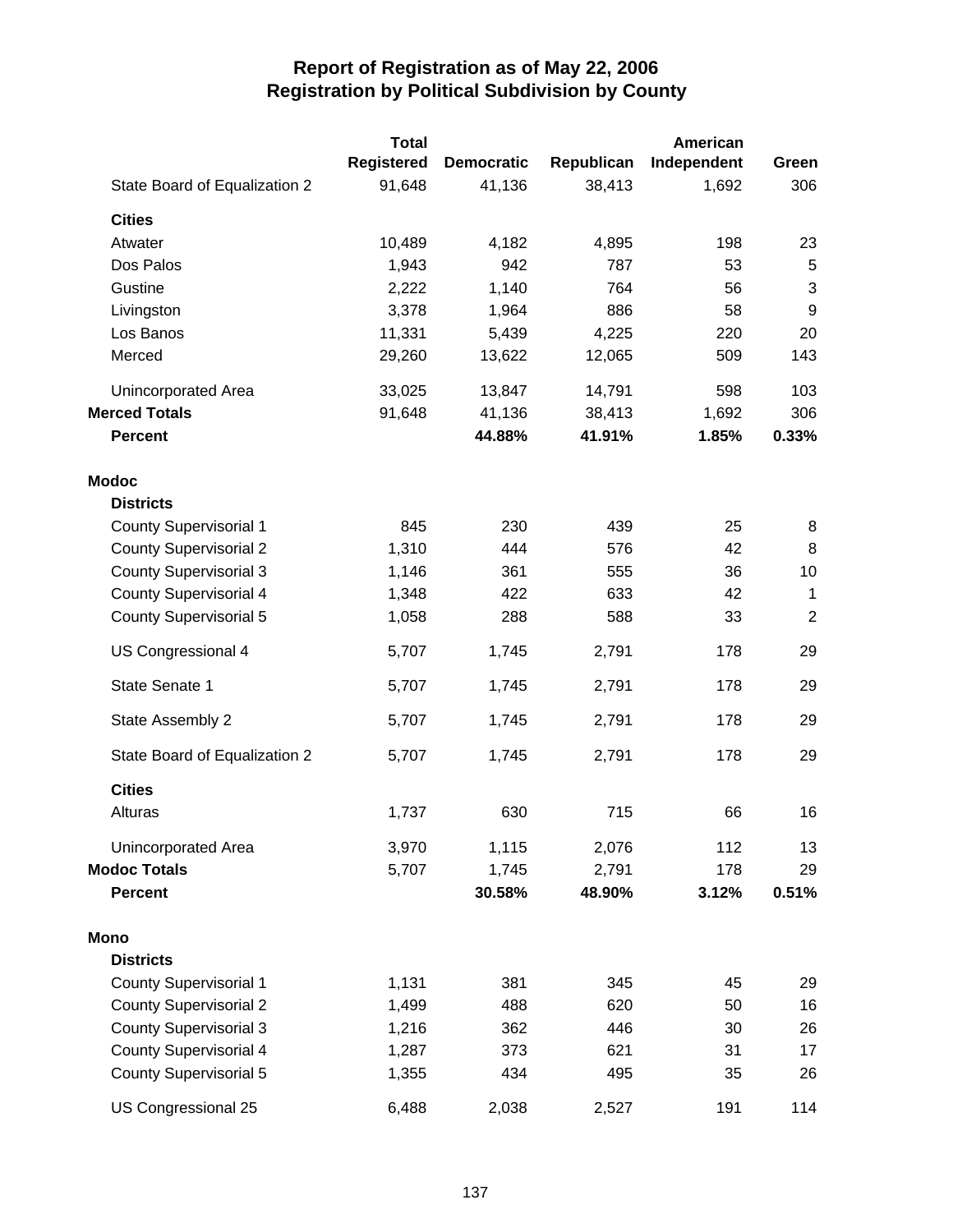|                               |                | <b>Natural</b>          | Peace and      |                  | <b>Decline to</b> |
|-------------------------------|----------------|-------------------------|----------------|------------------|-------------------|
|                               | Libertarian    | Law                     | Freedom        | <b>Other</b>     | <b>State</b>      |
| State Board of Equalization 2 | 245            | 49                      | 167            | 131              | 9,509             |
| <b>Cities</b>                 |                |                         |                |                  |                   |
| Atwater                       | 27             | 4                       | 13             | 16               | 1,131             |
| Dos Palos                     | 4              | 0                       | 6              | 1                | 145               |
| Gustine                       | 8              | $\overline{c}$          | 4              | 5                | 240               |
| Livingston                    | 8              | 5                       | 9              | $\overline{4}$   | 435               |
| Los Banos                     | 33             | $\overline{\mathbf{4}}$ | 18             | 11               | 1,361             |
| Merced                        | 72             | 16                      | 50             | 36               | 2,747             |
| Unincorporated Area           | 93             | 18                      | 67             | 58               | 3,450             |
| <b>Merced Totals</b>          | 245            | 49                      | 167            | 131              | 9,509             |
| <b>Percent</b>                | 0.27%          | 0.05%                   | 0.18%          | 0.14%            | 10.38%            |
| <b>Modoc</b>                  |                |                         |                |                  |                   |
| <b>Districts</b>              |                |                         |                |                  |                   |
| <b>County Supervisorial 1</b> | $\overline{7}$ | $\pmb{0}$               | 0              | $\boldsymbol{0}$ | 136               |
| <b>County Supervisorial 2</b> | 11             | 0                       | 1              | $\boldsymbol{0}$ | 228               |
| <b>County Supervisorial 3</b> | $\overline{7}$ | $\overline{2}$          | 3              | 0                | 172               |
| <b>County Supervisorial 4</b> | 6              | 0                       | 3              | 0                | 241               |
| <b>County Supervisorial 5</b> | 13             | 1                       | $\overline{2}$ | $\boldsymbol{0}$ | 131               |
| US Congressional 4            | 44             | 3                       | 9              | $\boldsymbol{0}$ | 908               |
| State Senate 1                | 44             | 3                       | 9              | $\boldsymbol{0}$ | 908               |
| State Assembly 2              | 44             | 3                       | 9              | $\boldsymbol{0}$ | 908               |
| State Board of Equalization 2 | 44             | 3                       | 9              | $\boldsymbol{0}$ | 908               |
| <b>Cities</b>                 |                |                         |                |                  |                   |
| Alturas                       | 15             | 1                       | 4              | $\boldsymbol{0}$ | 290               |
| Unincorporated Area           | 29             | $\overline{c}$          | 5              | $\mathbf 0$      | 618               |
| <b>Modoc Totals</b>           | 44             | 3                       | 9              | 0                | 908               |
| <b>Percent</b>                | 0.77%          | 0.05%                   | 0.16%          | 0.00%            | 15.91%            |
| <b>Mono</b>                   |                |                         |                |                  |                   |
| <b>Districts</b>              |                |                         |                |                  |                   |
| <b>County Supervisorial 1</b> | 18             | 0                       | 4              | $\boldsymbol{0}$ | 309               |
| <b>County Supervisorial 2</b> | 10             | 0                       | 3              | 0                | 312               |
| <b>County Supervisorial 3</b> | 13             | 1                       | 4              | 0                | 334               |
| <b>County Supervisorial 4</b> | $\overline{7}$ | 1                       | 1              | 0                | 236               |
| <b>County Supervisorial 5</b> | 17             | 1                       | 3              | $\boldsymbol{0}$ | 344               |
| US Congressional 25           | 65             | 3                       | 15             | $\,0\,$          | 1,535             |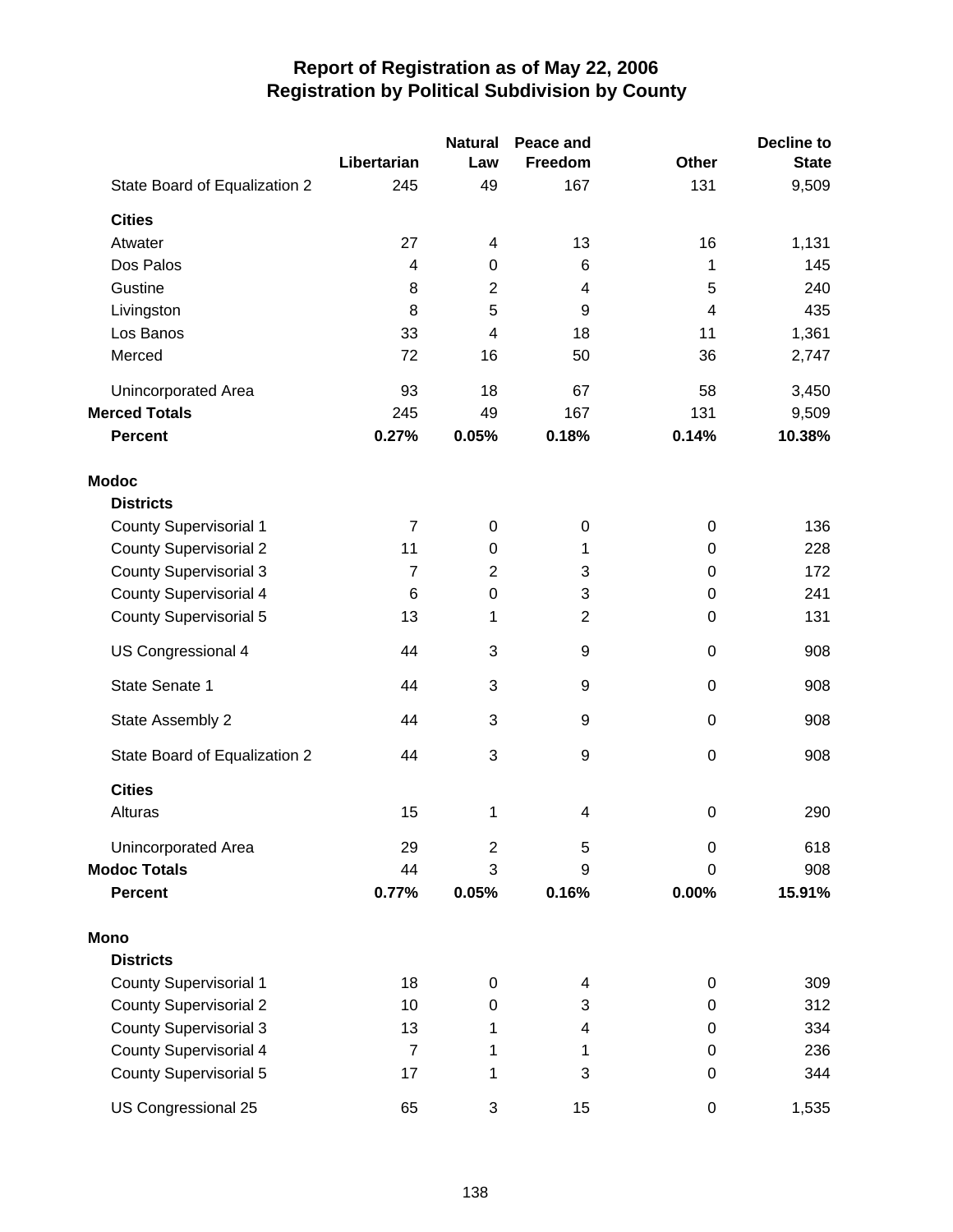|                               | <b>Total</b> |                   |            | <b>American</b> |              |
|-------------------------------|--------------|-------------------|------------|-----------------|--------------|
|                               | Registered   | <b>Democratic</b> | Republican | Independent     | Green        |
| State Senate 1                | 6,488        | 2,038             | 2,527      | 191             | 114          |
| State Assembly 25             | 6,488        | 2,038             | 2,527      | 191             | 114          |
| State Board of Equalization 2 | 6,488        | 2,038             | 2,527      | 191             | 114          |
| <b>Cities</b>                 |              |                   |            |                 |              |
| <b>Mammoth Lakes</b>          | 3,353        | 1,090             | 1,140      | 102             | 76           |
| Unincorporated Area           | 3,135        | 948               | 1,387      | 89              | 38           |
| <b>Mono Totals</b>            | 6,488        | 2,038             | 2,527      | 191             | 114          |
| <b>Percent</b>                |              | 31.41%            | 38.95%     | 2.94%           | 1.76%        |
| <b>Monterey</b>               |              |                   |            |                 |              |
| <b>Districts</b>              |              |                   |            |                 |              |
| <b>County Supervisorial 1</b> | 17,252       | 10,216            | 3,896      | 260             | 56           |
| <b>County Supervisorial 2</b> | 32,653       | 16,482            | 9,503      | 683             | 248          |
| <b>County Supervisorial 3</b> | 18,479       | 9,815             | 5,317      | 348             | 65           |
| <b>County Supervisorial 4</b> | 32,433       | 15,416            | 9,712      | 672             | 332          |
| <b>County Supervisorial 5</b> | 51,773       | 21,204            | 19,048     | 1,003           | 721          |
| US Congressional 17           | 152,590      | 73,133            | 47,476     | 2,966           | 1,422        |
| State Senate 12               | 61,204       | 33,003            | 16,890     | 1,034           | 254          |
| State Senate 15               | 91,386       | 40,130            | 30,586     | 1,932           | 1,168        |
| State Assembly 27             | 85,304       | 38,248            | 27,644     | 1,753           | 1,114        |
| State Assembly 28             | 67,286       | 34,885            | 19,832     | 1,213           | 308          |
| State Board of Equalization 1 | 152,590      | 73,133            | 47,476     | 2,966           | 1,422        |
| <b>Cities</b>                 |              |                   |            |                 |              |
| Carmel-by-the-Sea             | 2,904        | 1,110             | 1,173      | 49              | 43           |
| Del Rey Oaks                  | 1,018        | 475               | 329        | 20              | 8            |
| Gonzales                      | 2,354        | 1,356             | 533        | 39              | $\sqrt{5}$   |
| Greenfield                    | 2,755        | 1,767             | 523        | 47              | 4            |
| King                          | 2,390        | 1,264             | 727        | 38              | 8            |
| Marina                        | 8,229        | 3,891             | 2,276      | 185             | 73           |
| Monterey                      | 13,579       | 6,331             | 3,961      | 274             | 203          |
| Pacific Grove                 | 9,454        | 4,660             | 2,551      | 183             | 172          |
| Salinas                       | 43,923       | 23,210            | 12,487     | 748             | 195          |
| Sand City                     | 114          | 32                | 37         | 9               | $\mathbf{1}$ |
| Seaside                       | 10,608       | 5,683             | 2,417      | 218             | 98           |
| Soledad                       | 3,829        | 2,304             | 771        | 53              | 12           |
| <b>Unincorporated Area</b>    | 51,433       | 21,050            | 19,691     | 1,103           | 600          |
| <b>Monterey Totals</b>        | 152,590      | 73,133            | 47,476     | 2,966           | 1,422        |
| Percent                       |              | 47.93%            | 31.11%     | 1.94%           | 0.93%        |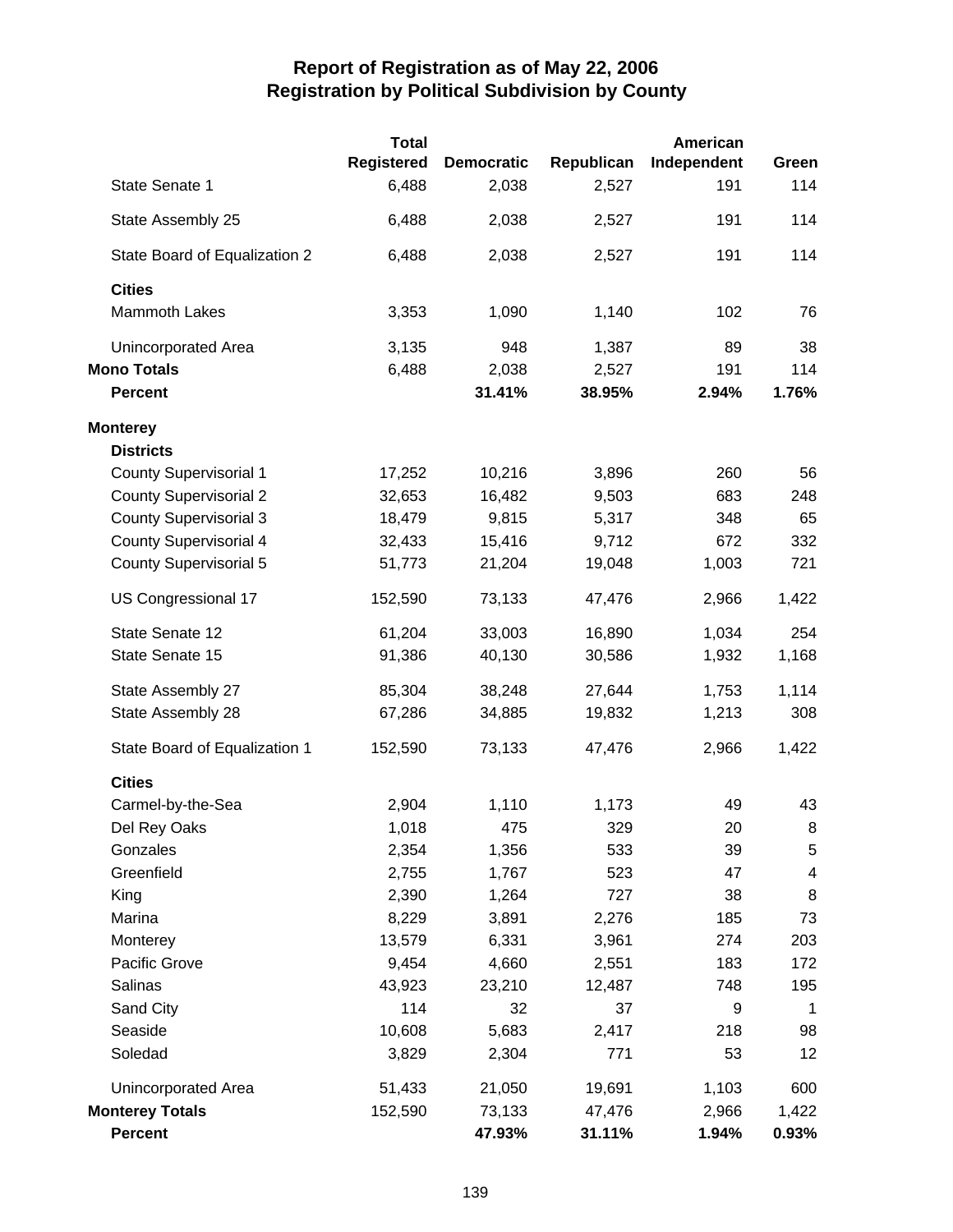|                               |             | <b>Natural</b>   | Peace and        |                  | <b>Decline to</b> |
|-------------------------------|-------------|------------------|------------------|------------------|-------------------|
|                               | Libertarian | Law              | Freedom          | <b>Other</b>     | <b>State</b>      |
| State Senate 1                | 65          | 3                | 15               | 0                | 1,535             |
| State Assembly 25             | 65          | 3                | 15               | $\mathbf 0$      | 1,535             |
| State Board of Equalization 2 | 65          | 3                | 15               | $\mathbf 0$      | 1,535             |
| <b>Cities</b>                 |             |                  |                  |                  |                   |
| Mammoth Lakes                 | 44          | $\overline{2}$   | 10               | $\boldsymbol{0}$ | 889               |
| Unincorporated Area           | 21          | 1                | 5                | $\mathbf 0$      | 646               |
| <b>Mono Totals</b>            | 65          | 3                | 15               | 0                | 1,535             |
| <b>Percent</b>                | 1.00%       | 0.05%            | 0.23%            | 0.00%            | 23.66%            |
| <b>Monterey</b>               |             |                  |                  |                  |                   |
| <b>Districts</b>              |             |                  |                  |                  |                   |
| <b>County Supervisorial 1</b> | 39          | 28               | 67               | 35               | 2,655             |
| <b>County Supervisorial 2</b> | 158         | 26               | 86               | 59               | 5,408             |
| <b>County Supervisorial 3</b> | 61          | 14               | 78               | 40               | 2,741             |
| <b>County Supervisorial 4</b> | 134         | 24               | 82               | 70               | 5,991             |
| <b>County Supervisorial 5</b> | 267         | 44               | 82               | 107              | 9,297             |
| US Congressional 17           | 659         | 136              | 395              | 311              | 26,092            |
| State Senate 12               | 195         | 60               | 196              | 109              | 9,463             |
| State Senate 15               | 464         | 76               | 199              | 202              | 16,629            |
| State Assembly 27             | 431         | 72               | 187              | 184              | 15,671            |
| State Assembly 28             | 228         | 64               | 208              | 127              | 10,421            |
| State Board of Equalization 1 | 659         | 136              | 395              | 311              | 26,092            |
| <b>Cities</b>                 |             |                  |                  |                  |                   |
| Carmel-by-the-Sea             | 11          | 4                | 4                | 6                | 504               |
| Del Rey Oaks                  | 3           | 2                | 1                | 8                | 172               |
| Gonzales                      | 8           | 3                | 6                | 12               | 392               |
| Greenfield                    | 4           | 4                | 11               | 5                | 390               |
| King                          | 9           | 3                | 16               | 1                | 324               |
| Marina                        | 29          | 10               | 25               | 14               | 1,726             |
| Monterey                      | 73          | 10               | 26               | 32               | 2,669             |
| Pacific Grove                 | 42          | 6                | 19               | 27               | 1,794             |
| Salinas                       | 141         | 46               | 126              | 74               | 6,896             |
| Sand City                     | $\mathbf 0$ | $\boldsymbol{0}$ | $\boldsymbol{0}$ | $\mathbf 2$      | 33                |
| Seaside                       | 49          | 9                | 33               | 27               | 2,074             |
| Soledad                       | 10          | 1                | 15               | 13               | 650               |
| Unincorporated Area           | 280         | 38               | 113              | 90               | 8,468             |
| <b>Monterey Totals</b>        | 659         | 136              | 395              | 311              | 26,092            |
| Percent                       | 0.43%       | 0.09%            | 0.26%            | 0.20%            | 17.10%            |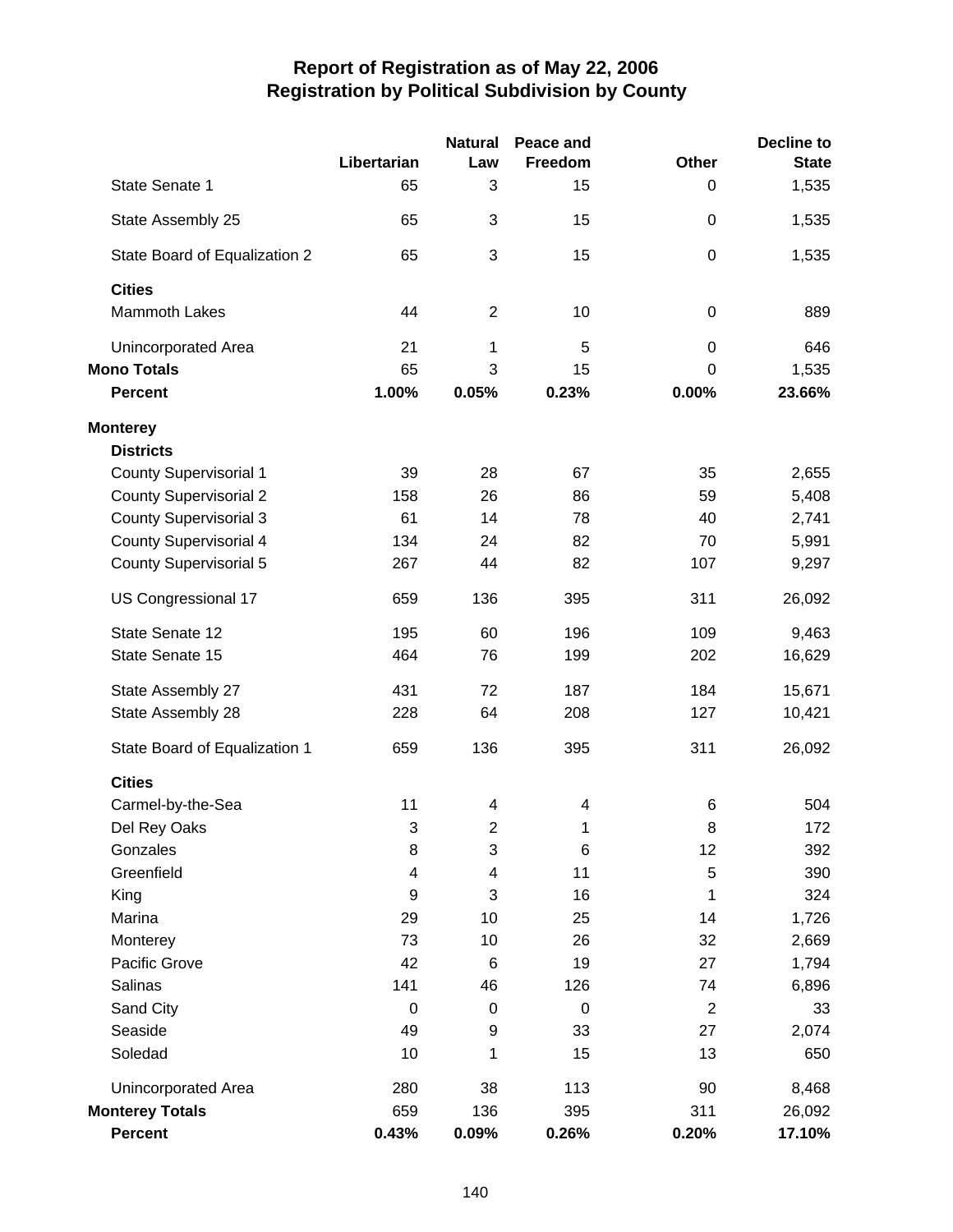|                               | <b>Total</b>      |                   |            | <b>American</b> |       |
|-------------------------------|-------------------|-------------------|------------|-----------------|-------|
|                               | <b>Registered</b> | <b>Democratic</b> | Republican | Independent     | Green |
| <b>Napa</b>                   |                   |                   |            |                 |       |
| <b>Districts</b>              |                   |                   |            |                 |       |
| <b>County Supervisorial 1</b> | 11,783            | 5,637             | 3,528      | 257             | 203   |
| <b>County Supervisorial 2</b> | 14,485            | 6,684             | 4,805      | 355             | 153   |
| <b>County Supervisorial 3</b> | 13,318            | 5,466             | 4,689      | 292             | 215   |
| <b>County Supervisorial 4</b> | 12,505            | 5,634             | 4,206      | 323             | 155   |
| <b>County Supervisorial 5</b> | 14,416            | 7,191             | 3,781      | 350             | 197   |
| US Congressional 1            | 66,507            | 30,612            | 21,009     | 1,577           | 923   |
| State Senate 2                | 66,507            | 30,612            | 21,009     | 1,577           | 923   |
| State Assembly 7              | 66,507            | 30,612            | 21,009     | 1,577           | 923   |
| State Board of Equalization 1 | 66,507            | 30,612            | 21,009     | 1,577           | 923   |
| <b>Cities</b>                 |                   |                   |            |                 |       |
| American Canyon               | 6,850             | 3,576             | 1,567      | 162             | 40    |
| Calistoga                     | 2,141             | 1,068             | 571        | 50              | 50    |
| Napa                          | 36,163            | 17,285            | 11,061     | 871             | 513   |
| St. Helena                    | 3,136             | 1,436             | 1,040      | 46              | 41    |
| Yountville                    | 2,122             | 1,030             | 638        | 62              | 23    |
| <b>Unincorporated Area</b>    | 16,095            | 6,217             | 6,132      | 386             | 256   |
| <b>Napa Totals</b>            | 66,507            | 30,612            | 21,009     | 1,577           | 923   |
| <b>Percent</b>                |                   | 46.03%            | 31.59%     | 2.37%           | 1.39% |
| <b>Nevada</b>                 |                   |                   |            |                 |       |
| <b>Districts</b>              |                   |                   |            |                 |       |
| <b>County Supervisorial 1</b> | 14,073            | 4,876             | 5,737      | 311             | 511   |
| <b>County Supervisorial 2</b> | 13,836            | 3,774             | 7,562      | 301             | 143   |
| <b>County Supervisorial 3</b> | 11,874            | 4,072             | 4,892      | 327             | 257   |
| <b>County Supervisorial 4</b> | 13,430            | 4,040             | 6,114      | 332             | 442   |
| <b>County Supervisorial 5</b> | 10,362            | 3,605             | 3,205      | 335             | 279   |
| US Congressional 4            | 63,575            | 20,367            | 27,510     | 1,606           | 1,632 |
| State Senate 1                | 11,527            | 3,907             | 3,822      | 365             | 314   |
| State Senate 4                | 52,048            | 16,460            | 23,688     | 1,241           | 1,318 |
| State Assembly 3              | 63,575            | 20,367            | 27,510     | 1,606           | 1,632 |
| State Board of Equalization 2 | 63,575            | 20,367            | 27,510     | 1,606           | 1,632 |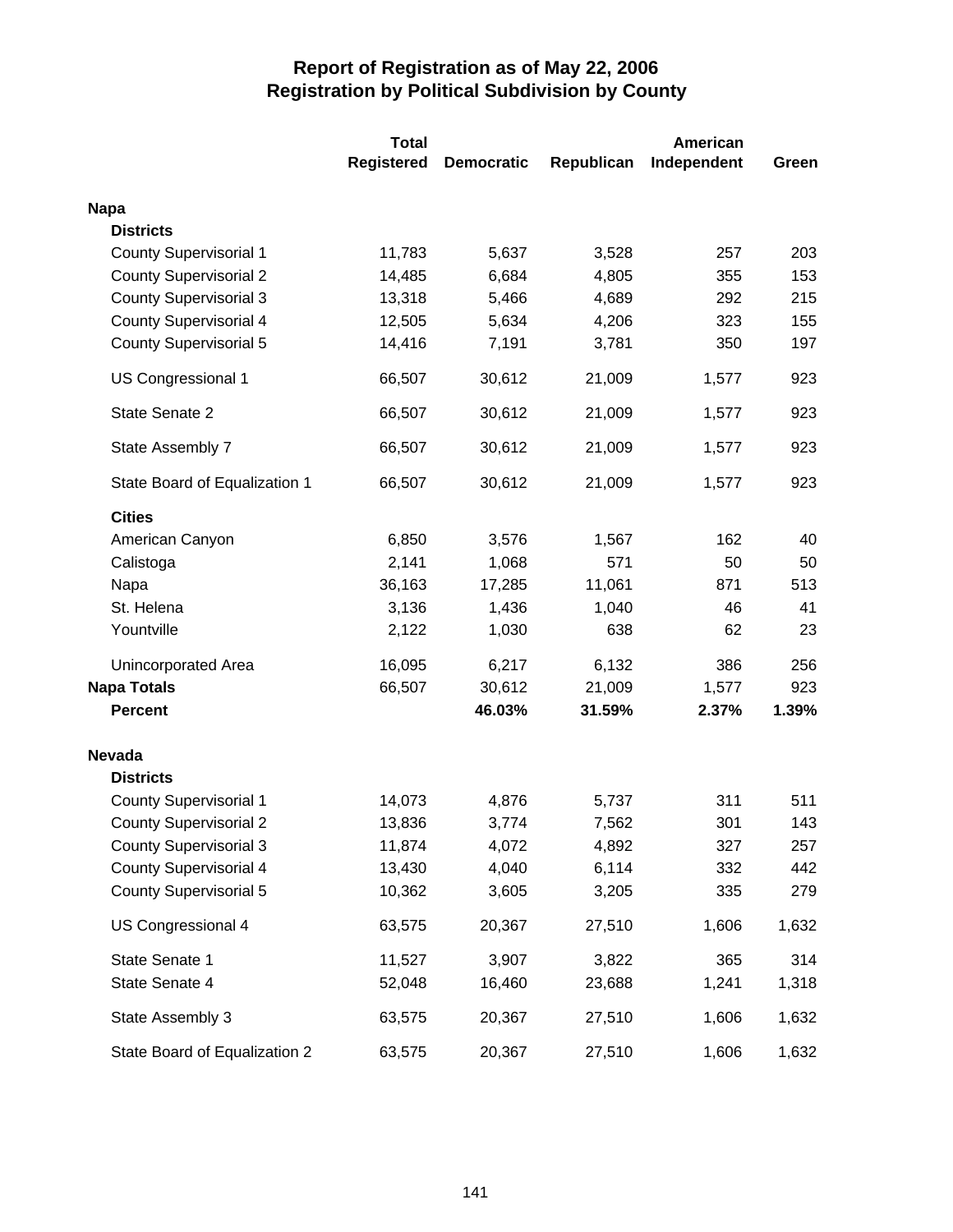|                               |             | <b>Natural</b><br>Peace and |         |              | <b>Decline to</b> |  |
|-------------------------------|-------------|-----------------------------|---------|--------------|-------------------|--|
|                               | Libertarian | Law                         | Freedom | <b>Other</b> | <b>State</b>      |  |
| <b>Napa</b>                   |             |                             |         |              |                   |  |
| <b>Districts</b>              |             |                             |         |              |                   |  |
| <b>County Supervisorial 1</b> | 77          | 4                           | 24      | 183          | 1,870             |  |
| <b>County Supervisorial 2</b> | 74          | 18                          | 28      | 230          | 2,138             |  |
| <b>County Supervisorial 3</b> | 84          | 10                          | 31      | 212          | 2,319             |  |
| <b>County Supervisorial 4</b> | 68          | 11                          | 30      | 178          | 1,900             |  |
| <b>County Supervisorial 5</b> | 87          | 9                           | 29      | 203          | 2,569             |  |
| US Congressional 1            | 390         | 52                          | 142     | 1,006        | 10,796            |  |
| State Senate 2                | 390         | 52                          | 142     | 1,006        | 10,796            |  |
| State Assembly 7              | 390         | 52                          | 142     | 1,006        | 10,796            |  |
| State Board of Equalization 1 | 390         | 52                          | 142     | 1,006        | 10,796            |  |
| <b>Cities</b>                 |             |                             |         |              |                   |  |
| American Canyon               | 26          | 3                           | 17      | 105          | 1,354             |  |
| Calistoga                     | 10          | 1                           | 6       | 36           | 349               |  |
| Napa                          | 210         | 31                          | 72      | 533          | 5,587             |  |
| St. Helena                    | 14          | $\overline{c}$              | 8       | 55           | 494               |  |
| Yountville                    | 9           | 3                           | 4       | 36           | 317               |  |
| Unincorporated Area           | 121         | 12                          | 35      | 241          | 2,695             |  |
| <b>Napa Totals</b>            | 390         | 52                          | 142     | 1,006        | 10,796            |  |
| <b>Percent</b>                | 0.59%       | 0.08%                       | 0.21%   | 1.51%        | 16.23%            |  |
| <b>Nevada</b>                 |             |                             |         |              |                   |  |
| <b>Districts</b>              |             |                             |         |              |                   |  |
| <b>County Supervisorial 1</b> | 129         | 9                           | 29      | 52           | 2,419             |  |
| <b>County Supervisorial 2</b> | 65          | 9                           | 19      | 61           | 1,902             |  |
| <b>County Supervisorial 3</b> | 89          | 9                           | 29      | 57           | 2,142             |  |
| <b>County Supervisorial 4</b> | 105         | 6                           | 29      | 56           | 2,306             |  |
| <b>County Supervisorial 5</b> | 114         | 13                          | 24      | 15           | 2,772             |  |
| US Congressional 4            | 502         | 46                          | 130     | 241          | 11,541            |  |
| State Senate 1                | 132         | 12                          | 25      | 17           | 2,933             |  |
| State Senate 4                | 370         | 34                          | 105     | 224          | 8,608             |  |
| State Assembly 3              | 502         | 46                          | 130     | 241          | 11,541            |  |
| State Board of Equalization 2 | 502         | 46                          | 130     | 241          | 11,541            |  |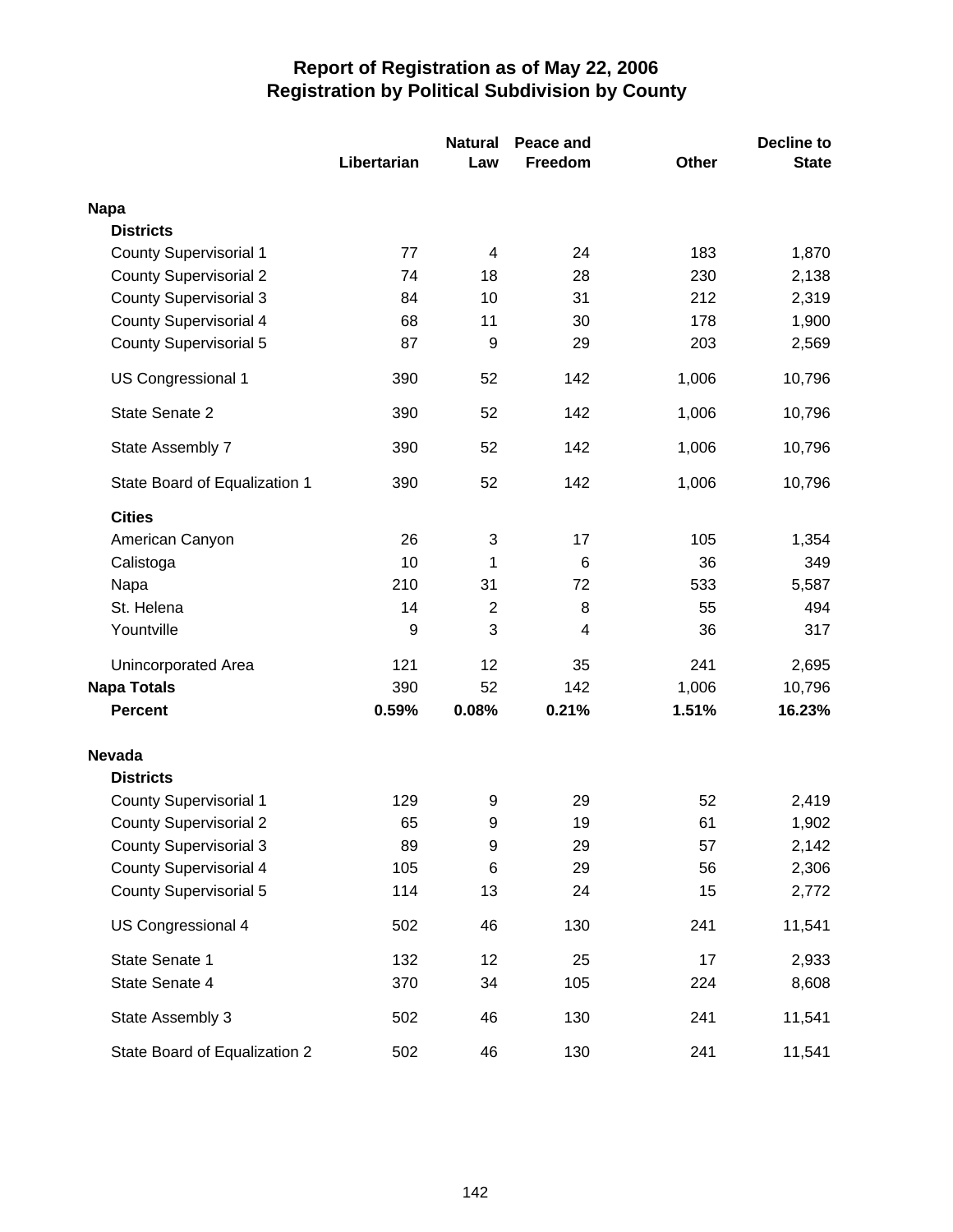|                               | <b>Total</b> |                   |            | American    |       |
|-------------------------------|--------------|-------------------|------------|-------------|-------|
|                               | Registered   | <b>Democratic</b> | Republican | Independent | Green |
| <b>Cities</b>                 |              |                   |            |             |       |
| <b>Grass Valley</b>           | 6,902        | 2,424             | 2,684      | 201         | 161   |
| Nevada City                   | 2,082        | 833               | 617        | 56          | 119   |
| Truckee                       | 8,573        | 3,008             | 2,569      | 281         | 228   |
| Unincorporated Area           | 46,018       | 14,102            | 21,640     | 1,068       | 1,124 |
| <b>Nevada Totals</b>          | 63,575       | 20,367            | 27,510     | 1,606       | 1,632 |
| <b>Percent</b>                |              | 32.04%            | 43.27%     | 2.53%       | 2.57% |
| Orange                        |              |                   |            |             |       |
| <b>Districts</b>              |              |                   |            |             |       |
| <b>County Supervisorial 1</b> | 201,226      | 77,919            | 80,174     | 3,485       | 804   |
| <b>County Supervisorial 2</b> | 358,195      | 101,589           | 176,827    | 7,474       | 2,492 |
| <b>County Supervisorial 3</b> | 318,119      | 85,886            | 161,695    | 5,737       | 1,657 |
| <b>County Supervisorial 4</b> | 246,271      | 85,317            | 108,862    | 4,899       | 1,190 |
| County Supervisorial 5        | 352,399      | 90,528            | 184,630    | 7,470       | 1,797 |
| US Congressional 40           | 319,271      | 102,012           | 150,029    | 6,286       | 1,611 |
| US Congressional 42           | 218,833      | 56,617            | 118,518    | 4,237       | 879   |
| US Congressional 44           | 69,450       | 14,928            | 39,690     | 1,489       | 371   |
| US Congressional 46           | 279,141      | 80,528            | 133,329    | 6,009       | 1,983 |
| US Congressional 47           | 191,810      | 79,637            | 72,539     | 3,337       | 783   |
| US Congressional 48           | 397,705      | 107,517           | 198,083    | 7,707       | 2,313 |
| State Senate 29               | 125,227      | 34,723            | 66,468     | 2,378       | 501   |
| State Senate 33               | 501,383      | 134,736           | 259,246    | 9,797       | 2,395 |
| State Senate 34               | 278,955      | 111,562           | 108,273    | 5,215       | 1,128 |
| State Senate 35               | 517,667      | 147,846           | 249,283    | 10,439      | 3,578 |
| State Senate 38               | 52,978       | 12,372            | 28,918     | 1,236       | 338   |
| State Assembly 56             | 34,944       | 13,193            | 14,063     | 785         | 129   |
| State Assembly 60             | 99,198       | 25,650            | 54,646     | 1,812       | 377   |
| State Assembly 67             | 247,935      | 76,606            | 116,818    | 5,042       | 1,530 |
| State Assembly 68             | 203,411      | 62,803            | 92,656     | 4,315       | 1,211 |
| State Assembly 69             | 114,450      | 51,059            | 40,509     | 1,838       | 491   |
| State Assembly 70             | 265,967      | 73,779            | 129,242    | 5,020       | 1,585 |
| State Assembly 71             | 161,650      | 39,089            | 89,411     | 3,057       | 673   |
| State Assembly 72             | 204,286      | 63,718            | 98,505     | 3,967       | 1,095 |
| State Assembly 73             | 144,369      | 35,342            | 76,338     | 3,229       | 849   |
| State Board of Equalization 3 | 1,476,210    | 441,239           | 712,188    | 29,065      | 7,940 |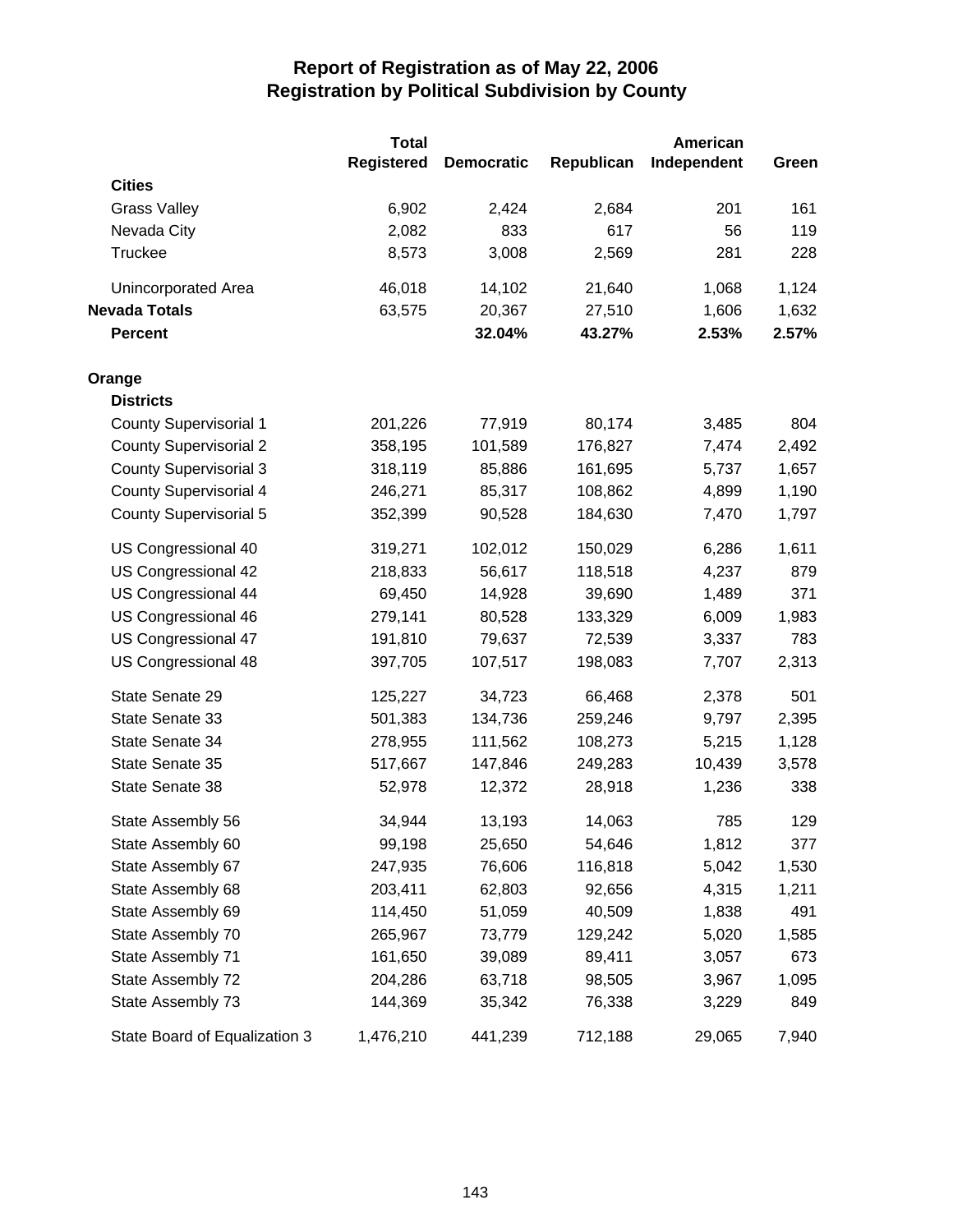|                               |             | <b>Natural</b> | Peace and |       | <b>Decline to</b> |
|-------------------------------|-------------|----------------|-----------|-------|-------------------|
|                               | Libertarian | Law            | Freedom   | Other | <b>State</b>      |
| <b>Cities</b>                 |             |                |           |       |                   |
| <b>Grass Valley</b>           | 58          | 4              | 17        | 31    | 1,322             |
| Nevada City                   | 18          | 1              | 8         | 8     | 422               |
| Truckee                       | 93          | 11             | 16        | 10    | 2,357             |
| Unincorporated Area           | 333         | 30             | 89        | 192   | 7,440             |
| <b>Nevada Totals</b>          | 502         | 46             | 130       | 241   | 11,541            |
| <b>Percent</b>                | 0.79%       | 0.07%          | 0.20%     | 0.38% | 18.15%            |
| Orange                        |             |                |           |       |                   |
| <b>Districts</b>              |             |                |           |       |                   |
| <b>County Supervisorial 1</b> | 1,171       | 399            | 826       | 659   | 35,789            |
| <b>County Supervisorial 2</b> | 2,898       | 629            | 890       | 1,397 | 63,999            |
| <b>County Supervisorial 3</b> | 2,052       | 372            | 601       | 1,005 | 59,114            |
| <b>County Supervisorial 4</b> | 1,543       | 399            | 967       | 894   | 42,200            |
| <b>County Supervisorial 5</b> | 2,328       | 421            | 558       | 1,241 | 63,426            |
| US Congressional 40           | 2,094       | 469            | 1,064     | 1,162 | 54,544            |
| US Congressional 42           | 1,175       | 242            | 407       | 706   | 36,052            |
| US Congressional 44           | 487         | 90             | 111       | 257   | 12,027            |
| US Congressional 46           | 2,365       | 590            | 767       | 1,145 | 52,425            |
| US Congressional 47           | 1,065       | 344            | 866       | 603   | 32,636            |
| US Congressional 48           | 2,806       | 485            | 627       | 1,323 | 76,844            |
| State Senate 29               | 651         | 157            | 298       | 441   | 19,610            |
| State Senate 33               | 3,356       | 590            | 962       | 1,626 | 88,675            |
| State Senate 34               | 1,553       | 509            | 1,242     | 971   | 48,502            |
| State Senate 35               | 4,009       | 871            | 1,224     | 1,894 | 98,523            |
| State Senate 38               | 423         | 93             | 116       | 264   | 9,218             |
| State Assembly 56             | 191         | 51             | 152       | 128   | 6,252             |
| State Assembly 60             | 552         | 93             | 197       | 284   | 15,587            |
| State Assembly 67             | 1,832       | 466            | 708       | 980   | 43,953            |
| State Assembly 68             | 1,542       | 380            | 728       | 817   | 38,959            |
| State Assembly 69             | 672         | 223            | 472       | 313   | 18,873            |
| State Assembly 70             | 1,834       | 306            | 420       | 788   | 52,993            |
| State Assembly 71             | 978         | 170            | 234       | 500   | 27,538            |
| State Assembly 72             | 1,330       | 315            | 672       | 779   | 33,905            |
| State Assembly 73             | 1,061       | 216            | 259       | 607   | 26,468            |
| State Board of Equalization 3 | 9,992       | 2,220          | 3,842     | 5,196 | 264,528           |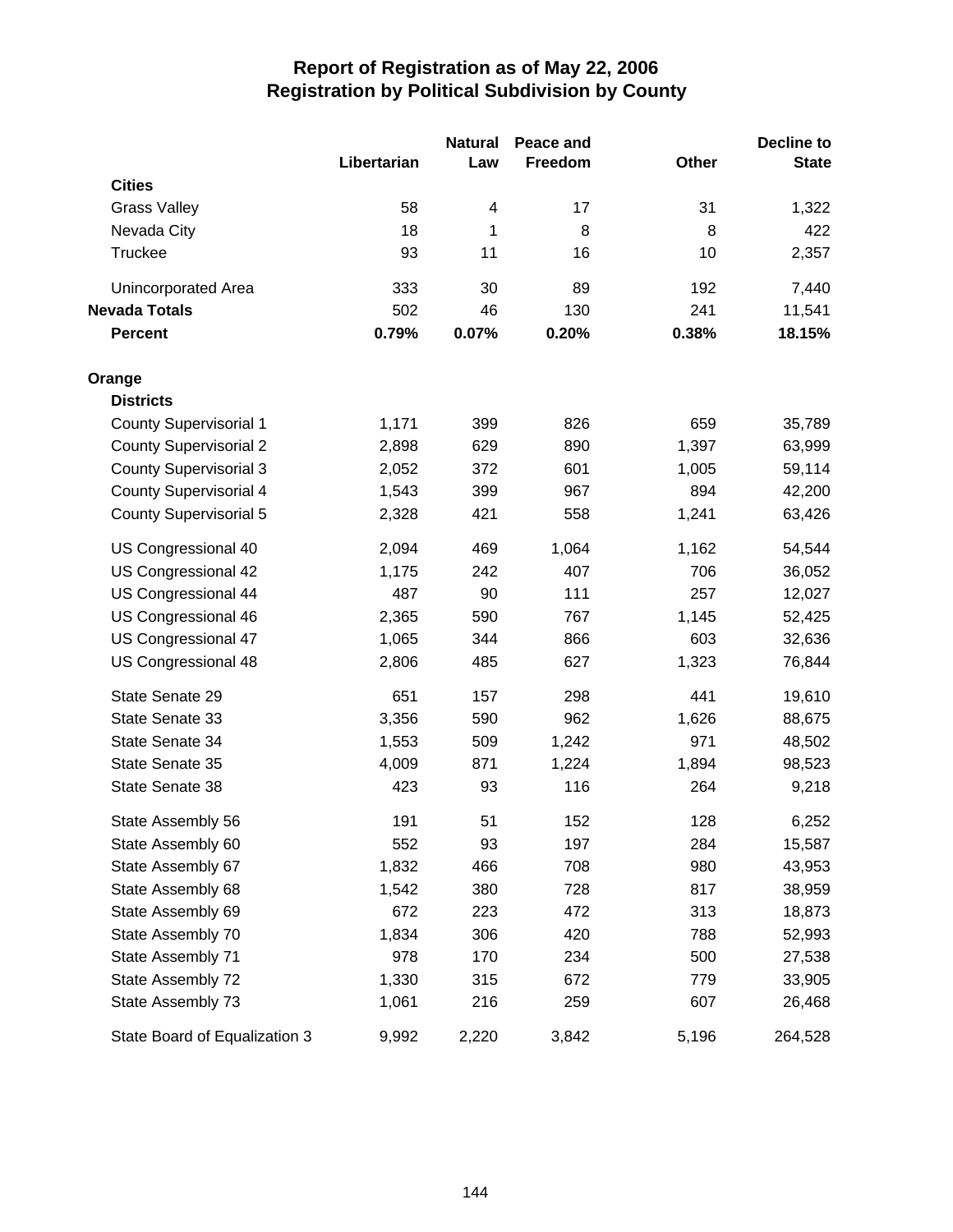|                        | <b>Total</b>      |                   |            | <b>American</b> |       |
|------------------------|-------------------|-------------------|------------|-----------------|-------|
|                        | <b>Registered</b> | <b>Democratic</b> | Republican | Independent     | Green |
| <b>Cities</b>          |                   |                   |            |                 |       |
| Aliso Viejo            | 25,315            | 6,719             | 12,145     | 593             | 131   |
| Anaheim                | 129,975           | 44,456            | 58,909     | 2,576           | 530   |
| <b>Brea</b>            | 22,405            | 6,118             | 12,032     | 456             | 94    |
| <b>Buena Park</b>      | 34,704            | 13,091            | 13,959     | 781             | 128   |
| Costa Mesa             | 53,867            | 15,320            | 24,388     | 1,386           | 599   |
| Cypress                | 26,526            | 8,809             | 11,872     | 477             | 151   |
| Dana Point             | 22,767            | 5,703             | 11,836     | 543             | 160   |
| <b>Fountain Valley</b> | 34,133            | 9,536             | 17,250     | 692             | 166   |
| Fullerton              | 65,251            | 20,068            | 30,799     | 1,204           | 440   |
| Garden Grove           | 72,268            | 24,563            | 31,985     | 1,328           | 267   |
| Huntington Beach       | 122,383           | 33,767            | 59,923     | 2,681           | 911   |
| Irvine                 | 90,155            | 26,255            | 38,862     | 1,433           | 608   |
| La Habra               | 25,256            | 8,886             | 11,238     | 521             | 109   |
| La Palma               | 8,184             | 2,864             | 3,443      | 129             | 28    |
| Laguna Beach           | 17,819            | 6,514             | 6,973      | 404             | 203   |
| Laguna Hills           | 18,081            | 4,559             | 9,365      | 361             | 101   |
| Laguna Niguel          | 39,900            | 9,997             | 20,865     | 851             | 197   |
| Laguna Woods           | 15,811            | 6,598             | 6,793      | 261             | 26    |
| Lake Forest            | 42,364            | 10,797            | 22,159     | 927             | 184   |
| Los Alamitos           | 6,422             | 2,193             | 2,871      | 142             | 47    |
| Mission Viejo          | 59,183            | 15,072            | 31,843     | 1,182           | 255   |
| Newport Beach          | 59,266            | 11,838            | 35,672     | 1,081           | 337   |
| Orange                 | 64,798            | 18,328            | 33,158     | 1,311           | 346   |
| Placentia              | 25,968            | 7,571             | 13,148     | 472             | 113   |
| Rancho Santa Margarita | 27,290            | 6,268             | 15,050     | 575             | 97    |
| San Clemente           | 37,266            | 8,361             | 20,509     | 906             | 248   |
| San Juan Capistrano    | 17,955            | 4,480             | 9,758      | 376             | 97    |
| Santa Ana              | 91,068            | 42,028            | 31,167     | 1,405           | 403   |
| Seal Beach             | 19,000            | 6,829             | 8,966      | 278             | 112   |
| Stanton                | 13,563            | 5,155             | 5,350      | 309             | 52    |
| Tustin                 | 30,707            | 8,968             | 14,219     | 637             | 170   |
| Villa Park             | 4,329             | 740               | 2,978      | 54              | 11    |
| Westminster            | 44,355            | 13,388            | 20,551     | 882             | 166   |
| Yorba Linda            | 40,293            | 8,865             | 24,220     | 706             | 130   |
| Unincorporated Area    | 67,583            | 16,535            | 37,932     | 1,145           | 323   |
| <b>Orange Totals</b>   | 1,476,210         | 441,239           | 712,188    | 29,065          | 7,940 |
| <b>Percent</b>         |                   | 29.89%            | 48.24%     | 1.97%           | 0.54% |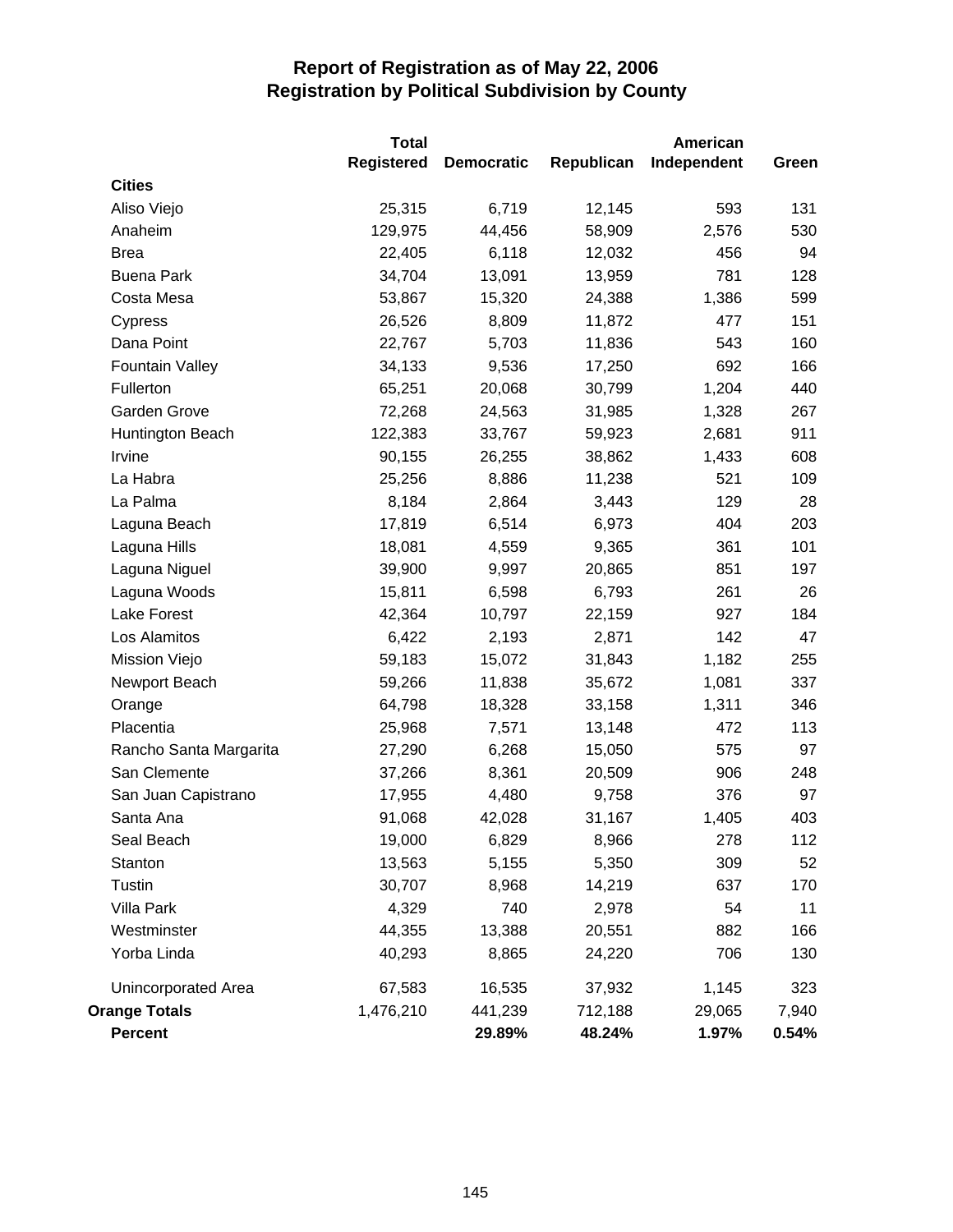|                        |             | <b>Natural</b>   | Peace and  |              | <b>Decline to</b> |
|------------------------|-------------|------------------|------------|--------------|-------------------|
|                        | Libertarian | Law              | Freedom    | <b>Other</b> | <b>State</b>      |
| <b>Cities</b>          |             |                  |            |              |                   |
| Aliso Viejo            | 186         | 26               | 41         | 92           | 5,382             |
| Anaheim                | 746         | 188              | 459        | 437          | 21,674            |
| <b>Brea</b>            | 106         | 26               | 37         | 79           | 3,457             |
| <b>Buena Park</b>      | 190         | 50               | 152        | 127          | 6,226             |
| Costa Mesa             | 652         | 96               | 164        | 223          | 11,039            |
| Cypress                | 166         | 36               | 98         | 103          | 4,814             |
| Dana Point             | 177         | 29               | 43         | 122          | 4,154             |
| <b>Fountain Valley</b> | 199         | 61               | 87         | 133          | 6,009             |
| Fullerton              | 513         | 113              | 239        | 265          | 11,610            |
| Garden Grove           | 427         | 132              | 272        | 272          | 13,022            |
| Huntington Beach       | 1,115       | 294              | 294        | 540          | 22,858            |
| Irvine                 | 577         | 121              | 132        | 207          | 21,960            |
| La Habra               | 140         | 41               | 105        | 73           | 4,143             |
| La Palma               | 27          | 8                | 32         | 22           | 1,631             |
| Laguna Beach           | 152         | 27               | 45         | 75           | 3,426             |
| Laguna Hills           | 137         | 26               | 33         | 49           | 3,450             |
| Laguna Niguel          | 244         | 57               | 54         | 137          | 7,498             |
| Laguna Woods           | 36          | 3                | $\,6$      | 34           | 2,054             |
| <b>Lake Forest</b>     | 334         | 36               | 71         | 146          | 7,710             |
| Los Alamitos           | 37          | 8                | 25         | 22           | 1,077             |
| Mission Viejo          | 318         | 66               | 88         | 203          | 10,156            |
| Newport Beach          | 421         | 58               | 65         | 163          | 9,631             |
| Orange                 | 479         | 69               | 174        | 191          | 10,742            |
| Placentia              | 148         | 41               | 64         | 114          | 4,297             |
| Rancho Santa Margarita | 165         | 37               | 38         | 64           | 4,996             |
| San Clemente           | 306         | 63               | 79         | 172          | 6,622             |
| San Juan Capistrano    | 132         | 31               | 37         | 93           | 2,951             |
| Santa Ana              | 534         | 170              | 373        | 235          | 14,753            |
| Seal Beach             | 85          | 17               | 27         | 57           | 2,629             |
| Stanton                | 82          | 27               | 61         | 68           | 2,459             |
| Tustin                 | 253         | 59               | 80         | 129          | 6,192             |
| Villa Park             | 20          | $\boldsymbol{0}$ | $\sqrt{2}$ | 9            | 515               |
| Westminster            | 249         | 104              | 186        | 174          | 8,655             |
| Yorba Linda            | 194         | 37               | 65         | 135          | 5,941             |
| Unincorporated Area    | 445         | 63               | 114        | 231          | 10,795            |
| <b>Orange Totals</b>   | 9,992       | 2,220            | 3,842      | 5,196        | 264,528           |
| <b>Percent</b>         | 0.68%       | 0.15%            | 0.26%      | 0.35%        | 17.92%            |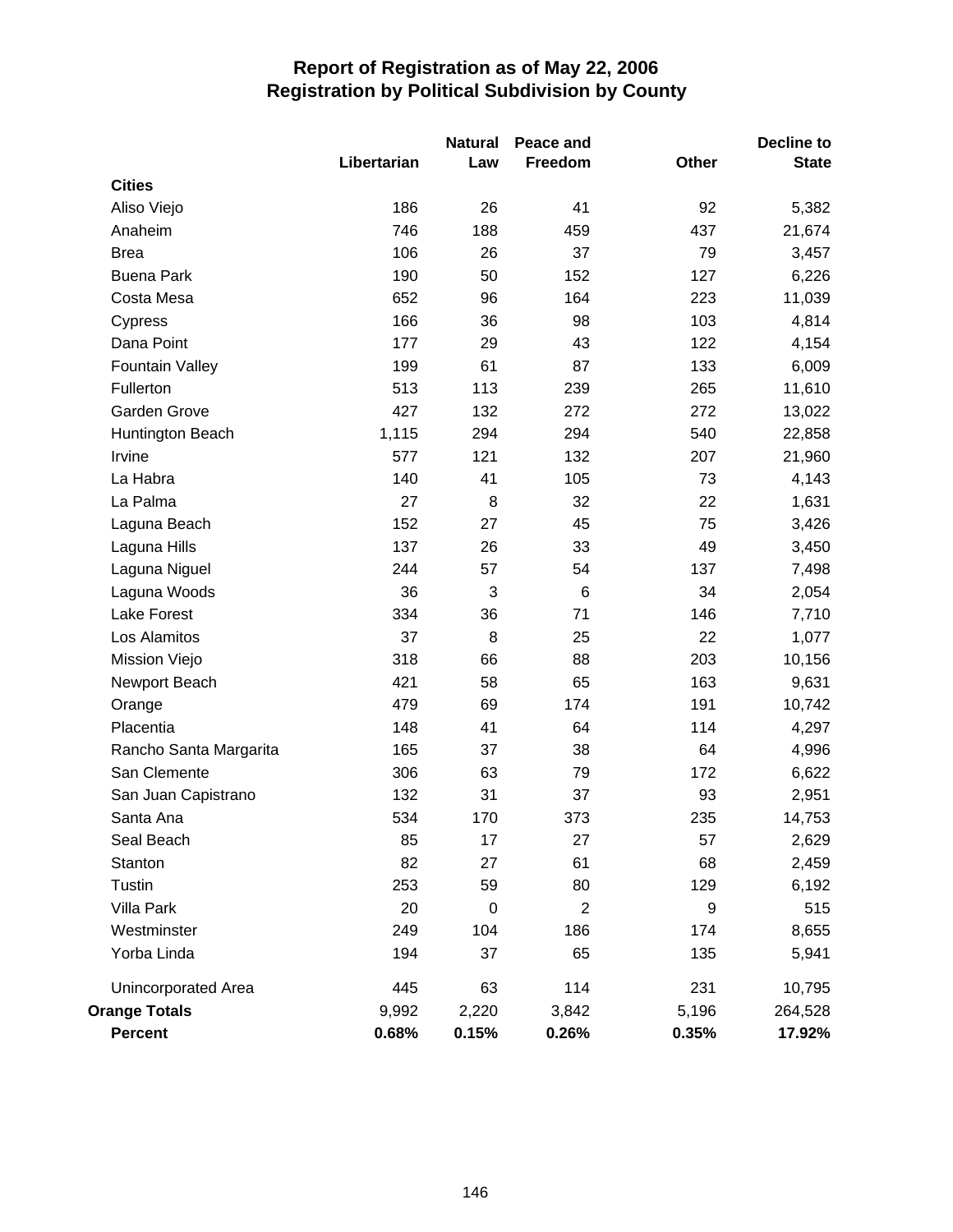|                               | <b>Total</b>      |                   |            | American    |                |
|-------------------------------|-------------------|-------------------|------------|-------------|----------------|
|                               | <b>Registered</b> | <b>Democratic</b> | Republican | Independent | Green          |
| <b>Placer</b>                 |                   |                   |            |             |                |
| <b>Districts</b>              |                   |                   |            |             |                |
| <b>County Supervisorial 1</b> | 34,974            | 10,765            | 17,894     | 659         | 192            |
| <b>County Supervisorial 2</b> | 45,091            | 12,694            | 24,530     | 860         | 203            |
| <b>County Supervisorial 3</b> | 30,215            | 8,751             | 15,458     | 558         | 278            |
| <b>County Supervisorial 4</b> | 36,025            | 9,284             | 20,115     | 626         | 187            |
| <b>County Supervisorial 5</b> | 29,128            | 8,791             | 12,999     | 721         | 408            |
| US Congressional 4            | 175,433           | 50,285            | 90,996     | 3,424       | 1,268          |
| State Senate 1                | 108,080           | 31,523            | 54,454     | 2,163       | 918            |
| State Senate 4                | 67,353            | 18,762            | 36,542     | 1,261       | 350            |
| State Assembly 3              | 16,577            | 4,702             | 8,249      | 361         | 188            |
| State Assembly 4              | 145,780           | 42,638            | 74,820     | 2,866       | 1,007          |
| State Assembly 5              | 13,076            | 2,945             | 7,927      | 197         | 73             |
| State Board of Equalization 2 | 175,433           | 50,285            | 90,996     | 3,424       | 1,268          |
| <b>Cities</b>                 |                   |                   |            |             |                |
| Auburn                        | 7,919             | 2,403             | 3,721      | 142         | 104            |
| Colfax                        | 891               | 270               | 377        | 39          | 15             |
| Lincoln                       | 17,504            | 5,371             | 9,342      | 365         | 45             |
| Loomis                        | 3,812             | 1,051             | 2,029      | 76          | 23             |
| Rocklin                       | 27,194            | 7,209             | 14,862     | 491         | 148            |
| Roseville                     | 54,736            | 16,181            | 28,368     | 999         | 287            |
| Unincorporated Area           | 63,377            | 17,800            | 32,297     | 1,312       | 646            |
| <b>Placer Totals</b>          | 175,433           | 50,285            | 90,996     | 3,424       | 1,268          |
| <b>Percent</b>                |                   | 28.66%            | 51.87%     | 1.95%       | 0.72%          |
| <b>Plumas</b>                 |                   |                   |            |             |                |
| <b>Districts</b>              |                   |                   |            |             |                |
| <b>County Supervisorial 1</b> | 2,386             | 816               | 965        | 91          | 13             |
| <b>County Supervisorial 2</b> | 2,485             | 892               | 961        | 104         | 30             |
| <b>County Supervisorial 3</b> | 2,360             | 689               | 1,233      | 64          | $\overline{4}$ |
| <b>County Supervisorial 4</b> | 2,937             | 1,018             | 1,170      | 120         | 46             |
| <b>County Supervisorial 5</b> | 3,262             | 1,047             | 1,521      | 91          | 28             |
| US Congressional 4            | 13,430            | 4,462             | 5,850      | 470         | 121            |
| State Senate 1                | 13,430            | 4,462             | 5,850      | 470         | 121            |
| State Assembly 3              | 13,430            | 4,462             | 5,850      | 470         | 121            |
| State Board of Equalization 2 | 13,430            | 4,462             | 5,850      | 470         | 121            |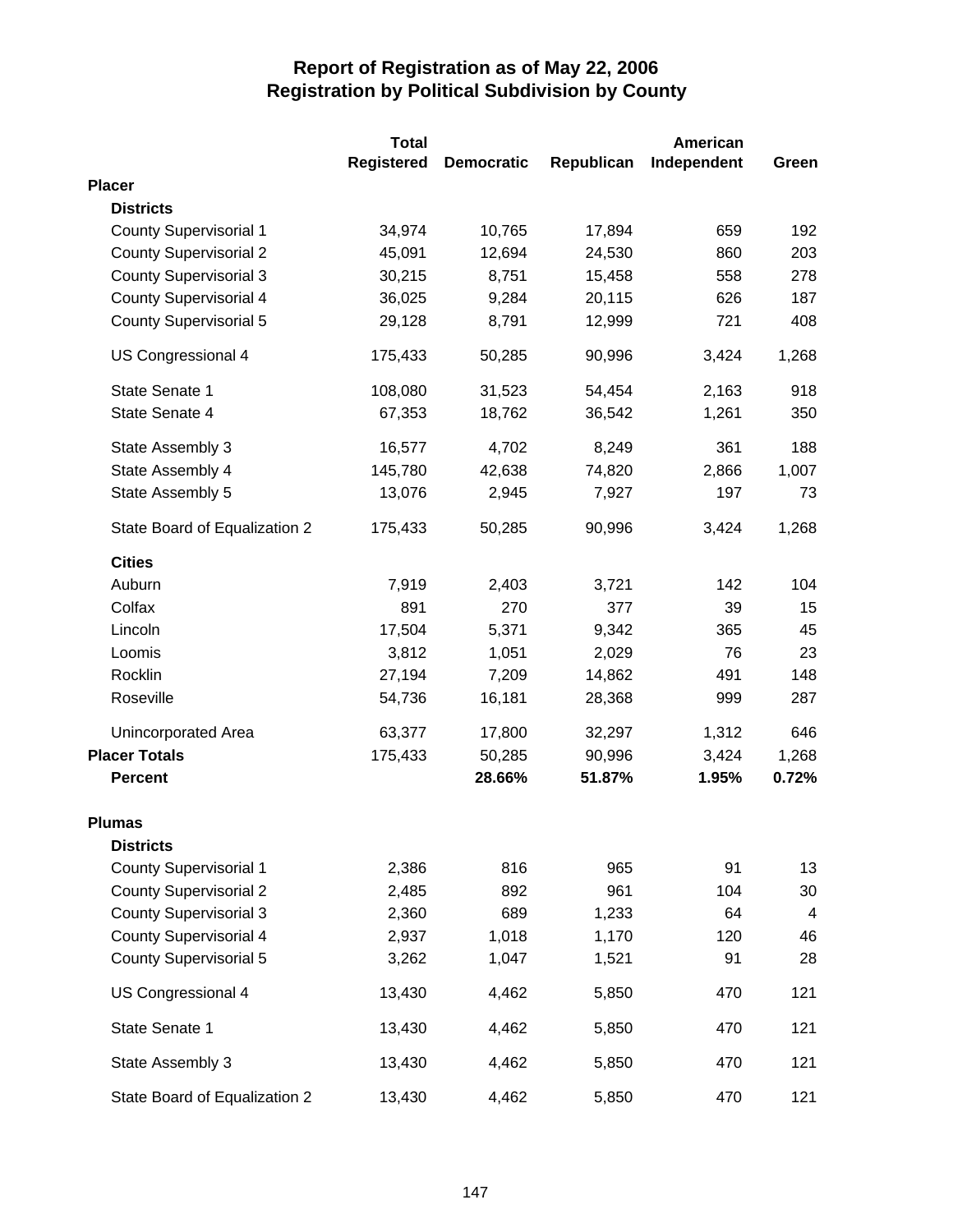|                               |             | <b>Natural</b> | Peace and      |                | <b>Decline to</b> |
|-------------------------------|-------------|----------------|----------------|----------------|-------------------|
|                               | Libertarian | Law            | Freedom        | Other          | <b>State</b>      |
| <b>Placer</b>                 |             |                |                |                |                   |
| <b>Districts</b>              |             |                |                |                |                   |
| <b>County Supervisorial 1</b> | 171         | 18             | 55             | 40             | 5,180             |
| <b>County Supervisorial 2</b> | 249         | 8              | 43             | 46             | 6,458             |
| <b>County Supervisorial 3</b> | 227         | 19             | 41             | 113            | 4,770             |
| <b>County Supervisorial 4</b> | 211         | 8              | 36             | 50             | 5,508             |
| <b>County Supervisorial 5</b> | 287         | 37             | 67             | 118            | 5,700             |
| US Congressional 4            | 1,145       | 90             | 242            | 367            | 27,616            |
| State Senate 1                | 737         | 69             | 174            | 249            | 17,793            |
| State Senate 4                | 408         | 21             | 68             | 118            | 9,823             |
| State Assembly 3              | 149         | 11             | 31             | 79             | 2,807             |
| State Assembly 4              | 918         | 77             | 203            | 263            | 22,988            |
| State Assembly 5              | 78          | $\mathbf 2$    | 8              | 25             | 1,821             |
| State Board of Equalization 2 | 1,145       | 90             | 242            | 367            | 27,616            |
| <b>Cities</b>                 |             |                |                |                |                   |
| Auburn                        | 76          | 5              | 15             | 31             | 1,422             |
| Colfax                        | 9           | 0              | $\overline{2}$ | 3              | 176               |
| Lincoln                       | 62          | 4              | 13             | 14             | 2,288             |
| Loomis                        | 23          | 3              | 3              | 11             | 593               |
| Rocklin                       | 187         | 6              | 33             | 23             | 4,235             |
| Roseville                     | 292         | 22             | 77             | 59             | 8,451             |
| <b>Unincorporated Area</b>    | 496         | 50             | 99             | 226            | 10,451            |
| <b>Placer Totals</b>          | 1,145       | 90             | 242            | 367            | 27,616            |
| <b>Percent</b>                | 0.65%       | 0.05%          | 0.14%          | 0.21%          | 15.74%            |
| <b>Plumas</b>                 |             |                |                |                |                   |
| <b>Districts</b>              |             |                |                |                |                   |
| <b>County Supervisorial 1</b> | 17          | 1              | 7              | 1              | 475               |
| <b>County Supervisorial 2</b> | 23          | 5              | 6              | $\overline{c}$ | 462               |
| <b>County Supervisorial 3</b> | 14          | 0              | 6              | 4              | 346               |
| County Supervisorial 4        | 17          | $\overline{7}$ | 9              | $\overline{2}$ | 548               |
| <b>County Supervisorial 5</b> | 24          | 1              | 8              | 3              | 539               |
| US Congressional 4            | 95          | 14             | 36             | 12             | 2,370             |
| State Senate 1                | 95          | 14             | 36             | 12             | 2,370             |
| State Assembly 3              | 95          | 14             | 36             | 12             | 2,370             |
| State Board of Equalization 2 | 95          | 14             | 36             | 12             | 2,370             |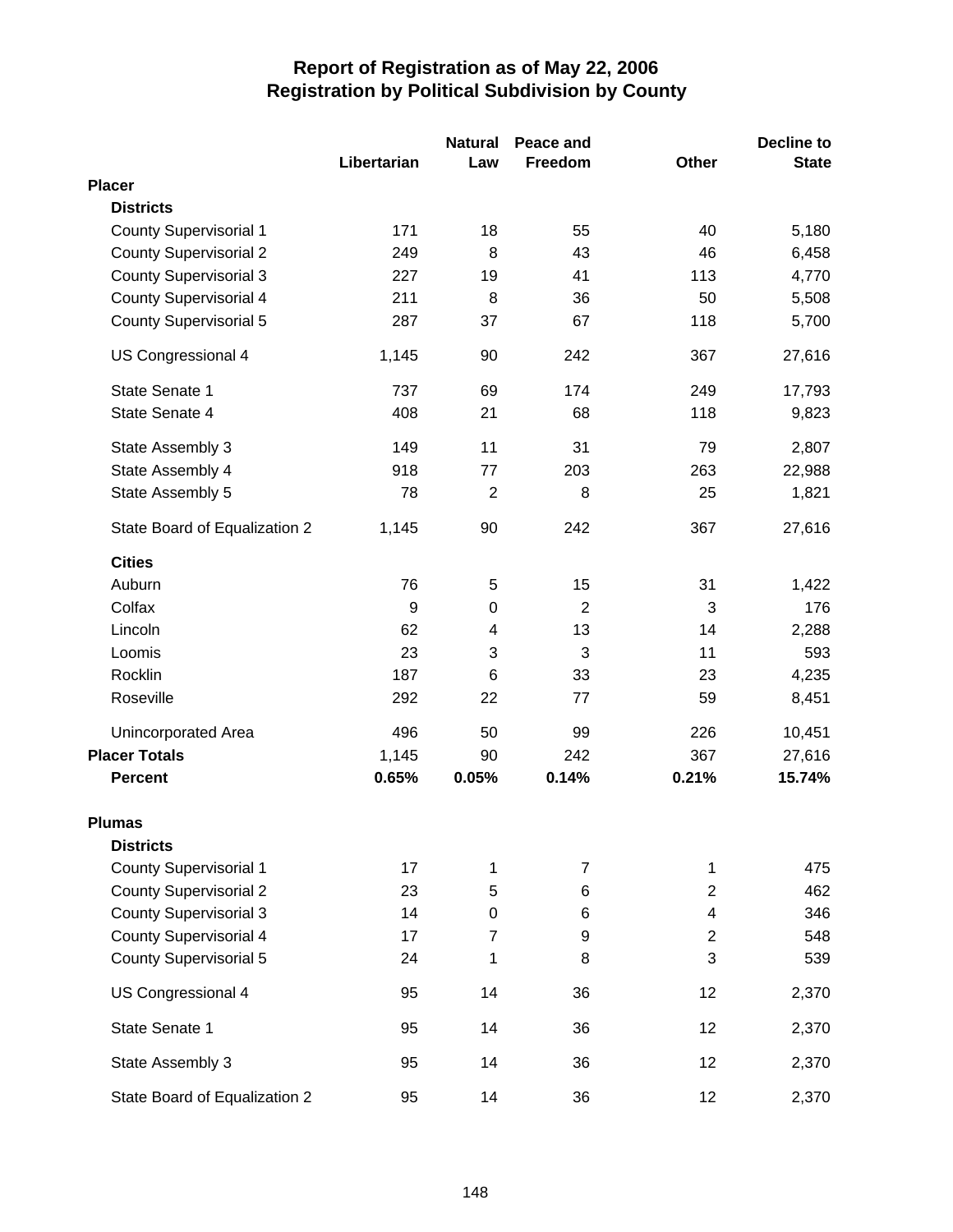|                               | <b>Total</b> |                   |            | American    |                |
|-------------------------------|--------------|-------------------|------------|-------------|----------------|
|                               | Registered   | <b>Democratic</b> | Republican | Independent | Green          |
| <b>Cities</b>                 |              |                   |            |             |                |
| Portola                       | 1,066        | 414               | 355        | 32          | 8              |
| Unincorporated Area           | 12,364       | 4,048             | 5,495      | 438         | 113            |
| <b>Plumas Totals</b>          | 13,430       | 4,462             | 5,850      | 470         | 121            |
| <b>Percent</b>                |              | 33.22%            | 43.56%     | 3.50%       | 0.90%          |
| <b>Riverside</b>              |              |                   |            |             |                |
| <b>Districts</b>              |              |                   |            |             |                |
| <b>County Supervisorial 1</b> | 145,004      | 49,334            | 65,846     | 3,211       | 703            |
| <b>County Supervisorial 2</b> | 134,740      | 45,984            | 60,742     | 3,052       | 589            |
| <b>County Supervisorial 3</b> | 191,760      | 53,104            | 100,567    | 4,670       | 693            |
| <b>County Supervisorial 4</b> | 141,393      | 55,453            | 63,413     | 2,546       | 337            |
| <b>County Supervisorial 5</b> | 132,921      | 53,598            | 52,242     | 3,215       | 419            |
| US Congressional 41           | 60,293       | 20,387            | 28,895     | 1,549       | 203            |
| US Congressional 44           | 245,594      | 85,895            | 109,369    | 5,375       | 1,136          |
| US Congressional 45           | 317,096      | 114,680           | 144,519    | 6,804       | 969            |
| US Congressional 49           | 122,835      | 36,511            | 60,027     | 2,966       | 433            |
| State Senate 31               | 144,832      | 54,885            | 59,907     | 3,259       | 790            |
| State Senate 36               | 111,217      | 26,430            | 60,842     | 2,631       | 367            |
| State Senate 37               | 428,597      | 147,275           | 198,944    | 9,767       | 1,463          |
| State Senate 40               | 61,172       | 28,883            | 23,117     | 1,037       | 121            |
| State Assembly 63             | 4,212        | 1,671             | 1,705      | 96          | 13             |
| State Assembly 64             | 216,192      | 72,322            | 100,479    | 4,783       | 1,001          |
| State Assembly 65             | 162,950      | 59,036            | 73,053     | 4,070       | 535            |
| State Assembly 66             | 162,686      | 48,875            | 79,061     | 3,829       | 616            |
| State Assembly 71             | 81,545       | 25,435            | 39,506     | 1,713       | 275            |
| State Assembly 80             | 118,233      | 50,134            | 49,006     | 2,203       | 301            |
| State Board of Equalization 3 | 745,818      | 257,473           | 342,810    | 16,694      | 2,741          |
| <b>Cities</b>                 |              |                   |            |             |                |
| Banning                       | 12,648       | 4,951             | 5,623      | 331         | 33             |
| Beaumont                      | 8,144        | 2,654             | 3,720      | 238         | 30             |
| <b>Blythe</b>                 | 4,880        | 2,254             | 1,890      | 101         | 3              |
| Calimesa                      | 4,148        | 1,297             | 2,142      | 102         | 13             |
| Canyon Lake                   | 6,018        | 1,194             | 3,775      | 150         | 15             |
| <b>Cathedral City</b>         | 17,801       | 6,962             | 7,813      | 320         | 44             |
| Coachella                     | 7,186        | 5,005             | 1,444      | 57          | $\overline{7}$ |
| Corona                        | 56,050       | 17,283            | 27,314     | 1,084       | 207            |
| Desert Hot Springs            | 6,505        | 2,161             | 3,148      | 158         | 24             |
| Hemet                         | 31,874       | 11,014            | 15,409     | 788         | 123            |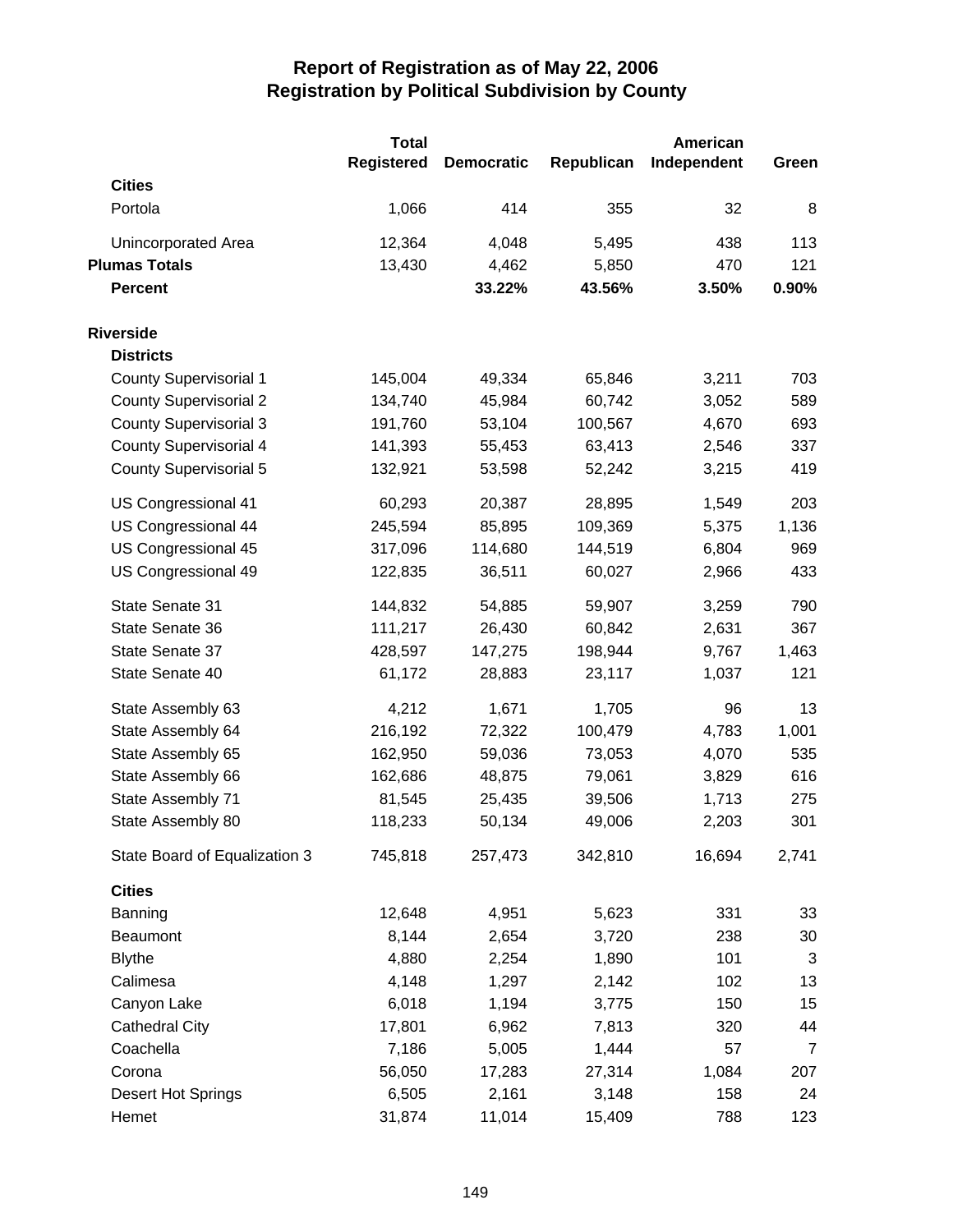|                               | Libertarian    | <b>Natural</b><br>Law | Peace and<br>Freedom | Other       | <b>Decline to</b><br><b>State</b> |
|-------------------------------|----------------|-----------------------|----------------------|-------------|-----------------------------------|
| <b>Cities</b>                 |                |                       |                      |             |                                   |
| Portola                       | 8              | $\mathbf 0$           | 6                    | $\mathbf 0$ | 243                               |
| Unincorporated Area           | 87             | 14                    | 30                   | 12          | 2,127                             |
| <b>Plumas Totals</b>          | 95             | 14                    | 36                   | 12          | 2,370                             |
| <b>Percent</b>                | 0.71%          | 0.10%                 | 0.27%                | 0.09%       | 17.65%                            |
| <b>Riverside</b>              |                |                       |                      |             |                                   |
| <b>Districts</b>              |                |                       |                      |             |                                   |
| <b>County Supervisorial 1</b> | 830            | 212                   | 628                  | 961         | 23,279                            |
| <b>County Supervisorial 2</b> | 779            | 198                   | 485                  | 740         | 22,171                            |
| <b>County Supervisorial 3</b> | 856            | 136                   | 319                  | 1,260       | 30,155                            |
| <b>County Supervisorial 4</b> | 431            | 87                    | 194                  | 742         | 18,190                            |
| <b>County Supervisorial 5</b> | 684            | 206                   | 472                  | 817         | 21,268                            |
| US Congressional 41           | 285            | 47                    | 121                  | 368         | 8,438                             |
| US Congressional 44           | 1,343          | 377                   | 1,035                | 1,415       | 39,649                            |
| US Congressional 45           | 1,281          | 279                   | 659                  | 1,853       | 46,052                            |
| US Congressional 49           | 671            | 136                   | 283                  | 884         | 20,924                            |
| State Senate 31               | 807            | 280                   | 780                  | 882         | 23,242                            |
| State Senate 36               | 543            | 79                    | 185                  | 750         | 19,390                            |
| State Senate 37               | 2,073          | 421                   | 1,000                | 2,603       | 65,051                            |
| State Senate 40               | 157            | 59                    | 133                  | 285         | 7,380                             |
| State Assembly 63             | 18             | 10                    | 13                   | 24          | 662                               |
| State Assembly 64             | 1,152          | 269                   | 791                  | 1,290       | 34,105                            |
| State Assembly 65             | 720            | 178                   | 393                  | 1,058       | 23,907                            |
| State Assembly 66             | 874            | 209                   | 481                  | 1,118       | 27,623                            |
| State Assembly 71             | 435            | 79                    | 202                  | 423         | 13,477                            |
| State Assembly 80             | 381            | 94                    | 218                  | 607         | 15,289                            |
| State Board of Equalization 3 | 3,580          | 839                   | 2,098                | 4,520       | 115,063                           |
| <b>Cities</b>                 |                |                       |                      |             |                                   |
| Banning                       | 44             | 12                    | 23                   | 69          | 1,562                             |
| Beaumont                      | 45             | 6                     | 14                   | 53          | 1,384                             |
| <b>Blythe</b>                 | 10             | 3                     | 8                    | 17          | 594                               |
| Calimesa                      | 17             | 1                     | 6                    | 24          | 546                               |
| Canyon Lake                   | 33             | 3                     | 9                    | 36          | 803                               |
| <b>Cathedral City</b>         | 54             | 13                    | 41                   | 90          | 2,464                             |
| Coachella                     | $\overline{7}$ | 10                    | 22                   | 25          | 609                               |
| Corona                        | 297            | 59                    | 134                  | 288         | 9,384                             |
| Desert Hot Springs            | 39             | 4                     | 15                   | 50          | 906                               |
| Hemet                         | 103            | 28                    | 55                   | 238         | 4,116                             |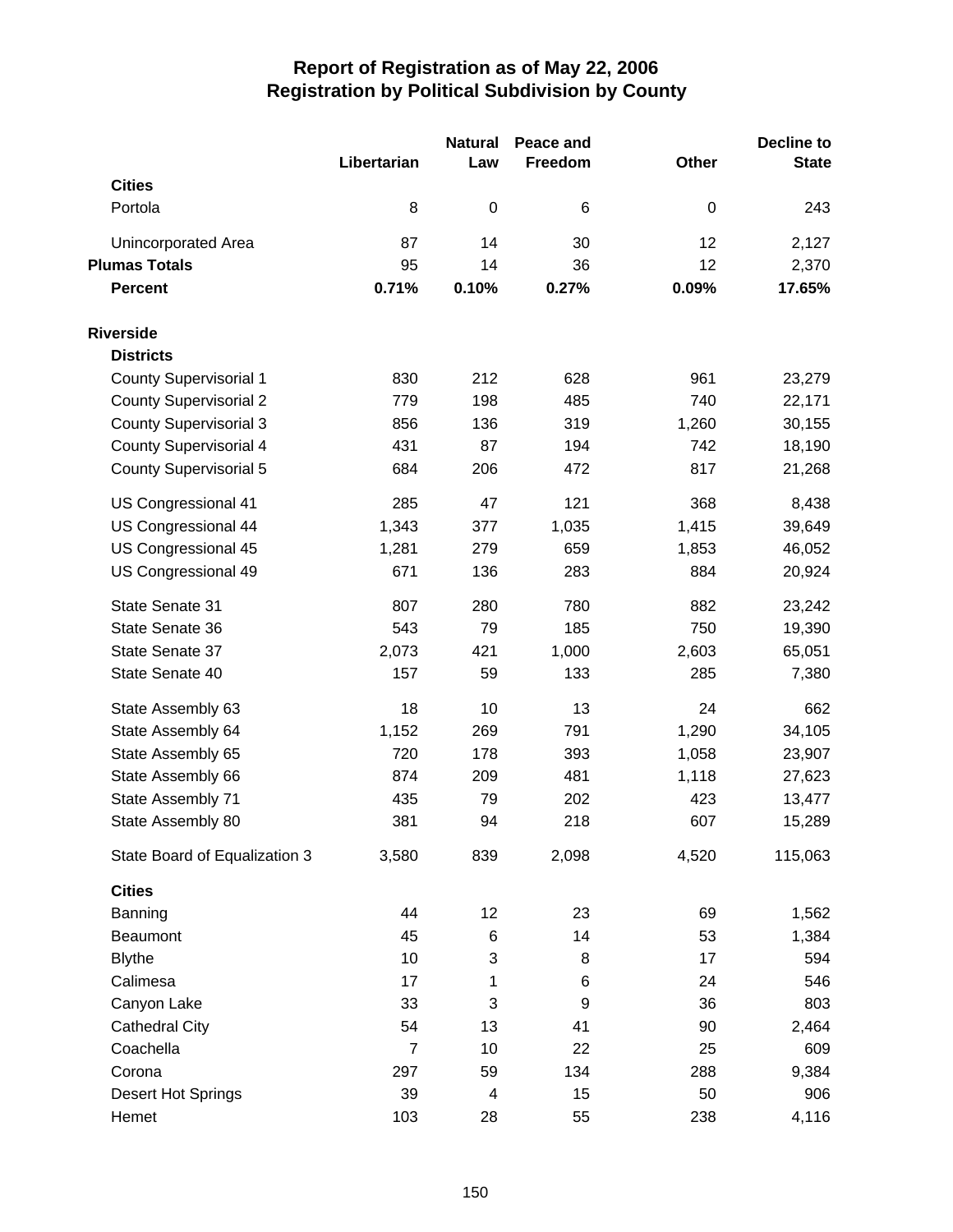|                               | <b>Total</b>      |                   |            | American    |       |
|-------------------------------|-------------------|-------------------|------------|-------------|-------|
|                               | <b>Registered</b> | <b>Democratic</b> | Republican | Independent | Green |
| <b>Indian Wells</b>           | 2,974             | 550               | 2,026      | 52          | 2     |
| Indio                         | 20,072            | 9,635             | 7,487      | 347         | 35    |
| La Quinta                     | 15,878            | 4,525             | 8,762      | 320         | 36    |
| Lake Elsinore                 | 12,794            | 3,923             | 5,912      | 355         | 56    |
| Moreno Valley                 | 58,663            | 25,337            | 21,027     | 1,318       | 172   |
| Murrieta                      | 37,887            | 9,012             | 20,821     | 892         | 94    |
| Norco                         | 11,491            | 3,140             | 6,221      | 345         | 26    |
| Palm Desert                   | 23,247            | 7,078             | 12,310     | 468         | 55    |
| Palm Springs                  | 22,983            | 10,322            | 8,402      | 453         | 96    |
| Perris                        | 13,663            | 6,250             | 4,056      | 330         | 44    |
| Rancho Mirage                 | 9,734             | 2,986             | 5,091      | 131         | 22    |
| Riverside                     | 108,047           | 40,758            | 44,790     | 2,384       | 647   |
| San Jacinto                   | 11,941            | 3,930             | 5,854      | 300         | 42    |
| Temecula                      | 36,964            | 8,616             | 20,277     | 826         | 124   |
| Unincorporated Area           | 204,226           | 66,636            | 97,496     | 4,844       | 791   |
| <b>Riverside Totals</b>       | 745,818           | 257,473           | 342,810    | 16,694      | 2,741 |
| <b>Percent</b>                |                   | 34.52%            | 45.96%     | 2.24%       | 0.37% |
| <b>Sacramento</b>             |                   |                   |            |             |       |
| <b>Districts</b>              |                   |                   |            |             |       |
| <b>County Supervisorial 1</b> | 113,928           | 55,896            | 27,626     | 2,885       | 1,865 |
| <b>County Supervisorial 2</b> | 97,005            | 53,346            | 22,092     | 2,072       | 688   |
| <b>County Supervisorial 3</b> | 128,474           | 53,543            | 47,800     | 2,790       | 1,409 |
| <b>County Supervisorial 4</b> | 134,435           | 43,819            | 62,197     | 3,002       | 902   |
| <b>County Supervisorial 5</b> | 146,349           | 58,326            | 55,440     | 3,393       | 874   |
| US Congressional 3            | 320,962           | 116,575           | 136,922    | 7,109       | 2,110 |
| US Congressional 4            | 17,170            | 5,281             | 8,390      | 417         | 111   |
| US Congressional 5            | 280,401           | 142,366           | 69,249     | 6,586       | 3,507 |
| US Congressional 10           | 1,658             | 708               | 594        | 30          | 10    |
| State Senate 1                | 214,335           | 74,642            | 96,614     | 4,566       | 1,344 |
| State Senate 5                | 26,188            | 11,440            | 8,858      | 523         | 109   |
| State Senate 6                | 379,668           | 178,848           | 109,683    | 9,053       | 4,285 |
| State Assembly 4              | 38,610            | 14,675            | 14,767     | 1,003       | 215   |
| State Assembly 5              | 223,680           | 82,306            | 92,792     | 5,096       | 1,878 |
| State Assembly 9              | 174,083           | 94,792            | 36,906     | 3,890       | 2,482 |
| State Assembly 10             | 132,396           | 53,993            | 49,009     | 2,970       | 941   |
| State Assembly 15             | 51,422            | 19,164            | 21,681     | 1,183       | 222   |
| State Board of Equalization 2 | 620,191           | 264,930           | 215,155    | 14,142      | 5,738 |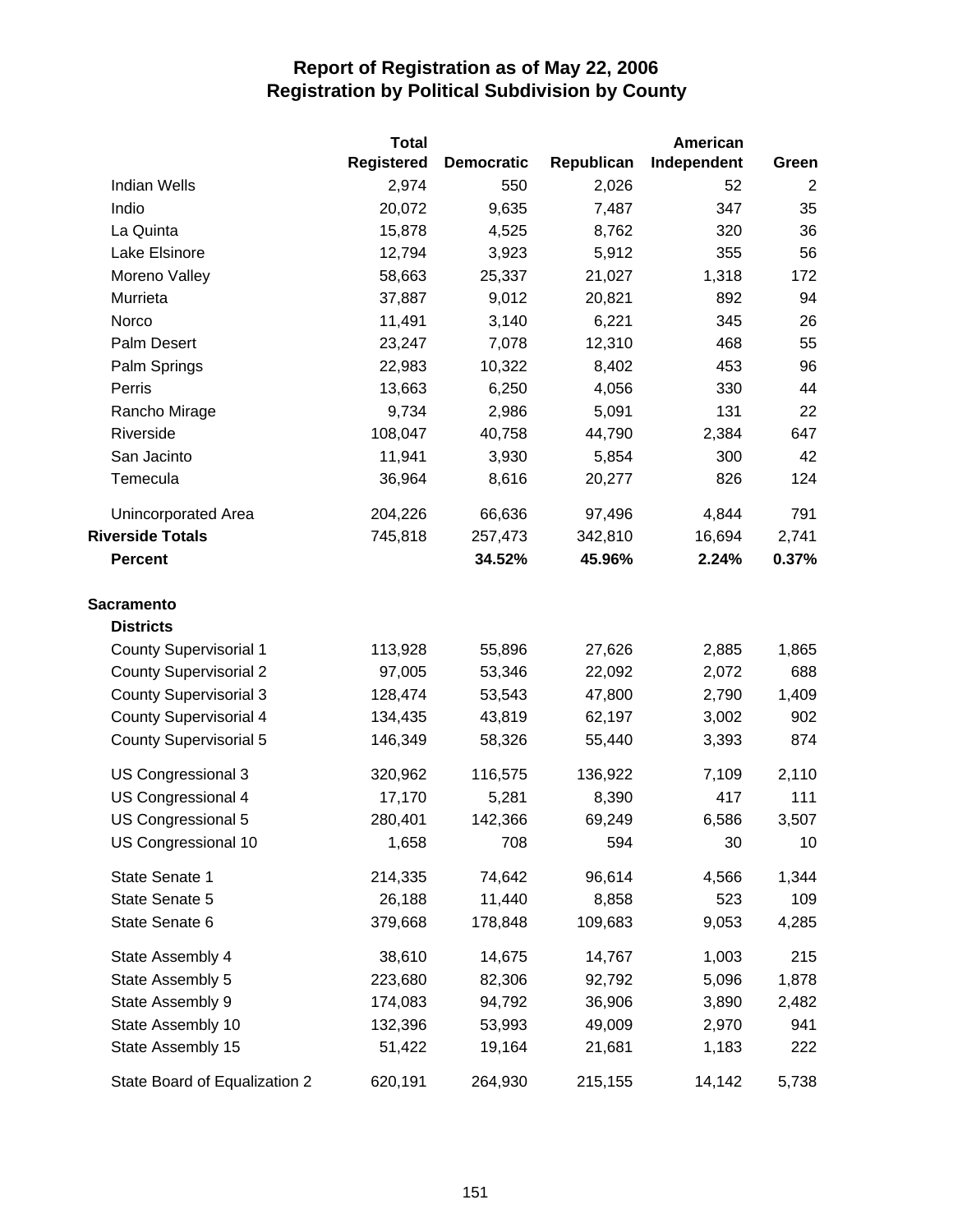|                               |             | <b>Natural</b> | Peace and      |              | Decline to   |  |
|-------------------------------|-------------|----------------|----------------|--------------|--------------|--|
|                               | Libertarian | Law            | Freedom        | <b>Other</b> | <b>State</b> |  |
| <b>Indian Wells</b>           | 8           | 0              | 1              | 12           | 323          |  |
| Indio                         | 45          | 15             | 36             | 86           | 2,386        |  |
| La Quinta                     | 43          | 8              | 18             | 73           | 2,093        |  |
| Lake Elsinore                 | 91          | 14             | 31             | 101          | 2,311        |  |
| Moreno Valley                 | 325         | 97             | 250            | 302          | 9,835        |  |
| Murrieta                      | 164         | 33             | 62             | 255          | 6,554        |  |
| Norco                         | 72          | 10             | 23             | 62           | 1,592        |  |
| Palm Desert                   | 82          | 8              | 11             | 156          | 3,079        |  |
| Palm Springs                  | 92          | 17             | 32             | 124          | 3,445        |  |
| Perris                        | 64          | 39             | 73             | 116          | 2,691        |  |
| Rancho Mirage                 | 36          | $\overline{2}$ | 4              | 60           | 1,402        |  |
| Riverside                     | 645         | 205            | 613            | 653          | 17,352       |  |
| San Jacinto                   | 59          | 8              | 36             | 67           | 1,645        |  |
| Temecula                      | 149         | 21             | 50             | 247          | 6,654        |  |
| <b>Unincorporated Area</b>    | 1,056       | 223            | 531            | 1,316        | 31,333       |  |
| <b>Riverside Totals</b>       | 3,580       | 839            | 2,098          | 4,520        | 115,063      |  |
| <b>Percent</b>                | 0.48%       | 0.11%          | 0.28%          | 0.61%        | 15.43%       |  |
| <b>Sacramento</b>             |             |                |                |              |              |  |
| <b>Districts</b>              |             |                |                |              |              |  |
| <b>County Supervisorial 1</b> | 762         | 164            | 1,315          | 305          | 23,110       |  |
| <b>County Supervisorial 2</b> | 363         | 109            | 1,223          | 233          | 16,879       |  |
| <b>County Supervisorial 3</b> | 648         | 70             | 645            | 302          | 21,267       |  |
| <b>County Supervisorial 4</b> | 742         | 68             | 359            | 366          | 22,980       |  |
| County Supervisorial 5        | 607         | 91             | 877            | 341          | 26,400       |  |
| US Congressional 3            | 1,525       | 182            | 1,247          | 791          | 54,501       |  |
| US Congressional 4            | 103         | 8              | 33             | 63           | 2,764        |  |
| US Congressional 5            | 1,480       | 310            | 3,132          | 688          | 53,083       |  |
| US Congressional 10           | 14          | $\overline{c}$ | $\overline{7}$ | 5            | 288          |  |
| State Senate 1                | 1,011       | 114            | 713            | 489          | 34,842       |  |
| State Senate 5                | 88          | 13             | 85             | 52           | 5,020        |  |
| State Senate 6                | 2,023       | 375            | 3,621          | 1,006        | 70,774       |  |
| State Assembly 4              | 195         | 48             | 210            | 117          | 7,380        |  |
| State Assembly 5              | 1,192       | 121            | 931            | 571          | 38,793       |  |
| State Assembly 9              | 950         | 219            | 2,257          | 433          | 32,154       |  |
| State Assembly 10             | 596         | 91             | 806            | 320          | 23,670       |  |
| State Assembly 15             | 189         | 23             | 215            | 106          | 8,639        |  |
| State Board of Equalization 2 | 3,122       | 502            | 4,419          | 1,547        | 110,636      |  |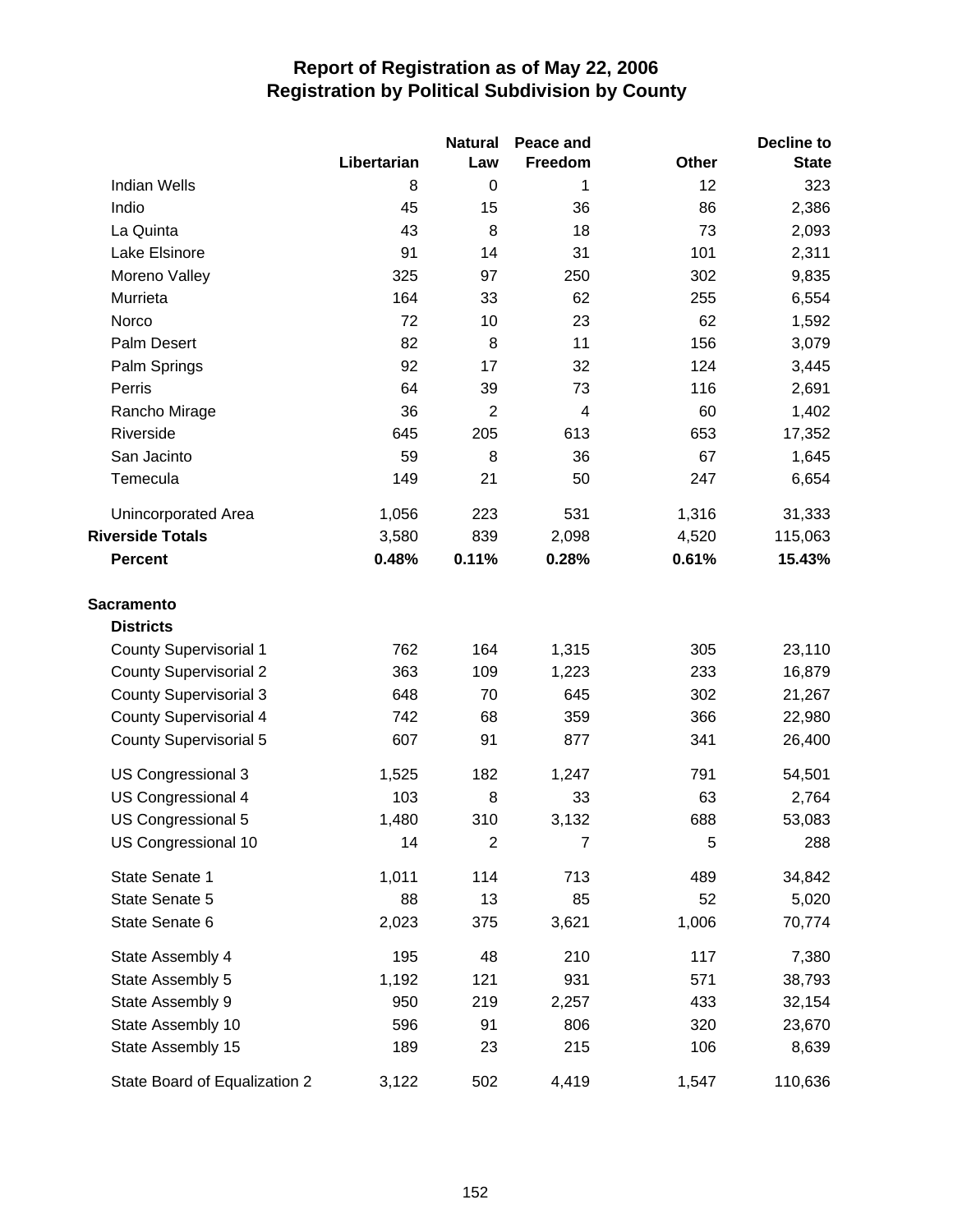|                               | <b>Total</b>      |                   |            | <b>American</b> |                |
|-------------------------------|-------------------|-------------------|------------|-----------------|----------------|
|                               | <b>Registered</b> | <b>Democratic</b> | Republican | Independent     | Green          |
| <b>Cities</b>                 |                   |                   |            |                 |                |
| <b>Citrus Heights</b>         | 40,973            | 14,395            | 17,650     | 1,012           | 333            |
| <b>Elk Grove</b>              | 61,496            | 24,871            | 23,332     | 1,353           | 287            |
| Folsom                        | 32,159            | 9,270             | 16,181     | 662             | 145            |
| Galt                          | 9,175             | 3,425             | 3,850      | 250             | 35             |
| Isleton                       | 479               | 252               | 116        | 13              | $\overline{2}$ |
| Rancho Cordova                | 24,462            | 9,826             | 8,277      | 673             | 223            |
| Sacramento                    | 191,894           | 100,923           | 44,169     | 4,182           | 2,709          |
| Unincorporated Area           | 259,553           | 101,968           | 101,580    | 5,997           | 2,004          |
| <b>Sacramento Totals</b>      | 620,191           | 264,930           | 215,155    | 14,142          | 5,738          |
| <b>Percent</b>                |                   | 42.72%            | 34.69%     | 2.28%           | 0.93%          |
| <b>San Benito</b>             |                   |                   |            |                 |                |
| <b>Districts</b>              |                   |                   |            |                 |                |
| <b>County Supervisorial 1</b> | 5,028             | 1,988             | 1,929      | 110             | 35             |
| <b>County Supervisorial 2</b> | 5,626             | 2,514             | 1,927      | 135             | 58             |
| <b>County Supervisorial 3</b> | 4,127             | 2,125             | 1,102      | 108             | 23             |
| <b>County Supervisorial 4</b> | 6,124             | 2,182             | 2,780      | 145             | 28             |
| <b>County Supervisorial 5</b> | 4,118             | 2,480             | 740        | 84              | 16             |
| US Congressional 17           | 25,023            | 11,289            | 8,478      | 582             | 160            |
| State Senate 12               | 25,023            | 11,289            | 8,478      | 582             | 160            |
| State Assembly 28             | 25,023            | 11,289            | 8,478      | 582             | 160            |
| State Board of Equalization 1 | 25,023            | 11,289            | 8,478      | 582             | 160            |
| <b>Cities</b>                 |                   |                   |            |                 |                |
| Hollister                     | 14,291            | 7,166             | 3,934      | 344             | 75             |
| San Juan Bautista             | 829               | 422               | 221        | 22              | 10             |
| Unincorporated Area           | 9,903             | 3,701             | 4,323      | 216             | 75             |
| <b>San Benito Totals</b>      | 25,023            | 11,289            | 8,478      | 582             | 160            |
| <b>Percent</b>                |                   | 45.11%            | 33.88%     | 2.33%           | 0.64%          |
| San Bernardino                |                   |                   |            |                 |                |
| <b>Districts</b>              |                   |                   |            |                 |                |
| <b>County Supervisorial 1</b> | 157,350           | 51,963            | 71,549     | 5,164           | 489            |
| <b>County Supervisorial 2</b> | 163,664           | 60,534            | 69,840     | 3,612           | 755            |
| <b>County Supervisorial 3</b> | 175,546           | 58,112            | 83,213     | 4,647           | 943            |
| <b>County Supervisorial 4</b> | 131,246           | 53,259            | 52,270     | 2,582           | 473            |
| County Supervisorial 5        | 120,579           | 59,616            | 39,755     | 2,561           | 346            |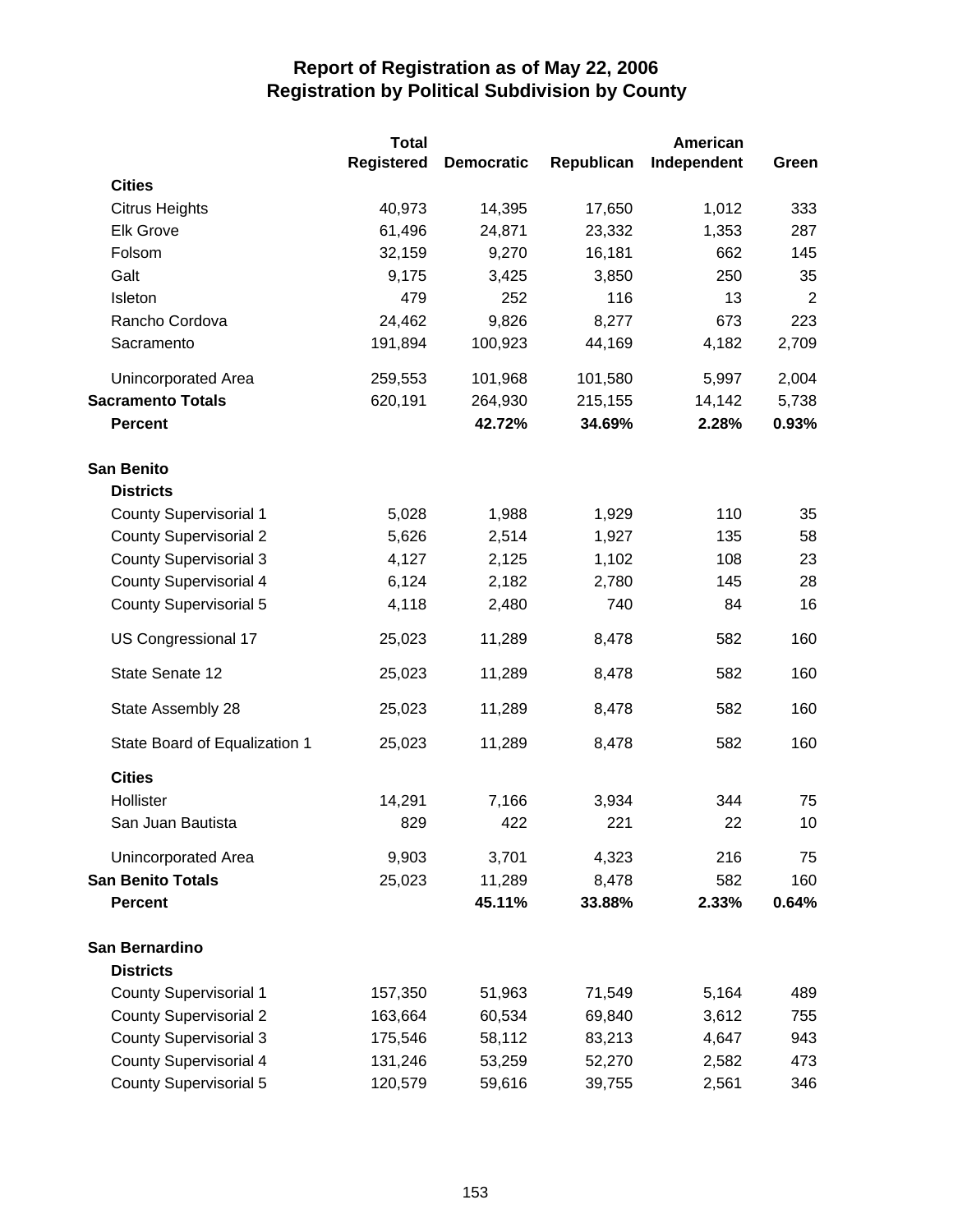|                               |                | <b>Natural</b>   | Peace and      |              | Decline to   |
|-------------------------------|----------------|------------------|----------------|--------------|--------------|
|                               | Libertarian    | Law              | Freedom        | <b>Other</b> | <b>State</b> |
| <b>Cities</b>                 |                |                  |                |              |              |
| <b>Citrus Heights</b>         | 242            | 21               | 164            | 145          | 7,011        |
| <b>Elk Grove</b>              | 194            | 32               | 273            | 118          | 11,036       |
| Folsom                        | 154            | 8                | 44             | 55           | 5,640        |
| Galt                          | 42             | 5                | 54             | 19           | 1,495        |
| Isleton                       | $\overline{4}$ | 1                | 4              | 1            | 86           |
| Rancho Cordova                | 155            | 26               | 287            | 87           | 4,908        |
| Sacramento                    | 1,049          | 219              | 2,102          | 453          | 36,088       |
| Unincorporated Area           | 1,282          | 190              | 1,491          | 669          | 44,372       |
| <b>Sacramento Totals</b>      | 3,122          | 502              | 4,419          | 1,547        | 110,636      |
| <b>Percent</b>                | 0.50%          | 0.08%            | 0.71%          | 0.25%        | 17.84%       |
| <b>San Benito</b>             |                |                  |                |              |              |
| <b>Districts</b>              |                |                  |                |              |              |
| <b>County Supervisorial 1</b> | 31             | 4                | 14             | 18           | 899          |
| <b>County Supervisorial 2</b> | 29             | 1                | $\overline{7}$ | 23           | 932          |
| <b>County Supervisorial 3</b> | 21             | 4                | 11             | 16           | 717          |
| <b>County Supervisorial 4</b> | 35             | $\overline{c}$   | $\overline{7}$ | 22           | 923          |
| <b>County Supervisorial 5</b> | 17             | $\overline{2}$   | 19             | 13           | 747          |
| US Congressional 17           | 133            | 13               | 58             | 92           | 4,218        |
| State Senate 12               | 133            | 13               | 58             | 92           | 4,218        |
| State Assembly 28             | 133            | 13               | 58             | 92           | 4,218        |
| State Board of Equalization 1 | 133            | 13               | 58             | 92           | 4,218        |
| <b>Cities</b>                 |                |                  |                |              |              |
| Hollister                     | 60             | 10               | 40             | 63           | 2,599        |
| San Juan Bautista             | $\overline{7}$ | $\boldsymbol{0}$ | 1              | 1            | 145          |
| <b>Unincorporated Area</b>    | 66             | 3                | 17             | 28           | 1,474        |
| <b>San Benito Totals</b>      | 133            | 13               | 58             | 92           | 4,218        |
| <b>Percent</b>                | 0.53%          | 0.05%            | 0.23%          | 0.37%        | 16.86%       |
| San Bernardino                |                |                  |                |              |              |
| <b>Districts</b>              |                |                  |                |              |              |
| <b>County Supervisorial 1</b> | 923            | 139              | 414            | 865          | 25,844       |
| <b>County Supervisorial 2</b> | 742            | 157              | 553            | 771          | 26,700       |
| <b>County Supervisorial 3</b> | 943            | 196              | 509            | 1,057        | 25,926       |
| <b>County Supervisorial 4</b> | 547            | 222              | 499            | 575          | 20,819       |
| <b>County Supervisorial 5</b> | 398            | 178              | 688            | 600          | 16,437       |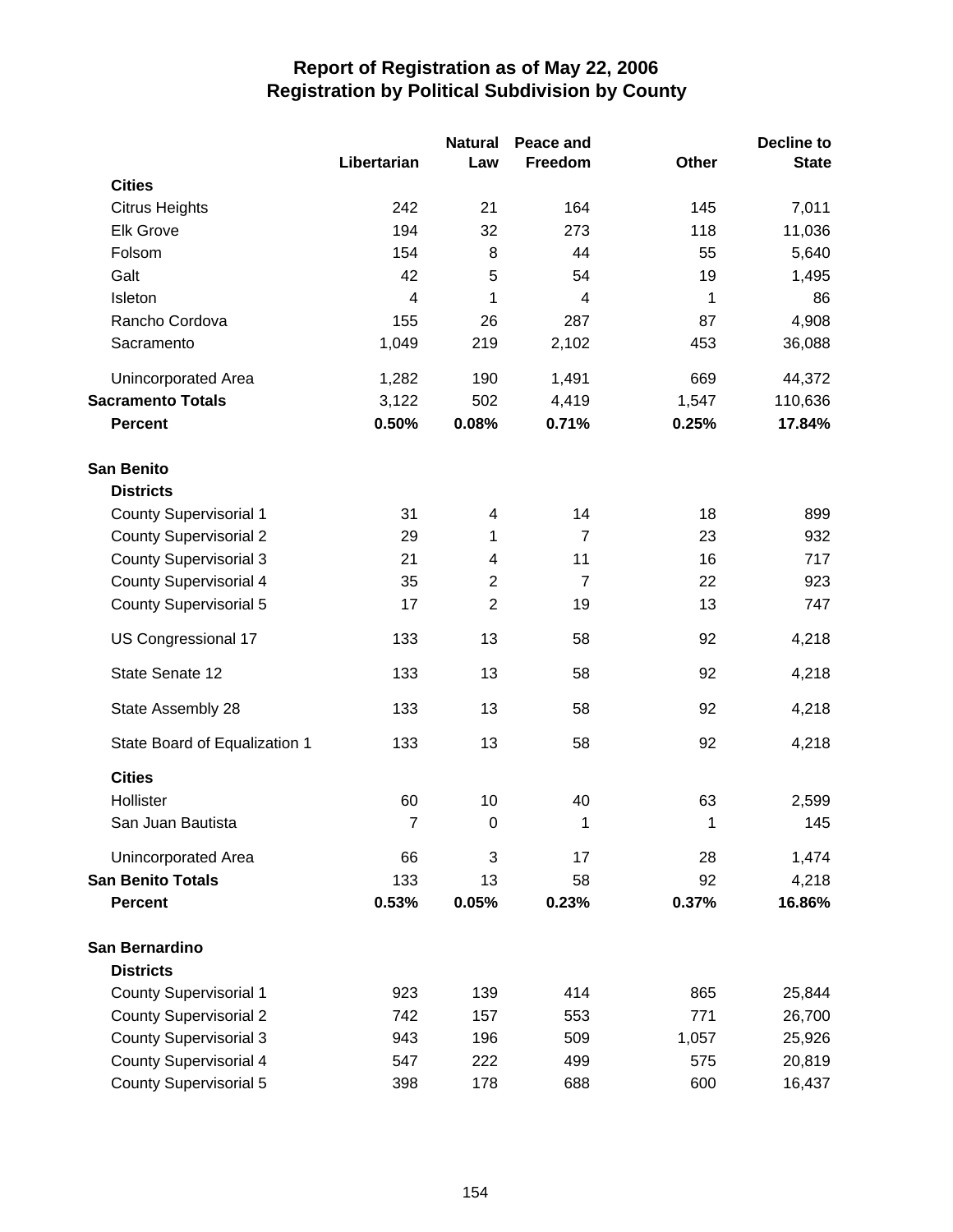|                               | <b>Total</b>      |                   |            | American    |             |
|-------------------------------|-------------------|-------------------|------------|-------------|-------------|
|                               | <b>Registered</b> | <b>Democratic</b> | Republican | Independent | Green       |
| US Congressional 25           | 66,413            | 24,477            | 26,937     | 2,265       | 183         |
| US Congressional 26           | 128,721           | 44,561            | 58,494     | 2,830       | 656         |
| US Congressional 41           | 265,837           | 84,705            | 127,869    | 7,483       | 1,243       |
| US Congressional 42           | 62,989            | 22,263            | 27,692     | 1,237       | 207         |
| US Congressional 43           | 224,425           | 107,478           | 75,635     | 4,751       | 717         |
| State Senate 17               | 118,257           | 38,032            | 55,877     | 3,662       | 372         |
| State Senate 18               | 53,516            | 18,499            | 22,021     | 2,072       | 246         |
| State Senate 29               | 64,365            | 22,783            | 28,266     | 1,272       | 212         |
| State Senate 31               | 267,656           | 87,494            | 127,814    | 6,403       | 1,378       |
| State Senate 32               | 244,591           | 116,676           | 82,649     | 5,157       | 798         |
| State Assembly 32             | 756               | 273               | 276        | 41          | 1           |
| State Assembly 34             | 21,928            | 8,101             | 8,371      | 882         | 76          |
| State Assembly 36             | 65,750            | 22,622            | 29,276     | 2,093       | 214         |
| State Assembly 59             | 114,889           | 36,285            | 55,882     | 3,310       | 476         |
| State Assembly 60             | 34,003            | 10,948            | 15,326     | 634         | 111         |
| State Assembly 61             | 97,301            | 42,328            | 36,970     | 1,950       | 363         |
| State Assembly 62             | 142,547           | 71,071            | 45,202     | 3,022       | 407         |
| State Assembly 63             | 214,032           | 75,387            | 96,732     | 4,783       | 1,023       |
| State Assembly 65             | 57,179            | 16,469            | 28,592     | 1,851       | 335         |
| State Board of Equalization 2 | 292,098           | 131,266           | 105,277    | 5,991       | 951         |
| State Board of Equalization 3 | 456,287           | 152,218           | 211,350    | 12,575      | 2,055       |
| <b>Cities</b>                 |                   |                   |            |             |             |
| Adelanto                      | 6,472             | 2,790             | 2,082      | 242         | 13          |
| <b>Apple Valley</b>           | 30,346            | 8,895             | 15,554     | 892         | 91          |
| <b>Barstow</b>                | 8,798             | 3,570             | 3,012      | 335         | 23          |
| <b>Big Bear Lake</b>          | 3,123             | 776               | 1,753      | 75          | 21          |
| Chino                         | 27,232            | 10,661            | 11,557     | 577         | 89          |
| Chino Hills                   | 34,003            | 10,948            | 15,326     | 634         | 111         |
| Colton                        | 17,013            | 8,759             | 5,025      | 376         | 53          |
| Fontana                       | 50,791            | 23,764            | 16,594     | 1,061       | 157         |
| <b>Grand Terrace</b>          | 6,025             | 2,183             | 2,719      | 136         | 30          |
| Hesperia                      | 30,681            | 10,098            | 14,071     | 1,006       | 80          |
| Highland                      | 21,077            | 8,134             | 8,974      | 547         | 80          |
| Loma Linda                    | 8,662             | 2,565             | 3,937      | 197         | 55          |
| Montclair                     | 11,281            | 5,574             | 3,480      | 224         | 45          |
| <b>Needles</b>                | 1,895             | 883               | 577        | 78          | $\mathbf 0$ |
| Ontario                       | 54,490            | 24,417            | 20,105     | 1,068       | 214         |
| Rancho Cucamonga              | 71,381            | 23,965            | 33,046     | 1,581       | 304         |
| Redlands                      | 35,457            | 11,621            | 17,304     | 768         | 222         |
| Rialto                        | 34,301            | 16,824            | 11,659     | 649         | 77          |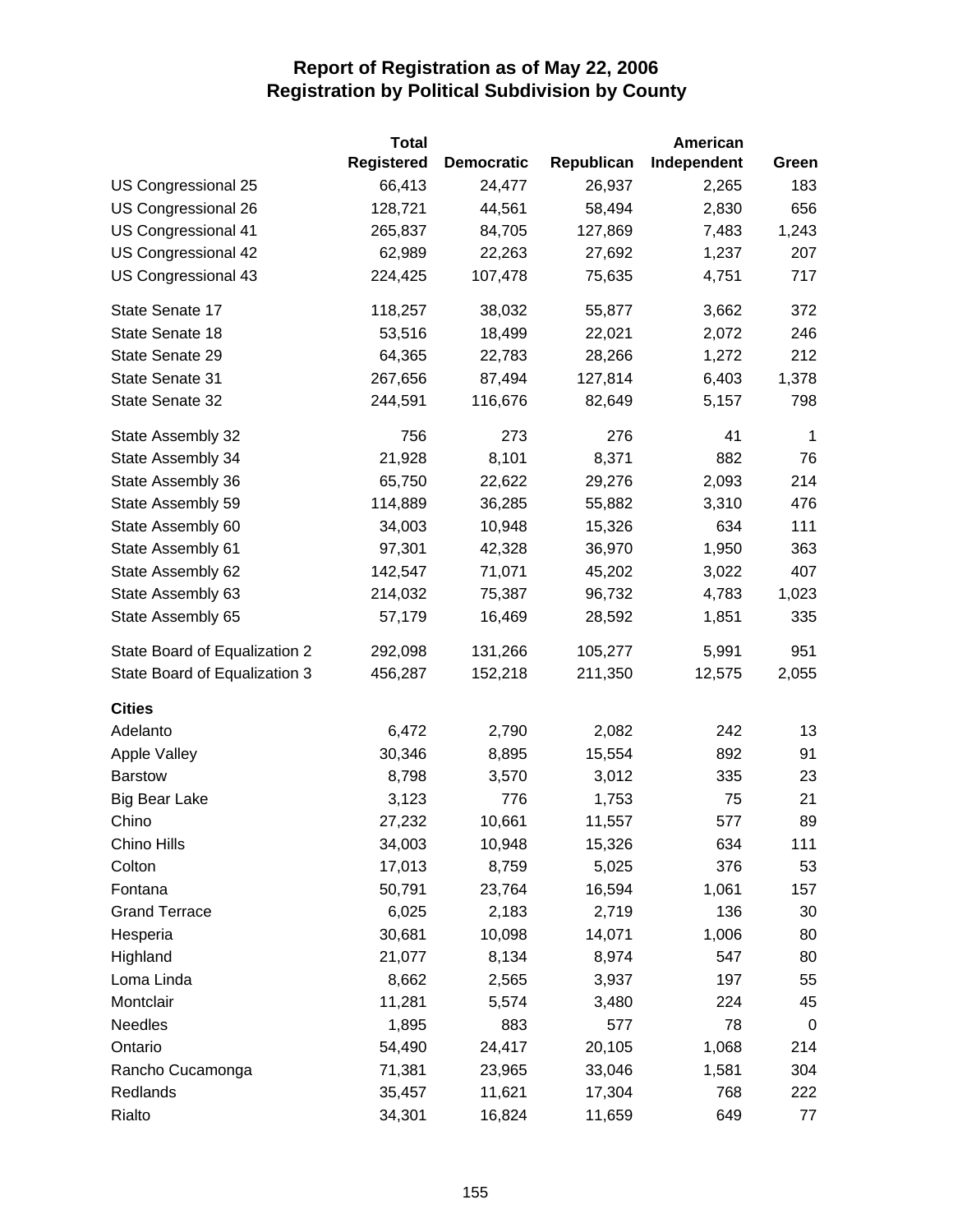|                               |             | <b>Natural</b> | Peace and |       | <b>Decline to</b> |
|-------------------------------|-------------|----------------|-----------|-------|-------------------|
|                               | Libertarian | Law            | Freedom   | Other | <b>State</b>      |
| US Congressional 25           | 358         | 60             | 196       | 375   | 11,562            |
| US Congressional 26           | 606         | 113            | 385       | 582   | 20,494            |
| US Congressional 41           | 1,511       | 282            | 707       | 1,526 | 40,511            |
| US Congressional 42           | 269         | 134            | 178       | 290   | 10,719            |
| US Congressional 43           | 809         | 303            | 1,197     | 1,095 | 32,440            |
| State Senate 17               | 671         | 107            | 309       | 656   | 18,571            |
| State Senate 18               | 381         | 49             | 146       | 328   | 9,774             |
| State Senate 29               | 276         | 138            | 188       | 299   | 10,931            |
| State Senate 31               | 1,323       | 267            | 704       | 1,404 | 40,869            |
| State Senate 32               | 902         | 331            | 1,316     | 1,181 | 35,581            |
| State Assembly 32             | 9           | 1              | 0         | 5     | 150               |
| State Assembly 34             | 148         | 15             | 49        | 113   | 4,173             |
| State Assembly 36             | 380         | 61             | 190       | 395   | 10,519            |
| State Assembly 59             | 661         | 124            | 300       | 596   | 17,255            |
| State Assembly 60             | 171         | 82             | 87        | 156   | 6,488             |
| State Assembly 61             | 376         | 140            | 412       | 420   | 14,342            |
| State Assembly 62             | 489         | 205            | 846       | 728   | 20,577            |
| State Assembly 63             | 929         | 203            | 638       | 1,058 | 33,279            |
| State Assembly 65             | 390         | 61             | 141       | 397   | 8,943             |
| State Board of Equalization 2 | 1,095       | 452            | 1,404     | 1,376 | 44,286            |
| State Board of Equalization 3 | 2,458       | 440            | 1,259     | 2,492 | 71,440            |
| <b>Cities</b>                 |             |                |           |       |                   |
| Adelanto                      | 26          | 10             | 23        | 39    | 1,247             |
| <b>Apple Valley</b>           | 134         | 26             | 64        | 114   | 4,576             |
| <b>Barstow</b>                | 41          | 5              | 19        | 32    | 1,761             |
| <b>Big Bear Lake</b>          | 29          | $\overline{4}$ | 5         | 21    | 439               |
| Chino                         | 87          | 46             | 85        | 127   | 4,003             |
| Chino Hills                   | 171         | 82             | 87        | 156   | 6,488             |
| Colton                        | 46          | 26             | 70        | 83    | 2,575             |
| Fontana                       | 188         | 54             | 244       | 258   | 8,471             |
| <b>Grand Terrace</b>          | 28          | 8              | 24        | 27    | 870               |
| Hesperia                      | 192         | 28             | 82        | 188   | 4,936             |
| Highland                      | 69          | 30             | 69        | 121   | 3,053             |
| Loma Linda                    | 40          | 10             | 24        | 47    | 1,787             |
| Montclair                     | 46          | 14             | 76        | 46    | 1,776             |
| <b>Needles</b>                | 12          | 1              | 7         | 8     | 329               |
| Ontario                       | 220         | 68             | 229       | 225   | 7,944             |
| Rancho Cucamonga              | 315         | 58             | 187       | 352   | 11,573            |
| Redlands                      | 182         | 27             | 84        | 179   | 5,070             |
| Rialto                        | 117         | 45             | 252       | 187   | 4,491             |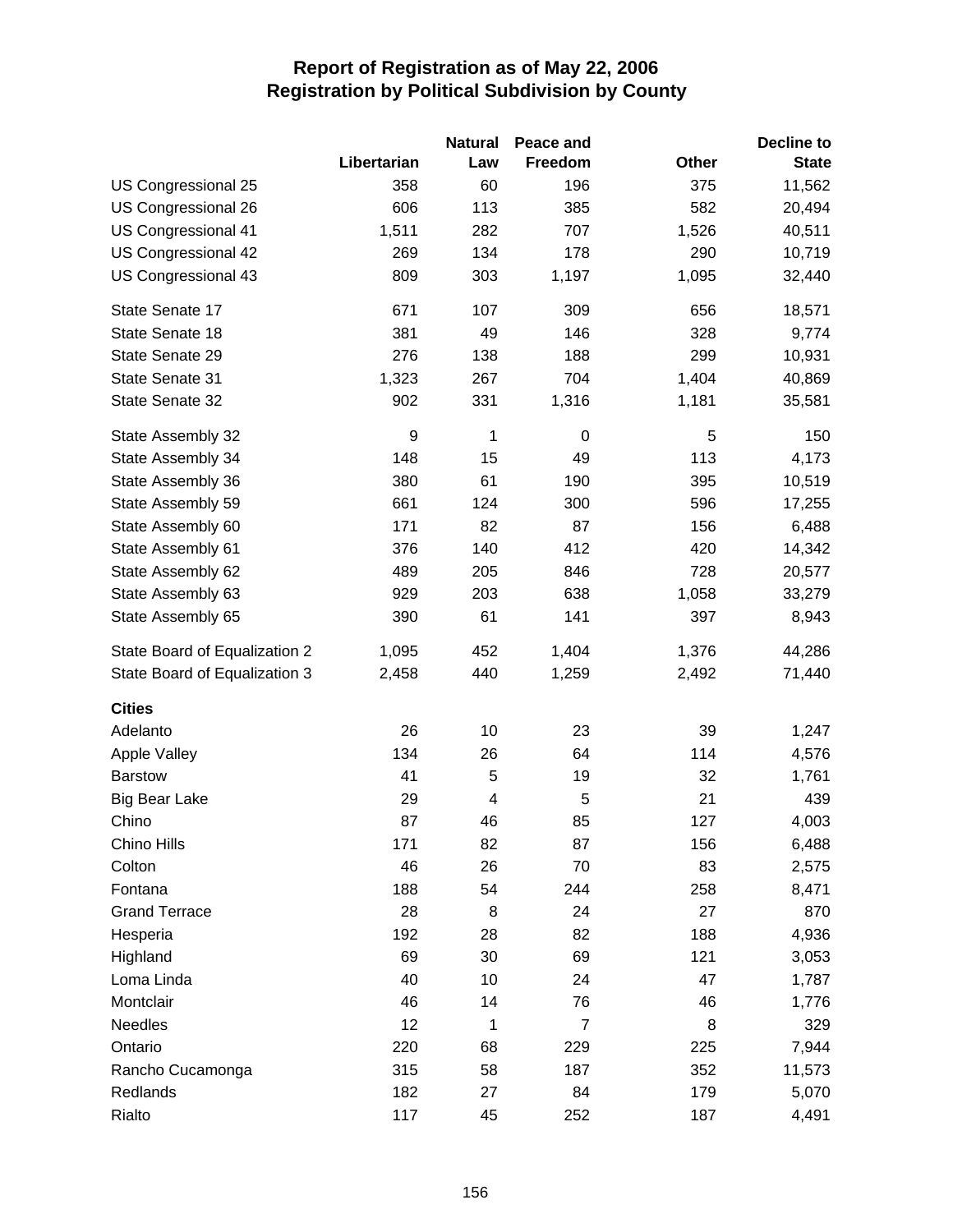|                               | <b>Total</b>      |                   |            | American    |       |
|-------------------------------|-------------------|-------------------|------------|-------------|-------|
|                               | <b>Registered</b> | <b>Democratic</b> | Republican | Independent | Green |
| San Bernardino                | 69,090            | 31,837            | 25,264     | 1,590       | 236   |
| <b>Twenty-nine Palms</b>      | 5,485             | 1,515             | 2,533      | 184         | 23    |
| Upland                        | 35,625            | 12,040            | 16,659     | 734         | 222   |
| Victorville                   | 31,420            | 12,136            | 12,726     | 897         | 82    |
| Yucaipa                       | 24,002            | 6,715             | 12,849     | 688         | 95    |
| <b>Yucca Valley</b>           | 9,241             | 2,676             | 4,652      | 321         | 40    |
| Unincorporated Area           | 120,494           | 40,138            | 55,169     | 3,706       | 643   |
| <b>San Bernardino Totals</b>  | 748,385           | 283,484           | 316,627    | 18,566      | 3,006 |
| <b>Percent</b>                |                   | 37.88%            | 42.31%     | 2.48%       | 0.40% |
| San Diego                     |                   |                   |            |             |       |
| <b>Districts</b>              |                   |                   |            |             |       |
| <b>County Supervisorial 1</b> | 233,145           | 97,046            | 76,107     | 4,676       | 1,526 |
| <b>County Supervisorial 2</b> | 283,715           | 86,490            | 130,401    | 7,110       | 1,508 |
| <b>County Supervisorial 3</b> | 304,859           | 93,629            | 128,197    | 6,465       | 2,122 |
| <b>County Supervisorial 4</b> | 265,404           | 115,934           | 73,930     | 5,873       | 2,784 |
| <b>County Supervisorial 5</b> | 268,895           | 73,076            | 129,465    | 6,698       | 1,520 |
| US Congressional 49           | 170,238           | 46,879            | 81,548     | 4,441       | 967   |
| US Congressional 50           | 355,409           | 105,504           | 156,437    | 7,812       | 2,373 |
| US Congressional 51           | 205,824           | 93,889            | 62,556     | 3,692       | 764   |
| US Congressional 52           | 337,793           | 101,657           | 154,655    | 8,101       | 1,770 |
| US Congressional 53           | 286,754           | 118,246           | 82,904     | 6,776       | 3,586 |
| State Senate 36               | 360,679           | 102,761           | 172,329    | 8,618       | 1,807 |
| State Senate 38               | 369,851           | 105,272           | 169,302    | 8,936       | 2,410 |
| State Senate 39               | 430,131           | 172,591           | 135,368    | 9,508       | 4,273 |
| State Senate 40               | 195,357           | 85,551            | 61,101     | 3,760       | 970   |
| State Assembly 66             | 42,519            | 9,584             | 23,560     | 1,085       | 206   |
| State Assembly 73             | 73,501            | 22,379            | 32,206     | 1,924       | 428   |
| State Assembly 74             | 220,417           | 63,574            | 100,506    | 5,348       | 1,610 |
| State Assembly 75             | 233,535           | 66,989            | 102,917    | 4,668       | 1,274 |
| State Assembly 76             | 222,907           | 88,861            | 67,183     | 5,332       | 2,930 |
| State Assembly 77             | 214,796           | 63,544            | 100,135    | 5,529       | 1,162 |
| State Assembly 78             | 208,674           | 86,520            | 71,918     | 4,153       | 1,126 |
| State Assembly 79             | 139,669           | 64,724            | 39,675     | 2,783       | 724   |
| State Board of Equalization 3 | 1,356,018         | 466,175           | 538,100    | 30,822      | 9,460 |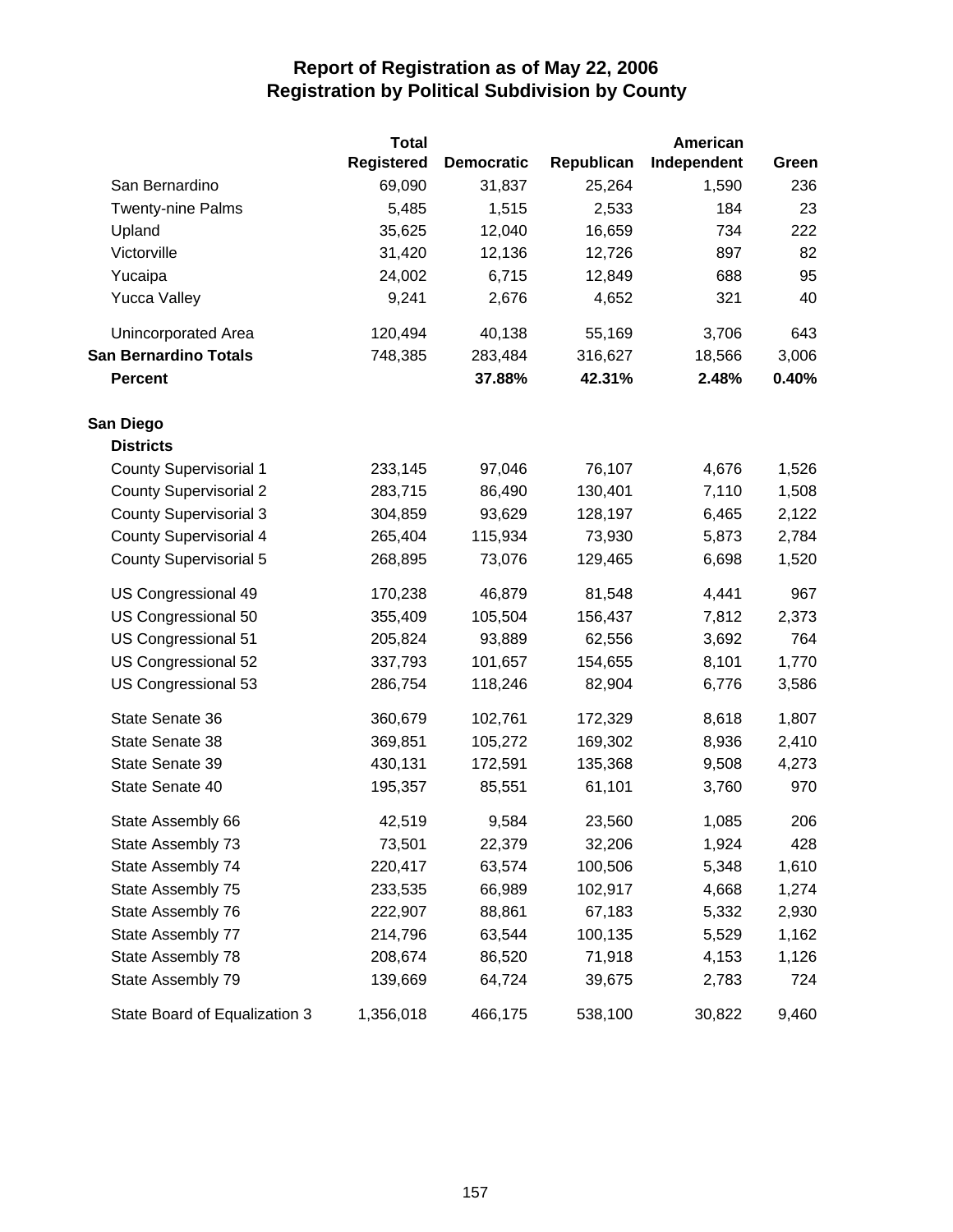|                               |             | <b>Natural</b> | Peace and |              | <b>Decline to</b> |
|-------------------------------|-------------|----------------|-----------|--------------|-------------------|
|                               | Libertarian | Law            | Freedom   | <b>Other</b> | <b>State</b>      |
| San Bernardino                | 274         | 111            | 340       | 361          | 9,077             |
| <b>Twenty-nine Palms</b>      | 35          | 3              | 23        | 31           | 1,138             |
| Upland                        | 145         | 28             | 84        | 126          | 5,587             |
| Victorville                   | 120         | 21             | 102       | 188          | 5,148             |
| Yucaipa                       | 137         | 25             | 38        | 157          | 3,298             |
| <b>Yucca Valley</b>           | 42          | 11             | 19        | 59           | 1,421             |
| Unincorporated Area           | 857         | 151            | 426       | 736          | 18,668            |
| <b>San Bernardino Totals</b>  | 3,553       | 892            | 2,663     | 3,868        | 115,726           |
| <b>Percent</b>                | 0.47%       | 0.12%          | 0.36%     | 0.52%        | 15.46%            |
| San Diego                     |             |                |           |              |                   |
| <b>Districts</b>              |             |                |           |              |                   |
| <b>County Supervisorial 1</b> | 1,262       | 1,101          | 748       | 915          | 49,764            |
| <b>County Supervisorial 2</b> | 1,943       | 729            | 559       | 1,621        | 53,354            |
| <b>County Supervisorial 3</b> | 1,903       | 566            | 480       | 1,412        | 70,085            |
| <b>County Supervisorial 4</b> | 2,009       | 1,130          | 784       | 1,333        | 61,627            |
| <b>County Supervisorial 5</b> | 1,750       | 387            | 446       | 1,244        | 54,309            |
| US Congressional 49           | 1,184       | 248            | 331       | 824          | 33,816            |
| US Congressional 50           | 2,232       | 666            | 582       | 1,791        | 78,012            |
| US Congressional 51           | 800         | 1,260          | 667       | 762          | 41,434            |
| US Congressional 52           | 2,196       | 768            | 574       | 1,798        | 66,274            |
| US Congressional 53           | 2,455       | 971            | 863       | 1,350        | 69,603            |
| State Senate 36               | 2,342       | 754            | 598       | 1,856        | 69,614            |
| State Senate 38               | 2,348       | 628            | 664       | 1,824        | 78,467            |
| State Senate 39               | 3,290       | 1,524          | 1,037     | 2,135        | 100,405           |
| State Senate 40               | 887         | 1,007          | 718       | 710          | 40,653            |
| State Assembly 66             | 342         | 49             | 70        | 181          | 7,442             |
| State Assembly 73             | 485         | 114            | 157       | 343          | 15,465            |
| State Assembly 74             | 1,426       | 393            | 386       | 1,098        | 46,076            |
| State Assembly 75             | 1,366       | 368            | 316       | 1,025        | 54,612            |
| State Assembly 76             | 2,023       | 615            | 571       | 1,221        | 54,171            |
| State Assembly 77             | 1,488       | 535            | 391       | 1,211        | 40,801            |
| State Assembly 78             | 1,060       | 948            | 523       | 903          | 41,523            |
| State Assembly 79             | 677         | 891            | 603       | 543          | 29,049            |
| State Board of Equalization 3 | 8,867       | 3,913          | 3,017     | 6,525        | 289,139           |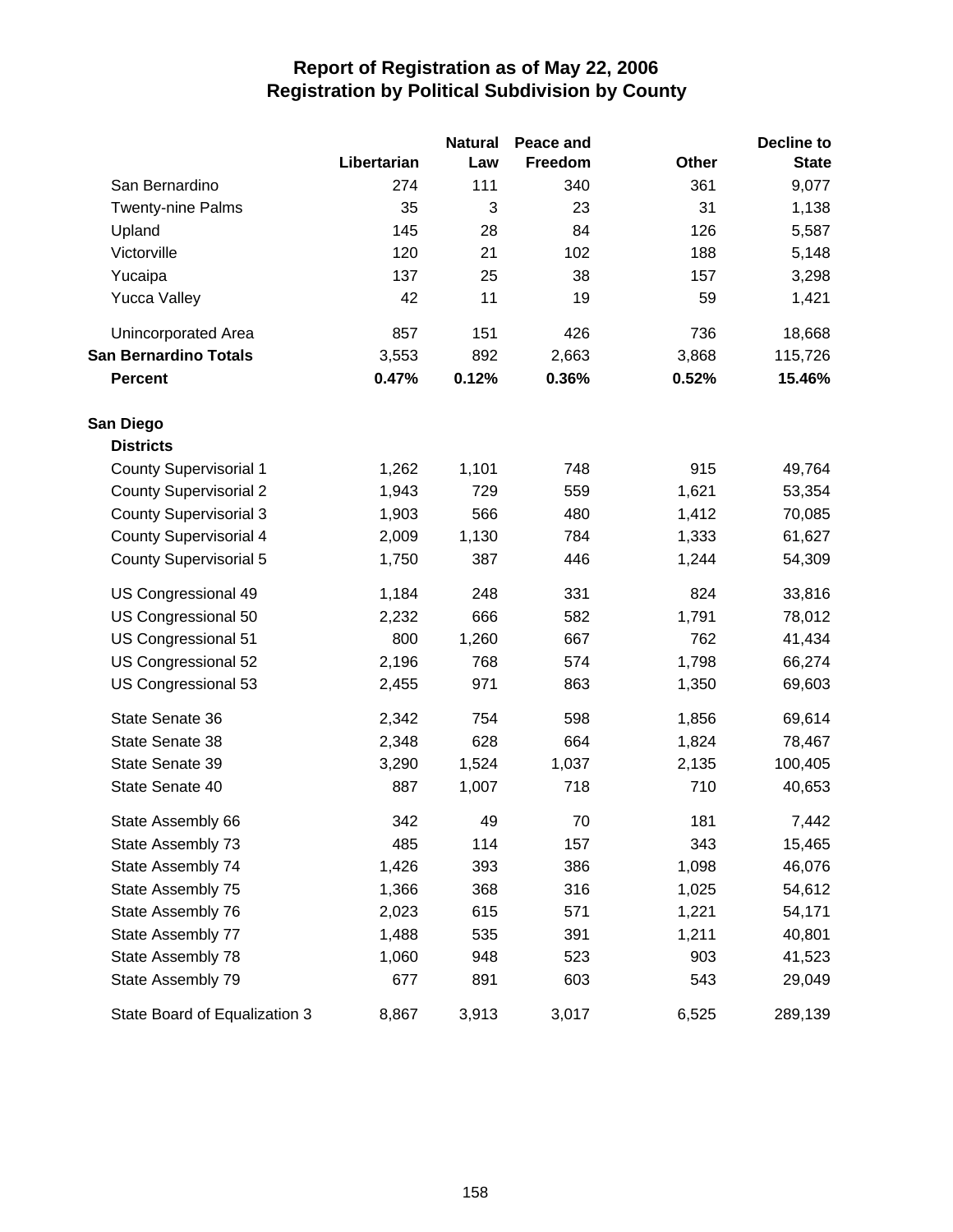|                                | <b>Total</b>      |                   |            | <b>American</b> |        |
|--------------------------------|-------------------|-------------------|------------|-----------------|--------|
|                                | <b>Registered</b> | <b>Democratic</b> | Republican | Independent     | Green  |
| <b>Cities</b>                  |                   |                   |            |                 |        |
| Carlsbad                       | 54,575            | 15,039            | 25,725     | 1,274           | 344    |
| Chula Vista                    | 90,212            | 37,308            | 31,768     | 1,578           | 363    |
| Coronado                       | 10,139            | 2,330             | 5,452      | 207             | 50     |
| Del Mar                        | 3,025             | 1,063             | 1,129      | 59              | 24     |
| El Cajon                       | 37,979            | 12,181            | 16,816     | 1,066           | 180    |
| Encinitas                      | 35,337            | 11,972            | 13,313     | 838             | 506    |
| Escondido                      | 48,725            | 13,522            | 23,100     | 1,281           | 257    |
| <b>Imperial Beach</b>          | 9,503             | 3,480             | 3,182      | 279             | 83     |
| La Mesa                        | 29,525            | 10,900            | 11,444     | 709             | 217    |
| Lemon Grove                    | 11,439            | 4,915             | 3,816      | 271             | 73     |
| <b>National City</b>           | 15,437            | 7,952             | 3,816      | 287             | 41     |
| Oceanside                      | 71,178            | 22,044            | 30,943     | 1,860           | 420    |
| Poway                          | 27,157            | 6,836             | 13,499     | 583             | 125    |
| San Diego                      | 588,635           | 228,705           | 195,222    | 12,427          | 5,071  |
| San Marcos                     | 29,980            | 8,411             | 13,961     | 735             | 158    |
| Santee                         | 28,095            | 8,028             | 13,150     | 737             | 142    |
| Solana Beach                   | 7,807             | 2,417             | 3,396      | 157             | 56     |
| Vista                          | 31,913            | 9,186             | 14,359     | 915             | 210    |
| Unincorporated Area            | 225,357           | 59,886            | 114,009    | 5,559           | 1,140  |
| <b>San Diego Totals</b>        | 1,356,018         | 466,175           | 538,100    | 30,822          | 9,460  |
| <b>Percent</b>                 |                   | 34.38%            | 39.68%     | 2.27%           | 0.70%  |
| <b>San Francisco</b>           |                   |                   |            |                 |        |
| <b>Districts</b>               |                   |                   |            |                 |        |
| <b>County Supervisorial 1</b>  | 36,609            | 18,437            | 4,509      | 528             | 1,007  |
| <b>County Supervisorial 2</b>  | 43,887            | 20,451            | 10,091     | 837             | 647    |
| <b>County Supervisorial 3</b>  | 33,578            | 15,887            | 4,501      | 535             | 743    |
| <b>County Supervisorial 4</b>  | 36,641            | 17,338            | 4,661      | 573             | 864    |
| <b>County Supervisorial 5</b>  | 45,940            | 26,243            | 2,869      | 795             | 2,366  |
| County Supervisorial 6         | 35,818            | 19,105            | 3,283      | 754             | 1,308  |
| <b>County Supervisorial 7</b>  | 40,593            | 21,585            | 6,836      | 625             | 785    |
| <b>County Supervisorial 8</b>  | 50,665            | 32,574            | 3,292      | 603             | 2,163  |
| <b>County Supervisorial 9</b>  | 31,791            | 18,462            | 1,968      | 425             | 1,714  |
| <b>County Supervisorial 10</b> | 34,232            | 20,909            | 2,234      | 681             | 609    |
| <b>County Supervisorial 11</b> | 31,340            | 17,671            | 2,818      | 494             | 456    |
| US Congressional 8             | 342,414           | 187,626           | 35,703     | 5,679           | 10,907 |
| US Congressional 12            | 78,680            | 41,036            | 11,359     | 1,171           | 1,755  |
| State Senate 3                 | 240,001           | 133,740           | 23,807     | 4,041           | 8,680  |
| State Senate 8                 | 181,093           | 94,922            | 23,255     | 2,809           | 3,982  |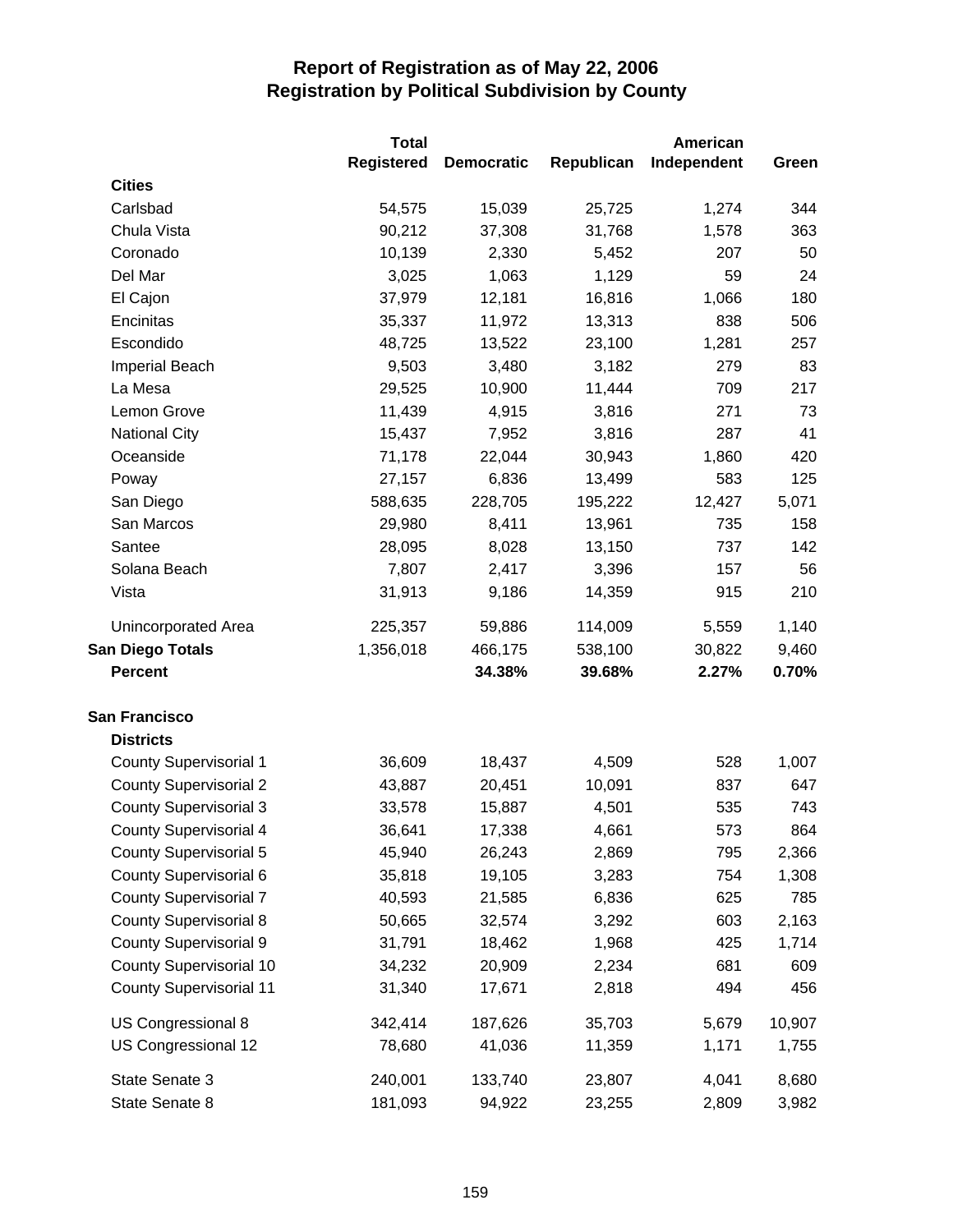|                                |             | <b>Natural</b> | Peace and       |              | Decline to   |
|--------------------------------|-------------|----------------|-----------------|--------------|--------------|
|                                | Libertarian | Law            | Freedom         | <b>Other</b> | <b>State</b> |
| <b>Cities</b>                  |             |                |                 |              |              |
| Carlsbad                       | 297         | 80             | 45              | 259          | 11,512       |
| Chula Vista                    | 327         | 343            | 218             | 295          | 18,012       |
| Coronado                       | 52          | 12             | 8               | 31           | 1,997        |
| Del Mar                        | 15          | 11             | $6\phantom{1}6$ | 8            | 710          |
| El Cajon                       | 249         | 105            | 90              | 203          | 7,089        |
| Encinitas                      | 278         | 89             | 91              | 198          | 8,052        |
| Escondido                      | 330         | 93             | 110             | 288          | 9,744        |
| Imperial Beach                 | 82          | 50             | 58              | 32           | 2,257        |
| La Mesa                        | 195         | 80             | 66              | 178          | 5,736        |
| Lemon Grove                    | 82          | 44             | 32              | 81           | 2,125        |
| <b>National City</b>           | 69          | 111            | 80              | 64           | 3,017        |
| Oceanside                      | 481         | 108            | 154             | 331          | 14,837       |
| Poway                          | 174         | 34             | 29              | 148          | 5,729        |
| San Diego                      | 3,995       | 2,061          | 1,434           | 2,717        | 137,003      |
| San Marcos                     | 174         | 40             | 57              | 106          | 6,338        |
| Santee                         | 224         | 79             | 48              | 179          | 5,508        |
| Solana Beach                   | 50          | 23             | 9               | 33           | 1,666        |
| Vista                          | 245         | 51             | 74              | 187          | 6,686        |
| <b>Unincorporated Area</b>     | 1,548       | 499            | 408             | 1,187        | 41,121       |
| <b>San Diego Totals</b>        | 8,867       | 3,913          | 3,017           | 6,525        | 289,139      |
| <b>Percent</b>                 | 0.65%       | 0.29%          | 0.22%           | 0.48%        | 21.32%       |
| <b>San Francisco</b>           |             |                |                 |              |              |
| <b>Districts</b>               |             |                |                 |              |              |
| <b>County Supervisorial 1</b>  | 190         | 39             | 118             | 49           | 11,732       |
| <b>County Supervisorial 2</b>  | 212         | 28             | 53              | 73           | 11,495       |
| <b>County Supervisorial 3</b>  | 232         | 35             | 98              | 47           | 11,500       |
| <b>County Supervisorial 4</b>  | 161         | 42             | 124             | 67           | 12,811       |
| <b>County Supervisorial 5</b>  | 293         | 63             | 241             | 83           | 12,987       |
| County Supervisorial 6         | 275         | 60             | 185             | 48           | 10,800       |
| <b>County Supervisorial 7</b>  | 201         | 39             | 91              | 61           | 10,370       |
| <b>County Supervisorial 8</b>  | 307         | 40             | 179             | 74           | 11,433       |
| <b>County Supervisorial 9</b>  | 163         | 42             | 212             | 51           | 8,754        |
| <b>County Supervisorial 10</b> | 144         | 108            | 191             | 47           | 9,309        |
| <b>County Supervisorial 11</b> | 111         | 61             | 153             | 37           | 9,539        |
| US Congressional 8             | 1,910       | 480            | 1,422           | 515          | 98,172       |
| US Congressional 12            | 379         | $77 \,$        | 223             | 122          | 22,558       |
| State Senate 3                 | 1,442       | 325            | 1,035           | 376          | 66,555       |
| State Senate 8                 | 847         | 232            | 610             | 261          | 54,175       |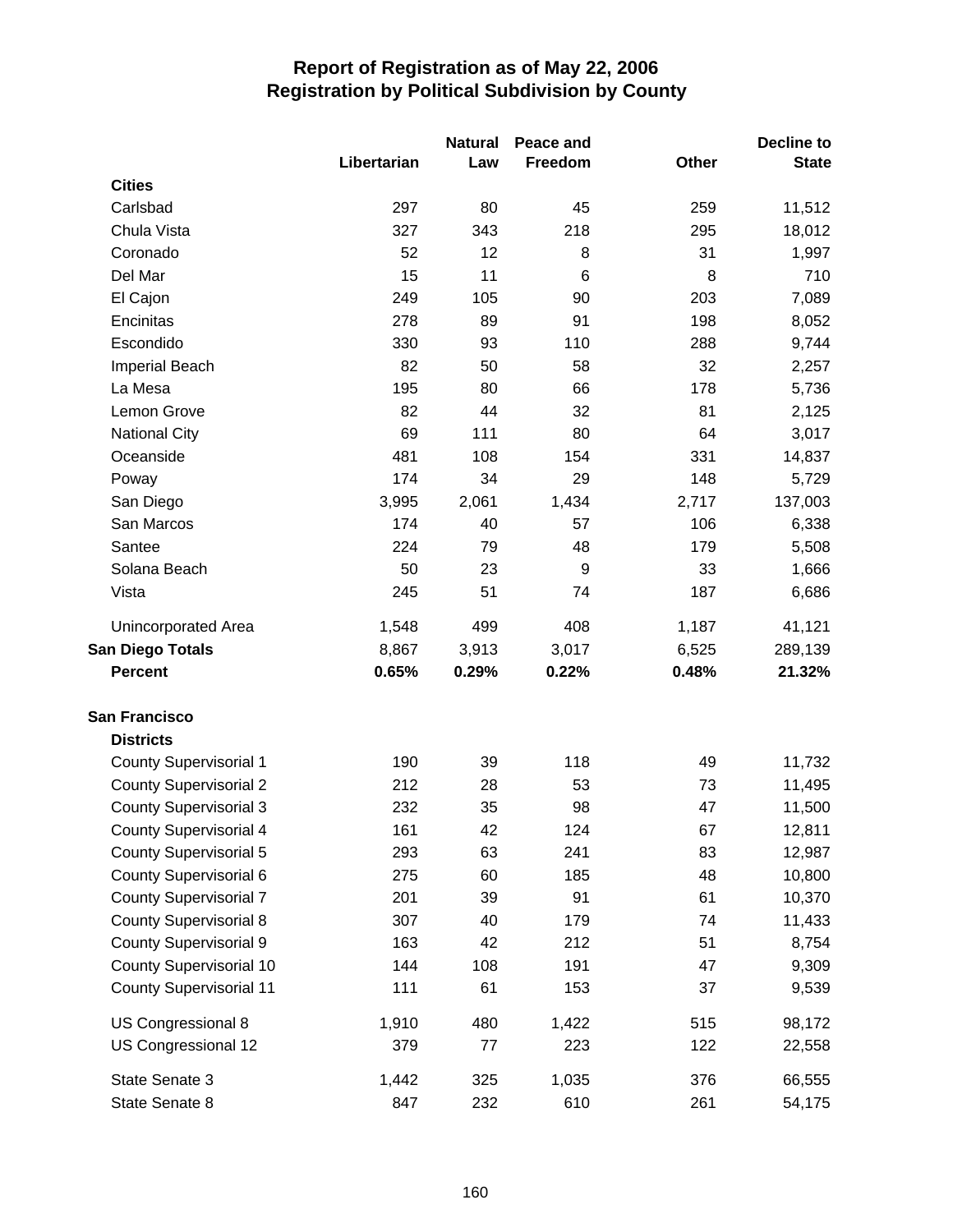|                               | <b>Total</b>      |                   |            | <b>American</b> |        |
|-------------------------------|-------------------|-------------------|------------|-----------------|--------|
|                               | <b>Registered</b> | <b>Democratic</b> | Republican | Independent     | Green  |
| State Assembly 12             | 180,365           | 93,950            | 23,176     | 2,824           | 3,795  |
| State Assembly 13             | 240,729           | 134,712           | 23,886     | 4,026           | 8,867  |
| State Board of Equalization 1 | 421,094           | 228,662           | 47,062     | 6,850           | 12,662 |
| <b>Cities</b>                 |                   |                   |            |                 |        |
| San Francisco                 | 421,094           | 228,662           | 47,062     | 6,850           | 12,662 |
| <b>San Francisco Totals</b>   | 421,094           | 228,662           | 47,062     | 6,850           | 12,662 |
| <b>Percent</b>                |                   | 54.30%            | 11.18%     | 1.63%           | 3.01%  |
| San Joaquin                   |                   |                   |            |                 |        |
| <b>Districts</b>              |                   |                   |            |                 |        |
| <b>County Supervisorial 1</b> | 43,832            | 24,624            | 13,111     | 603             | 139    |
| <b>County Supervisorial 2</b> | 46,251            | 21,228            | 18,149     | 732             | 213    |
| <b>County Supervisorial 3</b> | 54,961            | 23,768            | 22,330     | 943             | 161    |
| <b>County Supervisorial 4</b> | 59,715            | 19,163            | 31,398     | 1,217           | 207    |
| <b>County Supervisorial 5</b> | 59,325            | 22,162            | 26,109     | 1,208           | 191    |
| US Congressional 11           | 194,661           | 73,547            | 89,170     | 3,733           | 703    |
| US Congressional 18           | 69,423            | 37,398            | 21,927     | 970             | 208    |
| State Senate 5                | 190,743           | 87,986            | 72,011     | 3,196           | 669    |
| State Senate 14               | 73,341            | 22,959            | 39,086     | 1,507           | 242    |
| State Assembly 10             | 61,433            | 22,195            | 29,864     | 1,146           | 218    |
| State Assembly 15             | 8,922             | 4,363             | 2,949      | 145             | 24     |
| State Assembly 17             | 82,974            | 40,740            | 28,656     | 1,350           | 285    |
| State Assembly 26             | 110,755           | 43,647            | 49,628     | 2,062           | 384    |
| State Board of Equalization 2 | 264,084           | 110,945           | 111,097    | 4,703           | 911    |
| <b>Cities</b>                 |                   |                   |            |                 |        |
| Escalon                       | 3,406             | 1,157             | 1,651      | 81              | 6      |
| Lathrop                       | 4,483             | 2,100             | 1,584      | 84              | 9      |
| Lodi                          | 27,108            | 8,575             | 14,299     | 559             | 90     |
| Manteca                       | 25,182            | 9,799             | 10,732     | 578             | 87     |
| Ripon                         | 6,758             | 1,739             | 3,931      | 149             | 10     |
| Stockton                      | 109,165           | 53,324            | 39,535     | 1,567           | 399    |
| <b>Tracy</b>                  | 29,215            | 11,933            | 11,367     | 580             | 98     |
| Unincorporated Area           | 58,767            | 22,318            | 27,998     | 1,105           | 212    |
| <b>San Joaquin Totals</b>     | 264,084           | 110,945           | 111,097    | 4,703           | 911    |
| <b>Percent</b>                |                   | 42.01%            | 42.07%     | 1.78%           | 0.34%  |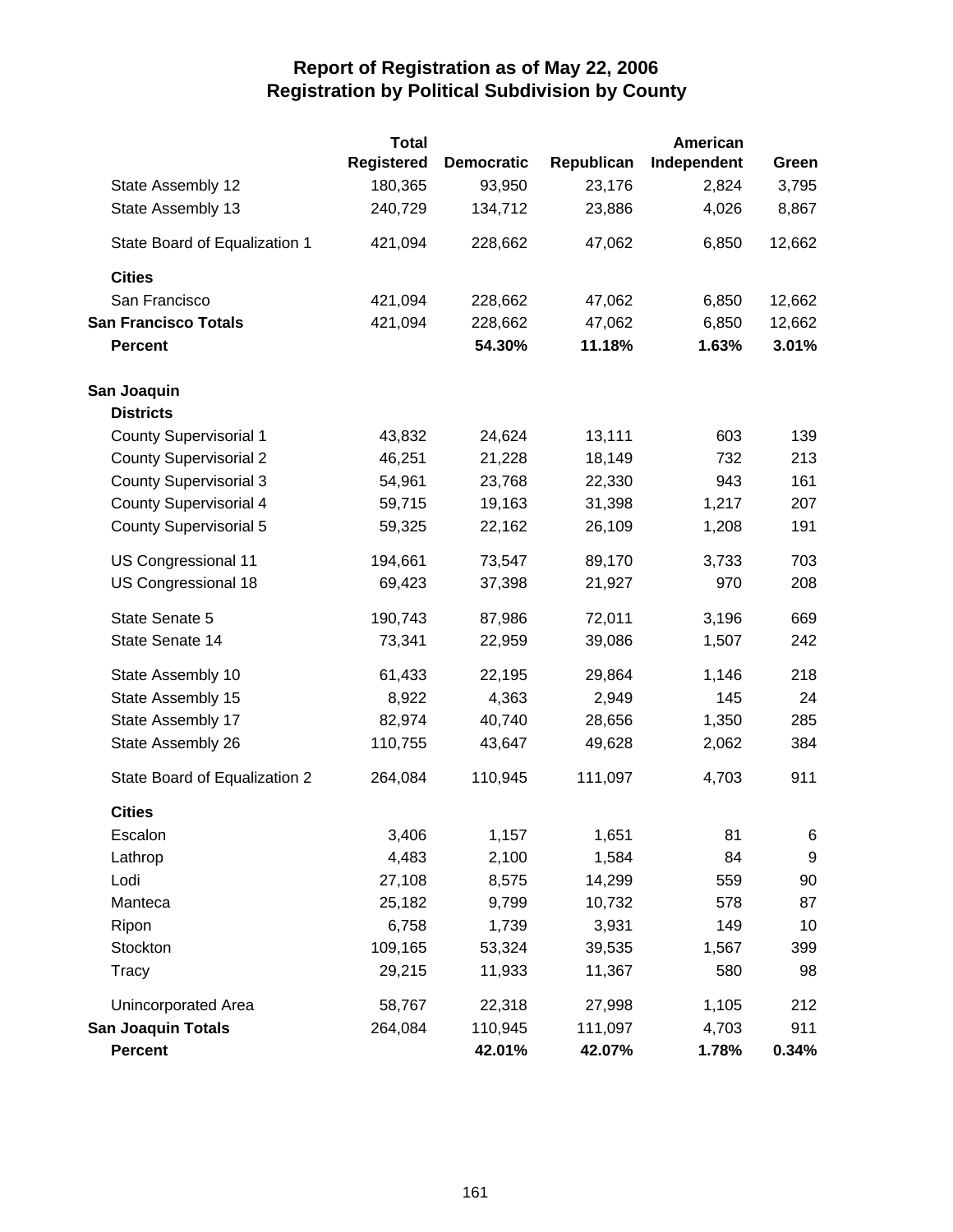|                               |             | <b>Natural</b>   | Peace and |              | <b>Decline to</b> |
|-------------------------------|-------------|------------------|-----------|--------------|-------------------|
|                               | Libertarian | Law              | Freedom   | <b>Other</b> | <b>State</b>      |
| State Assembly 12             | 824         | 237              | 635       | 252          | 54,672            |
| State Assembly 13             | 1,465       | 320              | 1,010     | 385          | 66,058            |
| State Board of Equalization 1 | 2,289       | 557              | 1,645     | 637          | 120,730           |
| <b>Cities</b>                 |             |                  |           |              |                   |
| San Francisco                 | 2,289       | 557              | 1,645     | 637          | 120,730           |
| <b>San Francisco Totals</b>   | 2,289       | 557              | 1,645     | 637          | 120,730           |
| <b>Percent</b>                | 0.54%       | 0.13%            | 0.39%     | 0.15%        | 28.67%            |
| San Joaquin                   |             |                  |           |              |                   |
| <b>Districts</b>              |             |                  |           |              |                   |
| <b>County Supervisorial 1</b> | 93          | 30               | 303       | 215          | 4,714             |
| <b>County Supervisorial 2</b> | 146         | 31               | 249       | 312          | 5,191             |
| <b>County Supervisorial 3</b> | 168         | 47               | 231       | 399          | 6,914             |
| <b>County Supervisorial 4</b> | 229         | 21               | 167       | 446          | 6,867             |
| <b>County Supervisorial 5</b> | 229         | 27               | 124       | 510          | 8,765             |
| US Congressional 11           | 716         | 96               | 562       | 1,505        | 24,629            |
| US Congressional 18           | 149         | 60               | 512       | 377          | 7,822             |
| State Senate 5                | 573         | 132              | 865       | 1,333        | 23,978            |
| State Senate 14               | 292         | 24               | 209       | 549          | 8,473             |
| State Assembly 10             | 241         | 31               | 181       | 447          | 7,110             |
| State Assembly 15             | 24          | 4                | 38        | 60           | 1,315             |
| State Assembly 17             | 245         | 55               | 424       | 533          | 10,686            |
| State Assembly 26             | 355         | 66               | 431       | 842          | 13,340            |
| State Board of Equalization 2 | 865         | 156              | 1,074     | 1,882        | 32,451            |
| <b>Cities</b>                 |             |                  |           |              |                   |
| Escalon                       | 14          | 2                | 16        | 32           | 447               |
| Lathrop                       | 9           | 3                | 22        | 37           | 635               |
| Lodi                          | 126         | 12               | 77        | 209          | 3,161             |
| Manteca                       | 94          | 15               | 81        | 215          | 3,581             |
| Ripon                         | 20          | $\boldsymbol{0}$ | 14        | 58           | 837               |
| Stockton                      | 268         | 84               | 604       | 676          | 12,708            |
| Tracy                         | 119         | 15               | 48        | 256          | 4,799             |
| Unincorporated Area           | 215         | 25               | 212       | 399          | 6,283             |
| <b>San Joaquin Totals</b>     | 865         | 156              | 1,074     | 1,882        | 32,451            |
| Percent                       | 0.33%       | 0.06%            | 0.41%     | 0.71%        | 12.29%            |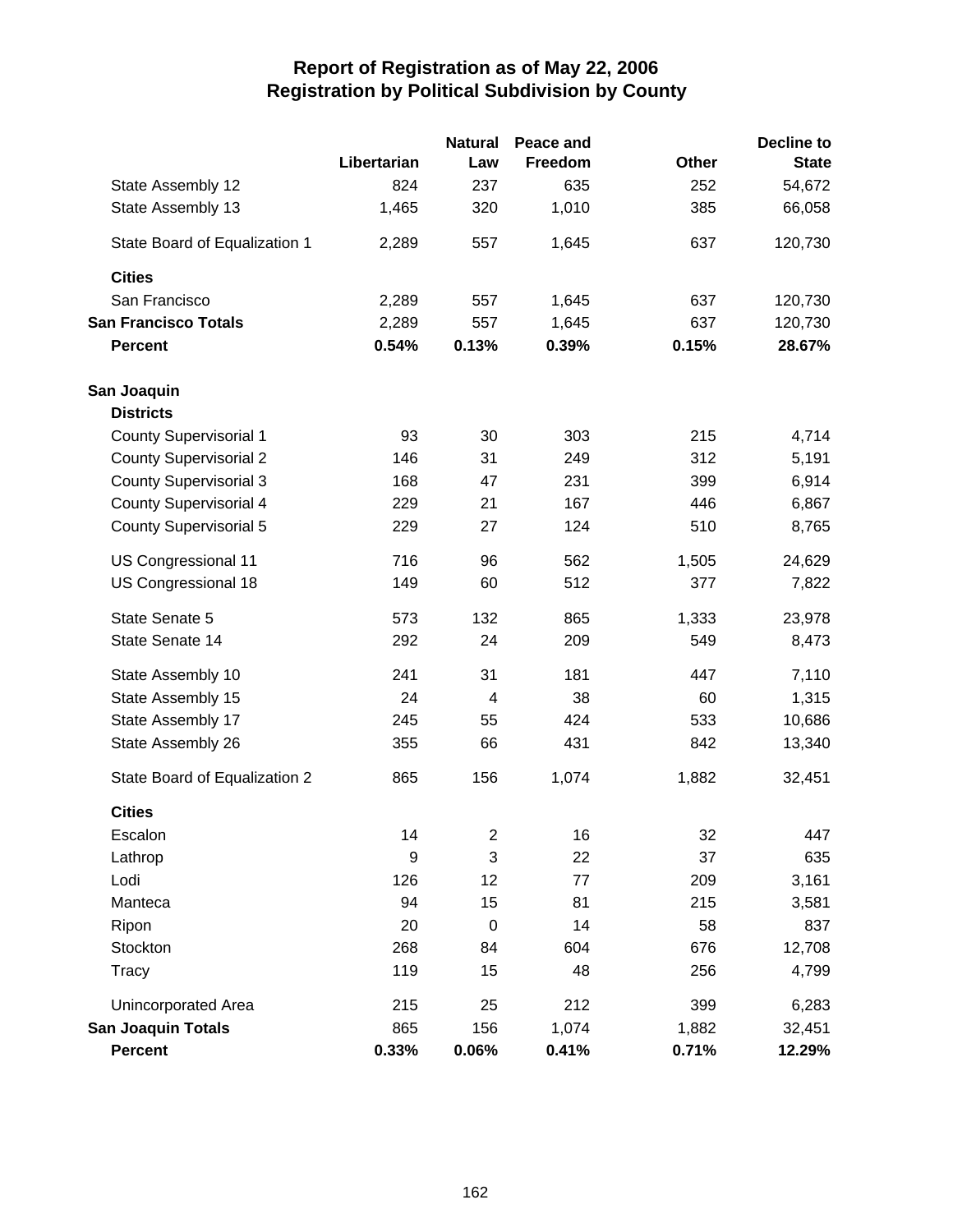|                               | <b>Total</b>      |                   |            | <b>American</b> |       |
|-------------------------------|-------------------|-------------------|------------|-----------------|-------|
|                               | <b>Registered</b> | <b>Democratic</b> | Republican | Independent     | Green |
| San Luis Obispo               |                   |                   |            |                 |       |
| <b>Districts</b>              |                   |                   |            |                 |       |
| <b>County Supervisorial 1</b> | 30,134            | 8,505             | 15,641     | 700             | 217   |
| <b>County Supervisorial 2</b> | 32,424            | 13,137            | 11,390     | 682             | 704   |
| <b>County Supervisorial 3</b> | 30,266            | 11,635            | 11,405     | 681             | 508   |
| <b>County Supervisorial 4</b> | 31,069            | 10,922            | 13,897     | 706             | 254   |
| <b>County Supervisorial 5</b> | 29,081            | 9,809             | 12,248     | 654             | 460   |
| US Congressional 22           | 73,504            | 22,354            | 36,024     | 1,642           | 736   |
| US Congressional 23           | 79,470            | 31,654            | 28,557     | 1,781           | 1,407 |
| State Senate 15               | 152,974           | 54,008            | 64,581     | 3,423           | 2,143 |
| State Assembly 33             | 152,974           | 54,008            | 64,581     | 3,423           | 2,143 |
| State Board of Equalization 1 | 152,974           | 54,008            | 64,581     | 3,423           | 2,143 |
| <b>Cities</b>                 |                   |                   |            |                 |       |
| Arroyo Grande                 | 10,844            | 3,829             | 4,881      | 232             | 92    |
| Atascadero                    | 16,029            | 5,136             | 7,379      | 365             | 188   |
| El Paso de Robles             | 14,173            | 4,420             | 6,910      | 329             | 99    |
| Grover Beach                  | 6,848             | 2,704             | 2,460      | 177             | 77    |
| Morro Bay                     | 7,028             | 2,899             | 2,445      | 158             | 148   |
| Pismo Beach                   | 5,739             | 1,891             | 2,592      | 132             | 58    |
| San Luis Obispo               | 27,905            | 11,456            | 9,090      | 600             | 599   |
| Unincorporated Area           | 64,408            | 21,673            | 28,824     | 1,430           | 882   |
| <b>San Luis Obispo Totals</b> | 152,974           | 54,008            | 64,581     | 3,423           | 2,143 |
| <b>Percent</b>                |                   | 35.31%            | 42.22%     | 2.24%           | 1.40% |
| <b>San Mateo</b>              |                   |                   |            |                 |       |
| <b>Districts</b>              |                   |                   |            |                 |       |
| <b>County Supervisorial 1</b> | 70,717            | 34,844            | 18,181     | 1,357           | 640   |
| <b>County Supervisorial 2</b> | 73,266            | 35,373            | 18,769     | 1,351           | 650   |
| <b>County Supervisorial 3</b> | 87,189            | 40,309            | 24,360     | 1,777           | 1,300 |
| <b>County Supervisorial 4</b> | 59,573            | 29,312            | 16,288     | 1,005           | 689   |
| <b>County Supervisorial 5</b> | 59,560            | 32,779            | 9,541      | 1,004           | 471   |
| US Congressional 12           | 251,536           | 126,376           | 58,888     | 4,753           | 2,451 |
| <b>US Congressional 14</b>    | 98,769            | 46,241            | 28,251     | 1,741           | 1,299 |
| State Senate 8                | 248,029           | 124,615           | 57,103     | 4,750           | 2,608 |
| State Senate 11               | 102,276           | 48,002            | 30,036     | 1,744           | 1,142 |
| State Assembly 12             | 26,320            | 14,659            | 3,937      | 414             | 232   |
| State Assembly 19             | 216,829           | 108,334           | 50,793     | 4,278           | 2,410 |
| State Assembly 21             | 107,156           | 49,624            | 32,409     | 1,802           | 1,108 |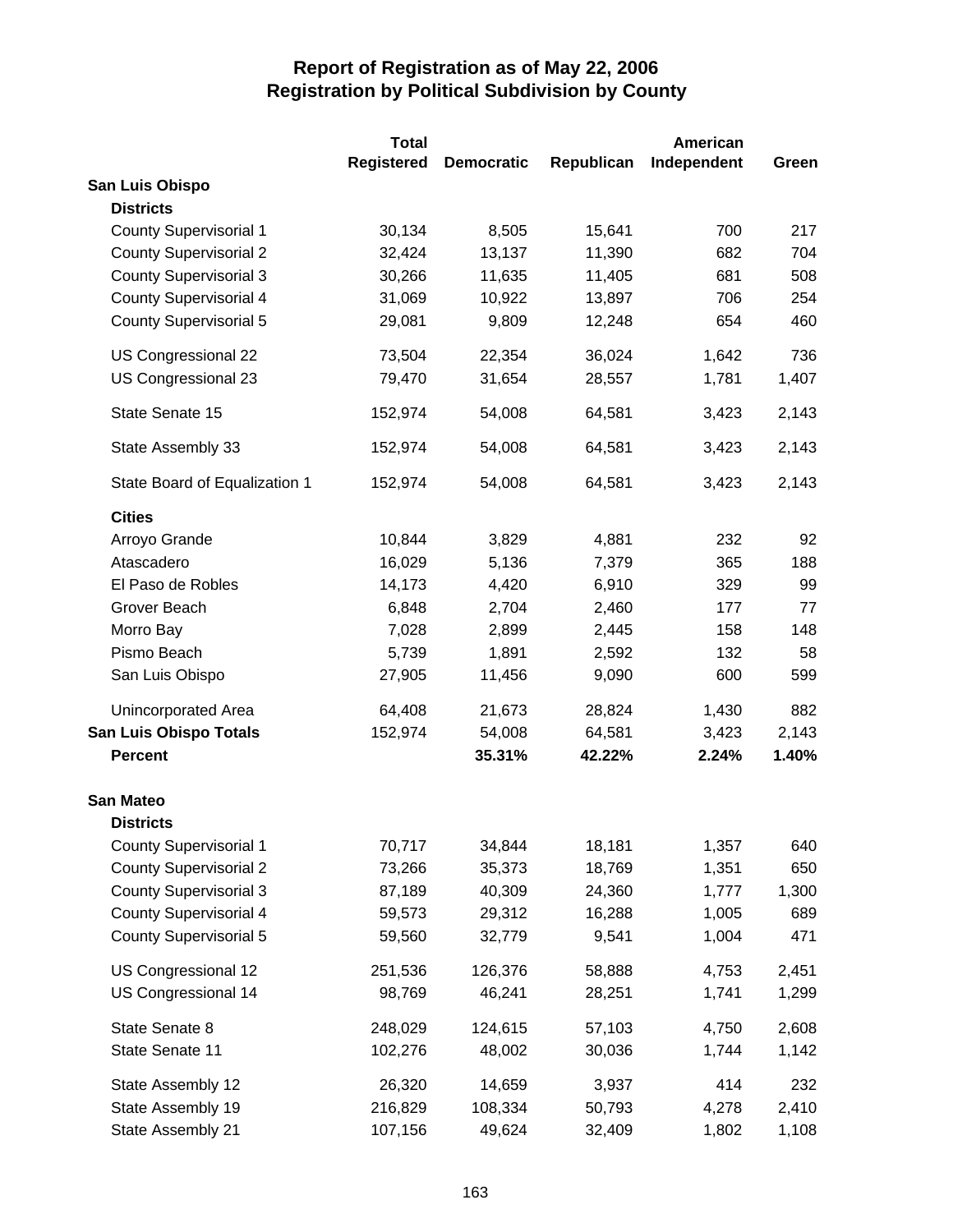|                               |             | <b>Natural</b> | Peace and      |              | <b>Decline to</b> |
|-------------------------------|-------------|----------------|----------------|--------------|-------------------|
|                               | Libertarian | Law            | Freedom        | <b>Other</b> | <b>State</b>      |
| San Luis Obispo               |             |                |                |              |                   |
| <b>Districts</b>              |             |                |                |              |                   |
| <b>County Supervisorial 1</b> | 147         | 20             | 52             | 310          | 4,542             |
| <b>County Supervisorial 2</b> | 233         | 52             | 72             | 404          | 5,750             |
| <b>County Supervisorial 3</b> | 228         | 27             | 49             | 391          | 5,342             |
| <b>County Supervisorial 4</b> | 170         | 23             | 54             | 392          | 4,651             |
| <b>County Supervisorial 5</b> | 228         | 23             | 59             | 343          | 5,257             |
| US Congressional 22           | 430         | 61             | 134            | 843          | 11,280            |
| US Congressional 23           | 576         | 84             | 152            | 997          | 14,262            |
| State Senate 15               | 1,006       | 145            | 286            | 1,840        | 25,542            |
| State Assembly 33             | 1,006       | 145            | 286            | 1,840        | 25,542            |
| State Board of Equalization 1 | 1,006       | 145            | 286            | 1,840        | 25,542            |
| <b>Cities</b>                 |             |                |                |              |                   |
| Arroyo Grande                 | 51          | $\overline{7}$ | 16             | 124          | 1,612             |
| Atascadero                    | 116         | 17             | 36             | 206          | 2,586             |
| El Paso de Robles             | 71          | 12             | 24             | 160          | 2,148             |
| Grover Beach                  | 54          | $\overline{7}$ | 18             | 97           | 1,254             |
| Morro Bay                     | 44          | 11             | 19             | 92           | 1,212             |
| Pismo Beach                   | 41          | $\overline{2}$ | $\overline{7}$ | 82           | 934               |
| San Luis Obispo               | 221         | 23             | 41             | 307          | 5,568             |
| Unincorporated Area           | 408         | 66             | 125            | 772          | 10,228            |
| <b>San Luis Obispo Totals</b> | 1,006       | 145            | 286            | 1,840        | 25,542            |
| <b>Percent</b>                | 0.66%       | 0.09%          | 0.19%          | 1.20%        | 16.70%            |
| <b>San Mateo</b>              |             |                |                |              |                   |
| <b>Districts</b>              |             |                |                |              |                   |
| <b>County Supervisorial 1</b> | 273         | 64             | 147            | 165          | 15,046            |
| <b>County Supervisorial 2</b> | 336         | 78             | 137            | 174          | 16,398            |
| <b>County Supervisorial 3</b> | 538         | 59             | 161            | 272          | 18,413            |
| <b>County Supervisorial 4</b> | 328         | 50             | 193            | 167          | 11,541            |
| <b>County Supervisorial 5</b> | 163         | 91             | 195            | 112          | 15,204            |
| US Congressional 12           | 1,022       | 270            | 580            | 598          | 56,598            |
| US Congressional 14           | 616         | 72             | 253            | 292          | 20,004            |
| State Senate 8                | 1,062       | 267            | 588            | 628          | 56,408            |
| State Senate 11               | 576         | 75             | 245            | 262          | 20,194            |
| State Assembly 12             | 72          | 41             | 109            | 48           | 6,808             |
| State Assembly 19             | 954         | 226            | 478            | 570          | 48,786            |
| State Assembly 21             | 612         | 75             | 246            | 272          | 21,008            |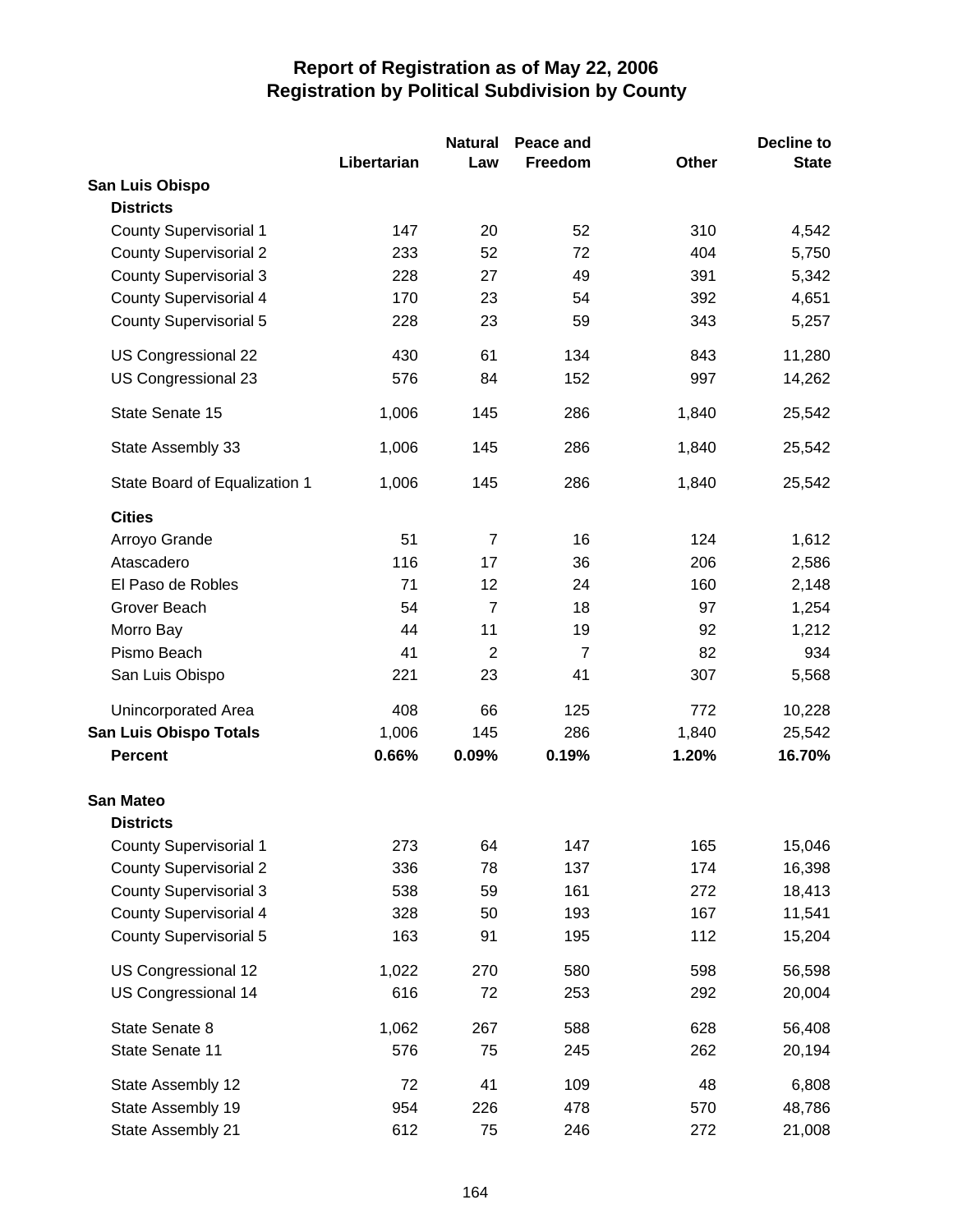|                                                   | <b>Total</b><br><b>Registered</b> | <b>Democratic</b> | Republican | American<br>Independent | Green |
|---------------------------------------------------|-----------------------------------|-------------------|------------|-------------------------|-------|
| State Board of Equalization 1                     | 350,305                           | 172,617           | 87,139     | 6,494                   | 3,750 |
| <b>Cities</b>                                     |                                   |                   |            |                         |       |
| Atherton                                          | 4,984                             | 1,412             | 2,560      | 45                      | 38    |
| <b>Belmont</b>                                    | 14,541                            | 6,950             | 3,799      | 285                     | 145   |
| <b>Brisbane</b>                                   | 2,342                             | 1,284             | 342        | 36                      | 58    |
| <b>Burlingame</b>                                 | 15,679                            | 7,319             | 4,382      | 302                     | 191   |
| Colma                                             | 632                               | 354               | 85         | 17                      | 5     |
| Daly City                                         | 39,470                            | 21,534            | 6,093      | 621                     | 285   |
| East Palo Alto                                    | 8,421                             | 4,901             | 1,519      | 131                     | 74    |
| <b>Foster City</b>                                | 15,365                            | 6,753             | 4,184      | 242                     | 92    |
| Half Moon Bay                                     | 6,571                             | 2,927             | 1,801      | 158                     | 146   |
| Hillsborough                                      | 7,053                             | 2,095             | 3,357      | 110                     | 32    |
| Menlo Park                                        | 18,394                            | 8,527             | 5,499      | 258                     | 227   |
| Millbrae                                          | 10,868                            | 5,223             | 2,925      | 206                     | 95    |
| Pacifica                                          | 21,761                            | 11,804            | 3,972      | 541                     | 362   |
| Portola Valley                                    | 3,291                             | 1,349             | 1,243      | 48                      | 23    |
| <b>Redwood City</b>                               | 34,141                            | 15,883            | 10,033     | 620                     | 373   |
| San Bruno                                         | 19,059                            | 10,509            | 3,663      | 421                     | 163   |
| San Carlos                                        | 17,904                            | 8,237             | 5,534      | 362                     | 148   |
| San Mateo                                         | 46,701                            | 23,050            | 11,991     | 884                     | 444   |
| South San Francisco                               | 26,750                            | 15,345            | 4,433      | 506                     | 199   |
| Woodside                                          | 3,858                             | 1,325             | 1,625      | 69                      | 39    |
| Unincorporated Area                               | 32,520                            | 15,836            | 8,099      | 632                     | 611   |
| <b>San Mateo Totals</b>                           | 350,305                           | 172,617           | 87,139     | 6,494                   | 3,750 |
| <b>Percent</b>                                    |                                   | 49.28%            | 24.88%     | 1.85%                   | 1.07% |
| Santa Barbara                                     |                                   |                   |            |                         |       |
| <b>Districts</b><br><b>County Supervisorial 1</b> | 36,536                            | 16,959            | 10,027     | 690                     | 821   |
| <b>County Supervisorial 2</b>                     | 46,468                            | 20,361            | 14,977     | 792                     | 827   |
| <b>County Supervisorial 3</b>                     | 37,019                            | 13,386            | 13,913     | 789                     | 513   |
| <b>County Supervisorial 4</b>                     | 35,706                            | 12,294            | 16,281     | 870                     | 142   |
| <b>County Supervisorial 5</b>                     | 26,400                            | 10,820            | 10,442     | 518                     | 102   |
|                                                   |                                   |                   |            |                         |       |
| US Congressional 23                               | 129,759                           | 57,481            | 40,203     | 2,430                   | 2,113 |
| US Congressional 24                               | 52,370                            | 16,339            | 25,437     | 1,229                   | 292   |
| State Senate 15                                   | 39,843                            | 15,364            | 16,909     | 795                     | 141   |
| State Senate 19                                   | 142,286                           | 58,456            | 48,731     | 2,864                   | 2,264 |
| State Assembly 33                                 | 67,549                            | 24,612            | 29,483     | 1,510                   | 271   |
| State Assembly 35                                 | 114,580                           | 49,208            | 36,157     | 2,149                   | 2,134 |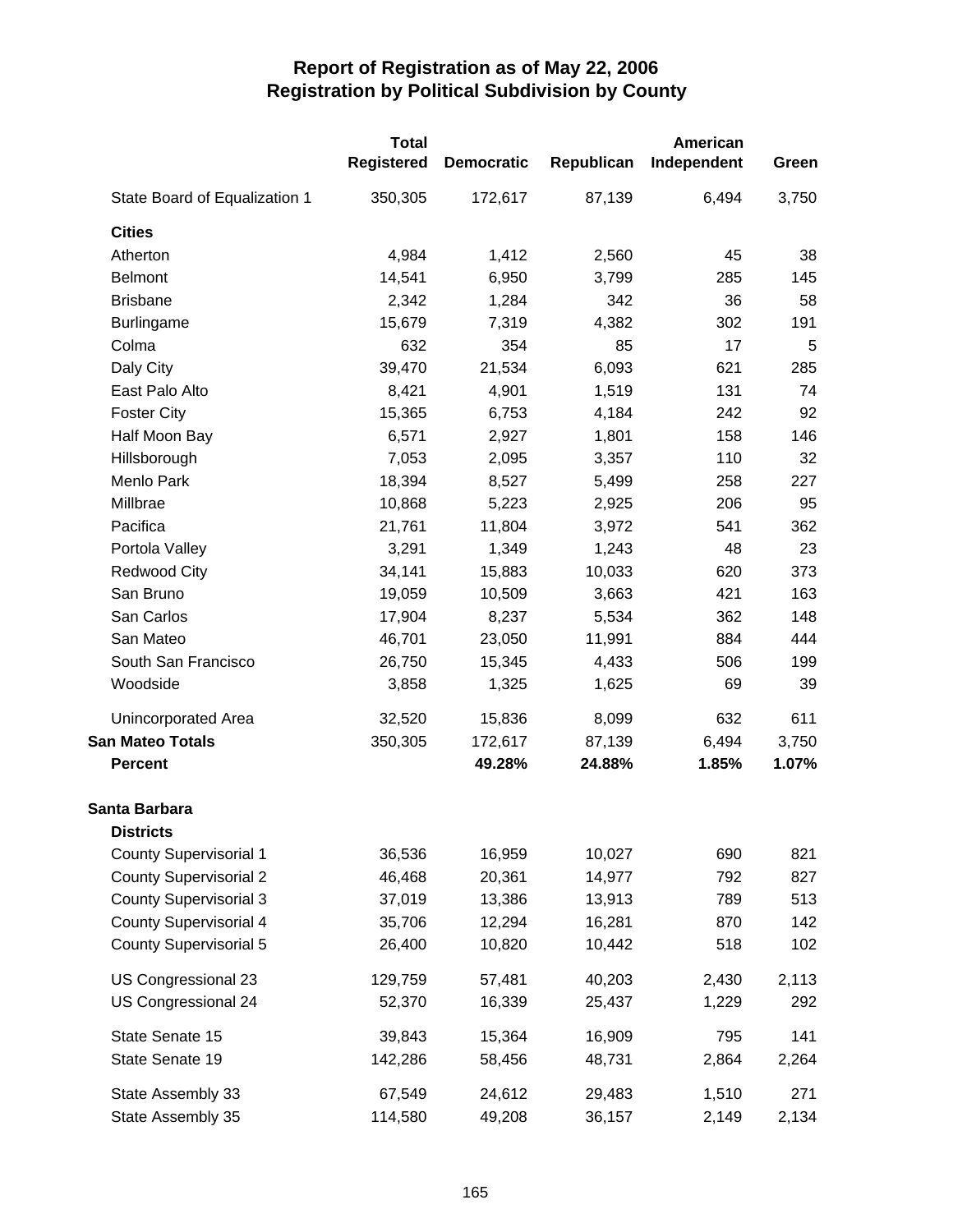|                                   | Libertarian | <b>Natural</b><br>Law | Peace and<br>Freedom | Other          | <b>Decline to</b><br><b>State</b> |
|-----------------------------------|-------------|-----------------------|----------------------|----------------|-----------------------------------|
| State Board of Equalization 1     | 1,638       | 342                   | 833                  | 890            | 76,602                            |
| <b>Cities</b>                     |             |                       |                      |                |                                   |
| Atherton                          | 25          | 1                     | 1                    | $\overline{7}$ | 895                               |
| <b>Belmont</b>                    | 94          | 8                     | 20                   | 33             | 3,207                             |
| <b>Brisbane</b>                   | 16          | $\overline{2}$        | $\overline{4}$       | 8              | 592                               |
| <b>Burlingame</b>                 | 75          | 6                     | 18                   | 37             | 3,349                             |
| Colma                             | $\mathbf 0$ | $\boldsymbol{0}$      | 5                    | 1              | 165                               |
| Daly City                         | 103         | 66                    | 139                  | 72             | 10,557                            |
| East Palo Alto                    | 34          | 21                    | 61                   | 17             | 1,663                             |
| <b>Foster City</b>                | 58          | 16                    | 24                   | 34             | 3,962                             |
| Half Moon Bay                     | 50          | 5                     | 18                   | 37             | 1,429                             |
| Hillsborough                      | 22          | 3                     | 5                    | 11             | 1,418                             |
| Menlo Park                        | 112         | $\overline{7}$        | 49                   | 44             | 3,671                             |
| Millbrae                          | 35          | 10                    | 18                   | 30             | 2,326                             |
| Pacifica                          | 109         | 18                    | 68                   | 62             | 4,825                             |
| Portola Valley                    | 34          | 1                     | 3                    | 5              | 585                               |
| <b>Redwood City</b>               | 182         | 19                    | 68                   | 101            | 6,862                             |
| San Bruno                         | 79          | 19                    | 58                   | 57             | 4,090                             |
| San Carlos                        | 82          | 8                     | 23                   | 40             | 3,470                             |
| San Mateo                         | 201         | 58                    | 95                   | 113            | 9,865                             |
| South San Francisco               | 75          | 40                    | 84                   | 47             | 6,021                             |
| Woodside                          | 19          | 1                     | 4                    | 15             | 761                               |
| Unincorporated Area               | 233         | 33                    | 68                   | 119            | 6,889                             |
| <b>San Mateo Totals</b>           | 1,638       | 342                   | 833                  | 890            | 76,602                            |
| <b>Percent</b>                    | 0.47%       | 0.10%                 | 0.24%                | 0.25%          | 21.87%                            |
| Santa Barbara<br><b>Districts</b> |             |                       |                      |                |                                   |
| <b>County Supervisorial 1</b>     | 218         | 42                    | 75                   | 466            | 7,238                             |
| <b>County Supervisorial 2</b>     | 286         | 45                    | 82                   | 456            | 8,642                             |
| <b>County Supervisorial 3</b>     | 243         | 23                    | 51                   | 363            | 7,738                             |
| <b>County Supervisorial 4</b>     | 158         | 18                    | 69                   | 318            | 5,556                             |
| <b>County Supervisorial 5</b>     | 136         | 18                    | 48                   | 269            | 4,047                             |
| US Congressional 23               | 796         | 121                   | 243                  | 1,372          | 25,000                            |
| US Congressional 24               | 245         | 25                    | 82                   | 500            | 8,221                             |
| State Senate 15                   | 179         | 27                    | 66                   | 389            | 5,973                             |
| State Senate 19                   | 862         | 119                   | 259                  | 1,483          | 27,248                            |
| State Assembly 33                 | 313         | 37                    | 123                  | 653            | 10,547                            |
| State Assembly 35                 | 728         | 109                   | 202                  | 1,219          | 22,674                            |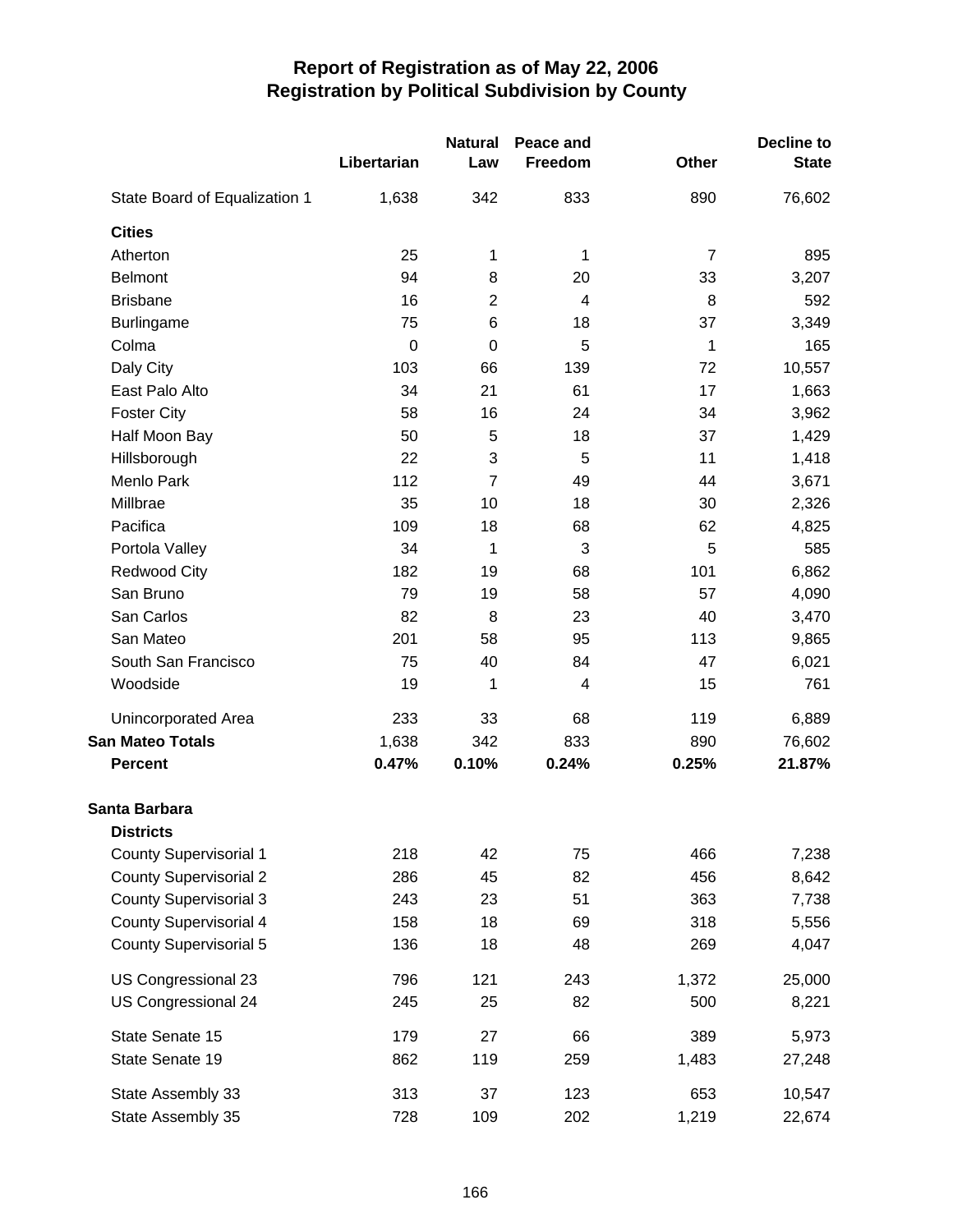|                               | <b>Total</b>      |                   |            | American    |       |
|-------------------------------|-------------------|-------------------|------------|-------------|-------|
|                               | <b>Registered</b> | <b>Democratic</b> | Republican | Independent | Green |
| State Board of Equalization 1 | 95,876            | 43,988            | 27,518     | 1,864       | 1,645 |
| State Board of Equalization 2 | 86,253            | 29,832            | 38,122     | 1,795       | 760   |
| <b>Cities</b>                 |                   |                   |            |             |       |
| <b>Buellton</b>               | 2,366             | 769               | 1,089      | 53          | 13    |
| Carpinteria                   | 6,060             | 2,757             | 1,897      | 131         | 99    |
| Goleta                        | 15,150            | 6,322             | 4,931      | 252         | 215   |
| Guadalupe                     | 1,794             | 1,090             | 344        | 32          | 6     |
| Lompoc                        | 13,712            | 5,348             | 5,280      | 397         | 62    |
| Santa Barbara                 | 43,649            | 21,353            | 10,653     | 809         | 1,046 |
| Santa Maria                   | 25,289            | 10,528            | 9,826      | 496         | 99    |
| Solvang                       | 2,982             | 849               | 1,586      | 58          | 18    |
| Unincorporated Area           | 71,127            | 24,804            | 30,034     | 1,431       | 847   |
| <b>Santa Barbara Totals</b>   | 182,129           | 73,820            | 65,640     | 3,659       | 2,405 |
| <b>Percent</b>                |                   | 40.53%            | 36.04%     | 2.01%       | 1.32% |
| <b>Santa Clara</b>            |                   |                   |            |             |       |
| <b>Districts</b>              |                   |                   |            |             |       |
| <b>County Supervisorial 1</b> | 168,135           | 70,822            | 55,800     | 3,466       | 1,120 |
| <b>County Supervisorial 2</b> | 106,595           | 56,114            | 20,423     | 2,208       | 951   |
| <b>County Supervisorial 3</b> | 136,367           | 60,215            | 33,055     | 2,519       | 783   |
| <b>County Supervisorial 4</b> | 154,750           | 71,405            | 43,157     | 3,190       | 1,353 |
| <b>County Supervisorial 5</b> | 181,797           | 77,100            | 51,162     | 2,319       | 1,818 |
| US Congressional 11           | 21,020            | 8,284             | 7,901      | 476         | 121   |
| US Congressional 14           | 182,263           | 80,286            | 50,725     | 2,485       | 1,931 |
| US Congressional 15           | 284,883           | 123,730           | 79,300     | 5,492       | 2,081 |
| US Congressional 16           | 259,478           | 123,356           | 65,671     | 5,249       | 1,892 |
| State Senate 10               | 58,971            | 24,658            | 14,314     | 1,115       | 297   |
| State Senate 11               | 258,867           | 115,068           | 74,245     | 4,590       | 2,303 |
| State Senate 13               | 318,363           | 154,678           | 72,304     | 6,093       | 2,723 |
| State Senate 15               | 111,443           | 41,252            | 42,734     | 1,904       | 702   |
| State Assembly 20             | 25,540            | 10,481            | 6,381      | 486         | 98    |
| State Assembly 21             | 125,636           | 53,795            | 40,171     | 1,746       | 1,247 |
| State Assembly 22             | 177,652           | 76,995            | 44,625     | 3,002       | 1,570 |
| State Assembly 23             | 143,409           | 71,743            | 30,542     | 2,968       | 1,050 |
| State Assembly 24             | 211,777           | 95,225            | 61,738     | 4,211       | 1,735 |
| State Assembly 27             | 25,849            | 10,146            | 9,753      | 590         | 156   |
| State Assembly 28             | 37,781            | 17,271            | 10,387     | 699         | 169   |
| State Board of Equalization 1 | 747,644           | 335,656           | 203,597    | 13,702      | 6,025 |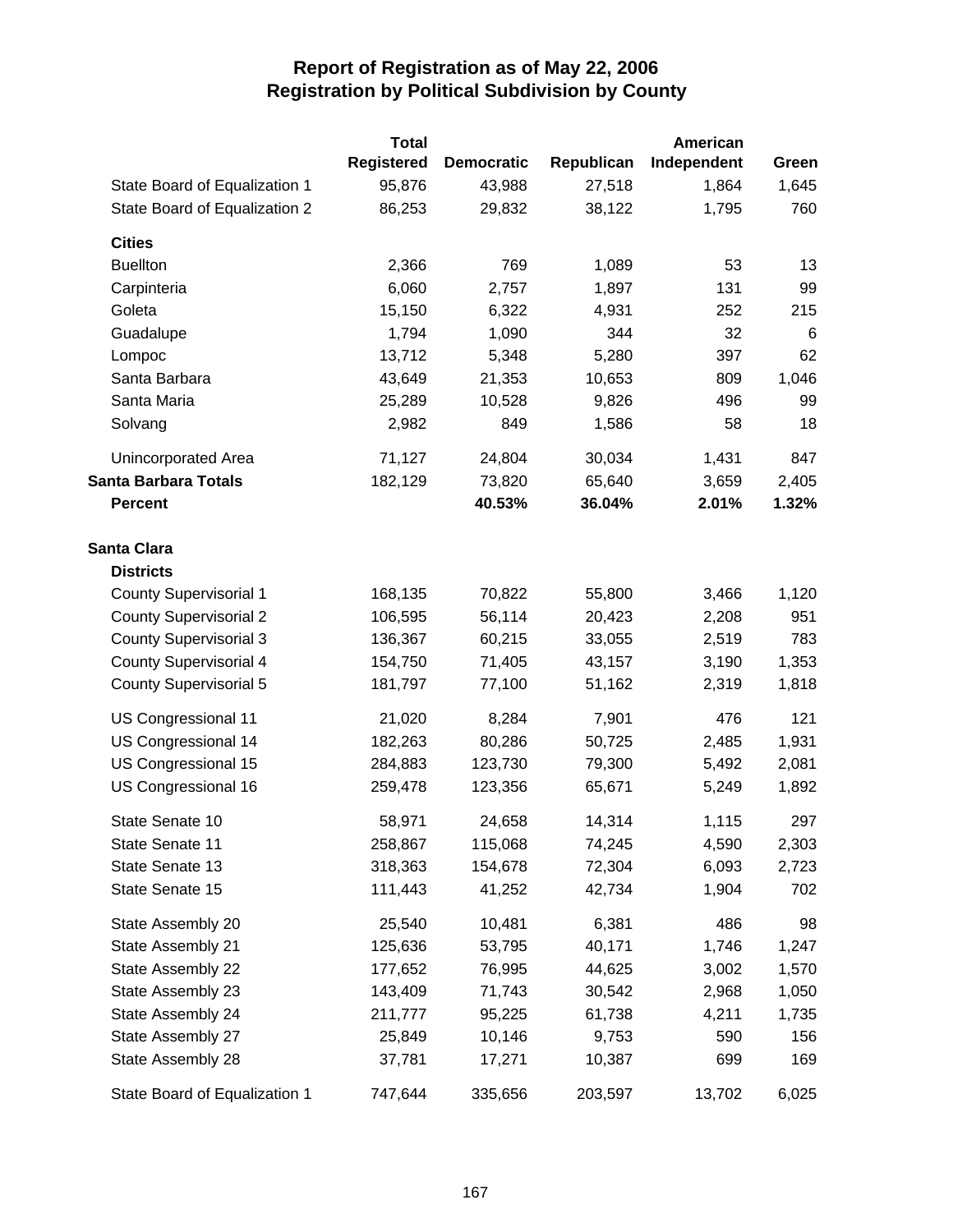|                               |             | <b>Natural</b> | Peace and      |              | <b>Decline to</b> |
|-------------------------------|-------------|----------------|----------------|--------------|-------------------|
|                               | Libertarian | Law            | Freedom        | <b>Other</b> | <b>State</b>      |
| State Board of Equalization 1 | 628         | 92             | 185            | 1,018        | 18,938            |
| State Board of Equalization 2 | 413         | 54             | 140            | 854          | 14,283            |
| <b>Cities</b>                 |             |                |                |              |                   |
| <b>Buellton</b>               | 14          | 1              | 5              | 25           | 397               |
| Carpinteria                   | 27          | 3              | 9              | 74           | 1,063             |
| Goleta                        | 93          | 14             | 19             | 156          | 3,148             |
| Guadalupe                     | 10          | 1              | $\overline{7}$ | 11           | 293               |
| Lompoc                        | 65          | 6              | 44             | 121          | 2,389             |
| Santa Barbara                 | 288         | 60             | 87             | 513          | 8,840             |
| Santa Maria                   | 127         | 18             | 48             | 259          | 3,888             |
| Solvang                       | 12          | $\overline{2}$ | $\overline{2}$ | 28           | 427               |
| Unincorporated Area           | 405         | 41             | 104            | 685          | 12,776            |
| <b>Santa Barbara Totals</b>   | 1,041       | 146            | 325            | 1,872        | 33,221            |
| <b>Percent</b>                | 0.57%       | 0.08%          | 0.18%          | 1.03%        | 18.24%            |
| <b>Santa Clara</b>            |             |                |                |              |                   |
| <b>Districts</b>              |             |                |                |              |                   |
| <b>County Supervisorial 1</b> | 895         | 125            | 392            | 368          | 35,147            |
| <b>County Supervisorial 2</b> | 646         | 129            | 482            | 240          | 25,402            |
| <b>County Supervisorial 3</b> | 685         | 123            | 443            | 342          | 38,202            |
| <b>County Supervisorial 4</b> | 1,068       | 126            | 393            | 447          | 33,611            |
| <b>County Supervisorial 5</b> | 1,103       | 128            | 317            | 450          | 47,400            |
| US Congressional 11           | 102         | 13             | 43             | 47           | 4,033             |
| US Congressional 14           | 1,173       | 147            | 345            | 469          | 44,702            |
| US Congressional 15           | 1,690       | 218            | 740            | 733          | 70,899            |
| US Congressional 16           | 1,432       | 253            | 899            | 598          | 60,128            |
| State Senate 10               | 272         | 53             | 197            | 153          | 17,912            |
| State Senate 11               | 1,598       | 206            | 535            | 635          | 59,687            |
| State Senate 13               | 1,972       | 316            | 1,107          | 788          | 78,382            |
| State Senate 15               | 555         | 56             | 188            | 271          | 23,781            |
| State Assembly 20             | 102         | 21             | 92             | 59           | 7,820             |
| State Assembly 21             | 698         | 82             | 188            | 274          | 27,435            |
| State Assembly 22             | 1,227       | 139            | 447            | 485          | 49,162            |
| State Assembly 23             | 744         | 163            | 636            | 330          | 35,233            |
| State Assembly 24             | 1,315       | 172            | 518            | 577          | 46,286            |
| State Assembly 27             | 131         | 17             | 49             | 61           | 4,946             |
| State Assembly 28             | 180         | 37             | 97             | 61           | 8,880             |
| State Board of Equalization 1 | 4,397       | 631            | 2,027          | 1,847        | 179,762           |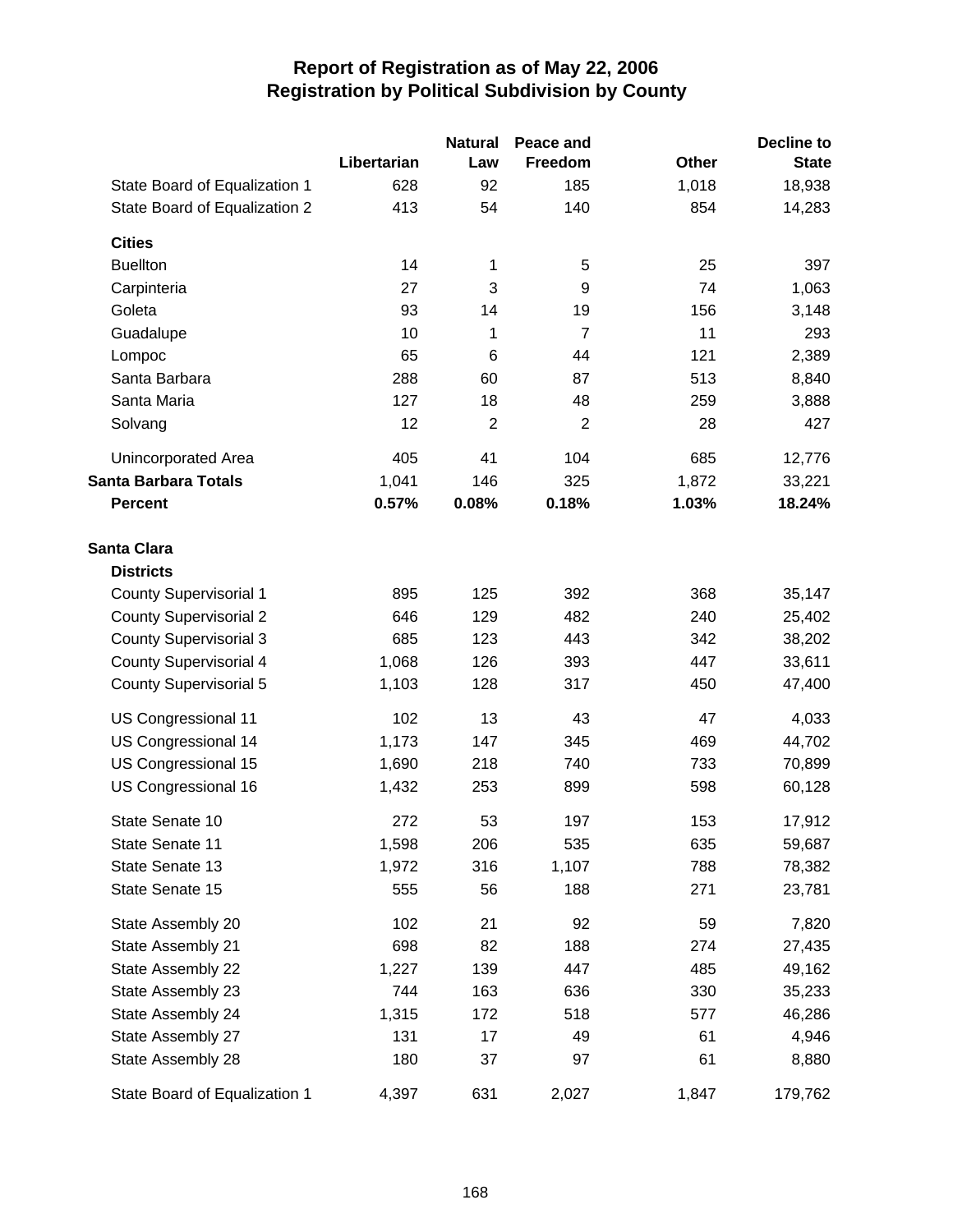|                               | <b>Total</b>      |                   |            | American    |       |
|-------------------------------|-------------------|-------------------|------------|-------------|-------|
|                               | <b>Registered</b> | <b>Democratic</b> | Republican | Independent | Green |
| <b>Cities</b>                 |                   |                   |            |             |       |
| Campbell                      | 18,058            | 8,057             | 5,169      | 405         | 190   |
| Cupertino                     | 25,344            | 9,301             | 6,980      | 336         | 161   |
| Gilroy                        | 16,906            | 8,235             | 4,830      | 337         | 89    |
| Los Altos                     | 18,388            | 7,244             | 6,928      | 206         | 151   |
| Los Altos Hills               | 5,540             | 1,772             | 2,295      | 66          | 35    |
| Los Gatos                     | 17,928            | 7,102             | 6,781      | 335         | 148   |
| <b>Milpitas</b>               | 23,626            | 9,756             | 5,794      | 454         | 91    |
| Monte Sereno                  | 2,297             | 828               | 1,034      | 32          | 10    |
| Morgan Hill                   | 16,681            | 6,623             | 6,115      | 388         | 95    |
| <b>Mountain View</b>          | 32,049            | 15,364            | 6,882      | 502         | 475   |
| Palo Alto                     | 36,804            | 18,899            | 7,662      | 387         | 560   |
| San Jose                      | 372,196           | 171,554           | 96,405     | 7,416       | 2,692 |
| Santa Clara                   | 43,507            | 20,351            | 10,927     | 913         | 351   |
| Saratoga                      | 19,205            | 6,163             | 7,746      | 218         | 113   |
| Sunnyvale                     | 53,189            | 23,522            | 13,934     | 857         | 440   |
| <b>Unincorporated Area</b>    | 45,926            | 20,885            | 14,115     | 850         | 424   |
| <b>Santa Clara Totals</b>     | 747,644           | 335,656           | 203,597    | 13,702      | 6,025 |
| <b>Percent</b>                |                   | 44.90%            | 27.23%     | 1.83%       | 0.81% |
| <b>Santa Cruz</b>             |                   |                   |            |             |       |
| <b>Districts</b>              |                   |                   |            |             |       |
| <b>County Supervisorial 1</b> | 30,272            | 15,604            | 6,676      | 561         | 935   |
| <b>County Supervisorial 2</b> | 30,599            | 15,494            | 7,939      | 554         | 649   |
| <b>County Supervisorial 3</b> | 32,222            | 18,783            | 3,733      | 486         | 1,841 |
| <b>County Supervisorial 4</b> | 16,272            | 9,911             | 3,064      | 256         | 155   |
| <b>County Supervisorial 5</b> | 32,005            | 15,015            | 7,987      | 668         | 1,137 |
| US Congressional 14           | 44,001            | 20,501            | 11,779     | 856         | 1,379 |
| US Congressional 17           | 97,369            | 54,306            | 17,620     | 1,669       | 3,338 |
| State Senate 11               | 85,757            | 46,783            | 14,368     | 1,581       | 3,749 |
| State Senate 15               | 55,613            | 28,024            | 15,031     | 944         | 968   |
| State Assembly 27             | 122,435           | 63,258            | 25,843     | 2,219       | 4,534 |
| State Assembly 28             | 18,935            | 11,549            | 3,556      | 306         | 183   |
| State Board of Equalization 1 | 141,370           | 74,807            | 29,399     | 2,525       | 4,717 |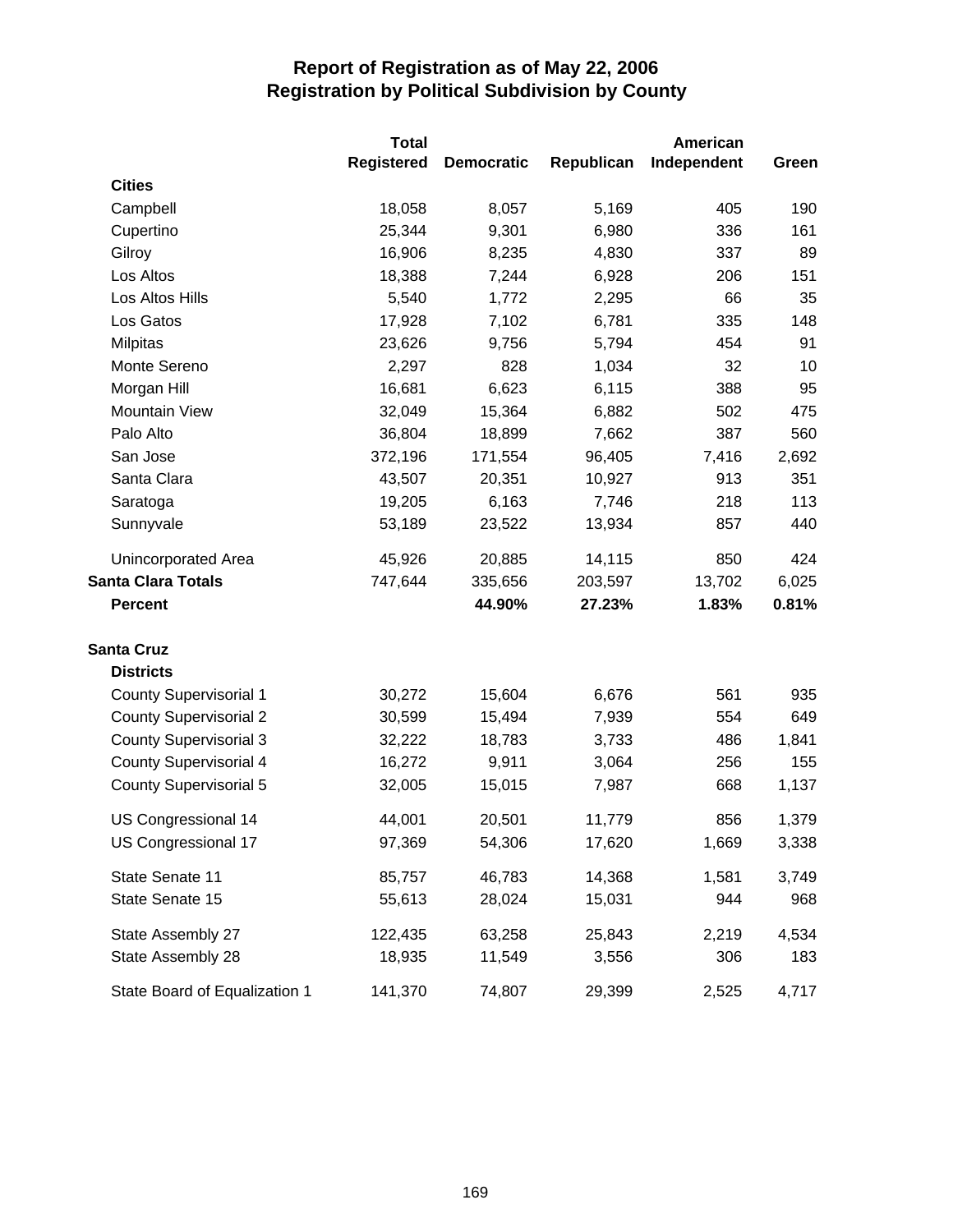|                               |             | <b>Natural</b>          | Peace and |                | Decline to   |
|-------------------------------|-------------|-------------------------|-----------|----------------|--------------|
|                               | Libertarian | Law                     | Freedom   | <b>Other</b>   | <b>State</b> |
| <b>Cities</b>                 |             |                         |           |                |              |
| Campbell                      | 173         | 15                      | 52        | 67             | 3,930        |
| Cupertino                     | 128         | 11                      | 49        | 69             | 8,309        |
| Gilroy                        | 83          | 15                      | 30        | 24             | 3,263        |
| Los Altos                     | 90          | 12                      | 16        | 61             | 3,680        |
| Los Altos Hills               | 28          | 1                       | 5         | 14             | 1,324        |
| Los Gatos                     | 112         | $\overline{\mathbf{4}}$ | 41        | 46             | 3,359        |
| <b>Milpitas</b>               | 97          | 21                      | 83        | 51             | 7,279        |
| Monte Sereno                  | 10          | $\mathbf 0$             | 4         | $\overline{7}$ | 372          |
| Morgan Hill                   | 84          | 12                      | 33        | 35             | 3,296        |
| <b>Mountain View</b>          | 285         | 35                      | 113       | 72             | 8,321        |
| Palo Alto                     | 218         | 38                      | 51        | 64             | 8,925        |
| San Jose                      | 2,089       | 346                     | 1,203     | 870            | 89,621       |
| Santa Clara                   | 281         | 37                      | 111       | 127            | 10,409       |
| Saratoga                      | 80          | 13                      | 17        | 52             | 4,803        |
| Sunnyvale                     | 365         | 37                      | 116       | 167            | 13,751       |
| <b>Unincorporated Area</b>    | 274         | 34                      | 103       | 121            | 9,120        |
| <b>Santa Clara Totals</b>     | 4,397       | 631                     | 2,027     | 1,847          | 179,762      |
| <b>Percent</b>                | 0.59%       | 0.08%                   | 0.27%     | 0.25%          | 24.04%       |
| <b>Santa Cruz</b>             |             |                         |           |                |              |
| <b>Districts</b>              |             |                         |           |                |              |
| <b>County Supervisorial 1</b> | 259         | 31                      | 89        | 270            | 5,847        |
| <b>County Supervisorial 2</b> | 225         | 27                      | 92        | 223            | 5,396        |
| <b>County Supervisorial 3</b> | 273         | 40                      | 122       | 253            | 6,691        |
| <b>County Supervisorial 4</b> | 60          | 21                      | 88        | 68             | 2,649        |
| <b>County Supervisorial 5</b> | 399         | 31                      | 93        | 298            | 6,377        |
| US Congressional 14           | 520         | 47                      | 121       | 403            | 8,395        |
| US Congressional 17           | 696         | 103                     | 363       | 709            | 18,565       |
| State Senate 11               | 825         | 96                      | 304       | 725            | 17,326       |
| State Senate 15               | 391         | 54                      | 180       | 387            | 9,634        |
| State Assembly 27             | 1,147       | 127                     | 383       | 1,031          | 23,893       |
| State Assembly 28             | 69          | 23                      | 101       | 81             | 3,067        |
| State Board of Equalization 1 | 1,216       | 150                     | 484       | 1,112          | 26,960       |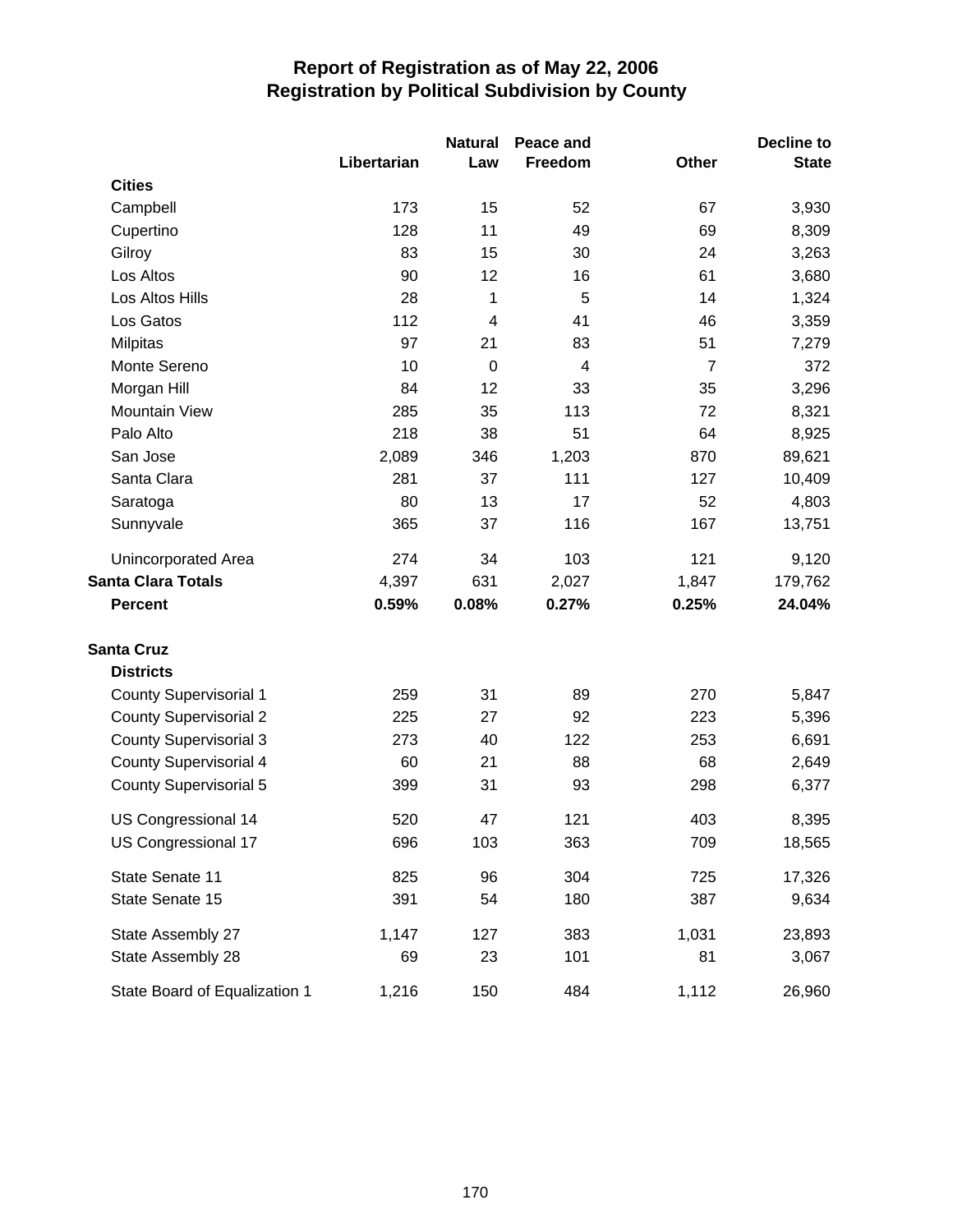|                               | <b>Total</b>      |                   |            | American    |            |
|-------------------------------|-------------------|-------------------|------------|-------------|------------|
|                               | <b>Registered</b> | <b>Democratic</b> | Republican | Independent | Green      |
| <b>Cities</b>                 |                   |                   |            |             |            |
| Capitola                      | 5,926             | 3,071             | 1,251      | 137         | 149        |
| Santa Cruz                    | 34,837            | 20,238            | 4,122      | 558         | 1,948      |
| <b>Scotts Valley</b>          | 7,194             | 2,896             | 2,660      | 144         | 93         |
| Watsonville                   | 13,539            | 8,486             | 2,367      | 210         | 97         |
| Unincorporated Area           | 79,874            | 40,116            | 18,999     | 1,476       | 2,430      |
| <b>Santa Cruz Totals</b>      | 141,370           | 74,807            | 29,399     | 2,525       | 4,717      |
| <b>Percent</b>                |                   | 52.92%            | 20.80%     | 1.79%       | 3.34%      |
| <b>Shasta</b>                 |                   |                   |            |             |            |
| <b>Districts</b>              |                   |                   |            |             |            |
| <b>County Supervisorial 1</b> | 17,602            | 5,527             | 8,377      | 476         | 154        |
| <b>County Supervisorial 2</b> | 17,933            | 5,576             | 8,673      | 506         | 122        |
| <b>County Supervisorial 3</b> | 17,212            | 5,041             | 8,694      | 477         | 85         |
| <b>County Supervisorial 4</b> | 17,842            | 5,377             | 8,774      | 477         | 105        |
| <b>County Supervisorial 5</b> | 18,698            | 5,546             | 9,573      | 518         | 88         |
| US Congressional 2            | 89,287            | 27,067            | 44,091     | 2,454       | 554        |
| State Senate 4                | 89,287            | 27,067            | 44,091     | 2,454       | 554        |
| State Assembly 2              | 89,287            | 27,067            | 44,091     | 2,454       | 554        |
| State Board of Equalization 2 | 89,287            | 27,067            | 44,091     | 2,454       | 554        |
| <b>Cities</b>                 |                   |                   |            |             |            |
| Anderson                      | 3,798             | 1,388             | 1,553      | 117         | 13         |
| Redding                       | 42,993            | 12,780            | 21,565     | 1,067       | 301        |
| Shasta Lake                   | 4,608             | 1,640             | 1,910      | 152         | 25         |
| Unincorporated Area           | 37,888            | 11,259            | 19,063     | 1,118       | 215        |
| <b>Shasta Totals</b>          | 89,287            | 27,067            | 44,091     | 2,454       | 554        |
| <b>Percent</b>                |                   | 30.31%            | 49.38%     | 2.75%       | 0.62%      |
| <b>Sierra</b>                 |                   |                   |            |             |            |
| <b>Districts</b>              |                   |                   |            |             |            |
| <b>County Supervisorial 1</b> | 550               | 157               | 219        | 19          | 10         |
| <b>County Supervisorial 2</b> | 455               | 151               | 196        | 17          | 3          |
| <b>County Supervisorial 3</b> | 461               | 128               | 220        | 16          | 4          |
| <b>County Supervisorial 4</b> | 373               | 135               | 159        | 15          | $\sqrt{2}$ |
| <b>County Supervisorial 5</b> | 416               | 130               | 169        | 15          | 5          |
| US Congressional 4            | 2,255             | 701               | 963        | 82          | 24         |
| State Senate 1                | 2,255             | 701               | 963        | 82          | 24         |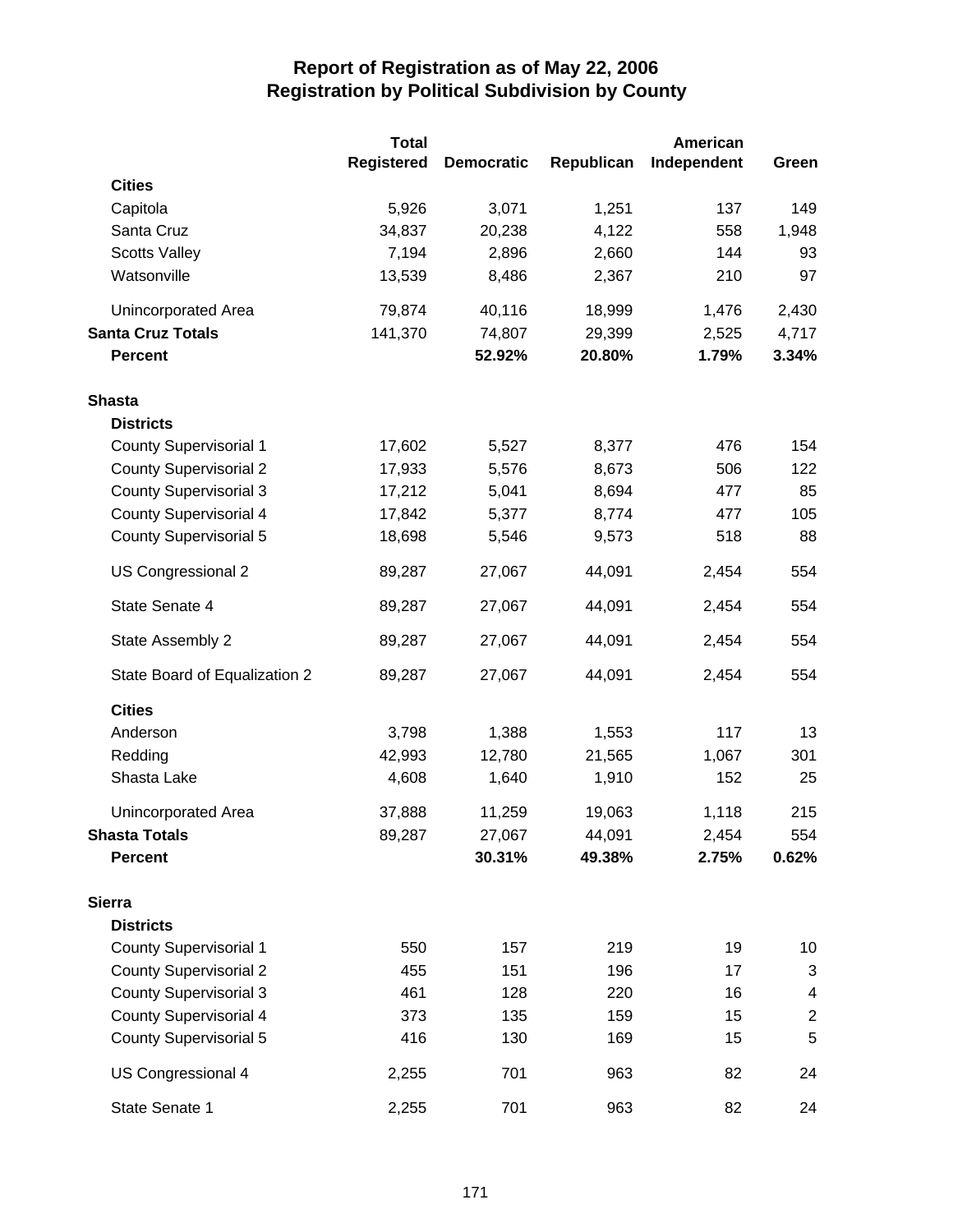|                               |                | <b>Natural</b> | Peace and      |                | <b>Decline to</b> |
|-------------------------------|----------------|----------------|----------------|----------------|-------------------|
|                               | Libertarian    | Law            | Freedom        | Other          | <b>State</b>      |
| <b>Cities</b>                 |                |                |                |                |                   |
| Capitola                      | 43             | 4              | 24             | 55             | 1,192             |
| Santa Cruz                    | 260            | 37             | 135            | 262            | 7,277             |
| <b>Scotts Valley</b>          | 41             | 8              | 5              | 62             | 1,285             |
| Watsonville                   | 51             | 13             | 66             | 52             | 2,197             |
| Unincorporated Area           | 821            | 88             | 254            | 681            | 15,009            |
| <b>Santa Cruz Totals</b>      | 1,216          | 150            | 484            | 1,112          | 26,960            |
| <b>Percent</b>                | 0.86%          | 0.11%          | 0.34%          | 0.79%          | 19.07%            |
| <b>Shasta</b>                 |                |                |                |                |                   |
| <b>Districts</b>              |                |                |                |                |                   |
| County Supervisorial 1        | 113            | 14             | 34             | 38             | 2,869             |
| <b>County Supervisorial 2</b> | 126            | 10             | 39             | 43             | 2,838             |
| <b>County Supervisorial 3</b> | 86             | 5              | 40             | 50             | 2,734             |
| <b>County Supervisorial 4</b> | 106            | 5              | 55             | 39             | 2,904             |
| <b>County Supervisorial 5</b> | 128            | 12             | 37             | 44             | 2,752             |
| US Congressional 2            | 559            | 46             | 205            | 214            | 14,097            |
| State Senate 4                | 559            | 46             | 205            | 214            | 14,097            |
| State Assembly 2              | 559            | 46             | 205            | 214            | 14,097            |
| State Board of Equalization 2 | 559            | 46             | 205            | 214            | 14,097            |
| <b>Cities</b>                 |                |                |                |                |                   |
| Anderson                      | 30             | 6              | 13             | 10             | 668               |
| Redding                       | 263            | 22             | 95             | 83             | 6,817             |
| Shasta Lake                   | 21             | 3              | 21             | 13             | 823               |
| <b>Unincorporated Area</b>    | 245            | 15             | 76             | 108            | 5,789             |
| <b>Shasta Totals</b>          | 559            | 46             | 205            | 214            | 14,097            |
| <b>Percent</b>                | 0.63%          | 0.05%          | 0.23%          | 0.24%          | 15.79%            |
| <b>Sierra</b>                 |                |                |                |                |                   |
| <b>Districts</b>              |                |                |                |                |                   |
| <b>County Supervisorial 1</b> | 10             | $\mathbf 0$    | $\mathbf 0$    | 11             | 124               |
| <b>County Supervisorial 2</b> | 5              | 0              | 1              | 5              | 77                |
| <b>County Supervisorial 3</b> | 5              | 0              | 3              | 7              | 78                |
| <b>County Supervisorial 4</b> | $\overline{c}$ | 0              | $\mathbf 0$    | $\overline{c}$ | 58                |
| <b>County Supervisorial 5</b> | 5              | 0              | $\overline{2}$ | 5              | 85                |
| US Congressional 4            | 27             | $\pmb{0}$      | 6              | 30             | 422               |
| State Senate 1                | 27             | $\pmb{0}$      | 6              | 30             | 422               |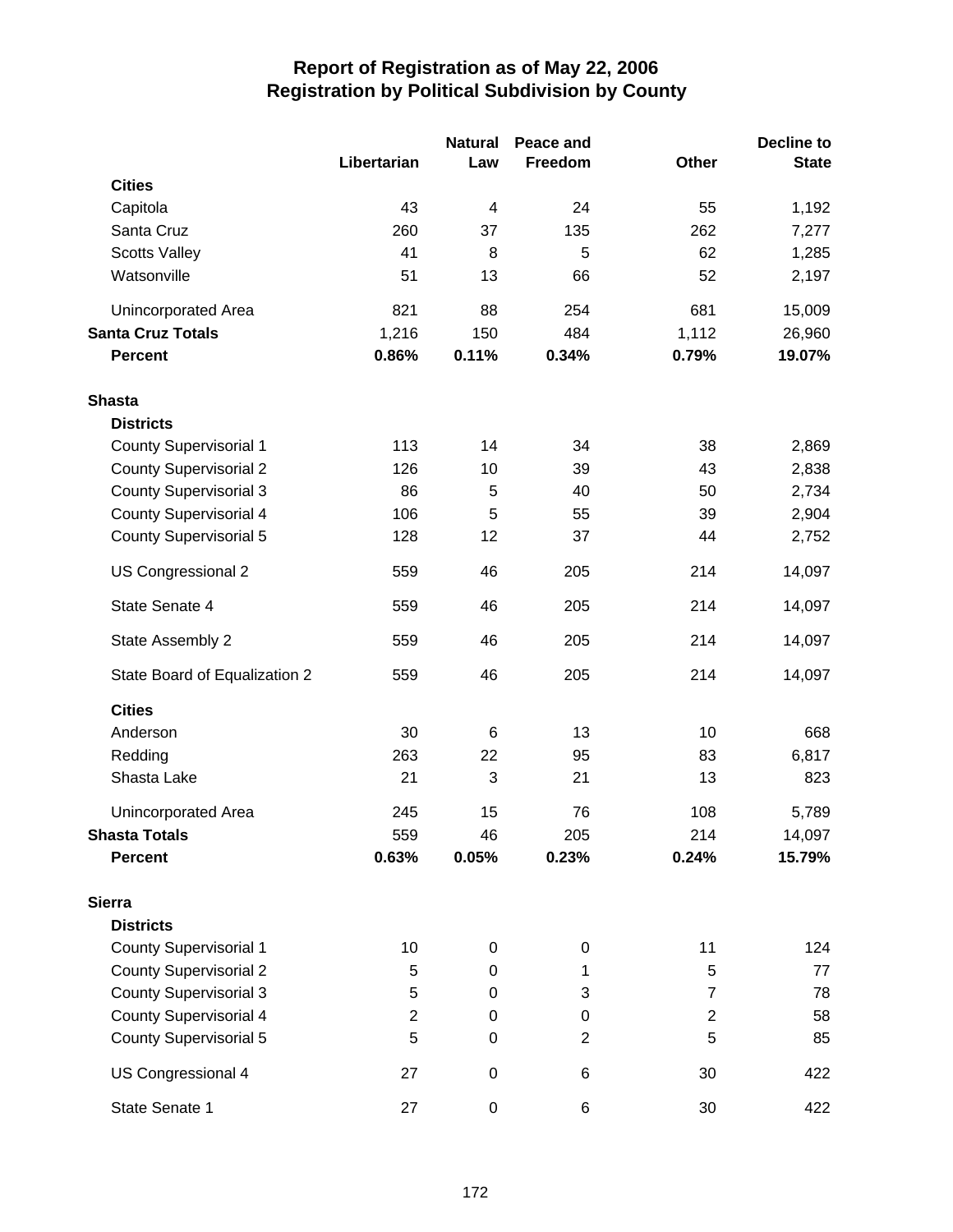|                               | <b>Total</b>      |                   |            | American    |             |
|-------------------------------|-------------------|-------------------|------------|-------------|-------------|
|                               | <b>Registered</b> | <b>Democratic</b> | Republican | Independent | Green       |
| State Assembly 3              | 2,255             | 701               | 963        | 82          | 24          |
| State Board of Equalization 2 | 2,255             | 701               | 963        | 82          | 24          |
| <b>Cities</b>                 |                   |                   |            |             |             |
| Loyalton                      | 450               | 177               | 173        | 14          | 3           |
| <b>Unincorporated Area</b>    | 1,805             | 524               | 790        | 68          | 21          |
| <b>Sierra Totals</b>          | 2,255             | 701               | 963        | 82          | 24          |
| <b>Percent</b>                |                   | 31.09%            | 42.71%     | 3.64%       | 1.06%       |
| Siskiyou                      |                   |                   |            |             |             |
| <b>Districts</b>              |                   |                   |            |             |             |
| <b>County Supervisorial 1</b> | 4,374             | 1,429             | 2,022      | 156         | 21          |
| <b>County Supervisorial 2</b> | 5,278             | 2,260             | 1,698      | 152         | 89          |
| <b>County Supervisorial 3</b> | 5,081             | 2,003             | 1,977      | 142         | 49          |
| <b>County Supervisorial 4</b> | 5,264             | 1,710             | 2,472      | 161         | 18          |
| <b>County Supervisorial 5</b> | 5,163             | 1,540             | 2,439      | 159         | 56          |
| US Congressional 2            | 25,160            | 8,942             | 10,608     | 770         | 233         |
| State Senate 4                | 25,160            | 8,942             | 10,608     | 770         | 233         |
| State Assembly 2              | 25,160            | 8,942             | 10,608     | 770         | 233         |
| State Board of Equalization 2 | 25,160            | 8,942             | 10,608     | 770         | 233         |
| <b>Cities</b>                 |                   |                   |            |             |             |
| Dorris                        | 374               | 137               | 161        | 13          | 0           |
| Dunsmuir                      | 934               | 464               | 234        | 28          | 15          |
| Etna                          | 445               | 154               | 216        | 13          | 3           |
| Fort Jones                    | 376               | 117               | 176        | 10          | $\mathbf 0$ |
| Montague                      | 676               | 206               | 302        | 29          | 1           |
| Mt. Shasta                    | 1,981             | 895               | 537        | 58          | 39          |
| Tulelake                      | 291               | 84                | 160        | 10          | $\mathbf 1$ |
| Weed                          | 1,309             | 683               | 332        | 49          | 9           |
| Yreka                         | 4,059             | 1,388             | 1,809      | 124         | 15          |
| <b>Unincorporated Area</b>    | 14,715            | 4,814             | 6,681      | 436         | 150         |
| <b>Siskiyou Totals</b>        | 25,160            | 8,942             | 10,608     | 770         | 233         |
| Percent                       |                   | 35.54%            | 42.16%     | 3.06%       | 0.93%       |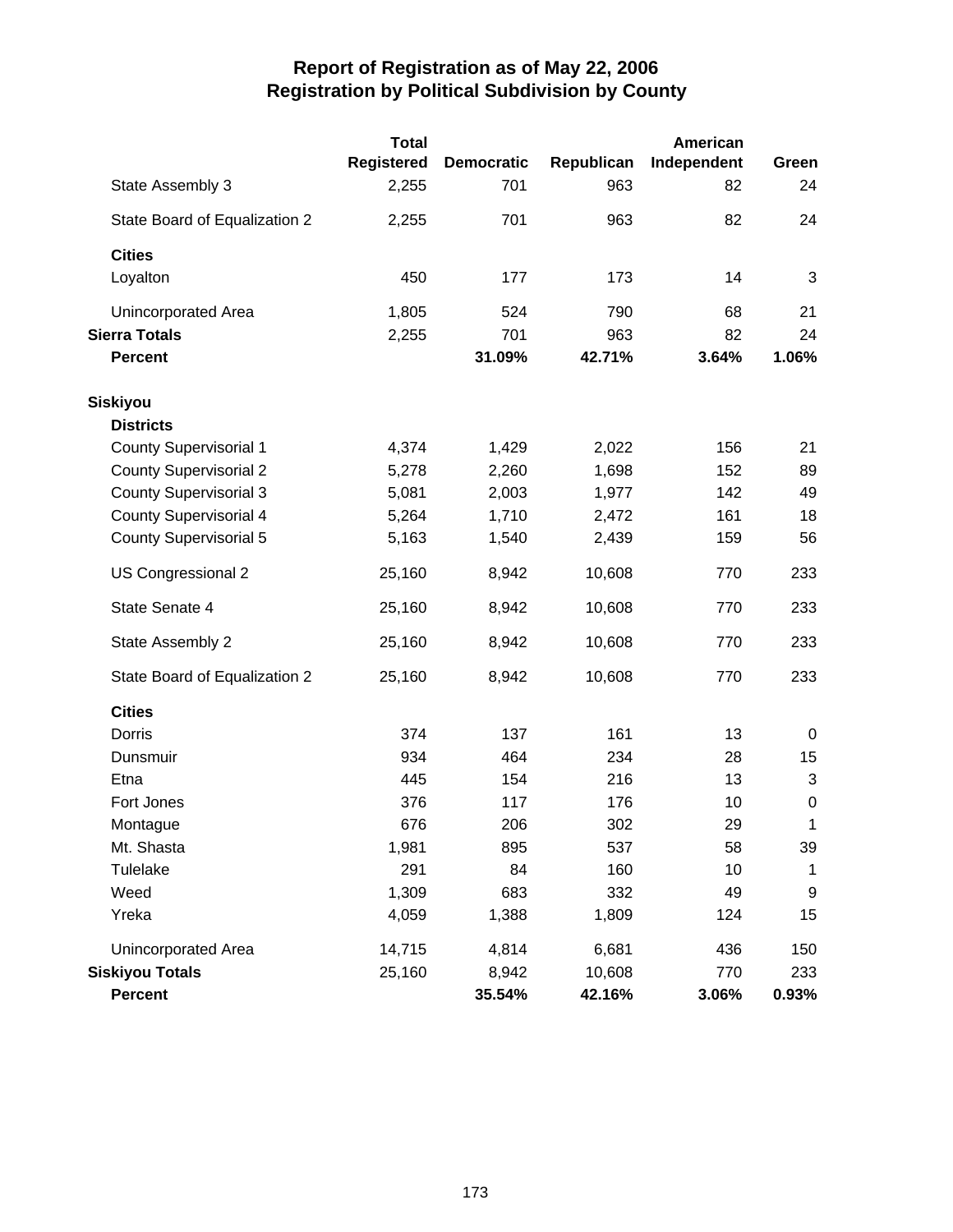|                               |             | <b>Natural</b>           | <b>Peace and</b> |                  | <b>Decline to</b> |
|-------------------------------|-------------|--------------------------|------------------|------------------|-------------------|
|                               | Libertarian | Law                      | Freedom          | <b>Other</b>     | <b>State</b>      |
| State Assembly 3              | 27          | 0                        | 6                | 30               | 422               |
| State Board of Equalization 2 | 27          | $\boldsymbol{0}$         | 6                | 30               | 422               |
| <b>Cities</b>                 |             |                          |                  |                  |                   |
| Loyalton                      | 4           | $\mathbf 0$              | 0                | 4                | 75                |
| Unincorporated Area           | 23          | 0                        | 6                | 26               | 347               |
| <b>Sierra Totals</b>          | 27          | 0                        | 6                | 30               | 422               |
| <b>Percent</b>                | 1.20%       | 0.00%                    | 0.27%            | 1.33%            | 18.71%            |
| <b>Siskiyou</b>               |             |                          |                  |                  |                   |
| <b>Districts</b>              |             |                          |                  |                  |                   |
| <b>County Supervisorial 1</b> | 51          | 3                        | $\overline{7}$   | 5                | 680               |
| <b>County Supervisorial 2</b> | 46          | 28                       | 23               | 3                | 979               |
| <b>County Supervisorial 3</b> | 42          | 14                       | 12               | 6                | 836               |
| County Supervisorial 4        | 43          | $\overline{2}$           | 8                | $\overline{2}$   | 848               |
| <b>County Supervisorial 5</b> | 77          | $\overline{\mathcal{A}}$ | 12               | $\overline{7}$   | 869               |
| US Congressional 2            | 259         | 51                       | 62               | 23               | 4,212             |
| State Senate 4                | 259         | 51                       | 62               | 23               | 4,212             |
| State Assembly 2              | 259         | 51                       | 62               | 23               | 4,212             |
| State Board of Equalization 2 | 259         | 51                       | 62               | 23               | 4,212             |
| <b>Cities</b>                 |             |                          |                  |                  |                   |
| Dorris                        | 5           | $\mathbf 0$              | 0                | 1                | 57                |
| Dunsmuir                      | 13          | 3                        | 6                | 1                | 170               |
| Etna                          | 1           | $\mathbf 0$              | 0                | 0                | 58                |
| Fort Jones                    | 6           | $\mathbf 0$              | $\mathbf 0$      | $\boldsymbol{0}$ | 67                |
| Montague                      | 12          | 0                        | 2                | 1                | 123               |
| Mt. Shasta                    | 14          | 10                       | 6                | 1                | 421               |
| Tulelake                      | $\mathbf 0$ | $\boldsymbol{0}$         | 1                | $\boldsymbol{0}$ | 35                |
| Weed                          | 10          | 1                        | 6                | $\overline{c}$   | 217               |
| Yreka                         | 37          | $\overline{c}$           | 8                | $\mathbf 2$      | 674               |
| <b>Unincorporated Area</b>    | 161         | 35                       | 33               | 15               | 2,390             |
| <b>Siskiyou Totals</b>        | 259         | 51                       | 62               | 23               | 4,212             |
| Percent                       | 1.03%       | 0.20%                    | 0.25%            | 0.09%            | 16.74%            |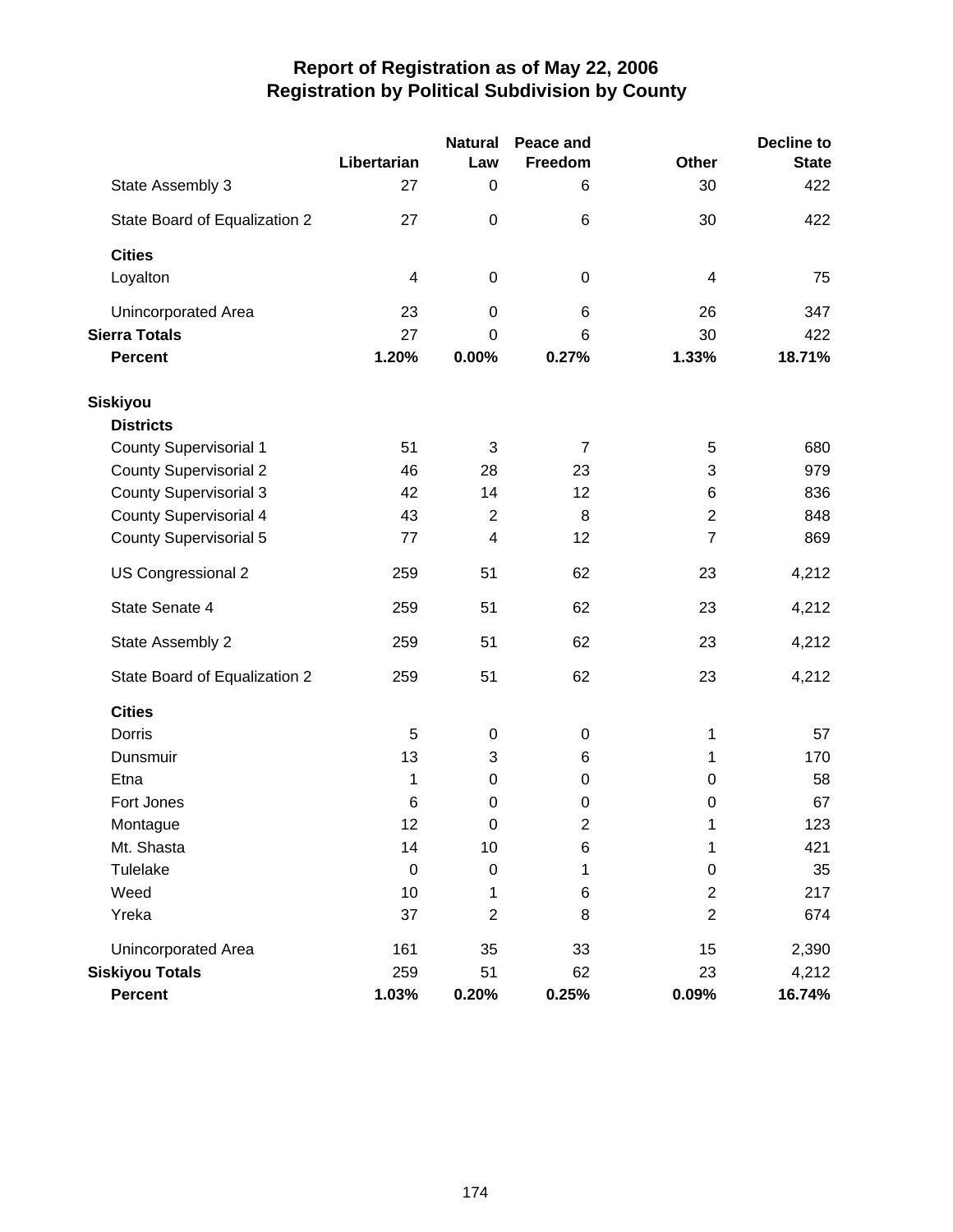|                               | <b>Total</b>      |                   |            | American    |       |
|-------------------------------|-------------------|-------------------|------------|-------------|-------|
|                               | <b>Registered</b> | <b>Democratic</b> | Republican | Independent | Green |
| Solano                        |                   |                   |            |             |       |
| <b>Districts</b>              |                   |                   |            |             |       |
| <b>County Supervisorial 1</b> | 30,424            | 18,530            | 5,348      | 522         | 204   |
| <b>County Supervisorial 2</b> | 36,874            | 19,148            | 9,405      | 703         | 287   |
| <b>County Supervisorial 3</b> | 29,729            | 14,581            | 8,361      | 588         | 110   |
| <b>County Supervisorial 4</b> | 30,272            | 12,564            | 11,173     | 646         | 148   |
| <b>County Supervisorial 5</b> | 36,626            | 15,014            | 13,518     | 757         | 151   |
| US Congressional 3            | 7,140             | 2,785             | 3,037      | 148         | 45    |
| US Congressional 7            | 100,491           | 50,680            | 27,628     | 1,970       | 635   |
| US Congressional 10           | 56,294            | 26,372            | 17,140     | 1,098       | 220   |
| State Senate 2                | 71,899            | 39,072            | 17,400     | 1,327       | 530   |
| State Senate 5                | 92,026            | 40,765            | 30,405     | 1,889       | 370   |
| State Assembly 7              | 51,389            | 29,644            | 10,778     | 875         | 342   |
| State Assembly 8              | 112,536           | 50,193            | 37,027     | 2,341       | 558   |
| State Board of Equalization 1 | 163,925           | 79,837            | 47,805     | 3,216       | 900   |
| <b>Cities</b>                 |                   |                   |            |             |       |
| Benicia                       | 15,020            | 7,159             | 4,394      | 329         | 162   |
| Dixon                         | 6,936             | 2,696             | 2,782      | 135         | 36    |
| Fairfield                     | 37,050            | 17,576            | 11,111     | 724         | 145   |
| Rio Vista                     | 3,731             | 1,635             | 1,455      | 76          | 15    |
| Suisun City                   | 10,037            | 5,235             | 2,322      | 189         | 29    |
| Vacaville                     | 36,602            | 14,765            | 13,583     | 810         | 152   |
| Vallejo                       | 45,088            | 27,280            | 8,045      | 776         | 293   |
| Unincorporated Area           | 9,461             | 3,491             | 4,113      | 177         | 68    |
| <b>Solano Totals</b>          | 163,925           | 79,837            | 47,805     | 3,216       | 900   |
| <b>Percent</b>                |                   | 48.70%            | 29.16%     | 1.96%       | 0.55% |
| Sonoma                        |                   |                   |            |             |       |
| <b>Districts</b>              |                   |                   |            |             |       |
| <b>County Supervisorial 1</b> | 54,781            | 26,640            | 16,214     | 1,032       | 1,088 |
| <b>County Supervisorial 2</b> | 48,177            | 23,962            | 12,234     | 1,065       | 1,307 |
| <b>County Supervisorial 3</b> | 42,967            | 21,566            | 10,323     | 927         | 1,177 |
| <b>County Supervisorial 4</b> | 46,748            | 22,131            | 14,103     | 981         | 862   |
| <b>County Supervisorial 5</b> | 45,998            | 24,913            | 8,939      | 839         | 2,135 |
| US Congressional 1            | 37,718            | 17,998            | 11,247     | 783         | 748   |
| US Congressional 6            | 200,953           | 101,214           | 50,566     | 4,061       | 5,821 |
| State Senate 2                | 152,220           | 76,897            | 38,913     | 2,969       | 4,341 |
| State Senate 3                | 86,451            | 42,315            | 22,900     | 1,875       | 2,228 |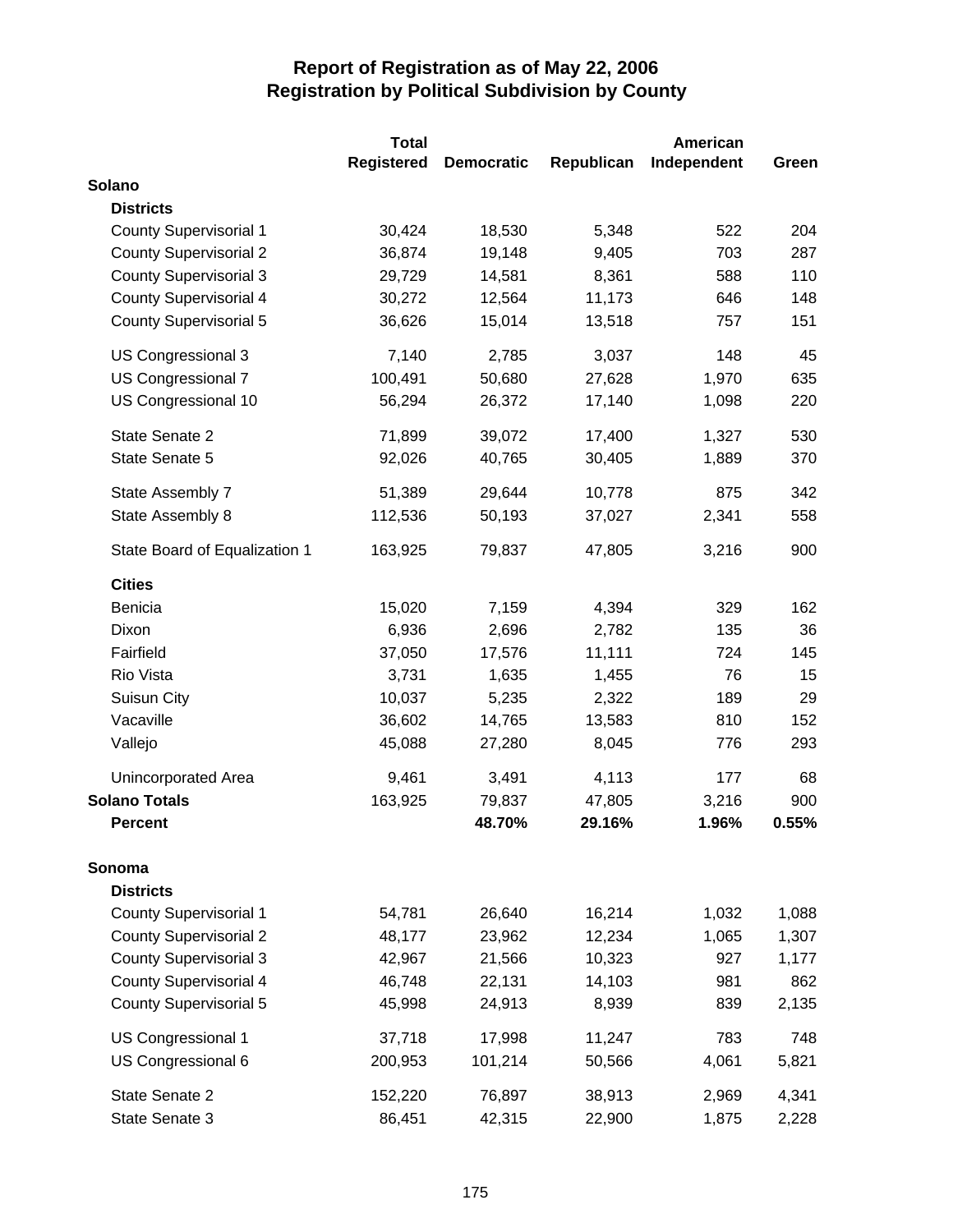|                               |             | <b>Natural</b> | Peace and |              | <b>Decline to</b> |
|-------------------------------|-------------|----------------|-----------|--------------|-------------------|
|                               | Libertarian | Law            | Freedom   | <b>Other</b> | <b>State</b>      |
| Solano                        |             |                |           |              |                   |
| <b>Districts</b>              |             |                |           |              |                   |
| <b>County Supervisorial 1</b> | 83          | 19             | 68        | 159          | 5,491             |
| <b>County Supervisorial 2</b> | 182         | 32             | 93        | 222          | 6,802             |
| <b>County Supervisorial 3</b> | 122         | 23             | 59        | 179          | 5,706             |
| <b>County Supervisorial 4</b> | 126         | 13             | 43        | 136          | 5,423             |
| <b>County Supervisorial 5</b> | 145         | 15             | 61        | 185          | 6,780             |
| US Congressional 3            | 34          | 3              | 12        | 27           | 1,049             |
| US Congressional 7            | 406         | 61             | 201       | 528          | 18,382            |
| US Congressional 10           | 218         | 38             | 111       | 326          | 10,771            |
| State Senate 2                | 296         | 50             | 164       | 405          | 12,655            |
| State Senate 5                | 362         | 52             | 160       | 476          | 17,547            |
| State Assembly 7              | 181         | 32             | 123       | 279          | 9,135             |
| State Assembly 8              | 477         | 70             | 201       | 602          | 21,067            |
| State Board of Equalization 1 | 658         | 102            | 324       | 881          | 30,202            |
| <b>Cities</b>                 |             |                |           |              |                   |
| Benicia                       | 89          | 17             | 38        | 100          | 2,732             |
| Dixon                         | 32          | 3              | 19        | 33           | 1,200             |
| Fairfield                     | 131         | 30             | 58        | 210          | 7,065             |
| Rio Vista                     | 17          | 1              | 3         | 17           | 512               |
| Suisun City                   | 45          | 3              | 27        | 66           | 2,121             |
| Vacaville                     | 144         | 14             | 45        | 160          | 6,929             |
| Vallejo                       | 149         | 28             | 108       | 237          | 8,172             |
| Unincorporated Area           | 51          | 6              | 26        | 58           | 1,471             |
| <b>Solano Totals</b>          | 658         | 102            | 324       | 881          | 30,202            |
| <b>Percent</b>                | 0.40%       | 0.06%          | 0.20%     | 0.54%        | 18.42%            |
| Sonoma                        |             |                |           |              |                   |
| <b>Districts</b>              |             |                |           |              |                   |
| <b>County Supervisorial 1</b> | 305         | 36             | 123       | 364          | 8,979             |
| <b>County Supervisorial 2</b> | 310         | 28             | 109       | 309          | 8,853             |
| <b>County Supervisorial 3</b> | 291         | 39             | 146       | 263          | 8,235             |
| County Supervisorial 4        | 294         | 32             | 115       | 239          | 7,991             |
| <b>County Supervisorial 5</b> | 333         | 64             | 198       | 287          | 8,290             |
| US Congressional 1            | 234         | 26             | 89        | 172          | 6,421             |
| US Congressional 6            | 1,299       | 173            | 602       | 1,290        | 35,927            |
| State Senate 2                | 995         | 137            | 471       | 889          | 26,608            |
| State Senate 3                | 538         | 62             | 220       | 573          | 15,740            |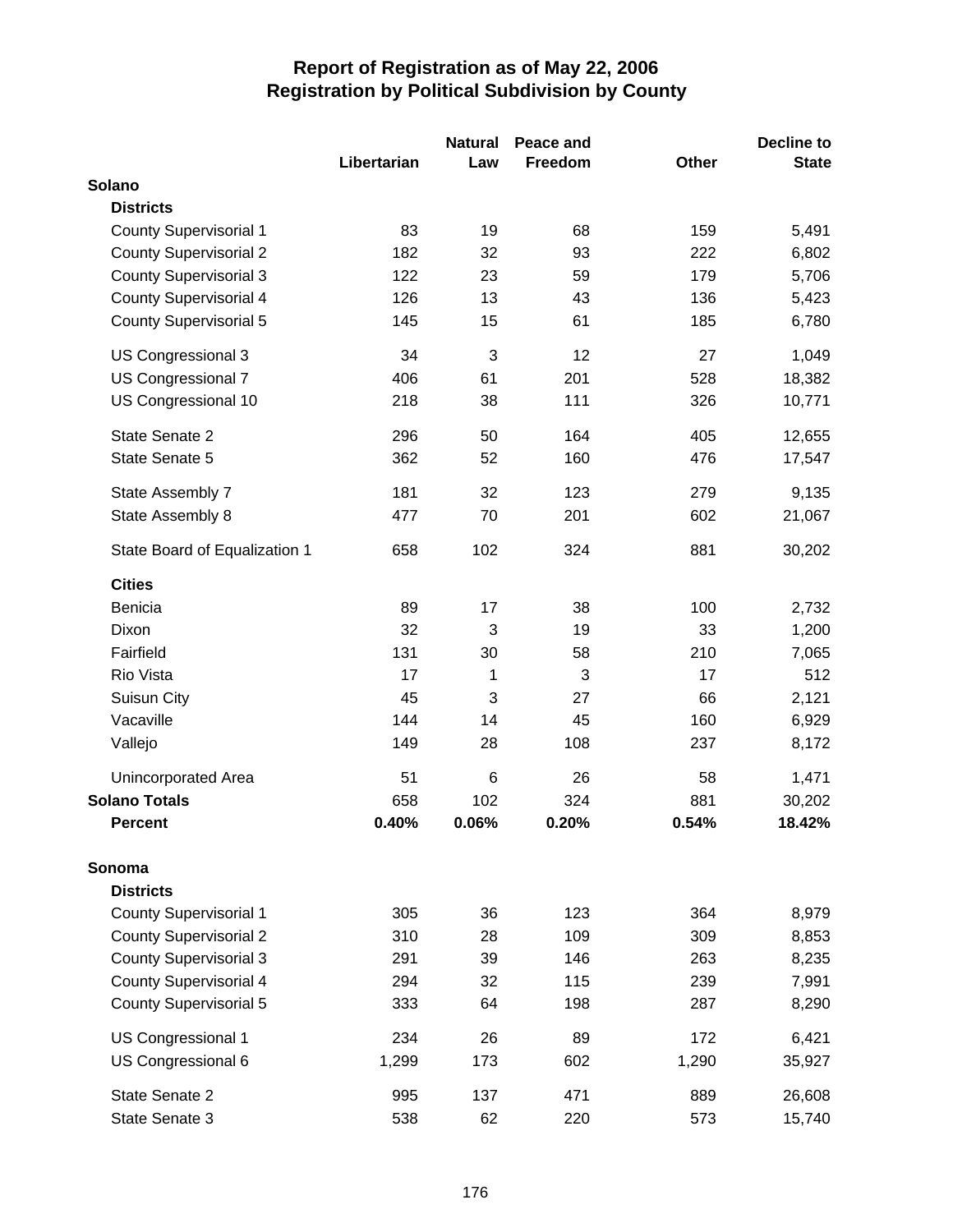|                               | <b>Total</b>      |                   |            | <b>American</b> |       |
|-------------------------------|-------------------|-------------------|------------|-----------------|-------|
|                               | <b>Registered</b> | <b>Democratic</b> | Republican | Independent     | Green |
| State Assembly 1              | 63,623            | 31,962            | 16,238     | 1,191           | 2,283 |
| State Assembly 6              | 89,698            | 44,700            | 22,778     | 1,965           | 2,358 |
| State Assembly 7              | 85,350            | 42,550            | 22,797     | 1,688           | 1,928 |
| State Board of Equalization 1 | 238,671           | 119,212           | 61,813     | 4,844           | 6,569 |
| <b>Cities</b>                 |                   |                   |            |                 |       |
| Cloverdale                    | 3,986             | 1,918             | 1,184      | 85              | 80    |
| Cotati                        | 3,749             | 1,950             | 753        | 89              | 139   |
| Healdsburg                    | 5,947             | 2,994             | 1,584      | 106             | 149   |
| Petaluma                      | 28,611            | 14,512            | 7,045      | 654             | 679   |
| <b>Rohnert Park</b>           | 18,461            | 8,832             | 4,764      | 438             | 377   |
| Santa Rosa                    | 74,914            | 37,500            | 19,830     | 1,464           | 1,681 |
| Sebastopol                    | 4,538             | 2,586             | 701        | 69              | 331   |
| Sonoma                        | 6,141             | 3,141             | 1,611      | 140             | 129   |
| Windsor                       | 12,419            | 5,770             | 3,904      | 274             | 154   |
| Unincorporated Area           | 79,905            | 40,009            | 20,437     | 1,525           | 2,850 |
| <b>Sonoma Totals</b>          | 238,671           | 119,212           | 61,813     | 4,844           | 6,569 |
| <b>Percent</b>                |                   | 49.95%            | 25.90%     | 2.03%           | 2.75% |
| <b>Stanislaus</b>             |                   |                   |            |                 |       |
| <b>Districts</b>              |                   |                   |            |                 |       |
| <b>County Supervisorial 1</b> | 45,197            | 17,127            | 20,211     | 982             | 163   |
| <b>County Supervisorial 2</b> | 42,258            | 16,141            | 19,032     | 852             | 179   |
| <b>County Supervisorial 3</b> | 35,790            | 15,364            | 14,182     | 790             | 131   |
| <b>County Supervisorial 4</b> | 45,008            | 18,201            | 19,254     | 996             | 235   |
| County Supervisorial 5        | 32,146            | 15,256            | 11,413     | 692             | 88    |
| US Congressional 18           | 90,058            | 41,250            | 33,233     | 2,075           | 406   |
| US Congressional 19           | 110,341           | 40,839            | 50,859     | 2,237           | 390   |
| State Senate 12               | 128,548           | 56,373            | 50,190     | 2,815           | 566   |
| State Senate 14               | 71,851            | 25,716            | 33,902     | 1,497           | 230   |
| State Assembly 17             | 4,235             | 1,914             | 1,511      | 109             | 12    |
| State Assembly 25             | 118,573           | 46,396            | 51,896     | 2,591           | 476   |
| State Assembly 26             | 77,591            | 33,779            | 30,685     | 1,612           | 308   |
| State Board of Equalization 2 | 200,399           | 82,089            | 84,092     | 4,312           | 796   |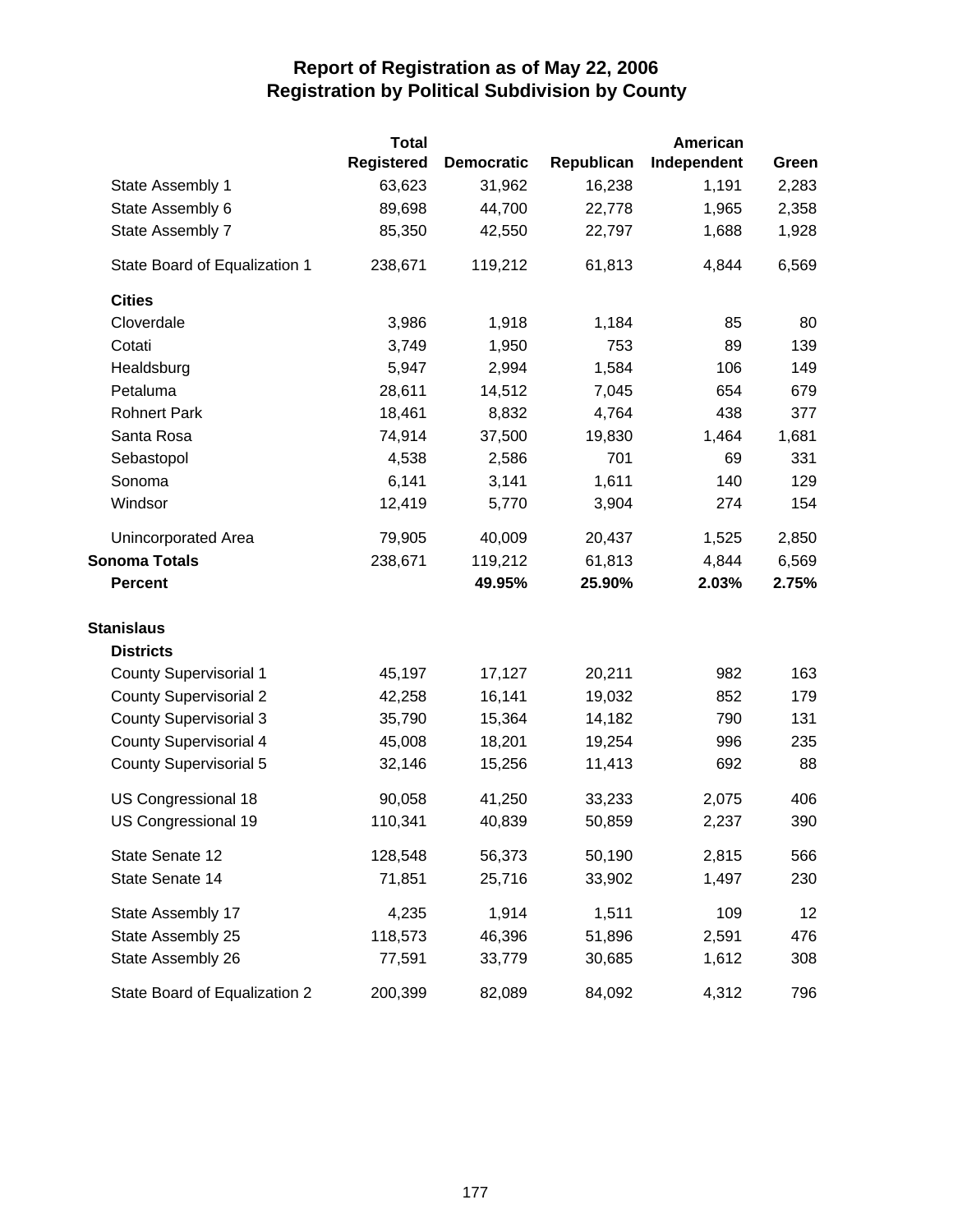|                               |             | <b>Natural</b> | Peace and      |       | <b>Decline to</b> |
|-------------------------------|-------------|----------------|----------------|-------|-------------------|
|                               | Libertarian | Law            | Freedom        | Other | <b>State</b>      |
| State Assembly 1              | 440         | 63             | 218            | 363   | 10,865            |
| State Assembly 6              | 564         | 62             | 232            | 582   | 16,457            |
| State Assembly 7              | 529         | 74             | 241            | 517   | 15,026            |
| State Board of Equalization 1 | 1,533       | 199            | 691            | 1,462 | 42,348            |
| <b>Cities</b>                 |             |                |                |       |                   |
| Cloverdale                    | 23          | 3              | $\overline{7}$ | 9     | 677               |
| Cotati                        | 32          | 5              | 10             | 21    | 750               |
| Healdsburg                    | 46          | $\mathbf 0$    | 17             | 33    | 1,018             |
| Petaluma                      | 173         | 16             | 64             | 185   | 5,283             |
| <b>Rohnert Park</b>           | 108         | 15             | 52             | 144   | 3,731             |
| Santa Rosa                    | 468         | 61             | 204            | 449   | 13,257            |
| Sebastopol                    | 31          | 6              | 21             | 23    | 770               |
| Sonoma                        | 26          | 3              | 9              | 31    | 1,051             |
| Windsor                       | 72          | 9              | 30             | 60    | 2,146             |
| <b>Unincorporated Area</b>    | 554         | 81             | 277            | 507   | 13,665            |
| <b>Sonoma Totals</b>          | 1,533       | 199            | 691            | 1,462 | 42,348            |
| <b>Percent</b>                | 0.64%       | 0.08%          | 0.29%          | 0.61% | 17.74%            |
| <b>Stanislaus</b>             |             |                |                |       |                   |
| <b>Districts</b>              |             |                |                |       |                   |
| <b>County Supervisorial 1</b> | 157         | 26             | 170            | 436   | 5,925             |
| <b>County Supervisorial 2</b> | 153         | 30             | 132            | 320   | 5,419             |
| <b>County Supervisorial 3</b> | 133         | 25             | 215            | 267   | 4,683             |
| County Supervisorial 4        | 208         | 20             | 180            | 401   | 5,513             |
| <b>County Supervisorial 5</b> | 131         | 29             | 224            | 233   | 4,080             |
| US Congressional 18           | 375         | 62             | 552            | 745   | 11,360            |
| US Congressional 19           | 407         | 68             | 369            | 912   | 14,260            |
| State Senate 12               | 527         | 89             | 676            | 1,044 | 16,268            |
| State Senate 14               | 255         | 41             | 245            | 613   | 9,352             |
| State Assembly 17             | 22          | 3              | 25             | 27    | 612               |
| State Assembly 25             | 468         | 64             | 467            | 1,032 | 15,183            |
| State Assembly 26             | 292         | 63             | 429            | 598   | 9,825             |
| State Board of Equalization 2 | 782         | 130            | 921            | 1,657 | 25,620            |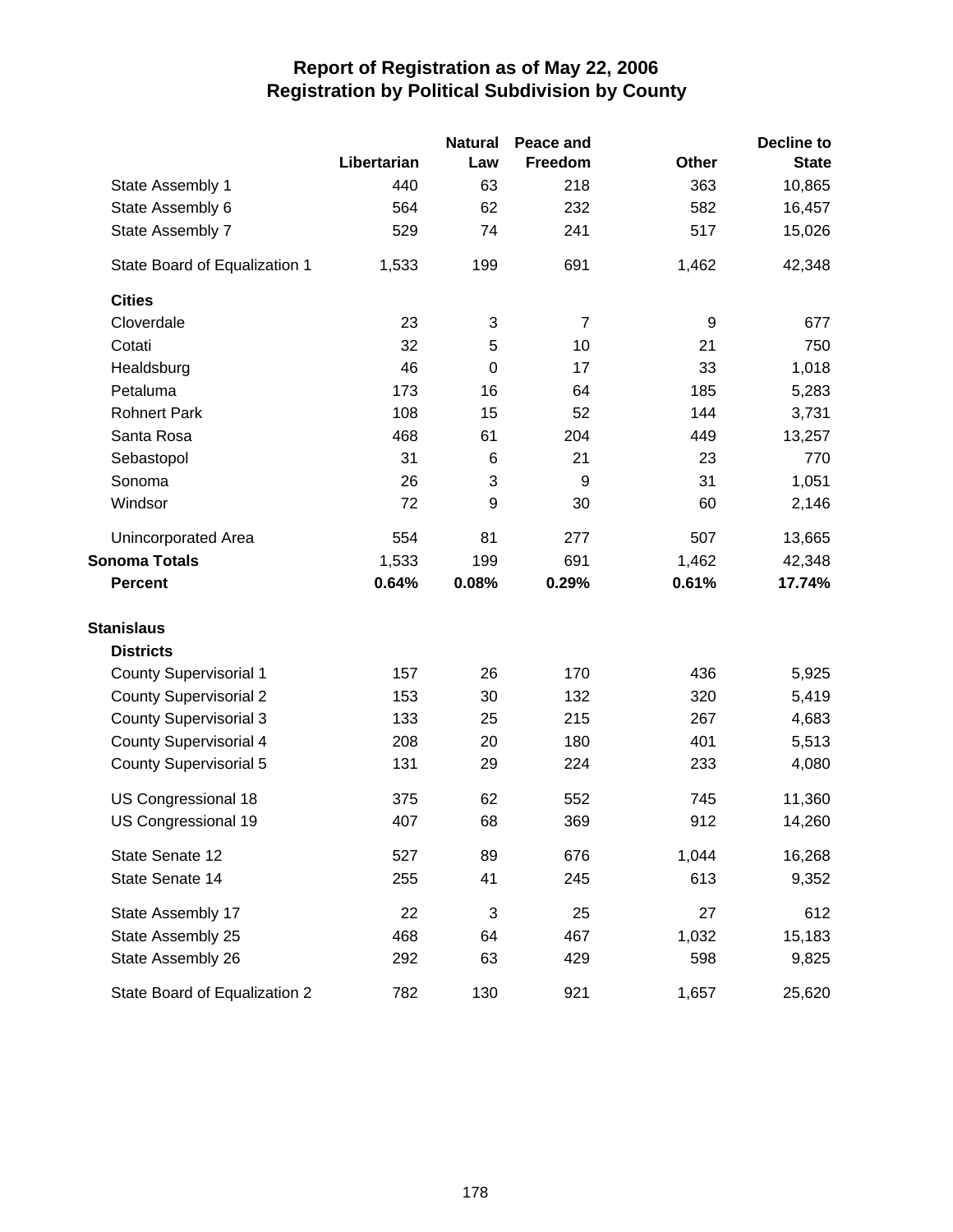|                               | <b>Total</b>      |                   |            | <b>American</b> |                |
|-------------------------------|-------------------|-------------------|------------|-----------------|----------------|
|                               | <b>Registered</b> | <b>Democratic</b> | Republican | Independent     | Green          |
| <b>Cities</b>                 |                   |                   |            |                 |                |
| Ceres                         | 15,139            | 7,004             | 5,630      | 316             | 31             |
| Hughson                       | 2,736             | 979               | 1,292      | 57              | 5              |
| Modesto                       | 86,388            | 36,202            | 35,328     | 1,888           | 387            |
| Newman                        | 2,912             | 1,328             | 971        | 86              | 8              |
| Oakdale                       | 7,848             | 2,742             | 3,620      | 205             | 32             |
| Patterson                     | 5,219             | 2,602             | 1,640      | 114             | 21             |
| Riverbank                     | 7,240             | 3,069             | 2,874      | 146             | 19             |
| <b>Turlock</b>                | 26,473            | 10,182            | 11,660     | 529             | 129            |
| Waterford                     | 2,888             | 1,076             | 1,220      | 83              | $\overline{7}$ |
| <b>Unincorporated Area</b>    | 43,556            | 16,905            | 19,857     | 888             | 157            |
| <b>Stanislaus Totals</b>      | 200,399           | 82,089            | 84,092     | 4,312           | 796            |
| <b>Percent</b>                |                   | 40.96%            | 41.96%     | 2.15%           | 0.40%          |
| <b>Sutter</b>                 |                   |                   |            |                 |                |
| <b>Districts</b>              |                   |                   |            |                 |                |
| <b>County Supervisorial 1</b> | 6,730             | 2,470             | 3,030      | 156             | 27             |
| <b>County Supervisorial 2</b> | 4,862             | 1,830             | 1,973      | 147             | 13             |
| <b>County Supervisorial 3</b> | 9,521             | 2,657             | 5,369      | 187             | 35             |
| <b>County Supervisorial 4</b> | 8,767             | 2,941             | 4,224      | 197             | 25             |
| <b>County Supervisorial 5</b> | 8,906             | 2,591             | 4,710      | 211             | 24             |
| US Congressional 2            | 38,786            | 12,489            | 19,306     | 898             | 124            |
| State Senate 4                | 38,786            | 12,489            | 19,306     | 898             | 124            |
| State Assembly 2              | 38,786            | 12,489            | 19,306     | 898             | 124            |
| State Board of Equalization 2 | 38,786            | 12,489            | 19,306     | 898             | 124            |
| <b>Cities</b>                 |                   |                   |            |                 |                |
| Live Oak                      | 2,213             | 1,014             | 748        | 57              | 10             |
| <b>Yuba City</b>              | 24,639            | 8,204             | 11,750     | 586             | 71             |
| Unincorporated Area           | 11,934            | 3,271             | 6,808      | 255             | 43             |
| <b>Sutter Totals</b>          | 38,786            | 12,489            | 19,306     | 898             | 124            |
| <b>Percent</b>                |                   | 32.20%            | 49.78%     | 2.32%           | 0.32%          |
| <b>Tehama</b>                 |                   |                   |            |                 |                |
| <b>Districts</b>              |                   |                   |            |                 |                |
| <b>County Supervisorial 1</b> | 6,747             | 2,127             | 3,290      | 204             | 33             |
| <b>County Supervisorial 2</b> | 5,606             | 1,970             | 2,415      | 248             | 17             |
| <b>County Supervisorial 3</b> | 6,087             | 1,945             | 2,872      | 230             | 21             |
| <b>County Supervisorial 4</b> | 4,966             | 1,694             | 2,185      | 215             | 31             |
| <b>County Supervisorial 5</b> | 5,644             | 2,026             | 2,402      | 229             | 24             |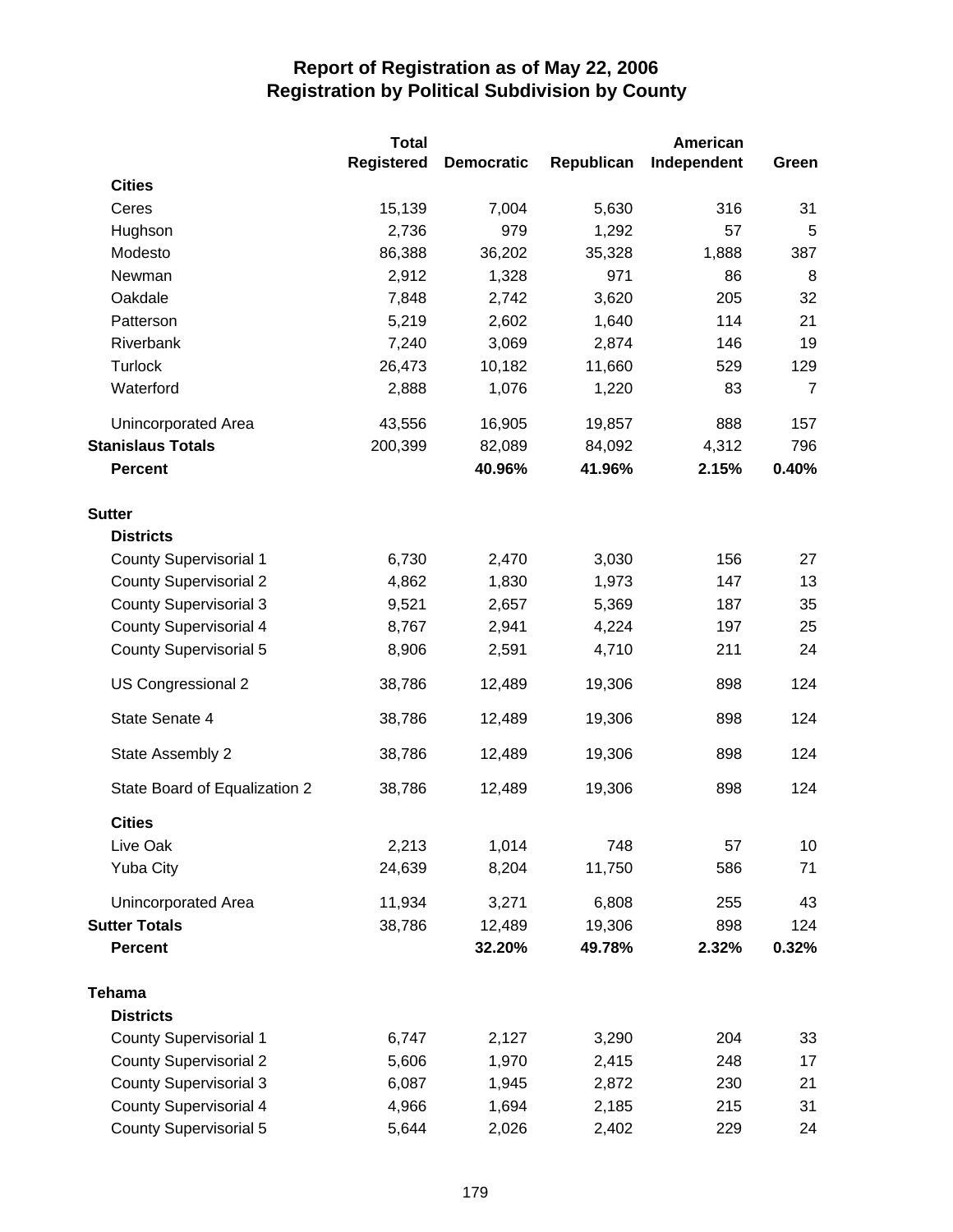|                               |             | <b>Natural</b><br>Peace and |         |              | <b>Decline to</b> |
|-------------------------------|-------------|-----------------------------|---------|--------------|-------------------|
|                               | Libertarian | Law                         | Freedom | <b>Other</b> | <b>State</b>      |
| <b>Cities</b>                 |             |                             |         |              |                   |
| Ceres                         | 51          | 9                           | 101     | 116          | 1,881             |
| Hughson                       | 9           | 1                           | 8       | 16           | 369               |
| Modesto                       | 375         | 42                          | 410     | 742          | 11,014            |
| Newman                        | 14          | 3                           | 19      | 23           | 460               |
| Oakdale                       | 36          | 7                           | 32      | 92           | 1,082             |
| Patterson                     | 17          | $\overline{2}$              | 21      | 42           | 760               |
| Riverbank                     | 19          | 6                           | 34      | 70           | 1,003             |
| <b>Turlock</b>                | 101         | 23                          | 83      | 214          | 3,552             |
| Waterford                     | 16          | $\overline{2}$              | 12      | 22           | 450               |
| <b>Unincorporated Area</b>    | 144         | 35                          | 201     | 320          | 5,049             |
| <b>Stanislaus Totals</b>      | 782         | 130                         | 921     | 1,657        | 25,620            |
| <b>Percent</b>                | 0.39%       | 0.06%                       | 0.46%   | 0.83%        | 12.78%            |
| <b>Sutter</b>                 |             |                             |         |              |                   |
| <b>Districts</b>              |             |                             |         |              |                   |
| <b>County Supervisorial 1</b> | 33          | 1                           | 22      | 199          | 792               |
| <b>County Supervisorial 2</b> | 43          | 4                           | 21      | 151          | 680               |
| <b>County Supervisorial 3</b> | 37          | 3                           | 14      | 199          | 1,020             |
| <b>County Supervisorial 4</b> | 26          | 5                           | 27      | 234          | 1,088             |
| <b>County Supervisorial 5</b> | 42          | 5                           | 26      | 205          | 1,092             |
| US Congressional 2            | 181         | 18                          | 110     | 988          | 4,672             |
| State Senate 4                | 181         | 18                          | 110     | 988          | 4,672             |
| State Assembly 2              | 181         | 18                          | 110     | 988          | 4,672             |
| State Board of Equalization 2 | 181         | 18                          | 110     | 988          | 4,672             |
| <b>Cities</b>                 |             |                             |         |              |                   |
| Live Oak                      | 12          | 1                           | 16      | 77           | 278               |
| <b>Yuba City</b>              | 113         | 14                          | 75      | 631          | 3,195             |
| <b>Unincorporated Area</b>    | 56          | 3                           | 19      | 280          | 1,199             |
| <b>Sutter Totals</b>          | 181         | 18                          | 110     | 988          | 4,672             |
| <b>Percent</b>                | 0.47%       | 0.05%                       | 0.28%   | 2.55%        | 12.05%            |
| <b>Tehama</b>                 |             |                             |         |              |                   |
| <b>Districts</b>              |             |                             |         |              |                   |
| <b>County Supervisorial 1</b> | 33          | $\overline{c}$              | 20      | 26           | 1,012             |
| <b>County Supervisorial 2</b> | 42          | 3                           | 16      | 31           | 864               |
| <b>County Supervisorial 3</b> | 44          | 5                           | 15      | 22           | 933               |
| <b>County Supervisorial 4</b> | 38          | 1                           | 26      | 27           | 749               |
| <b>County Supervisorial 5</b> | 45          | 4                           | 21      | 31           | 862               |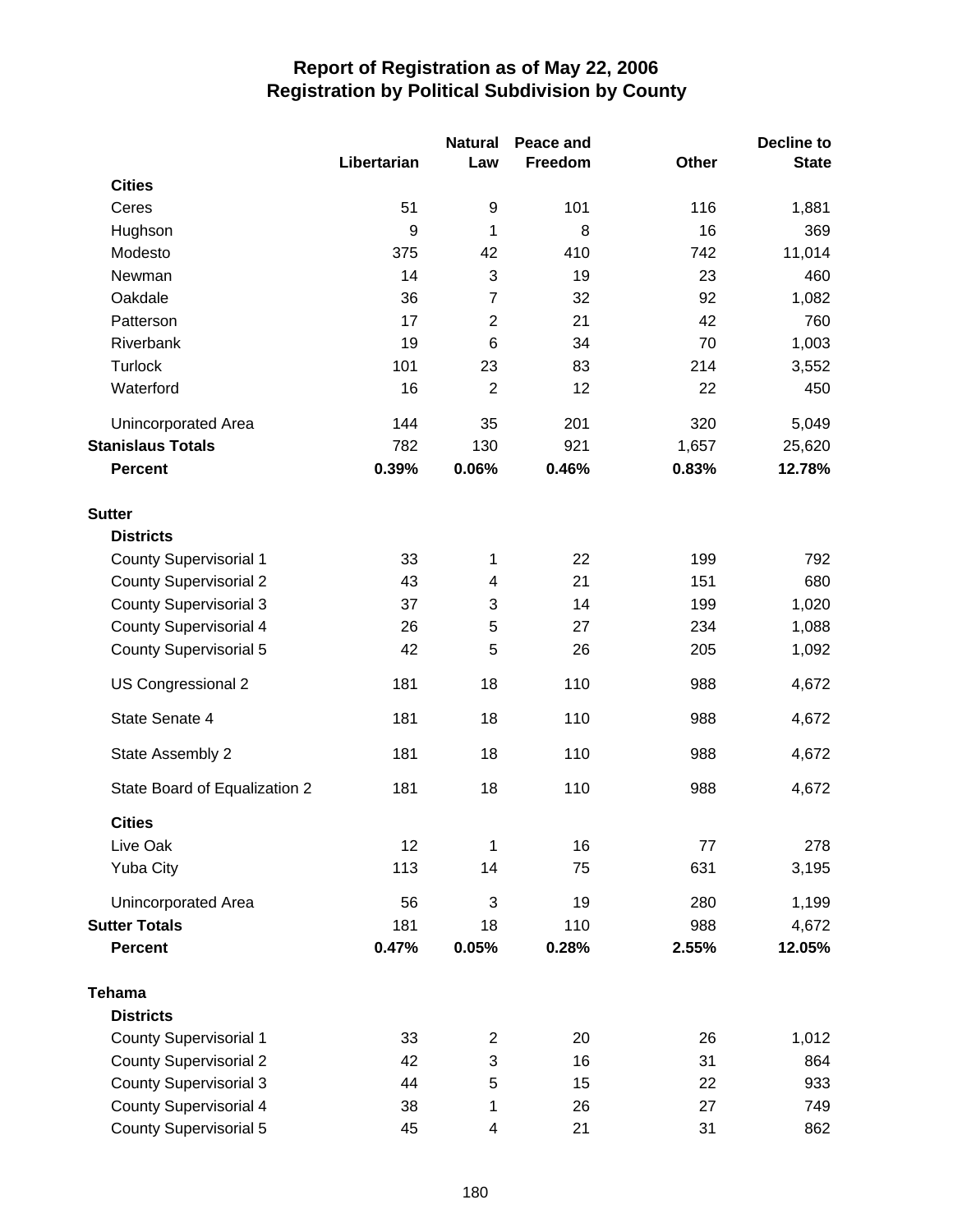|                               | <b>Total</b><br><b>Registered</b> | <b>Democratic</b> | Republican | American<br>Independent | Green |
|-------------------------------|-----------------------------------|-------------------|------------|-------------------------|-------|
| US Congressional 2            | 29,050                            | 9,762             | 13,164     | 1,126                   | 126   |
| State Senate 4                | 29,050                            | 9,762             | 13,164     | 1,126                   | 126   |
| State Assembly 2              | 29,050                            | 9,762             | 13,164     | 1,126                   | 126   |
| State Board of Equalization 2 | 29,050                            | 9,762             | 13,164     | 1,126                   | 126   |
| <b>Cities</b>                 |                                   |                   |            |                         |       |
| Corning                       | 2,352                             | 880               | 901        | 104                     | 13    |
| <b>Red Bluff</b>              | 5,603                             | 2,105             | 2,215      | 224                     | 26    |
| Tehama                        | 249                               | 83                | 96         | 11                      | 3     |
| Unincorporated Area           | 20,846                            | 6,694             | 9,952      | 787                     | 84    |
| <b>Tehama Totals</b>          | 29,050                            | 9,762             | 13,164     | 1,126                   | 126   |
| <b>Percent</b>                |                                   | 33.60%            | 45.31%     | 3.88%                   | 0.43% |
| <b>Trinity</b>                |                                   |                   |            |                         |       |
| <b>Districts</b>              |                                   |                   |            |                         |       |
| <b>County Supervisorial 1</b> | 1,671                             | 588               | 735        | 53                      | 18    |
| <b>County Supervisorial 2</b> | 1,585                             | 525               | 676        | 74                      | 17    |
| <b>County Supervisorial 3</b> | 1,467                             | 571               | 531        | 55                      | 29    |
| <b>County Supervisorial 4</b> | 1,606                             | 599               | 613        | 49                      | 41    |
| <b>County Supervisorial 5</b> | 1,448                             | 533               | 530        | 32                      | 34    |
| US Congressional 2            | 7,777                             | 2,816             | 3,085      | 263                     | 139   |
| State Senate 4                | 7,777                             | 2,816             | 3,085      | 263                     | 139   |
| State Assembly 1              | 7,777                             | 2,816             | 3,085      | 263                     | 139   |
| State Board of Equalization 1 | 7,777                             | 2,816             | 3,085      | 263                     | 139   |
| <b>Cities</b>                 |                                   |                   |            |                         |       |
| <b>Unincorporated Area</b>    | 7,777                             | 2,816             | 3,085      | 263                     | 139   |
| <b>Trinity Totals</b>         | 7,777                             | 2,816             | 3,085      | 263                     | 139   |
| <b>Percent</b>                |                                   | 36.21%            | 39.67%     | 3.38%                   | 1.79% |
| <b>Tulare</b>                 |                                   |                   |            |                         |       |
| <b>Districts</b>              |                                   |                   |            |                         |       |
| <b>County Supervisorial 1</b> | 28,043                            | 8,848             | 14,091     | 652                     | 144   |
| <b>County Supervisorial 2</b> | 23,911                            | 9,467             | 10,481     | 541                     | 63    |
| <b>County Supervisorial 3</b> | 37,182                            | 10,881            | 20,033     | 732                     | 190   |
| <b>County Supervisorial 4</b> | 19,476                            | 7,947             | 8,390      | 346                     | 44    |
| <b>County Supervisorial 5</b> | 24,535                            | 8,515             | 11,417     | 719                     | 116   |
| US Congressional 21           | 133,147                           | 45,658            | 64,412     | 2,990                   | 557   |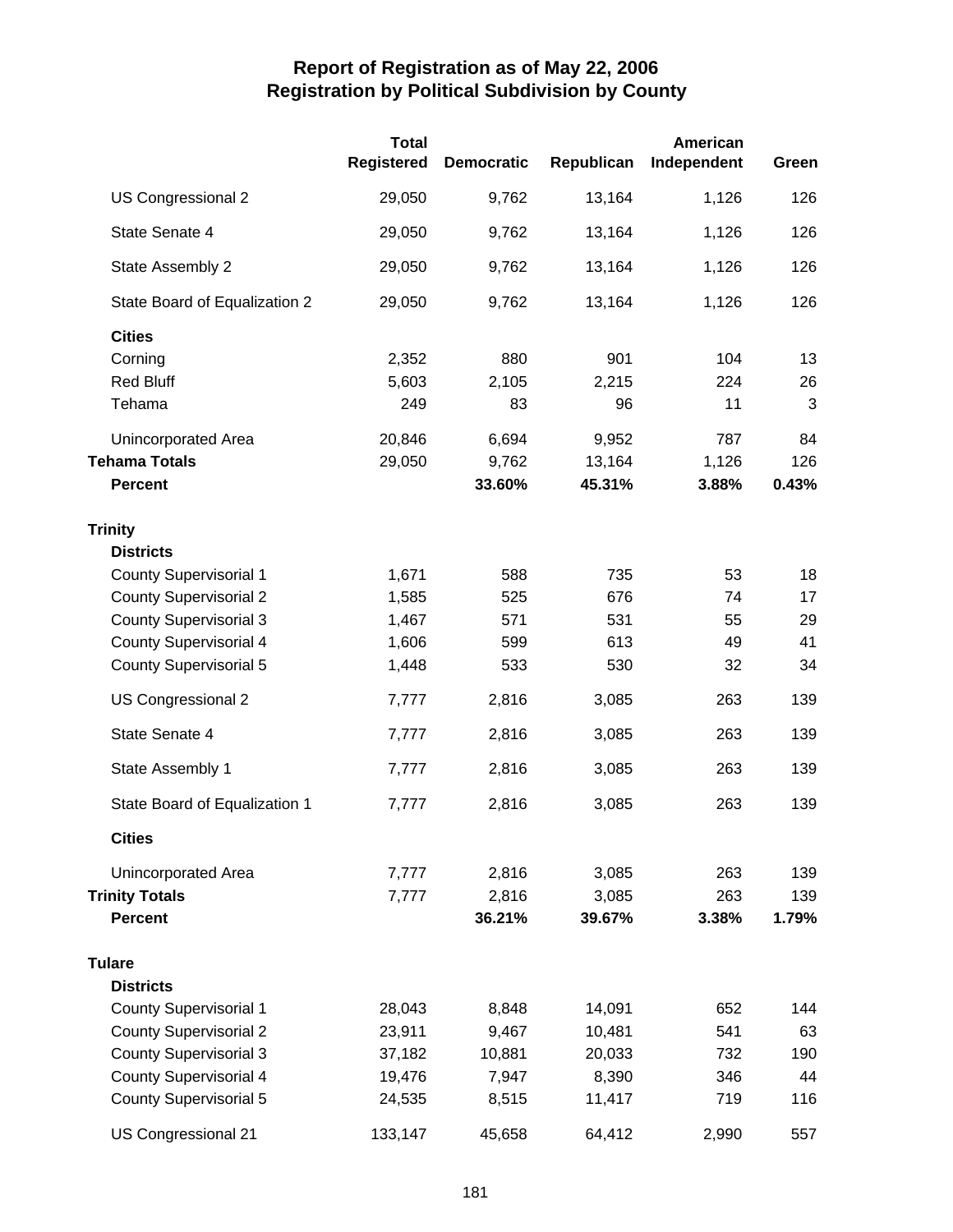|                               | Libertarian | <b>Natural</b><br>Law | Peace and<br>Freedom | <b>Other</b> | <b>Decline to</b><br><b>State</b> |
|-------------------------------|-------------|-----------------------|----------------------|--------------|-----------------------------------|
| US Congressional 2            | 202         | 15                    | 98                   | 137          | 4,420                             |
| State Senate 4                | 202         | 15                    | 98                   | 137          | 4,420                             |
| State Assembly 2              | 202         | 15                    | 98                   | 137          | 4,420                             |
| State Board of Equalization 2 | 202         | 15                    | 98                   | 137          | 4,420                             |
| <b>Cities</b>                 |             |                       |                      |              |                                   |
| Corning                       | 25          | 3                     | 15                   | 8            | 403                               |
| <b>Red Bluff</b>              | 33          | 4                     | 24                   | 20           | 952                               |
| Tehama                        | $\mathbf 0$ | $\mathbf 0$           | $\mathbf 0$          | 3            | 53                                |
| Unincorporated Area           | 144         | 8                     | 59                   | 106          | 3,012                             |
| <b>Tehama Totals</b>          | 202         | 15                    | 98                   | 137          | 4,420                             |
| <b>Percent</b>                | 0.70%       | 0.05%                 | 0.34%                | 0.47%        | 15.22%                            |
| <b>Trinity</b>                |             |                       |                      |              |                                   |
| <b>Districts</b>              |             |                       |                      |              |                                   |
| <b>County Supervisorial 1</b> | 14          | $\overline{2}$        | 8                    | 23           | 230                               |
| <b>County Supervisorial 2</b> | 13          | 1                     | 5                    | 17           | 257                               |
| <b>County Supervisorial 3</b> | 17          | 4                     | $\overline{7}$       | 16           | 237                               |
| <b>County Supervisorial 4</b> | 17          | $\overline{2}$        | 5                    | 19           | 261                               |
| <b>County Supervisorial 5</b> | 18          | $\overline{2}$        | 6                    | 25           | 268                               |
| US Congressional 2            | 79          | 11                    | 31                   | 100          | 1,253                             |
| State Senate 4                | 79          | 11                    | 31                   | 100          | 1,253                             |
| State Assembly 1              | 79          | 11                    | 31                   | 100          | 1,253                             |
| State Board of Equalization 1 | 79          | 11                    | 31                   | 100          | 1,253                             |
| <b>Cities</b>                 |             |                       |                      |              |                                   |
| Unincorporated Area           | 79          | 11                    | 31                   | 100          | 1,253                             |
| <b>Trinity Totals</b>         | 79          | 11                    | 31                   | 100          | 1,253                             |
| <b>Percent</b>                | 1.02%       | 0.14%                 | 0.40%                | 1.29%        | 16.11%                            |
| <b>Tulare</b>                 |             |                       |                      |              |                                   |
| <b>Districts</b>              |             |                       |                      |              |                                   |
| <b>County Supervisorial 1</b> | 103         | 31                    | 58                   | 62           | 4,054                             |
| <b>County Supervisorial 2</b> | 58          | 22                    | 57                   | 45           | 3,177                             |
| <b>County Supervisorial 3</b> | 151         | 15                    | 50                   | 79           | 5,051                             |
| <b>County Supervisorial 4</b> | 67          | 21                    | 41                   | 35           | 2,585                             |
| <b>County Supervisorial 5</b> | 105         | 36                    | 77                   | 65           | 3,485                             |
| US Congressional 21           | 484         | 125                   | 283                  | 286          | 18,352                            |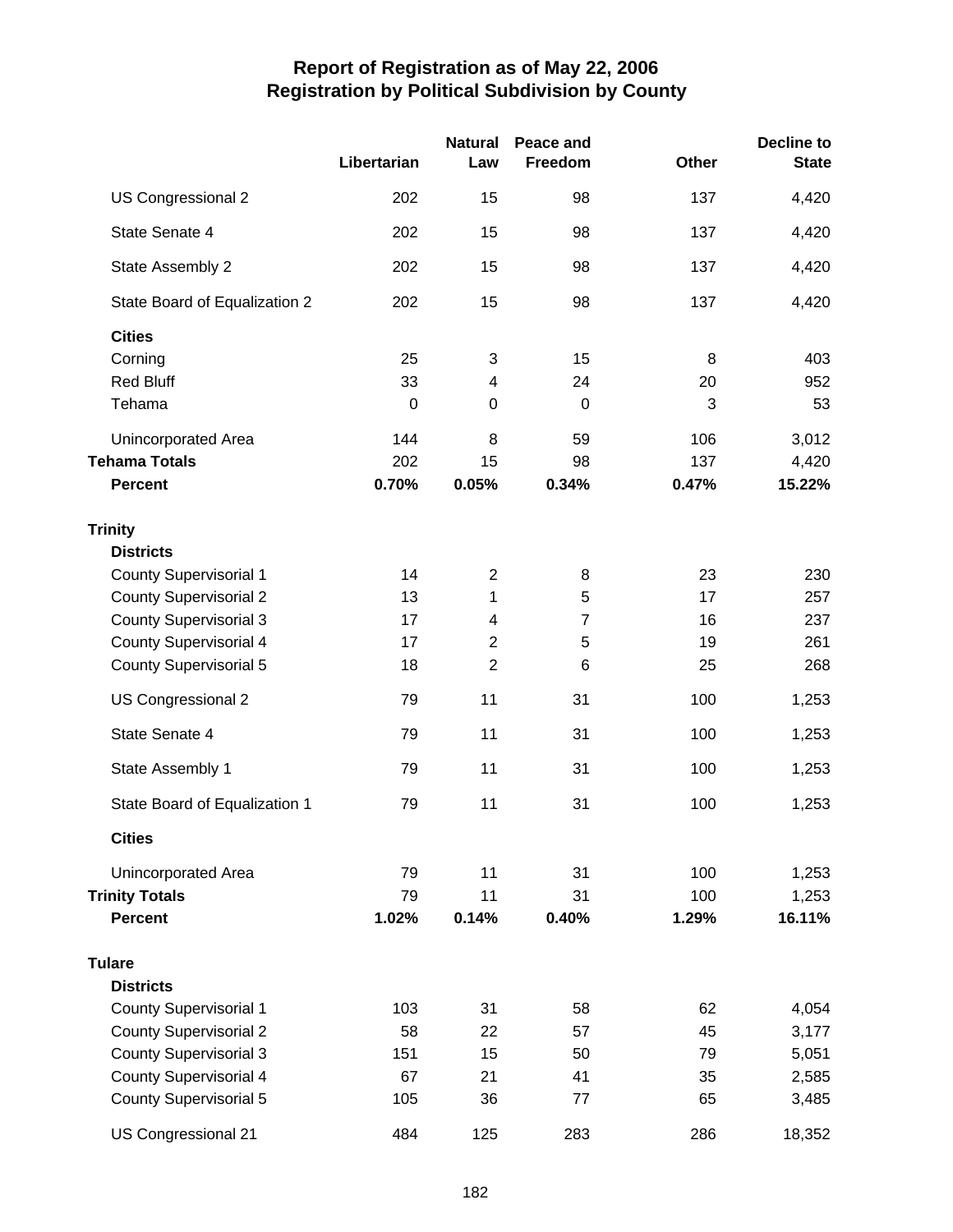|                               | <b>Total</b><br><b>Registered</b> | <b>Democratic</b> | Republican | American<br>Independent | Green          |
|-------------------------------|-----------------------------------|-------------------|------------|-------------------------|----------------|
| State Senate 16               | 24,769                            | 11,116            | 9,706      | 462                     | 51             |
| State Senate 18               | 108,378                           | 34,542            | 54,706     | 2,528                   | 506            |
| State Assembly 29             | 0                                 | $\mathbf 0$       | 0          | $\boldsymbol{0}$        | $\mathbf 0$    |
| State Assembly 30             | 9,332                             | 4,051             | 3,873      | 192                     | 14             |
| State Assembly 31             | 8,460                             | 3,942             | 3,259      | 130                     | 15             |
| State Assembly 34             | 115,355                           | 37,665            | 57,280     | 2,668                   | 528            |
| State Board of Equalization 2 | 133,147                           | 45,658            | 64,412     | 2,990                   | 557            |
| <b>Cities</b>                 |                                   |                   |            |                         |                |
| Dinuba                        | 5,237                             | 2,451             | 2,013      | 94                      | 8              |
| Exeter                        | 3,898                             | 1,078             | 2,153      | 106                     | 18             |
| Farmersville                  | 2,544                             | 1,156             | 762        | 94                      | $\overline{4}$ |
| Lindsay                       | 2,219                             | 1,082             | 716        | 48                      | 10             |
| Porterville                   | 13,284                            | 4,821             | 5,910      | 382                     | 57             |
| Tulare                        | 15,780                            | 5,947             | 7,071      | 356                     | 49             |
| Visalia                       | 44,720                            | 13,385            | 23,595     | 874                     | 232            |
| Woodlake                      | 1,514                             | 798               | 435        | 22                      | 4              |
| Unincorporated Area           | 43,951                            | 14,940            | 21,757     | 1,014                   | 175            |
| <b>Tulare Totals</b>          | 133,147                           | 45,658            | 64,412     | 2,990                   | 557            |
| <b>Percent</b>                |                                   | 34.29%            | 48.38%     | 2.25%                   | 0.42%          |
| <b>Tuolumne</b>               |                                   |                   |            |                         |                |
| <b>Districts</b>              |                                   |                   |            |                         |                |
| <b>County Supervisorial 1</b> | 6,411                             | 2,415             | 2,737      | 144                     | 76             |
| <b>County Supervisorial 2</b> | 6,645                             | 2,375             | 2,920      | 190                     | 71             |
| <b>County Supervisorial 3</b> | 6,012                             | 2,139             | 2,635      | 200                     | 59             |
| <b>County Supervisorial 4</b> | 6,429                             | 2,206             | 2,981      | 196                     | 54             |
| County Supervisorial 5        | 6,815                             | 2,635             | 2,840      | 215                     | 45             |
| US Congressional 19           | 32,312                            | 11,770            | 14,113     | 945                     | 305            |
| State Senate 14               | 32,312                            | 11,770            | 14,113     | 945                     | 305            |
| State Assembly 25             | 32,312                            | 11,770            | 14,113     | 945                     | 305            |
| State Board of Equalization 2 | 32,312                            | 11,770            | 14,113     | 945                     | 305            |
| <b>Cities</b>                 |                                   |                   |            |                         |                |
| Sonora                        | 2,531                             | 1,011             | 948        | 61                      | 38             |
| Unincorporated Area           | 29,781                            | 10,759            | 13,165     | 884                     | 267            |
| <b>Tuolumne Totals</b>        | 32,312                            | 11,770            | 14,113     | 945                     | 305            |
| <b>Percent</b>                |                                   | 36.43%            | 43.68%     | 2.92%                   | 0.94%          |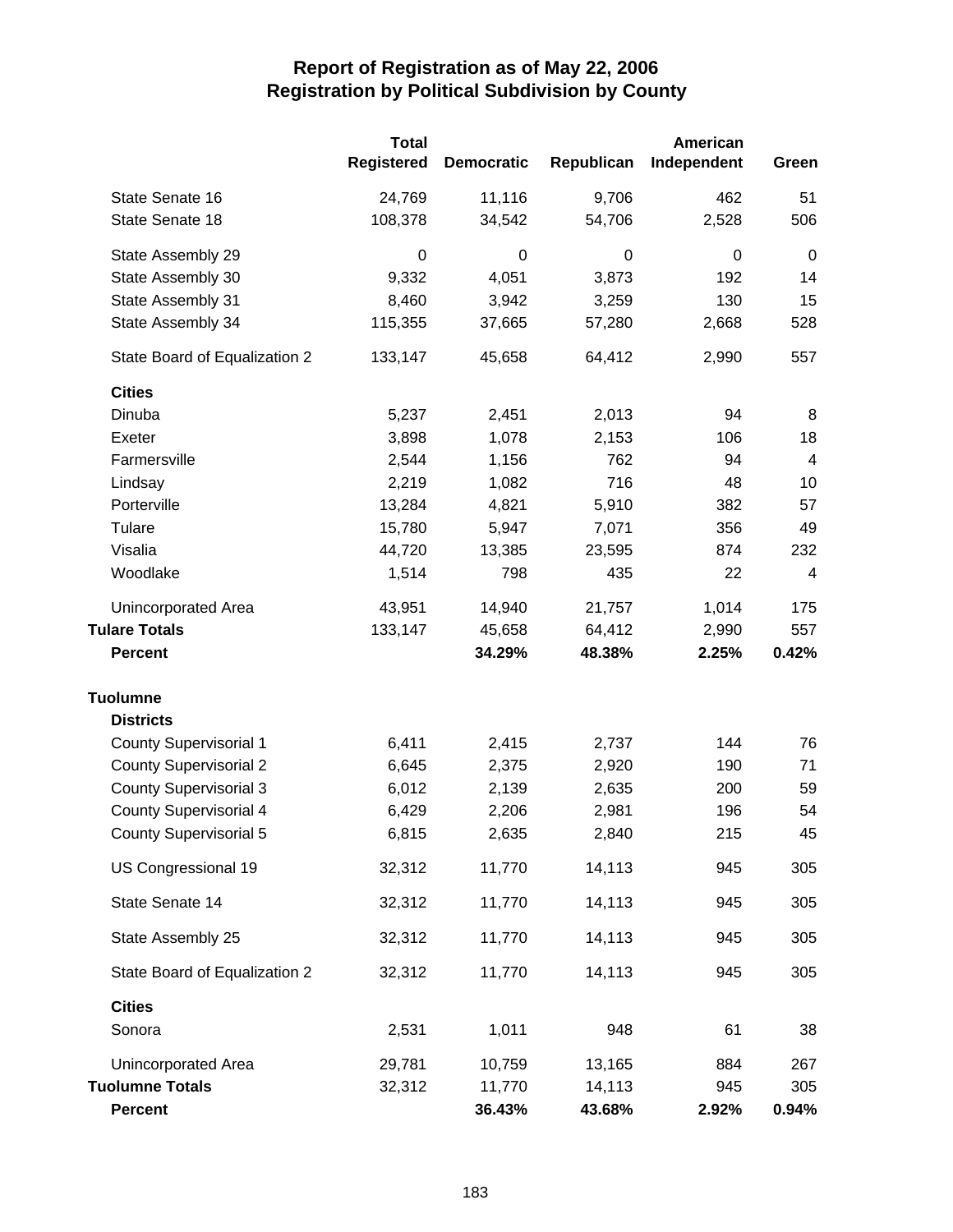|                               |             | <b>Natural</b>          | Peace and      |                  | <b>Decline to</b> |
|-------------------------------|-------------|-------------------------|----------------|------------------|-------------------|
|                               | Libertarian | Law                     | Freedom        | <b>Other</b>     | <b>State</b>      |
| State Senate 16               | 75          | 30                      | 72             | 44               | 3,213             |
| State Senate 18               | 409         | 95                      | 211            | 242              | 15,139            |
| State Assembly 29             | $\mathbf 0$ | $\mathbf 0$             | $\mathbf 0$    | $\boldsymbol{0}$ | $\mathbf 0$       |
| State Assembly 30             | 28          | 11                      | 38             | 17               | 1,108             |
| State Assembly 31             | 23          | 8                       | 18             | 17               | 1,048             |
| State Assembly 34             | 433         | 106                     | 227            | 252              | 16,196            |
| State Board of Equalization 2 | 484         | 125                     | 283            | 286              | 18,352            |
| <b>Cities</b>                 |             |                         |                |                  |                   |
| Dinuba                        | 15          | 5                       | 8              | 13               | 630               |
| Exeter                        | 18          | 3                       | 6              | 8                | 508               |
| Farmersville                  | 12          | $\overline{\mathbf{4}}$ | $\overline{7}$ | 6                | 499               |
| Lindsay                       | 8           | 6                       | 6              | 4                | 339               |
| Porterville                   | 52          | 21                      | 49             | 32               | 1,960             |
| Tulare                        | 38          | 13                      | 30             | 31               | 2,245             |
| Visalia                       | 175         | 28                      | 70             | 88               | 6,273             |
| Woodlake                      | 4           | $\overline{2}$          | 4              | 3                | 242               |
| Unincorporated Area           | 162         | 43                      | 103            | 101              | 5,656             |
| <b>Tulare Totals</b>          | 484         | 125                     | 283            | 286              | 18,352            |
| <b>Percent</b>                | 0.36%       | 0.09%                   | 0.21%          | 0.21%            | 13.78%            |
| <b>Tuolumne</b>               |             |                         |                |                  |                   |
| <b>Districts</b>              |             |                         |                |                  |                   |
| <b>County Supervisorial 1</b> | 41          | 6                       | 14             | 15               | 963               |
| <b>County Supervisorial 2</b> | 40          | 1                       | 18             | 22               | 1,008             |
| <b>County Supervisorial 3</b> | 48          | 3                       | 12             | 23               | 893               |
| <b>County Supervisorial 4</b> | 32          | 3                       | 13             | 34               | 910               |
| <b>County Supervisorial 5</b> | 46          | Δ                       | 20             | 25               | 985               |
| US Congressional 19           | 207         | 17                      | 77             | 119              | 4,759             |
| State Senate 14               | 207         | 17                      | 77             | 119              | 4,759             |
| State Assembly 25             | 207         | 17                      | 77             | 119              | 4,759             |
| State Board of Equalization 2 | 207         | 17                      | $77 \,$        | 119              | 4,759             |
| <b>Cities</b>                 |             |                         |                |                  |                   |
| Sonora                        | 17          | $\overline{2}$          | 9              | $\,6$            | 439               |
| Unincorporated Area           | 190         | 15                      | 68             | 113              | 4,320             |
| <b>Tuolumne Totals</b>        | 207         | 17                      | 77             | 119              | 4,759             |
| <b>Percent</b>                | 0.64%       | 0.05%                   | 0.24%          | 0.37%            | 14.73%            |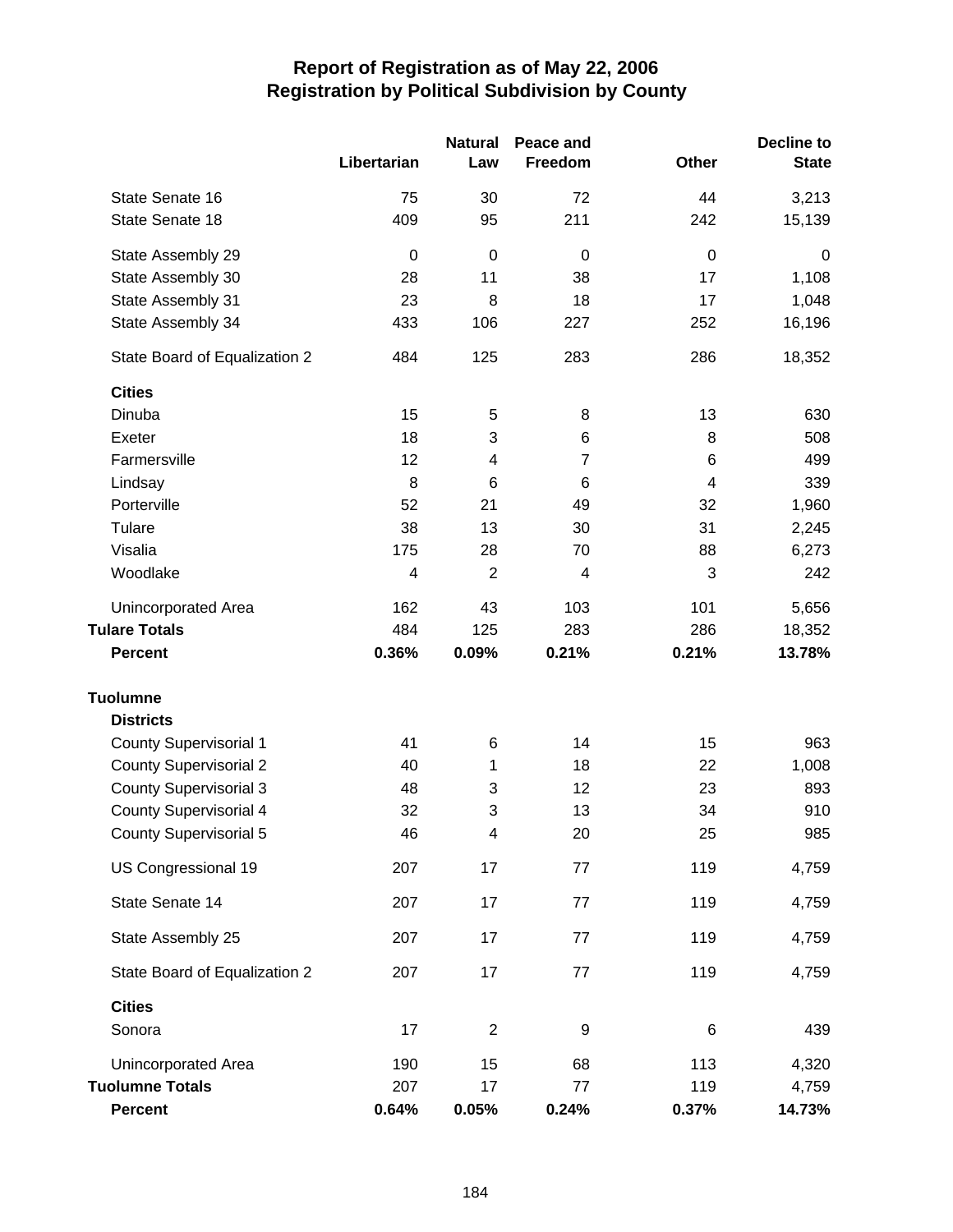|                               | <b>Total</b>      |                   |            | <b>American</b> |       |  |
|-------------------------------|-------------------|-------------------|------------|-----------------|-------|--|
|                               | <b>Registered</b> | <b>Democratic</b> | Republican | Independent     | Green |  |
| Ventura                       |                   |                   |            |                 |       |  |
| <b>Districts</b>              |                   |                   |            |                 |       |  |
| <b>County Supervisorial 1</b> | 87,389            | 36,437            | 31,794     | 1,857           | 1,380 |  |
| <b>County Supervisorial 2</b> | 88,662            | 27,870            | 41,271     | 1,567           | 530   |  |
| <b>County Supervisorial 3</b> | 72,702            | 28,765            | 29,368     | 1,469           | 442   |  |
| <b>County Supervisorial 4</b> | 82,968            | 25,258            | 39,428     | 1,896           | 436   |  |
| <b>County Supervisorial 5</b> | 51,190            | 27,022            | 12,995     | 892             | 277   |  |
| US Congressional 23           | 84,178            | 42,030            | 23,469     | 1,609           | 653   |  |
| US Congressional 24           | 298,733           | 103,322           | 131,387    | 6,072           | 2,412 |  |
| State Senate 17               | 20,417            | 10,122            | 6,144      | 422             | 176   |  |
| State Senate 19               | 293,103           | 100,241           | 129,537    | 5,962           | 2,485 |  |
| State Senate 23               | 69,391            | 34,989            | 19,175     | 1,297           | 404   |  |
| State Assembly 35             | 93,005            | 43,385            | 29,866     | 1,744           | 998   |  |
| State Assembly 37             | 199,819           | 67,211            | 89,830     | 4,014           | 1,507 |  |
| State Assembly 38             | 39,436            | 12,148            | 18,545     | 937             | 213   |  |
| State Assembly 41             | 50,651            | 22,608            | 16,615     | 986             | 347   |  |
| State Board of Equalization 2 | 382,911           | 145,352           | 154,856    | 7,681           | 3,065 |  |
| <b>Cities</b>                 |                   |                   |            |                 |       |  |
| Camarillo                     | 36,097            | 11,756            | 17,315     | 732             | 193   |  |
| Fillmore                      | 5,582             | 2,579             | 1,822      | 115             | 30    |  |
| Moorpark                      | 16,747            | 5,414             | 7,560      | 370             | 79    |  |
| Ojai                          | 4,750             | 2,032             | 1,602      | 108             | 130   |  |
| Oxnard                        | 59,050            | 30,652            | 15,726     | 1,038           | 300   |  |
| Port Hueneme                  | 8,399             | 3,763             | 2,703      | 201             | 60    |  |
| San Buenaventura              | 59,232            | 24,738            | 21,756     | 1,201           | 843   |  |
| Santa Paula                   | 10,487            | 5,717             | 2,764      | 212             | 66    |  |
| Simi Valley                   | 61,843            | 18,530            | 29,741     | 1,437           | 311   |  |
| <b>Thousand Oaks</b>          | 71,612            | 22,194            | 33,501     | 1,271           | 435   |  |
| Unincorporated Area           | 49,112            | 17,977            | 20,366     | 996             | 618   |  |
| <b>Ventura Totals</b>         | 382,911           | 145,352           | 154,856    | 7,681           | 3,065 |  |
| <b>Percent</b>                |                   | 37.96%            | 40.44%     | 2.01%           | 0.80% |  |
| Yolo                          |                   |                   |            |                 |       |  |
| <b>Districts</b>              |                   |                   |            |                 |       |  |
| <b>County Supervisorial 1</b> | 18,657            | 8,568             | 5,457      | 457             | 167   |  |
| <b>County Supervisorial 2</b> | 16,381            | 8,433             | 2,845      | 253             | 573   |  |
| <b>County Supervisorial 3</b> | 15,602            | 6,913             | 5,223      | 368             | 153   |  |
| <b>County Supervisorial 4</b> | 20,258            | 9,942             | 4,541      | 298             | 543   |  |
| <b>County Supervisorial 5</b> | 16,670            | 6,740             | 6,519      | 398             | 144   |  |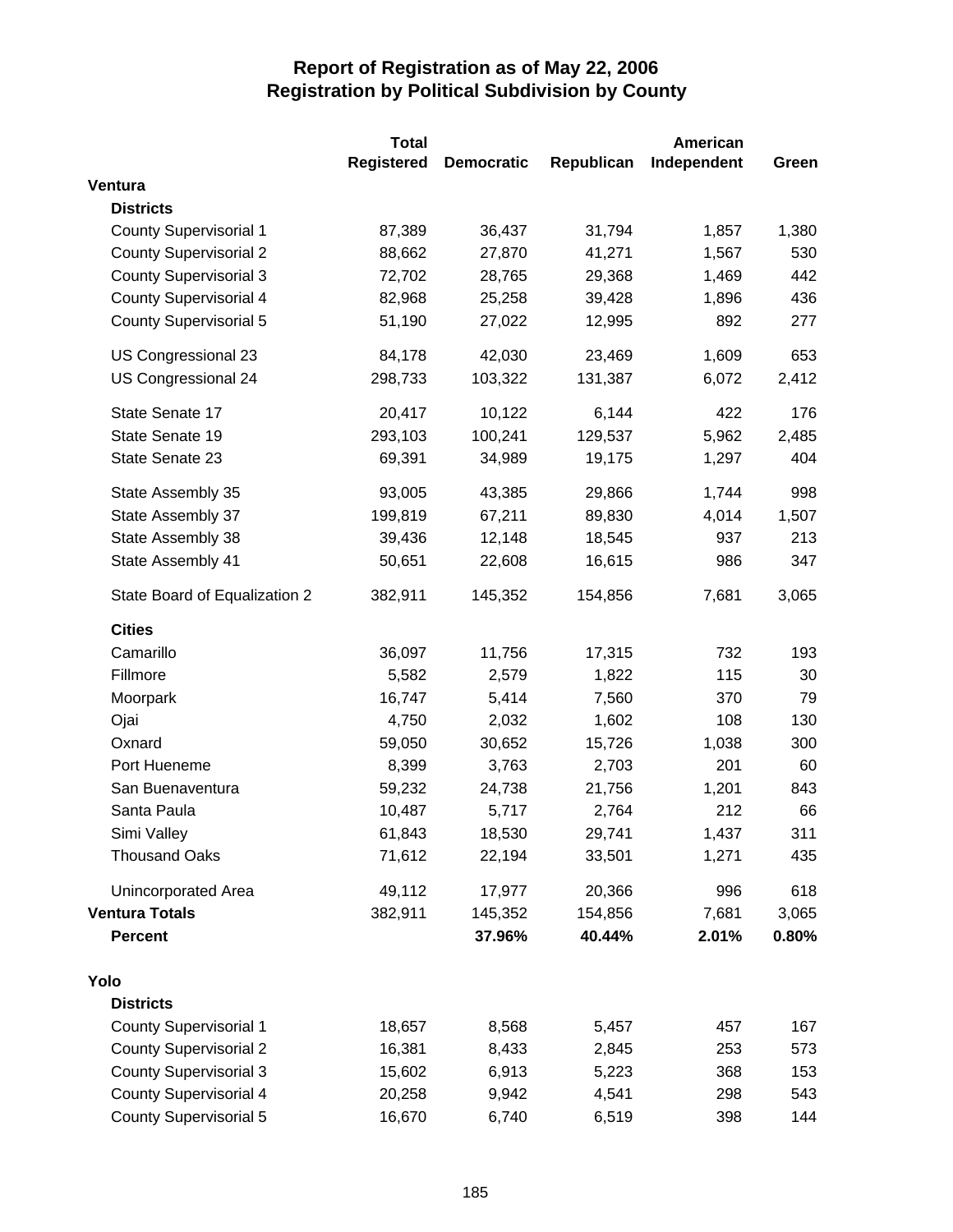|                               | <b>Natural</b> |                         | Peace and |       | <b>Decline to</b> |  |
|-------------------------------|----------------|-------------------------|-----------|-------|-------------------|--|
|                               | Libertarian    | Law                     | Freedom   | Other | <b>State</b>      |  |
| Ventura                       |                |                         |           |       |                   |  |
| <b>Districts</b>              |                |                         |           |       |                   |  |
| <b>County Supervisorial 1</b> | 551            | 117                     | 204       | 921   | 14,128            |  |
| <b>County Supervisorial 2</b> | 489            | 44                      | 115       | 878   | 15,898            |  |
| <b>County Supervisorial 3</b> | 330            | 87                      | 162       | 598   | 11,481            |  |
| <b>County Supervisorial 4</b> | 479            | 83                      | 161       | 668   | 14,559            |  |
| <b>County Supervisorial 5</b> | 211            | 69                      | 211       | 387   | 9,126             |  |
| US Congressional 23           | 387            | 120                     | 300       | 699   | 14,911            |  |
| US Congressional 24           | 1,673          | 280                     | 553       | 2,753 | 50,281            |  |
| State Senate 17               | 115            | 41                      | 64        | 180   | 3,153             |  |
| State Senate 19               | 1,666          | 256                     | 530       | 2,738 | 49,688            |  |
| State Senate 23               | 279            | 103                     | 259       | 534   | 12,351            |  |
| State Assembly 35             | 490            | 119                     | 271       | 874   | 15,258            |  |
| State Assembly 37             | 1,071          | 183                     | 348       | 1,847 | 33,808            |  |
| State Assembly 38             | 261            | 40                      | 79        | 299   | 6,914             |  |
| State Assembly 41             | 238            | 58                      | 155       | 432   | 9,212             |  |
| State Board of Equalization 2 | 2,060          | 400                     | 853       | 3,452 | 65,192            |  |
| <b>Cities</b>                 |                |                         |           |       |                   |  |
| Camarillo                     | 157            | 28                      | 56        | 289   | 5,571             |  |
| Fillmore                      | 29             | 16                      | 20        | 38    | 933               |  |
| Moorpark                      | 74             | 13                      | 39        | 123   | 3,075             |  |
| Ojai                          | 25             | $\overline{\mathbf{4}}$ | 6         | 53    | 790               |  |
| Oxnard                        | 212            | 88                      | 224       | 431   | 10,379            |  |
| Port Hueneme                  | 37             | 12                      | 28        | 78    | 1,517             |  |
| San Buenaventura              | 367            | 69                      | 140       | 641   | 9,477             |  |
| Santa Paula                   | 49             | 10                      | 31        | 99    | 1,539             |  |
| Simi Valley                   | 375            | 66                      | 118       | 497   | 10,768            |  |
| <b>Thousand Oaks</b>          | 384            | 38                      | 93        | 727   | 12,969            |  |
| Unincorporated Area           | 351            | 56                      | 98        | 476   | 8,174             |  |
| <b>Ventura Totals</b>         | 2,060          | 400                     | 853       | 3,452 | 65,192            |  |
| <b>Percent</b>                | 0.54%          | 0.10%                   | 0.22%     | 0.90% | 17.03%            |  |
| Yolo                          |                |                         |           |       |                   |  |
| <b>Districts</b>              |                |                         |           |       |                   |  |
| <b>County Supervisorial 1</b> | 77             | 23                      | 274       | 205   | 3,429             |  |
| <b>County Supervisorial 2</b> | 76             | 9                       | 37        | 141   | 4,014             |  |
| <b>County Supervisorial 3</b> | 68             | 11                      | 46        | 93    | 2,727             |  |
| <b>County Supervisorial 4</b> | 108            | 12                      | 40        | 189   | 4,585             |  |
| <b>County Supervisorial 5</b> | 76             | 18                      | 45        | 122   | 2,608             |  |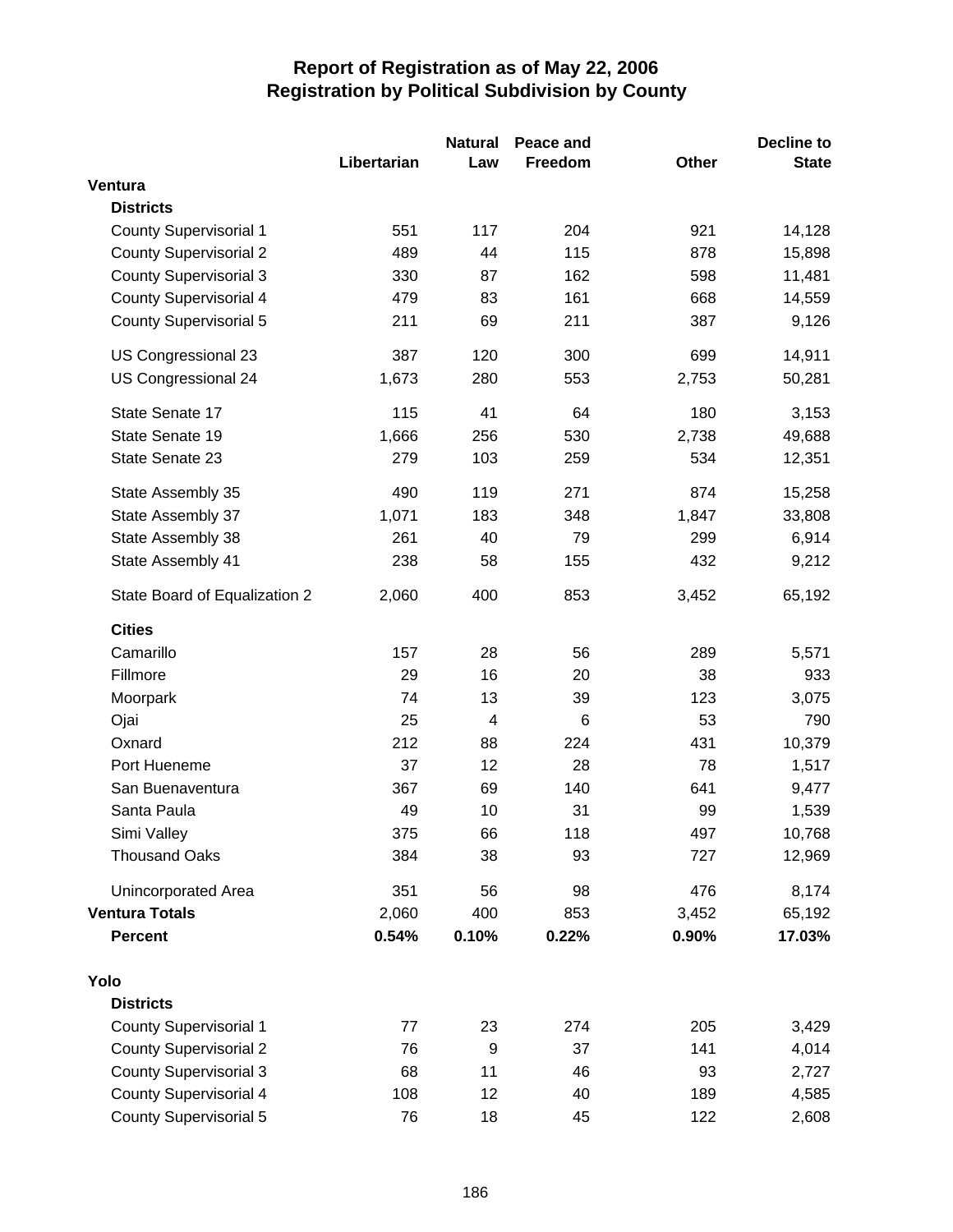|                               | <b>Total</b>      |                   |            | American    |         |
|-------------------------------|-------------------|-------------------|------------|-------------|---------|
|                               | <b>Registered</b> | <b>Democratic</b> | Republican | Independent | Green   |
| US Congressional 1            | 76,583            | 36,518            | 19,613     | 1,517       | 1,505   |
| US Congressional 2            | 10,985            | 4,078             | 4,972      | 257         | 75      |
| State Senate 5                | 87,568            | 40,596            | 24,585     | 1,774       | 1,580   |
| State Assembly 2              | 5,963             | 2,308             | 2,529      | 127         | 51      |
| State Assembly 8              | 81,605            | 38,288            | 22,056     | 1,647       | 1,529   |
| State Board of Equalization 1 | 87,568            | 40,596            | 24,585     | 1,774       | 1,580   |
| <b>Cities</b>                 |                   |                   |            |             |         |
| Davis                         | 33,641            | 17,190            | 6,469      | 501         | 1,058   |
| <b>West Sacramento</b>        | 17,924            | 8,339             | 5,067      | 439         | 166     |
| Winters                       | 2,973             | 1,318             | 926        | 69          | 36      |
| Woodland                      | 23,047            | 9,953             | 8,134      | 561         | 203     |
| Unincorporated Area           | 9,983             | 3,796             | 3,989      | 204         | 117     |
| <b>Yolo Totals</b>            | 87,568            | 40,596            | 24,585     | 1,774       | 1,580   |
| <b>Percent</b>                |                   | 46.36%            | 28.08%     | 2.03%       | 1.80%   |
| Yuba                          |                   |                   |            |             |         |
| <b>Districts</b>              |                   |                   |            |             |         |
| <b>County Supervisorial 1</b> | 4,007             | 1,505             | 1,441      | 198         | 17      |
| <b>County Supervisorial 2</b> | 4,965             | 1,860             | 2,086      | 146         | 31      |
| <b>County Supervisorial 3</b> | 5,517             | 2,205             | 1,982      | 203         | 20      |
| <b>County Supervisorial 4</b> | 4,962             | 1,422             | 2,508      | 169         | 19      |
| <b>County Supervisorial 5</b> | 6,531             | 1,865             | 3,112      | 245         | 78      |
| US Congressional 2            | 25,982            | 8,857             | 11,129     | 961         | 165     |
| State Senate 4                | 25,982            | 8,857             | 11,129     | 961         | 165     |
| State Assembly 3              | 25,982            | 8,857             | 11,129     | 961         | 165     |
| State Board of Equalization 2 | 25,982            | 8,857             | 11,129     | 961         | 165     |
| <b>Cities</b>                 |                   |                   |            |             |         |
| Marysville                    | 4,965             | 1,860             | 2,086      | 146         | 31      |
| Wheatland                     | 1,548             | 452               | 773        | 53          | 5       |
| <b>Unincorporated Area</b>    | 19,469            | 6,545             | 8,270      | 762         | 129     |
| <b>Yuba Totals</b>            | 25,982            | 8,857             | 11,129     | 961         | 165     |
| <b>Percent</b>                |                   | 34.09%            | 42.83%     | 3.70%       | 0.64%   |
| <b>Incorporated Total</b>     | 12,672,122        | 5,540,302         | 4,169,609  | 244,101     | 113,176 |
| <b>Unincorporated Total</b>   | 2,996,317         | 1,144,986         | 1,218,256  | 67,380      | 30,397  |
| <b>State Total</b>            | 15,668,439        | 6,685,288         | 5,387,865  | 311,481     | 143,573 |